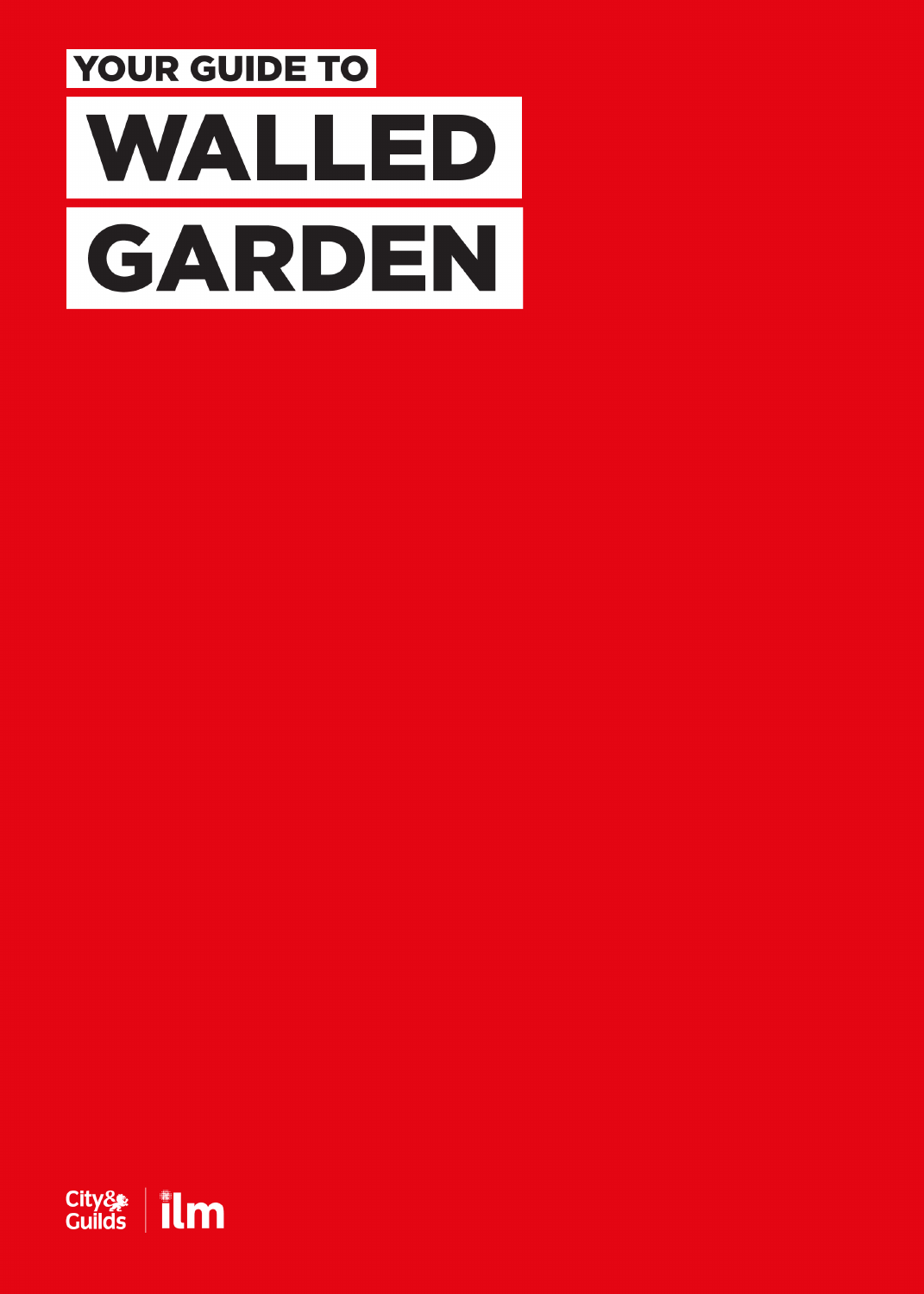

Walled Garden is a secure online administration system for City & Guilds and ILM customers.

This guide will take you through each function of Walled Garden step by step. Use the contents table to find the task that you wish to perform, then simply follow the detailed instructions.

In addition, you can also watch overview video demonstrations covering the main administration processes. These can be found on our resource hub.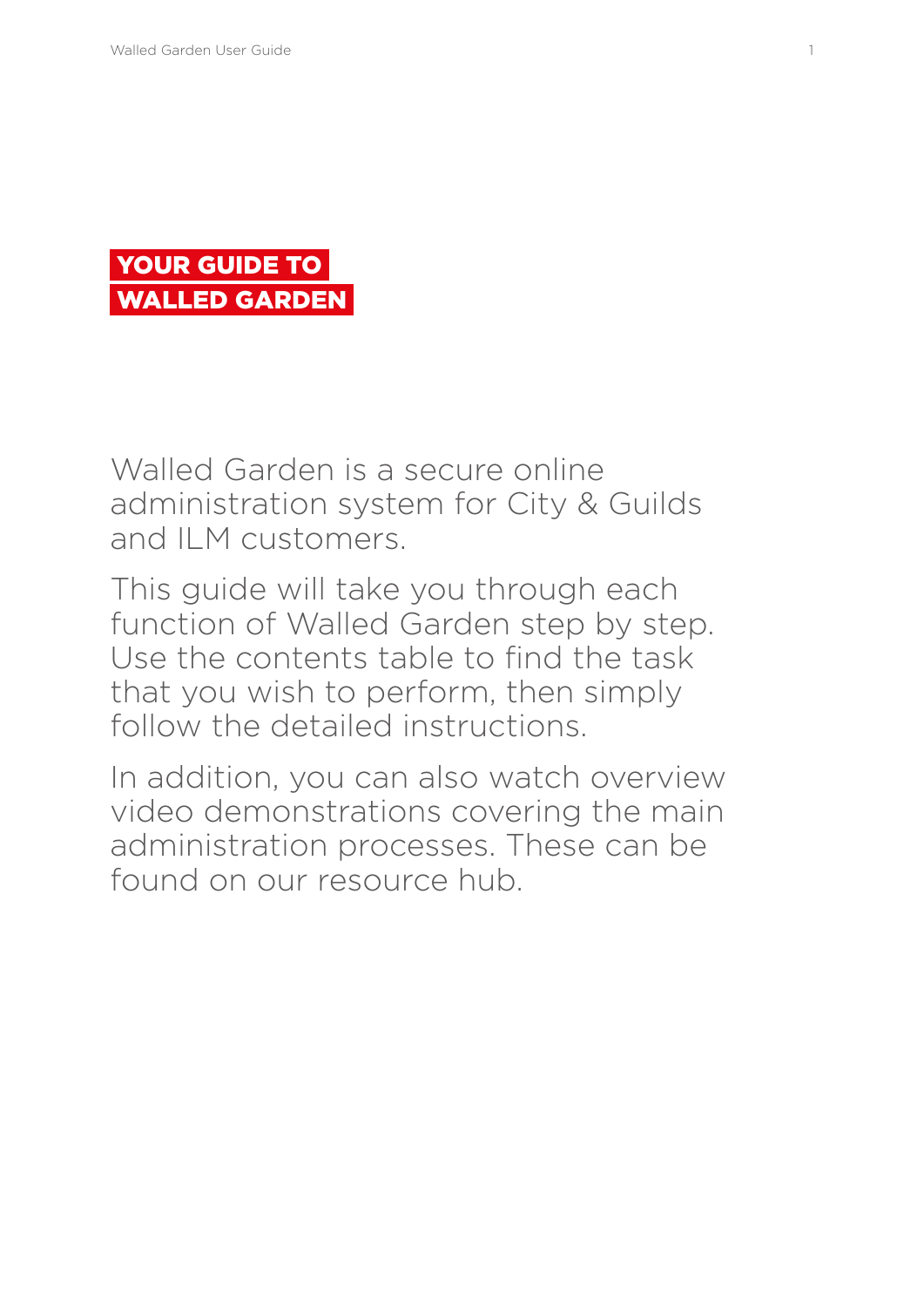

#### **[CANDIDATE REGISTRATIONS](#page-5-0)**

| Create a named registration order:            |    |
|-----------------------------------------------|----|
| A cohort of candidates                        | 06 |
| A new candidate                               | 09 |
| A new candidate on an endorsed or development |    |
| programme (ILM customers only)                | 10 |
| An existing candidate                         | 12 |
| <b>CATALOGUE</b>                              |    |
| Catalogue NEW                                 | 16 |
| Rules of Combination NEW                      | 18 |
| <b>RESULTS ENTRY</b>                          |    |
| Create a results entry order:                 |    |
| A dual certificate or Apprenticeship          | 21 |
| A full qualification                          | 23 |
| A single unit                                 | 25 |
| <b>CANDIDATE MANAGEMENT</b>                   |    |
| Create a new candidate                        | 28 |
| Amend a candidate                             | 29 |
| <b>COHORT MANAGEMENT</b>                      |    |
| Create a new candidate cohort                 | 32 |
| Amend candidate cohort                        | 34 |
| Delete candidate cohort                       | 36 |
| Transfer candidates between cohorts           | 37 |
| <b>EDI</b>                                    |    |
| Download results                              | 40 |
| Track EDI files                               | 42 |
| Upload EDI files                              | 44 |
|                                               |    |

#### **[E-VOLVE](#page-45-0)**

**(City & Guilds customers only)**

[Schedule an e-volve exam](#page-46-0) and the state of the state of the state of the state of the state of the state of the state of the state of the state of the state of the state of the state of the state of the state of the state o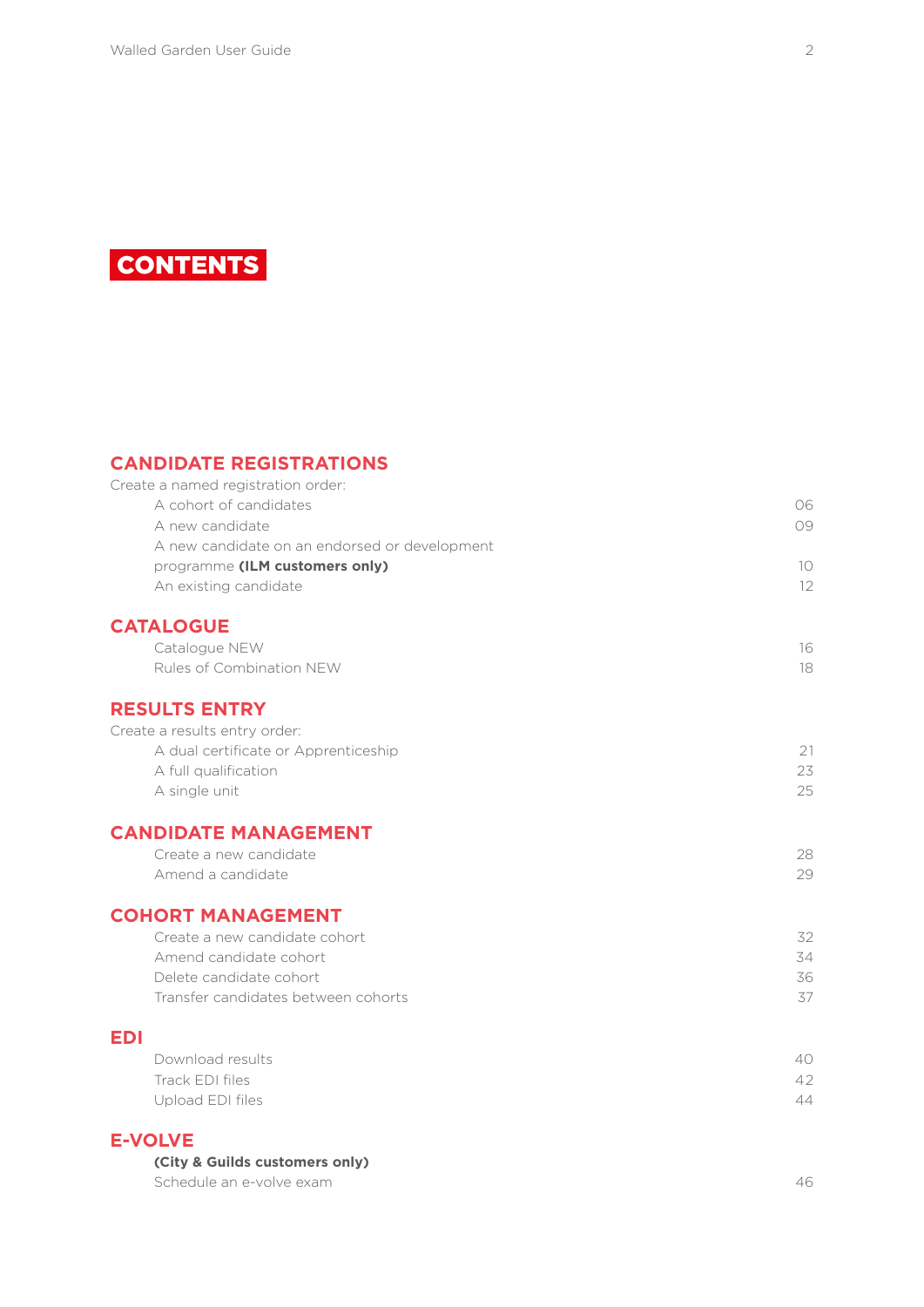

| <b>LOGO HANDLING (ILM customers only)</b>           |    |
|-----------------------------------------------------|----|
| Display additional certificate text                 | 51 |
| Display logo                                        | 52 |
| Upload additional certificate text                  | 53 |
| Upload logo                                         | 54 |
| <b>ON-DEMAND (City &amp; Guilds customers only)</b> |    |
| Create a named On-Demand exam                       | 56 |
| <b>ORDERING MATERIALS</b>                           |    |
| Search for and order publications and merchandise   | 60 |
| <b>SETTINGS</b>                                     |    |
| Login and homepage NEW                              | 63 |
| Personal user management NEW                        | 66 |
| Centre details NEW                                  | 68 |
| Centre preferences NEW                              | 73 |
| Manage Walled Garden users NEW                      |    |
| - Add a new user                                    | 75 |
| - Edit an existing user                             | 77 |
| - Delete a user                                     | 79 |
| - Lock or reinstate a locked user                   | 80 |
|                                                     |    |

## **[REPORTS](#page-83-0)**

## **[Order reports:](#page-83-0)**

| Certificate orders report                | 84 |
|------------------------------------------|----|
| Named registrations orders report        | 86 |
| Publication and merchandise order report | 88 |
| Replacement certificate report           | 90 |
| Results entry orders report              | 92 |
| Qualification approvals report           | 94 |
|                                          |    |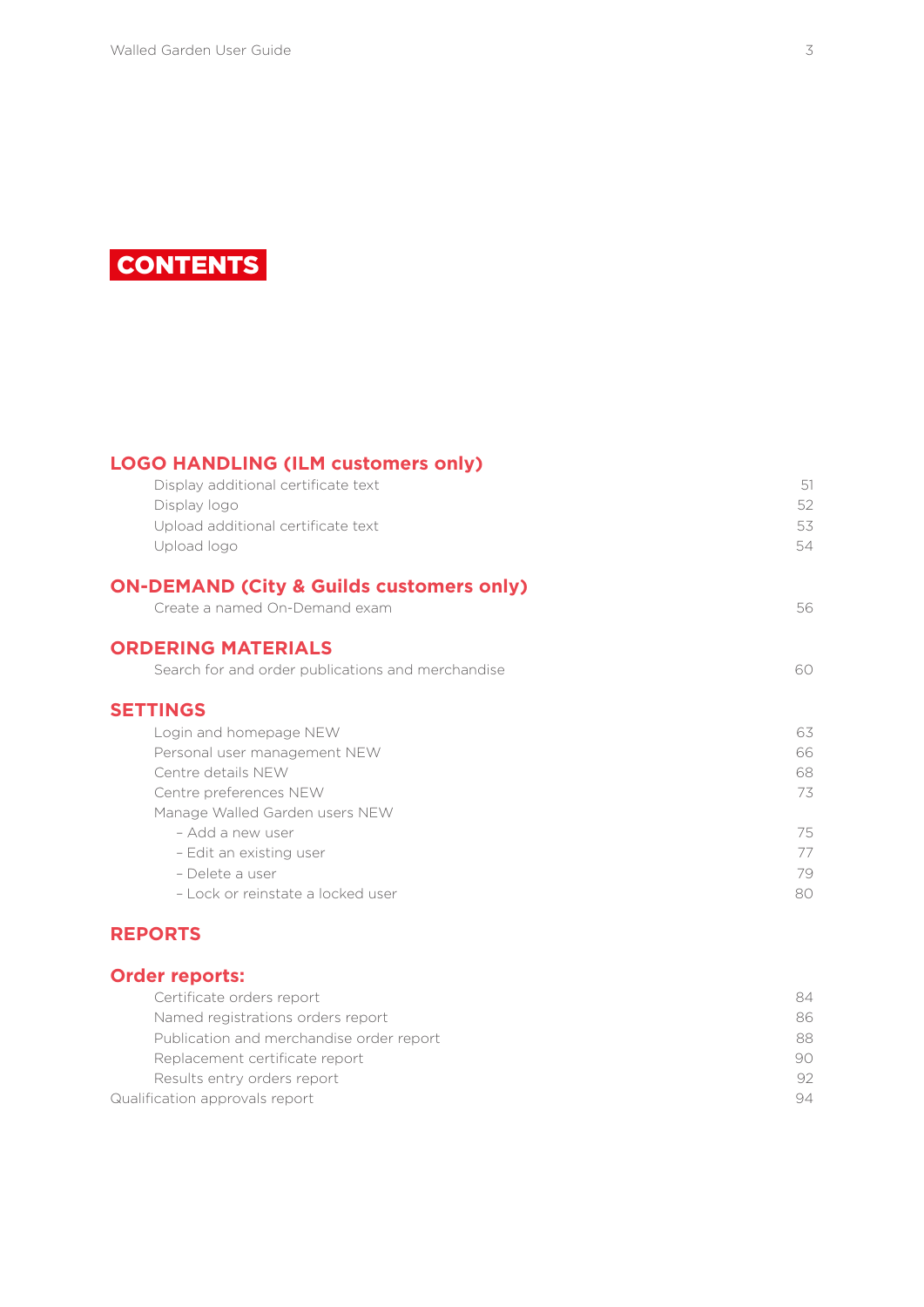

## **[Candidates / results reports:](#page-96-0)**

| Candidate history report                                    | 97               |
|-------------------------------------------------------------|------------------|
| Certification listing report                                | 99               |
| New candidate report                                        | 101              |
| Qualification results list report                           | 103              |
| Registration listing report                                 | 105              |
| Results listing report                                      | 107              |
| <b>Qualifications reports:</b>                              |                  |
| Last certification date report                              | 110 <sup>°</sup> |
| Last registration date report                               | 112              |
| <b>Financial reports:</b>                                   |                  |
| Credit note search and order details NEW                    | 115              |
| Invoice search and order details NEW                        | 118              |
| Statement search and order details NEW                      | 121              |
| <b>User reports:</b>                                        |                  |
| Print list of Walled Garden users or export to CSV file NEW | 125              |
| Maintenance report NEW                                      | 126              |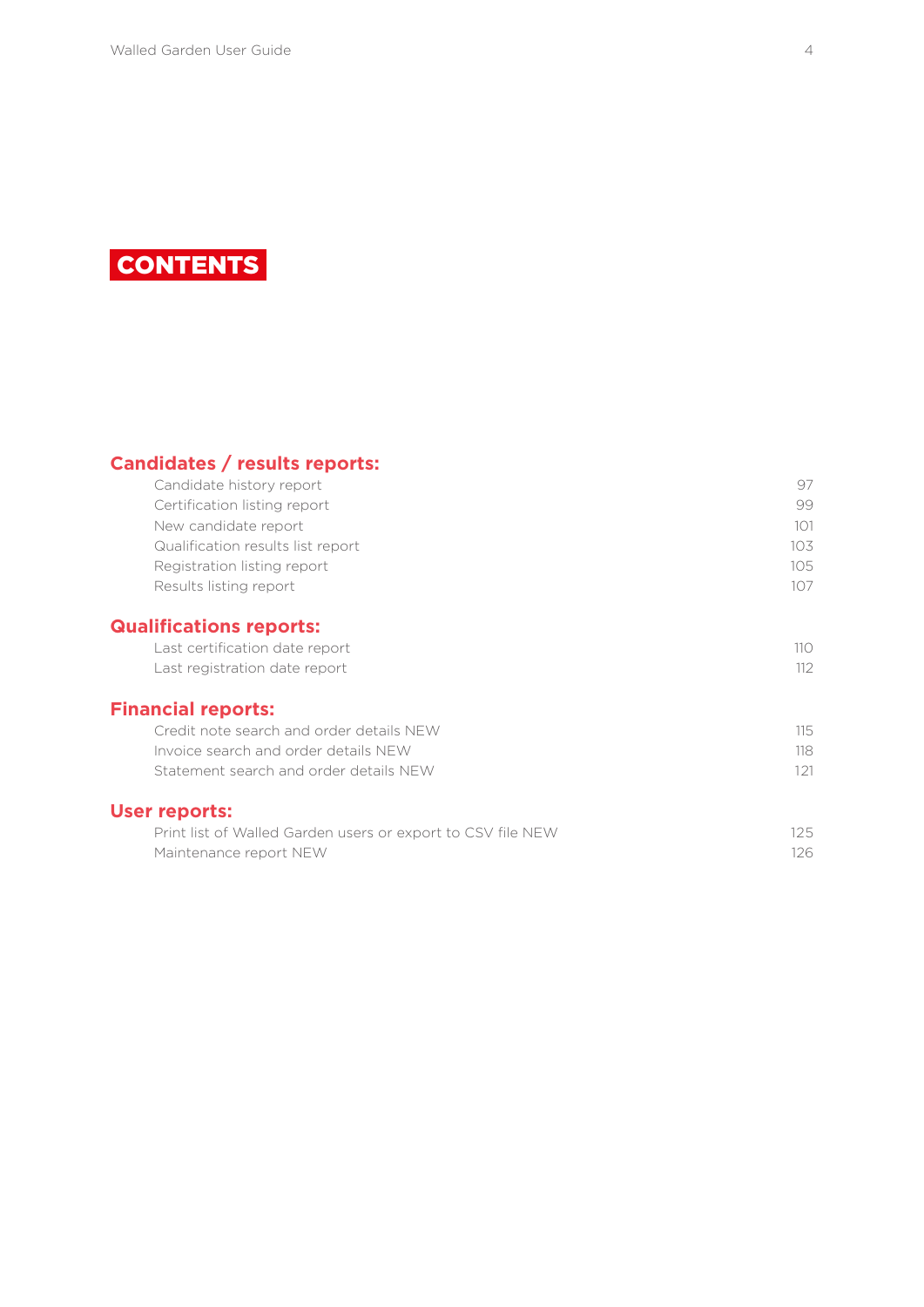# <span id="page-5-0"></span>**CANDIDATE** REGISTRATIONS

| Create a named registration order:            |             |
|-----------------------------------------------|-------------|
| A cohort of candidates                        | 06          |
| A new candidate                               | $\bigcap Q$ |
| A new candidate on an endorsed or development | 1()         |
| An existing candidate                         | 12.         |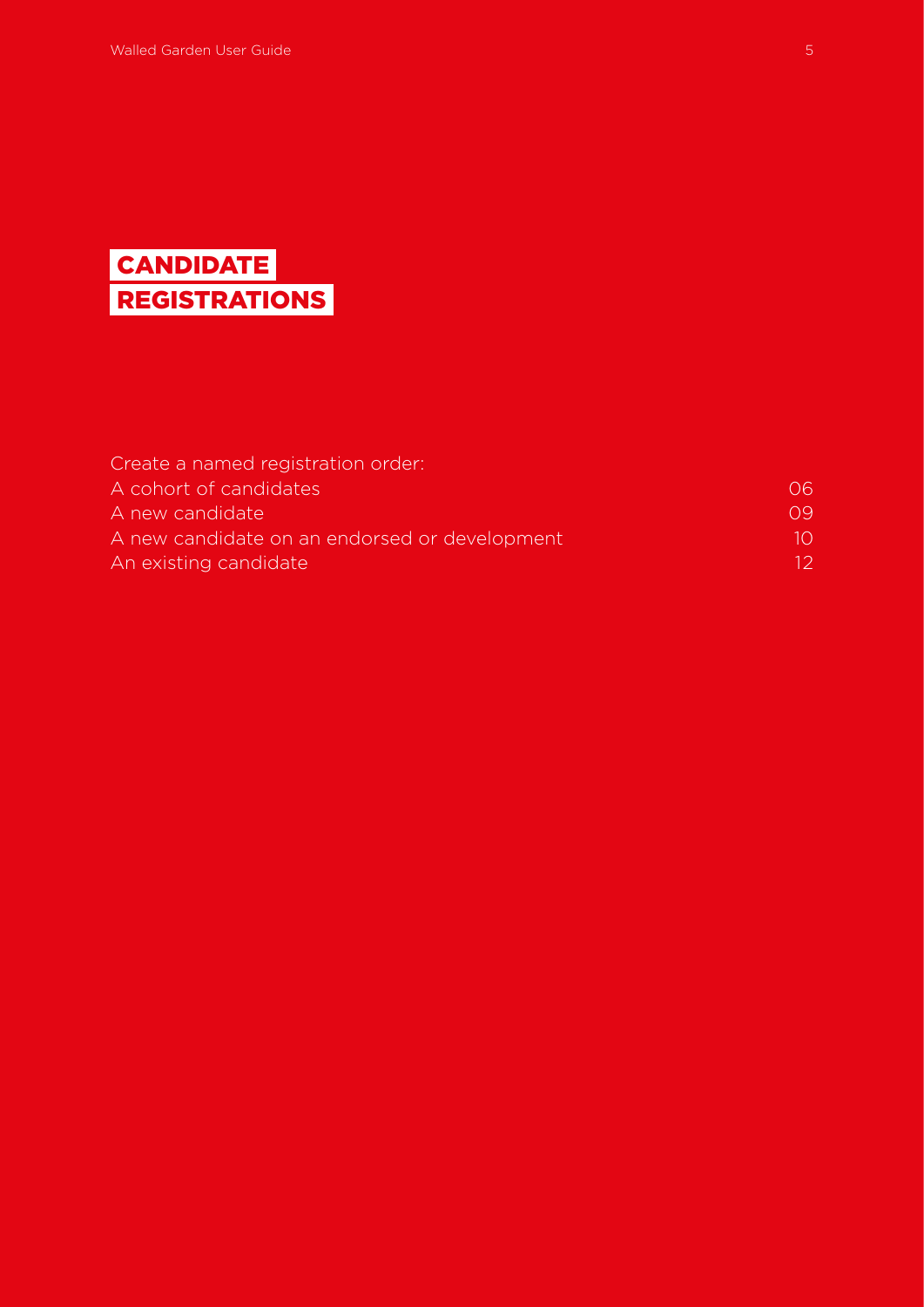# <span id="page-6-0"></span> CREATE A NAMED REGISTRATION ORDER: A COHORT OF CANDIDATES

Introduction

This quick reference guide shows you how to raise a named registration order for a cohort of candidates in Walled Garden.

Step 1:

Log in to Walled Garden and on the **Homepage** click **Catalogue** on the first navigation bar.

*Notes for centre:*

- *If you are a main centre, ensure that you are viewing the catalogue for the correct sub centre you wish to make an order for*
- *Ensure that you are in the Show approved section (Orders can be made from My Favourites and Frequently Ordered Products as well should you wish). The button for the section you are in will be highlighted in blue.*

## Step 2:

In the **Search catalogue** bar, enter the qualification name, qualification number or QAN number you wish to place an order for.

*Notes for centre:*

- *Ensure that you select either City & Guilds or ILM depending on which qualification you wish to place an order for*
- *A list will start to appear after the third character is typed into the search catalogue field.*

Step 3:

Select the approved qualification from the list displayed that you wish to place an order for. You will then be taken to the qualification page.

*Notes for centre:*

*– The last registration date needs to be green in order to place an order.*

Step 4: Click the **Place an order** button.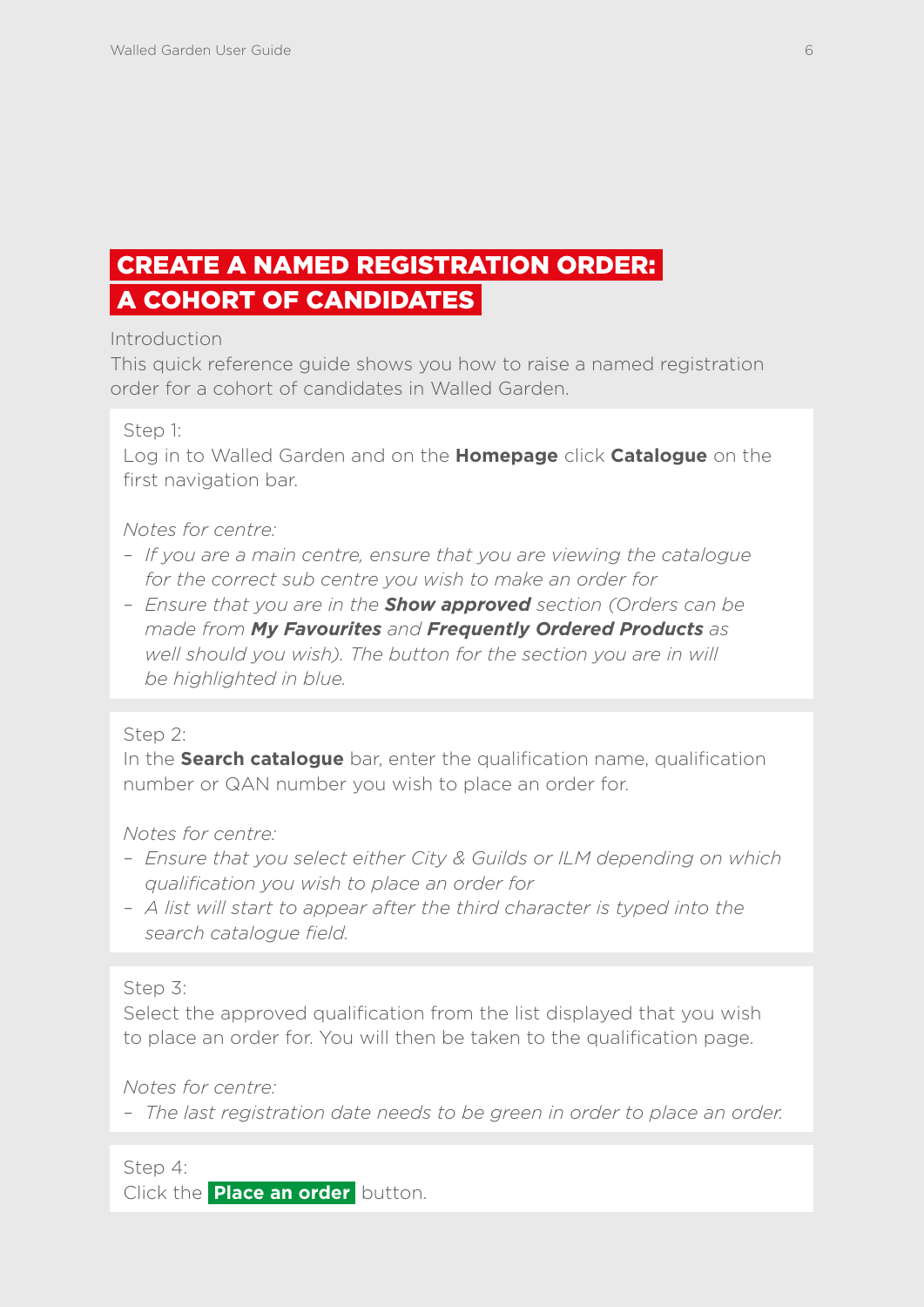#### Step 5:

In the **Select order type** section, click **Named registration** (this button will turn blue when selected).

#### Step 6:

In the **Add candidate** section, click Cohort

#### Step 7:

Select the required cohort name from the drop down **Cohort name** menu bar.

The candidates in the selected cohort will be listed. Untick those candidates you do not wish to be added to the order and then click **Add to basket**

#### Step 8:

A confirmation message that the candidate has been successfully added to the basket will appear. You will also be asked if you wish to add another candidate.

If you wish to add another candidate, click **Yes** and repeat **Step 7** If you only wish to add one candidate, click **No.**

Step 9:

A list of candidates that you have created are now listed in the **Added to basket** area. If you are happy to proceed, click **View Basket** 

Step 10:

In the Order Summary screen, you can review, add or delete candidates on your order. If you are happy to proceed, click **Continue** 

#### Step 11:

Qualification dependant, you may also be able to select logbooks or publications to be added to the order.

If this is an option, select the logbook or publication you wish to order, insert the quantity you wish to order and click **Add**  Then click **Continue**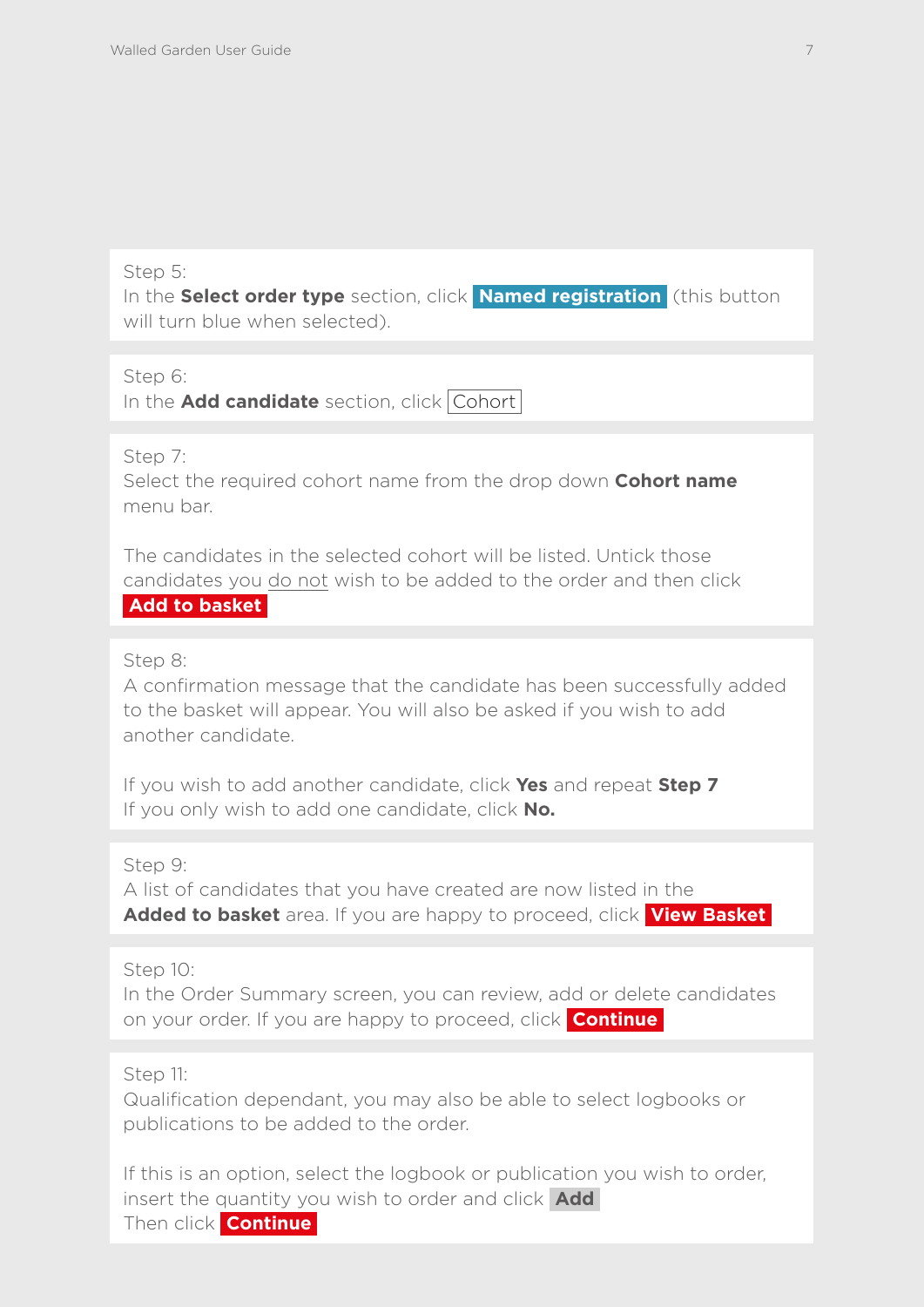#### Step 12:

If any materials were ordered in the previous step, you will be presented with the option to choose a delivery address. Click **Continue** 

Step 13:

In the **payment** screen, you can review charges related to order, as well as select payment type. Enter your reference or purchase order number in the mandatory field.

Click **Buy now** if payment is on account or **Pay now via Worldpay**  if payment with by credit/debit card.

Step 14:

An order confirmation screen is displayed, confirming the order number, qualification details, candidates and cost.

You can print a copy of the order by selecting **Print page** or complete the **send a duplicate confirmation to** field to send a copy by email.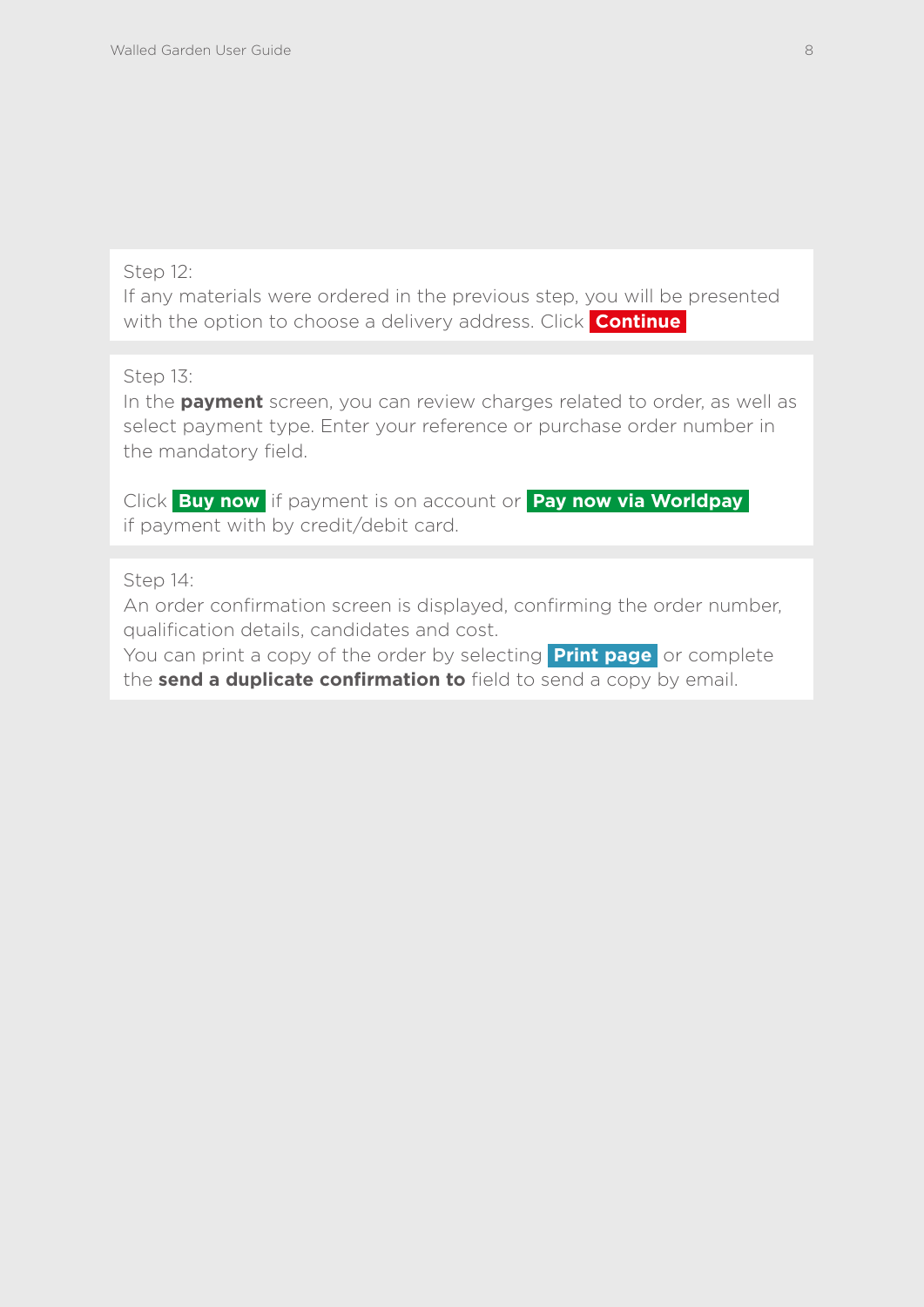# <span id="page-9-0"></span> CREATE A NAMED REGISTRATION ORDER: A NEW CANDIDATE

**Introduction** 

This quick reference guide shows how to create a named registration order for a new candidate in Walled Garden.

Step 1:

Log in to Walled Garden and on the **Homepage,** click **Catalogue** on the first navigation bar.

*Note to centre:*

- *If you are a main centre, ensure that you are viewing the catalogue for the correct sub centre you wish to make an order for*
- *Ensure that you are in the Show approved section (Orders can be made from My Favourites and Frequently Ordered Products as well should you wish). The button for the section you are in will be highlighted in blue.*

## Step 2:

In the **Search catalogue** bar, enter the qualification name, qualification number or QAN number you wish to place an order for.

*Notes for centre:*

- *Ensure that you select either City & Guilds or ILM depending on which qualification you wish to place an order for*
- *A list will start to appear after the third character is typed into the search catalogue field.*

Step 3:

Select the qualification from the list displayed that you wish to place an order for and you will then be taken to the qualification page.

*Notes for centre:*

*– The last registration date needs to be green in order to place an order.*

Step 4: Click the **Place an order** button.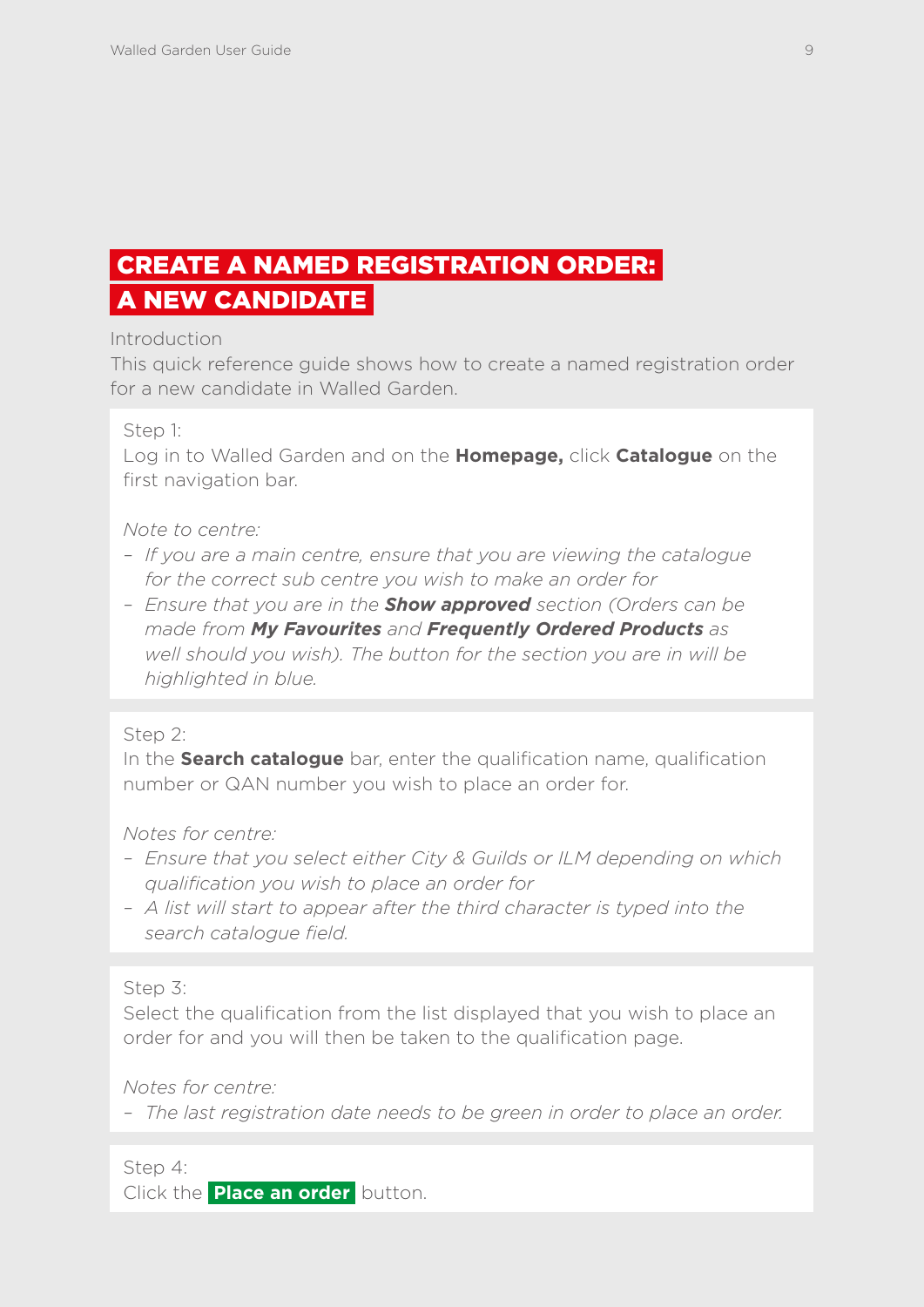# <span id="page-10-0"></span> CREATE A NAMED REGISTRATION ORDER: A NEW CANDIDATE ON AN ENDORSED OR DEVELOPMENT PROGRAMME

## **Please note: this is for customers that work with ILM only**

Introduction

This quick reference guide shows you how to raise a named registration order for a new candidate on an Endorsed or Development programme in Walled Garden.

#### Step 1:

Log in to Walled Garden and on the **Homepage,** click **Catalogue** on the first navigation bar.

*Note to centre:*

- *If you are a main centre, ensure that you are viewing the catalogue for the correct sub centre you wish to make an order for*
- *Ensure that you are in the Show approved section (Orders can be made from My Favourites and Frequently Ordered Products as well should you wish). The button for the section you are in will be highlighted in blue.*

#### Step 2:

In the **Search catalogue** bar, enter the programme name or programme number you wish to place an order for.

*Notes for centre:*

*– Ensure that you select either City & Guilds or ILM depending on which programme you wish to place an order for.*

## Step 3:

Select the programme from the list displayed that you wish to place an order for and you will then be taken to the qualification page.

*Notes for centre:*

*– The last registration date needs to be green in order to place an order.*

Step 4: Click the **Place an order** button.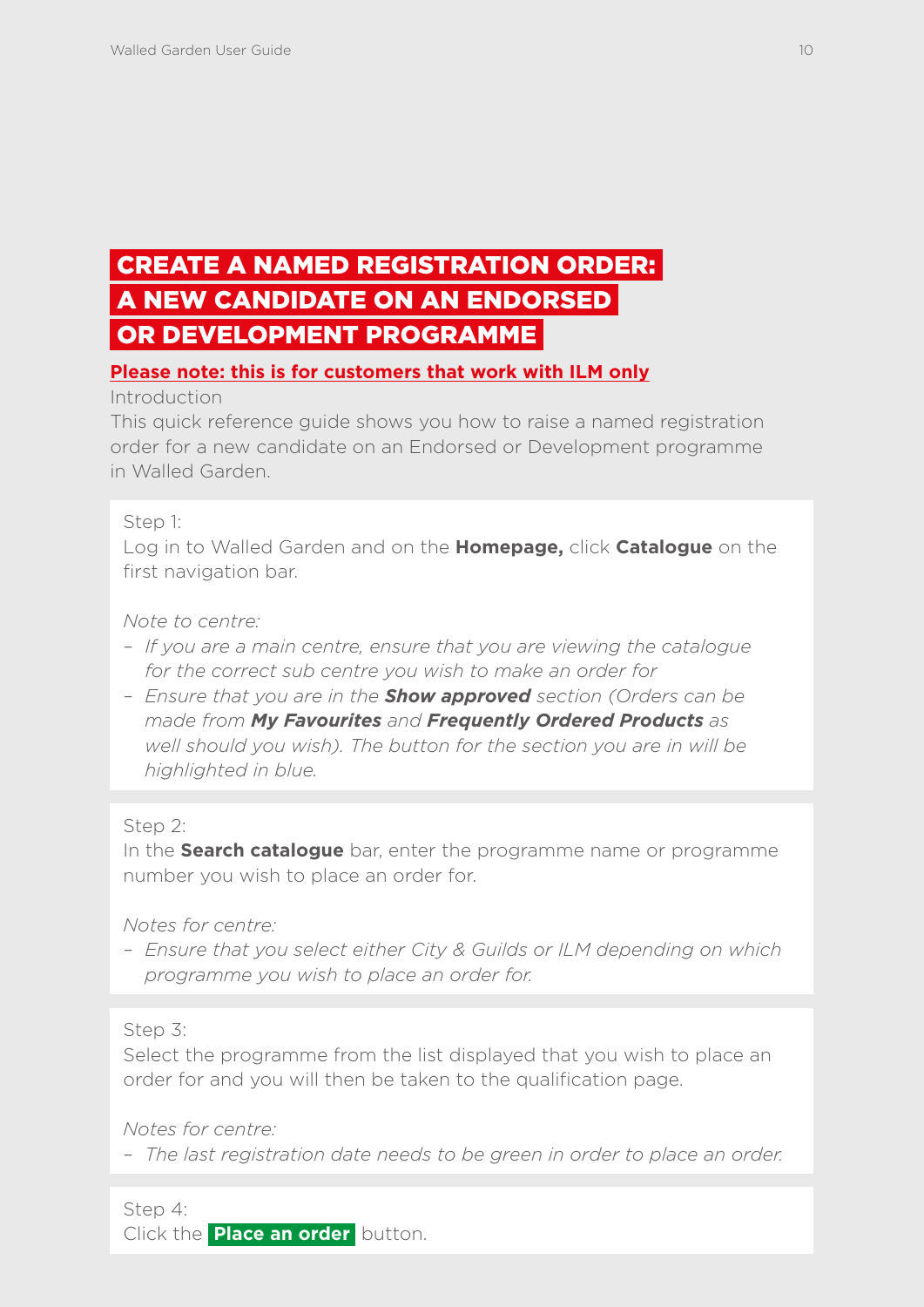#### Step 5:

In the **Select order type** section of the screen, click Named registration

Step 6: In the **Add candidate** section, click Add new candidate

#### Step 7:

Enter details for the candidate in the fields shown and then click **Add new candidate** (Please note that \* denotes a mandatory field).

Check the details carefully as this information is used for your candidate's certificate.

## Step 8:

A confirmation message that the new candidate has been successfully added to the basket will appear. You will also be asked if you wish to create another candidate.

If you wish to create another candidate, click **Yes** and repeat **Step 7** If you only wish to create one candidate, click **No.**

*Note: if you have more than five new candidates to create, then you will be asked to create a cohort name.*

#### Step 9:

The candidate/s that you have created are now listed in the Added to basket area at the base of the screen. Click **View Basket** 

Step 10:

In the order summery section, you can review your order. If your order is complete, click **Continue** 

## Step 11:

In the options screen, you will have the option to personalise the certificate. Click the relevant option depending on whether you wish to configure the certificate or not.

## Step 12:

Once completed, or to move to proceed with payment, click **Continue**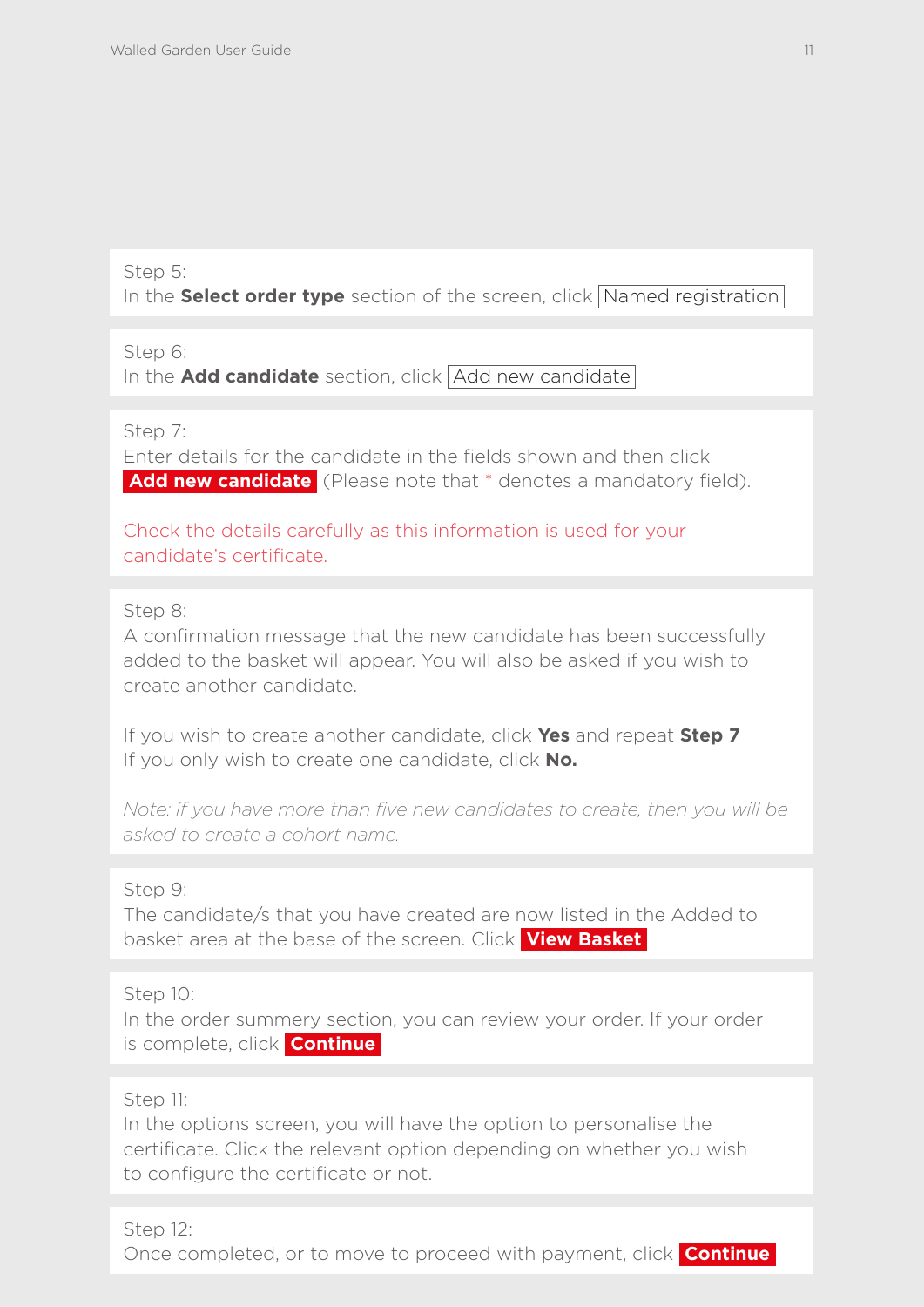# <span id="page-12-0"></span> CREATE A NAMED REGISTRATION ORDER: AN EXISTING CANDIDATE

Introduction

This quick reference guide shows you how to raise a named registration order for an existing candidate in Walled Garden.

Step 1:

Log in to Walled Garden and on the **Homepage** click **Catalogue** on the first navigation bar.

*Note:*

- *If you are a main centre, ensure that you are viewing the catalogue for the correct sub centre you wish to make an order for*
- *Ensure that you are in the* **Show approved** *section. (the button for the section you are in will be highlighted in blue).*

Step 2:

Within the **Approved qualifications** click on the qualification you wish to place an order for.

Step 3: On the course information page, select **Place An Order** 

Step 4:

To raise a Named Registration Order, click Named registration

Step 5:

To add a candidate, click Candidate details (the button will be highlighted in blue once selected).

Step 6:

In the **Search by candidate details** area of the screen, enter the candidates last name (mandatory) and further search criteria in the other fields to assist in the search and click **Search**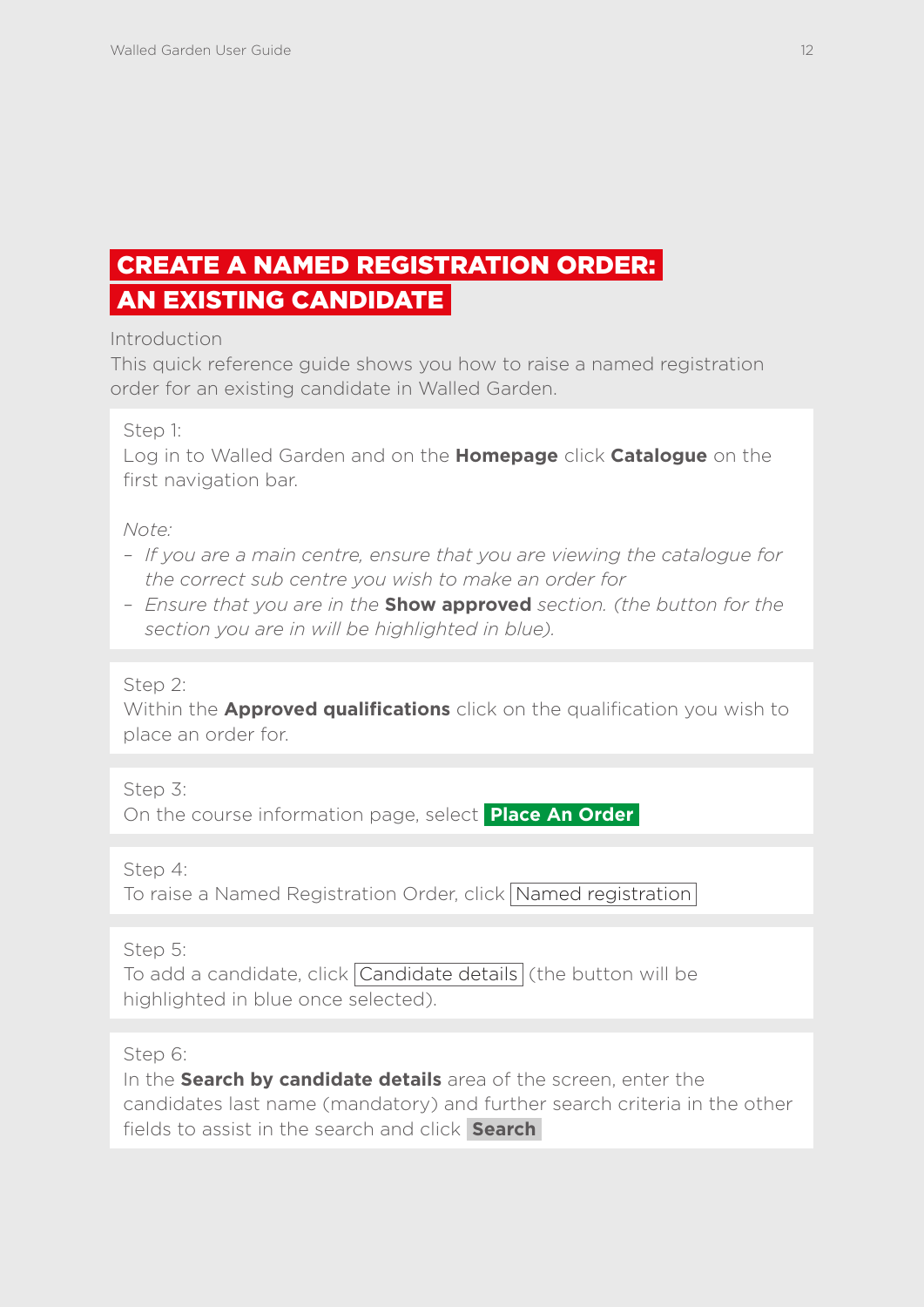## Step 7:

Candidates matching the search criteria are listed in the results table. Select the candidate/s that you wish to place the order for and click  **Add to basket** 

A confirmation message that the candidate has been successfully added to the basket will appear. You will also be asked if you wish to add another candidate.

If you wish to add another candidate, click **Yes** and repeat **Step 7** If you only wish to add one candidate, click **No.**

## Step 8:

A list of candidates that you have created are now listed in the **Added to basket** area. If you are happy to proceed, click **View Basket** 

Note: If you have more than five candidates, you will have the option to create a cohort name.

Step 9:

In the Order Summary screen, you can review, add or delete candidates on your order. If you are happy to proceed, click **Continue** 

Step 10:

Qualification dependant, you may also be able to select logbooks or publications to be added to the order.

If this is an option, select the logbook or publication you wish to order, insert the quantity you wish to order and click **Add** then Click **Continue** 

Step 11.

If any materials were ordered in the previous step, you will be presented with the option to choose a delivery address. Click **Continue**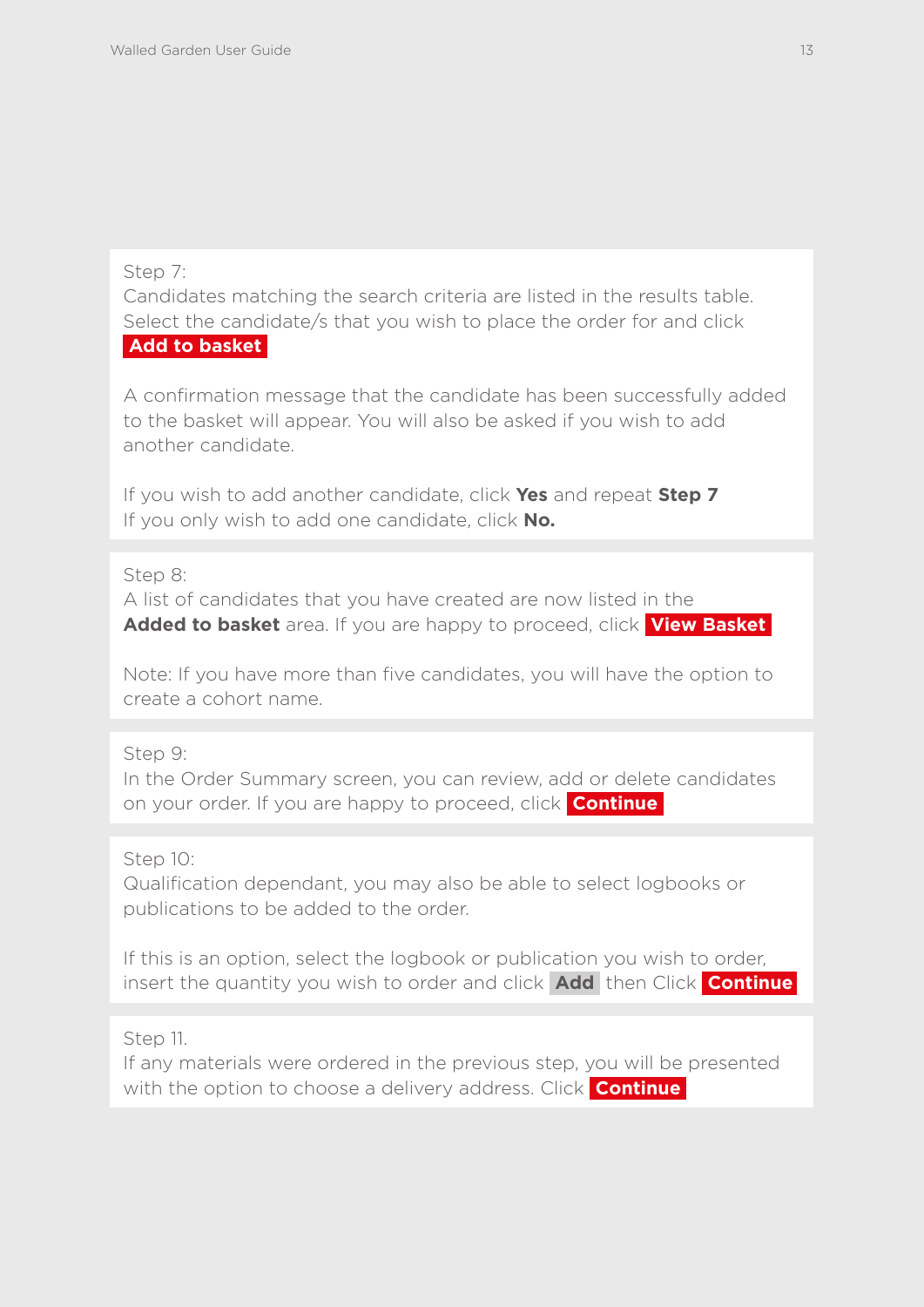#### Step 12:

In the **payment** screen, you can review charges related to order, as well as select payment type. Enter your reference or purchase order number in the mandatory field.

Click **Buy now** if payment is on account or **Pay now via Worldpay** if payment with by credit/debit card.

Step 13:

An order confirmation screen is displayed, confirming the order number, qualification details, candidates and cost.

You can print a copy of the order by selecting **Print Page** or complete the **send a duplicate confirmation to** field to send a copy by email.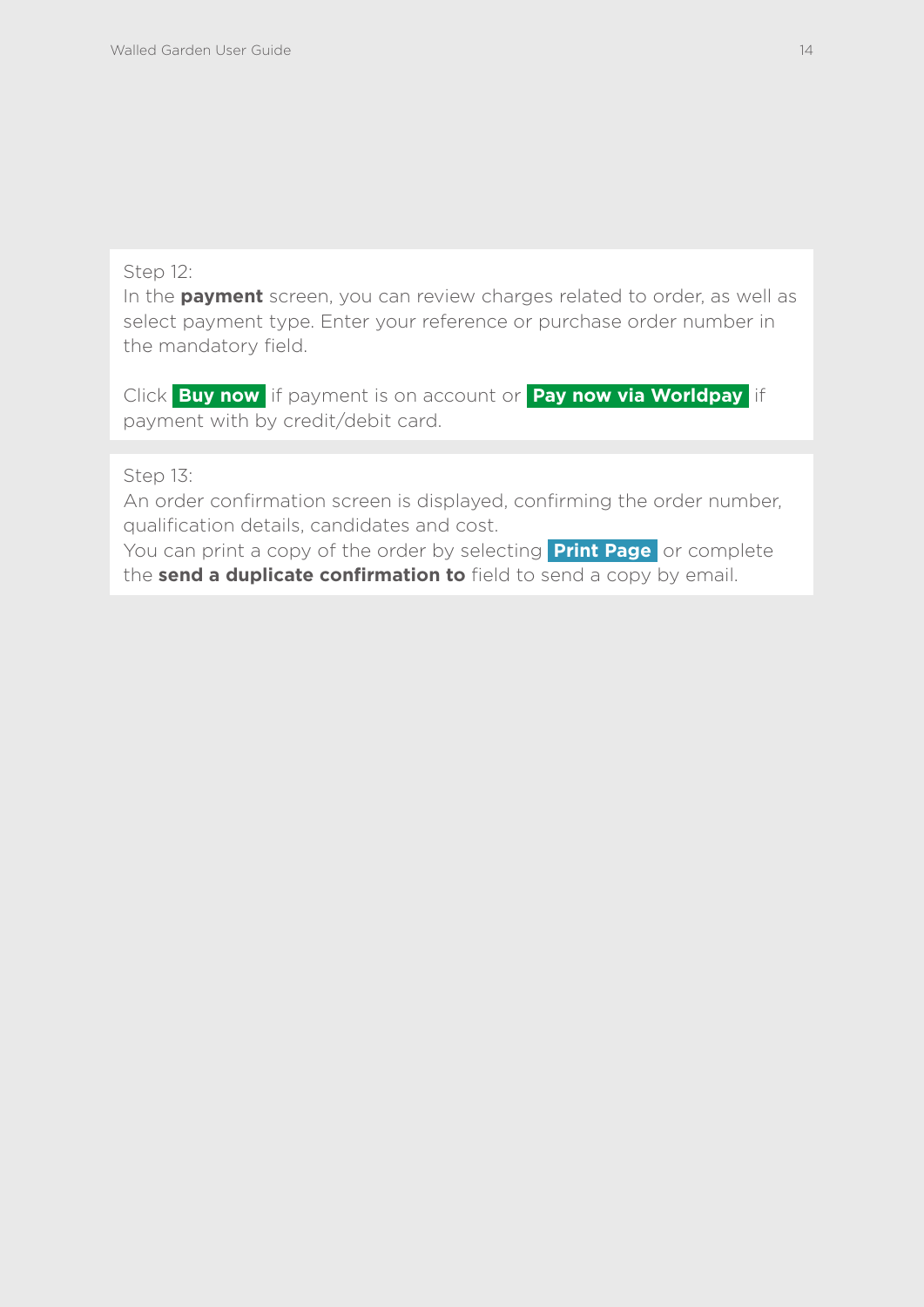<span id="page-15-0"></span>

[Catalogue NEW](#page-16-0) 16 and 200 million and 200 million and 200 million and 200 million and 200 million and 200 million **[Rules of Combination NEW](#page-18-0)** 18 and 200 million 200 million 200 million 200 million 200 million 200 million 200 million 200 million 200 million 200 million 200 million 200 million 200 million 200 million 200 million 200 mill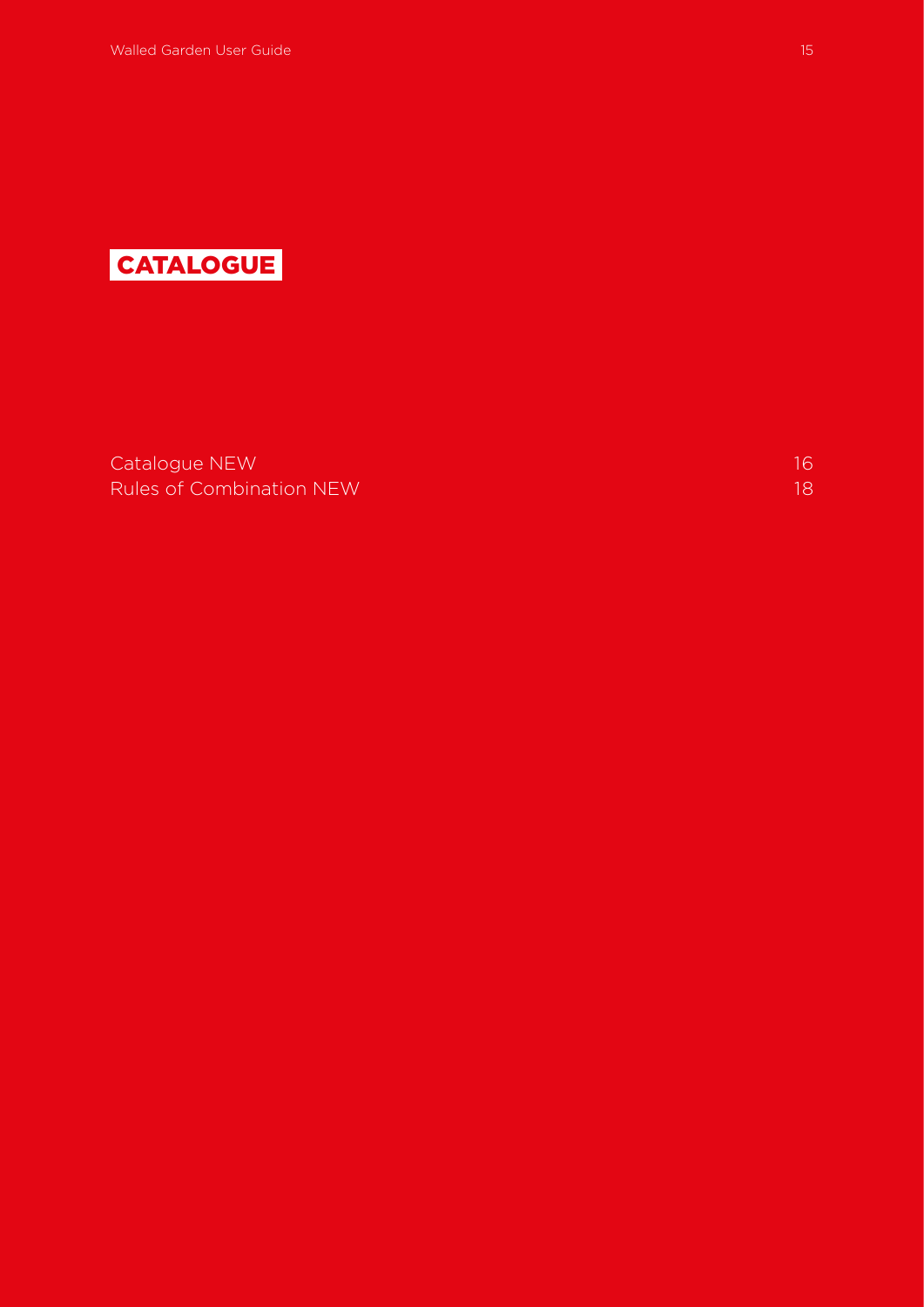## <span id="page-16-0"></span>CATALOGUE

#### Introduction

This quick reference guide highlights the catalogue section on Walled Garden.

#### Step 1:

From the **Homepage,** select the **Catalogue** tab from the first navigation panel.

#### Step 2:

If you are a main centre, ensure that you are viewing the catalogue for the correct sub centre you wish to make an order for.

If your centre works with both City & Guilds and ILM, you will have the option to select your sub centre to view relevant information for that centre on this page. This option will only be visible at main centre level.

Under the centre panel or second navigation panel (user dependant) you will have the following options;

| <b>SHOW APPROVED</b>                         | Allows you to see qualifications that your centre<br>is approved to offer.                                                                                                                                                                                                                                                                                                                                |
|----------------------------------------------|-----------------------------------------------------------------------------------------------------------------------------------------------------------------------------------------------------------------------------------------------------------------------------------------------------------------------------------------------------------------------------------------------------------|
| <b>VIEW ALL</b>                              | Allows you to see all qualifications available from<br>either City & Guilds or ILM catalogues.                                                                                                                                                                                                                                                                                                            |
| <b>INDUSTRY/SECTOR</b>                       | Allows you to search for qualifications by<br>industry / sector.                                                                                                                                                                                                                                                                                                                                          |
| <b>MY FAVOURITES</b>                         | Will show qualifications that you have marked<br>as favourite.                                                                                                                                                                                                                                                                                                                                            |
| <b>FREQUENTLY</b><br><b>ORDERED PRODUCTS</b> | Allows you to view qualifications by industry /<br>sector indicating those qualifications that are<br>more frequently ordered. This can be sorted by<br>your top 10 frequently ordered or all qualifications<br>by clicking the buttons above the list.<br><b>Note:</b> user profile sensitive - Finance user, Tutor<br>user and Read Only user profiles will not see<br>frequently ordered products tab. |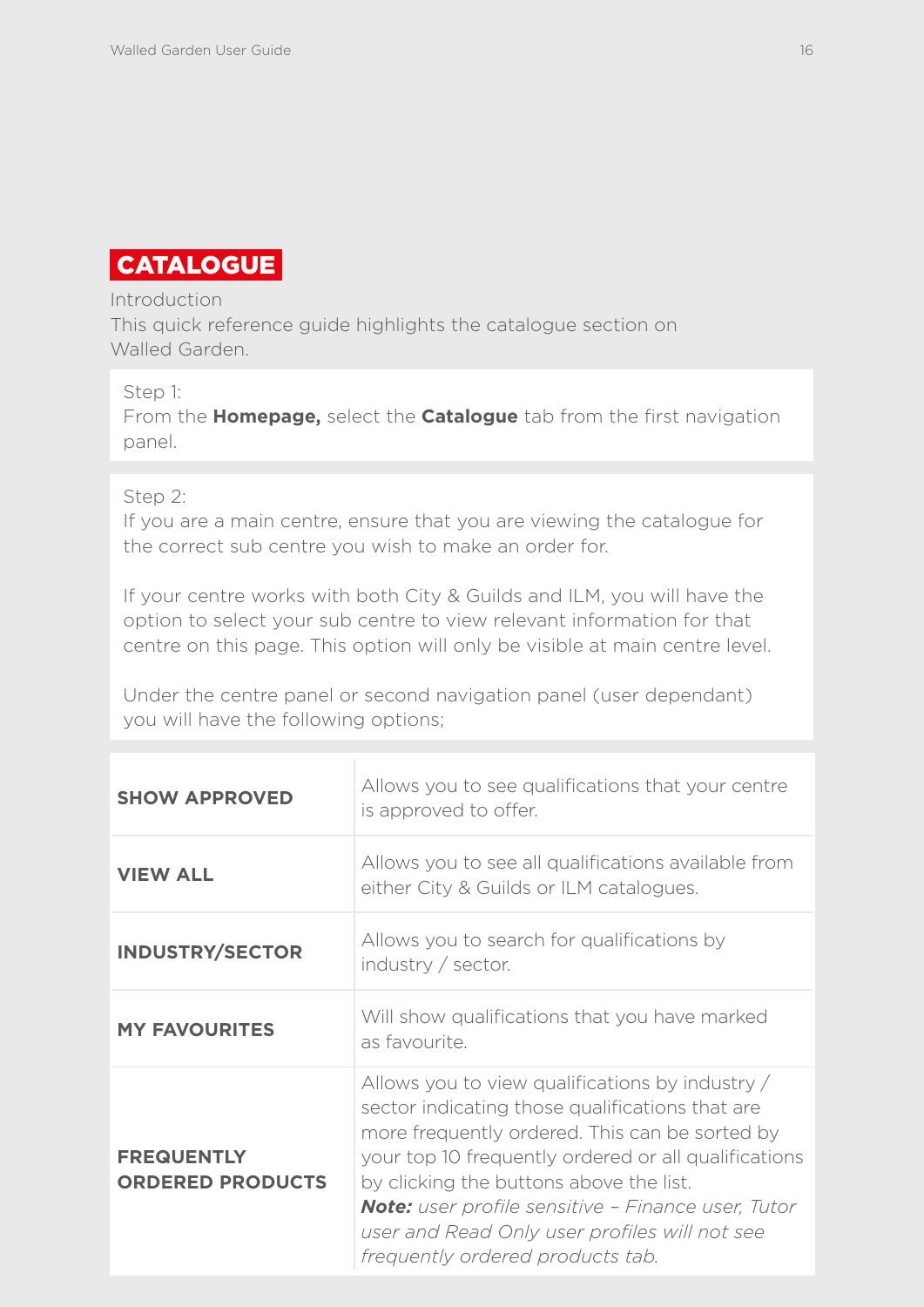## Step 3:

In order to make an order, ensure that you are in the **SHOW APPROVED**  tab. This will be highlighted in blue when selected.

In this section you can;

- Search by qualification number, qualification name and QAN number. Results will be displayed in the table below following the third character inputted into the search bar.
- Advanced search is an expandable section, allowing you to narrow down results in the table by qualification route, qualification type or subtype. You will also have the option to exclude qualifications with expired registration dates from the results returned by ticking this option.
- Results will be displayed in the table below, if your centre works with both ILM and City & Guilds, you can view both ILM and City & Guilds qualifications by selecting the relevant tab.
- The number of results shown can be selected from the drop down menu above the top right hand of the table.
- You can filter each column in the results table ascending or descending.

## Step 4:

If you would like to apply for approval for a new qualification, please ensure that you are in the **VIEW ALL** tab. In this section you can;

- Search by qualification number, qualification name and QAN number. Results will be displayed in the table below following the third character inputted into the search bar.
- Advanced search is an expandable section, allowing you to narrow down results in the table by qualification route, qualification type or subtype. You will also have the option to exclude qualifications with expired registration dates from the results returned by ticking this option.
- Results will be displayed in the table below, if your centre works with both ILM and City & Guilds, you can view both ILM and C&G qualifications by selecting the relevant tab.
- The number of results shown can be selected from the drop down menu above the top right hand of the table.

– You can filter each column in the results table ascending or descending. Once a qualification is selected, you will be presented with an option to apply for approval.

*Note: By clicking yes, you will be taken to our website for more information on how and where to apply for approval.*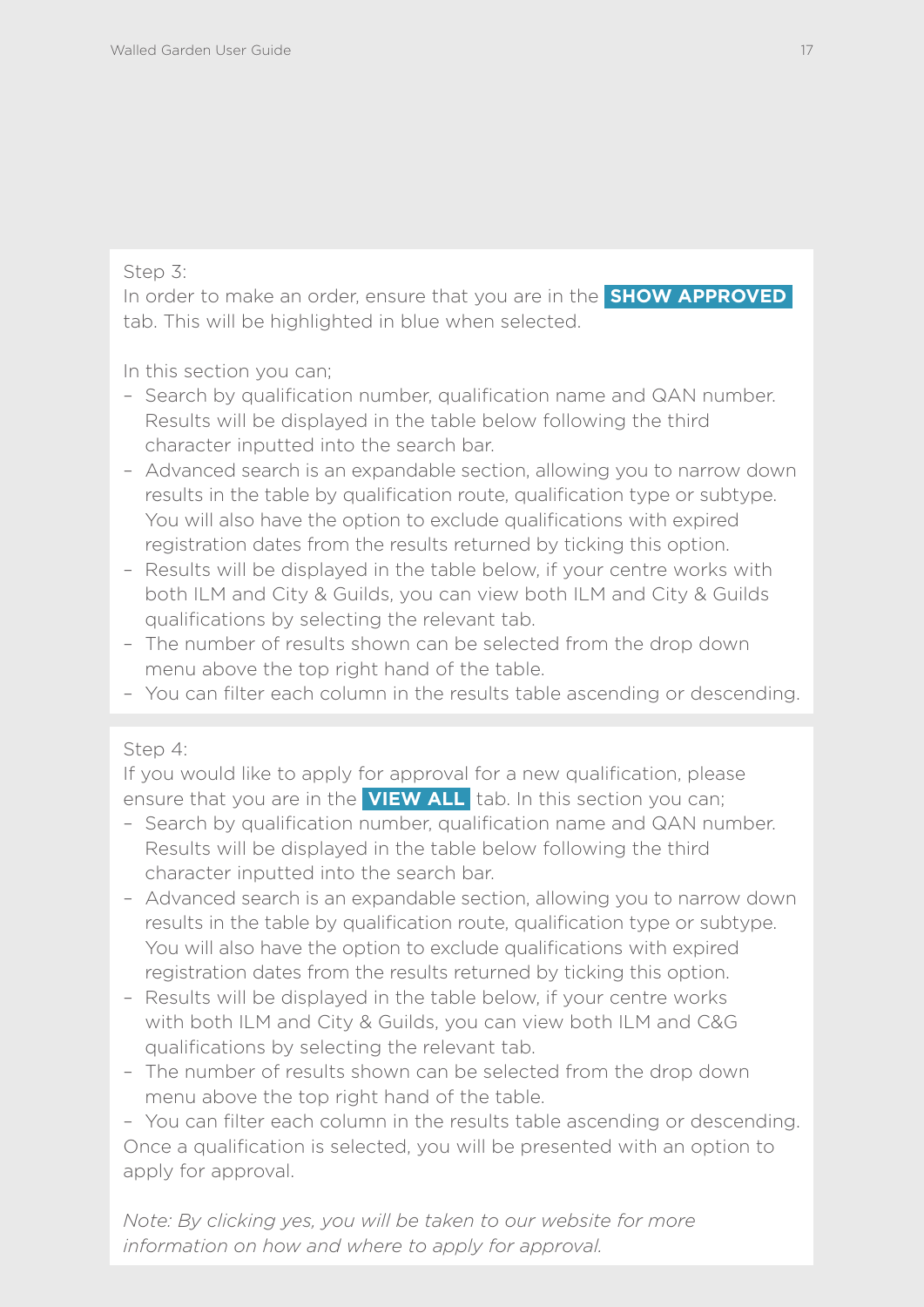## <span id="page-18-0"></span>RULES OF COMBINATION

#### **Introduction**

This quick reference guide introduces a new function, the Rules of Combination on Walled Garden. The Rules of Combination section will now calculate the units necessary for each qualification, saving you the trouble of working this out by hand.

#### Step 1:

Log in to Walled Garden and on the **Homepage** click **Catalogue** on the first navigation bar.

#### *Note to centre:*

- *If you are a main centre, ensure that you are viewing the catalogue for the correct sub centre you wish to make an order for*
- *Ensure that you are in the Show approved section (Orders can be made from My Favourites and Frequently Ordered Products as well should you wish). The button for the section you are in will be highlighted in blue.*

## Step 2:

In the **Search catalogue** bar, enter the qualification name, qualification number or QAN number you wish to place an order for.

*Notes for centre:*

*– Ensure that you select either City & Guilds or ILM depending on which qualification you wish to place an order for.*

#### Step 3:

Select the qualification that you wish to place an order for from the list displayed. You will then be taken to the qualification page.

*Note: The last registration date needs to be green in order to place an order.*

Step 4:

Select the  $\blacktriangleright$  Rules of combination - interactive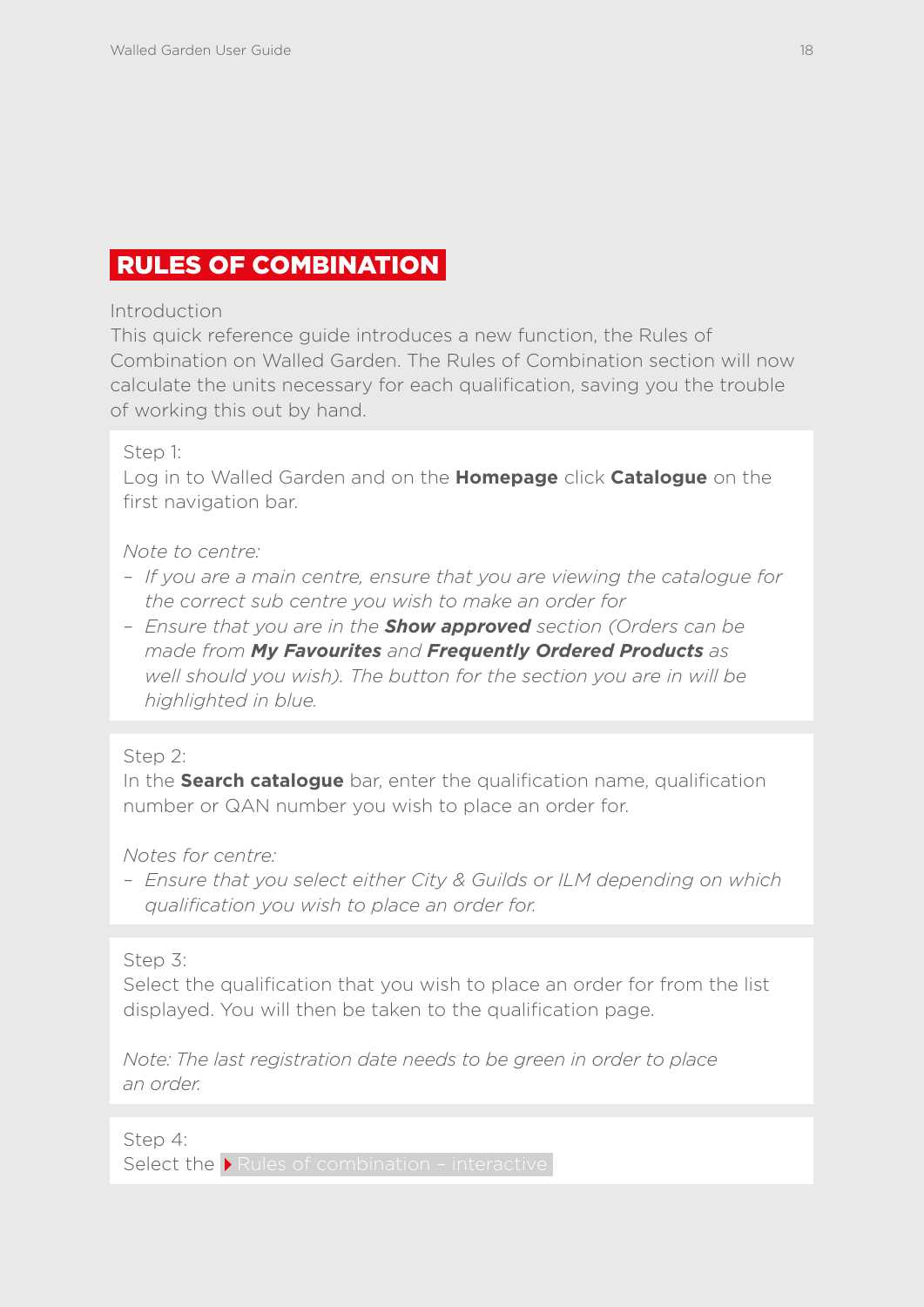Step 5:

Each mandatory combination of units/credits/modules is arranged in its own section.

Select the units/credits/modules from the list presented. Once the correct number of units/credits/modules is selected the box will turn green.

Once all units/credits/modules are selected in each section, the box at the foot of the page will change from **Qualification not achieved**  to **Qualification achieved** 

If the box does not turn green it means an insufficient or incorrect number of units / credits / modules have been selected.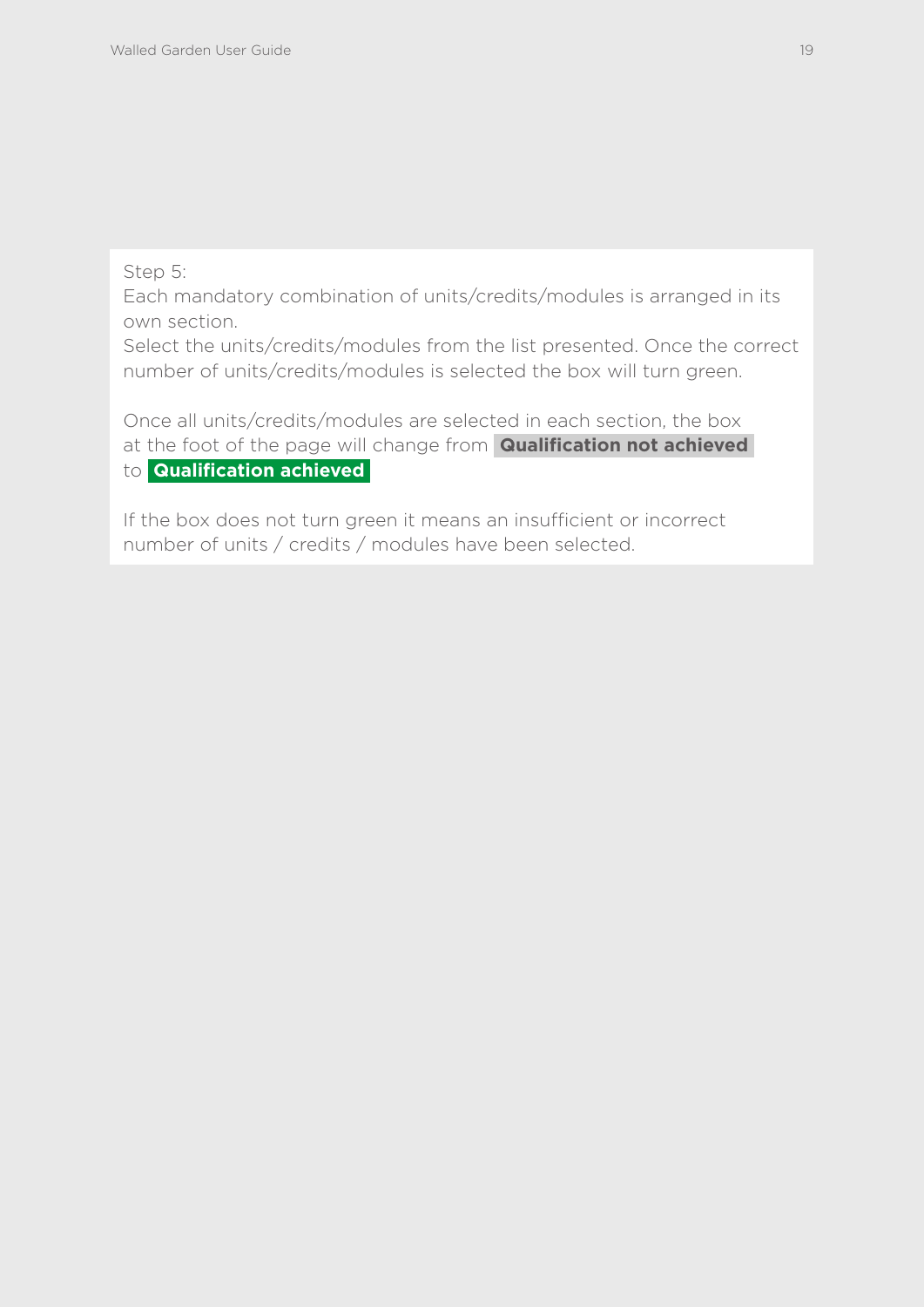<span id="page-20-0"></span>

| 23 |
|----|
| 25 |
|    |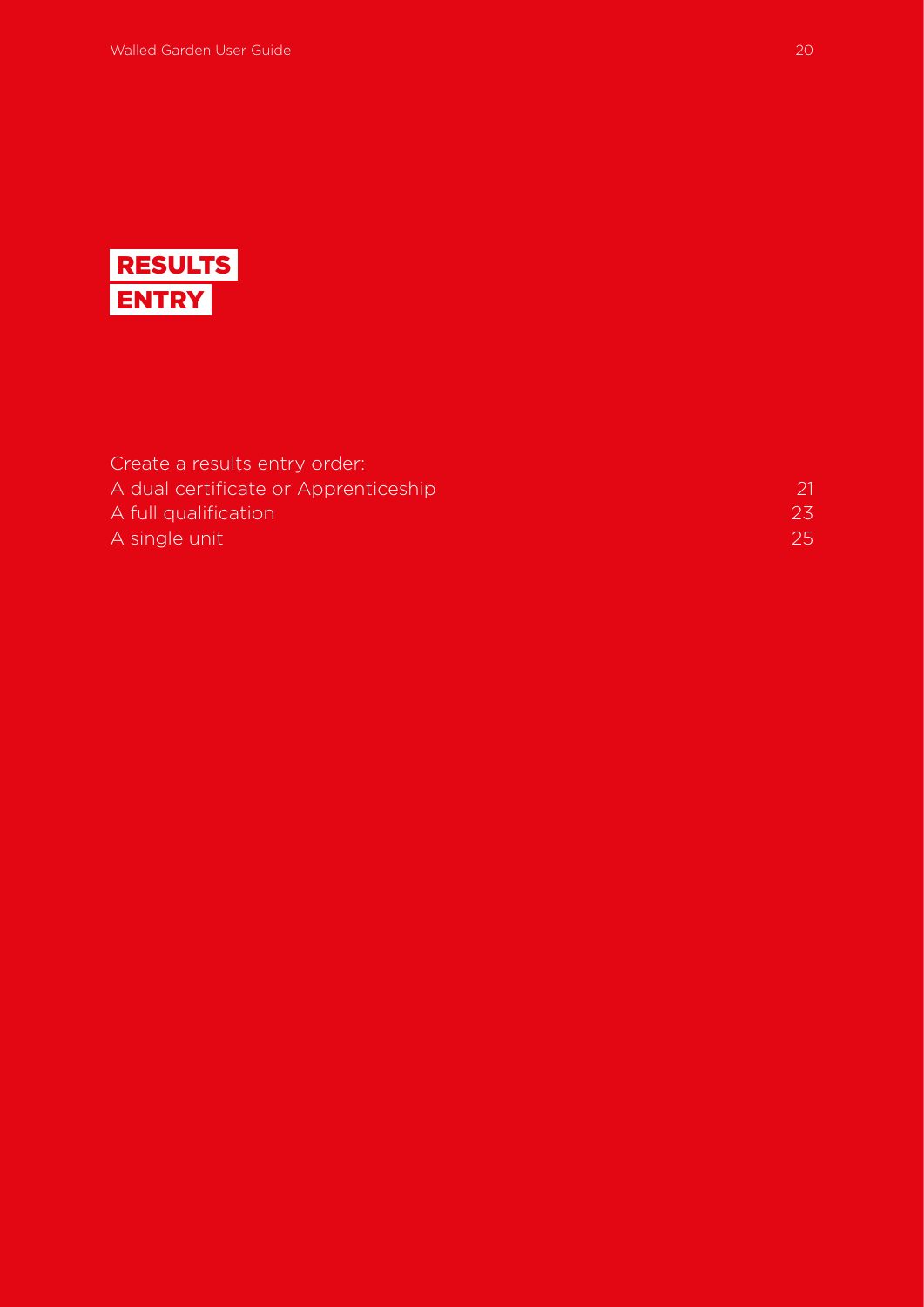# <span id="page-21-0"></span> CREATE A RESULTS ENTRY ORDER: A DUAL CERTIFICATE OR APPRENTICESHIP

## **Introduction**

This quick reference guide shows you how to create a results order for a dual certificate or Apprenticeship, for a candidate in Walled Garden. You will need to create two results entry orders, one for the NVQ component and one for the VRQ component.

#### Step 1:

Log in to Walled Garden and on the **Homepage** click **Catalogue** on the first navigation bar.

#### *Note:*

- *If you are a main centre, ensure that you are viewing the catalogue for the correct sub centre you wish to make an order for*
- *Ensure that you are in the Show approved section. (the button for the section you are in will be highlighted in blue).*

## Step 2:

Within the Approved qualifications table, select the NVQ qualification you want to create a results entry for.

Alternatively, you can search for a qualification by entering the required qualification name or code in the **Search catalogue** field.

Step 3:

If you would like to validate your order, select

Rules of combination - interactive from the information list on the course information list.

Once validated, select **Place an order** 

Step 4:

In the Select order type section, select Results entry (the button for the section will be highlighted in blue when selected).

Step 5:

In the **Unit or assessment available** section, select the required combination of qualifying units and then click **Continue**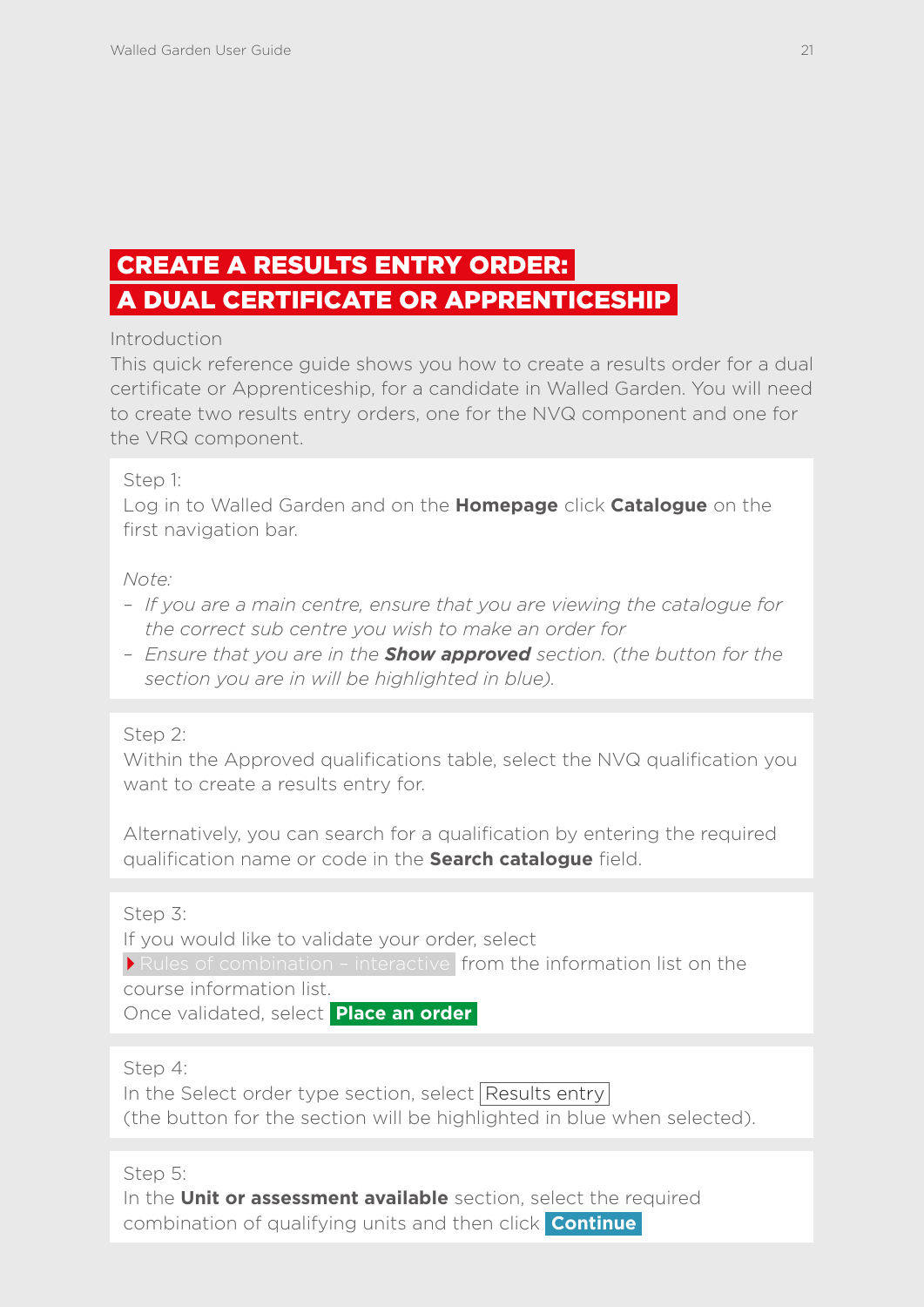## Step 6:

In the candidate selection screen, you can search for existing candidates by selecting the required field from the drop down list. To search by candidate name, select **candidate details** from the list. Enter the candidates last name (mandatory field) and click **Search** 

Step 7:

Candidates matching the search criteria are listed in **your search results** section of the screen. Select the candidate you wish and click **Add To Order** and then **Continue** 

## Step 8:

In the **Assign units or assessments to candidates'** area of the screen, candidates' details will be present. In the **product code**/grade column, select **P** (for pass) or **X** (for fail) from the drop down menu. Click  **Continue** 

Step 9:

In the checkout screen, enter your purchase order number or order reference in the Your PO/Ref field (This is mandatory). Click **Submit Order** Place the order.

Step 10:

A message box will be displayed, asking if you would like to place the order, click **OK** to place the order.

Step 11:

An order confirmation screen will be displayed confirming your order number. You will have the option to print this confirmation should you wish.

Step 12:

Repeat steps this time selecting the VRQ component of the qualification.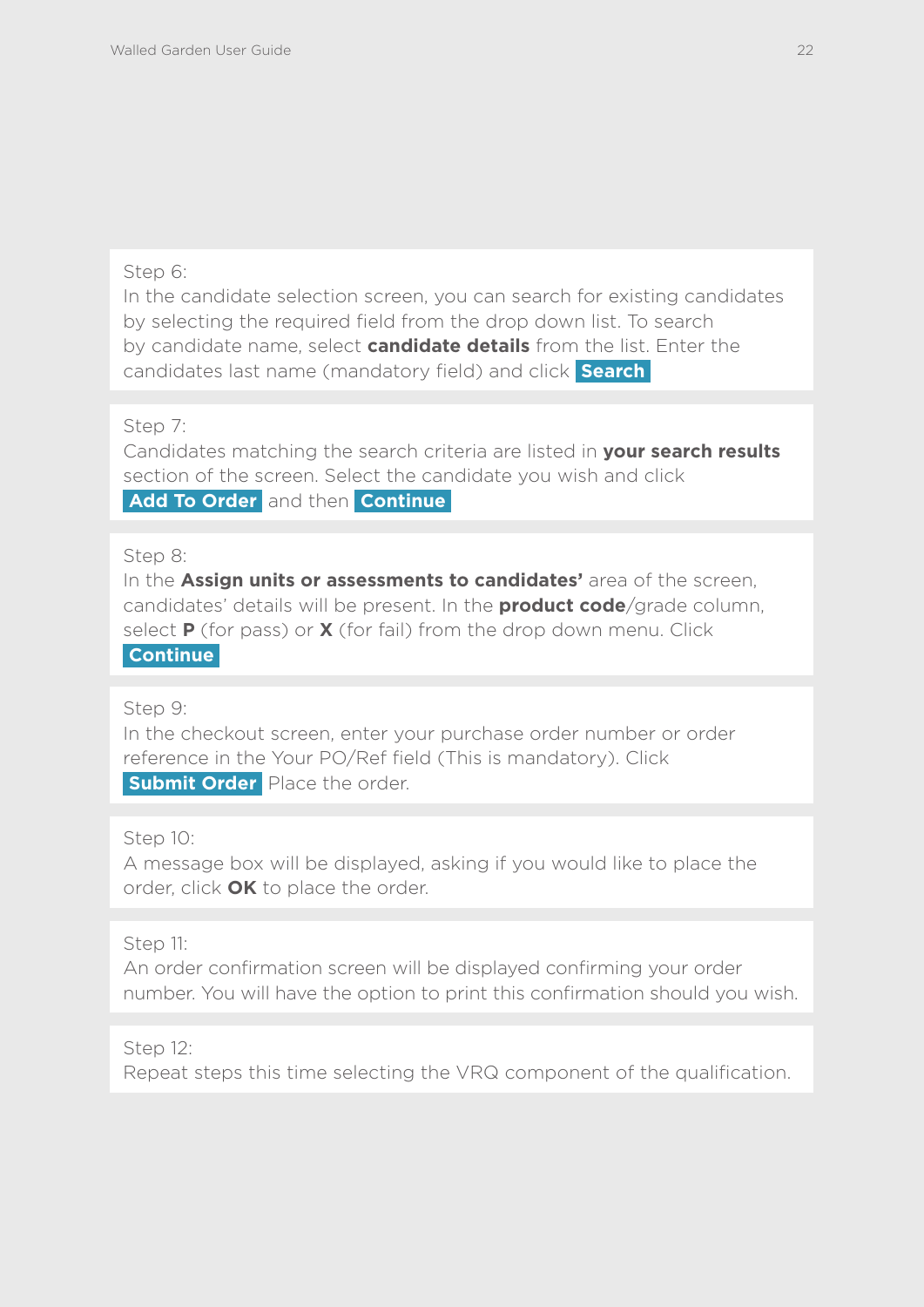# <span id="page-23-0"></span> CREATE A RESULTS ENTRY ORDER: A FULL QUALIFICATION

Introduction

This quick reference guide shows you how to create a results entry order for a full qualification for a candidate in Walled Garden

Step 1:

Log in to Walled Garden and on the **Homepage** click **Catalogue** on the first navigation bar.

*Note:*

- *If you are a main centre, ensure that you are viewing the catalogue for the correct sub centre you wish to make an order for.*
- *Ensure that you are in the Show approved section. (the button for the section you are in will be highlighted in blue).*

Step 2:

Within the Approved qualifications table, select the qualification you want to create a results entry for.

Alternatively, you can search for a qualification by entering the required qualification name or code in the **Search catalogue** field.

Step 3:

If you would like to validate your order, select on the course information page.

Once validated, select **Place an order** 

Step 4:

In the Select order type section, select Results entry (the button will be highlighted in blue when selected).

Step 5:

In the search field, you can search for the unit or assessment number in the format 0000–000 or select from the units/assessments listed below. Click **Continue**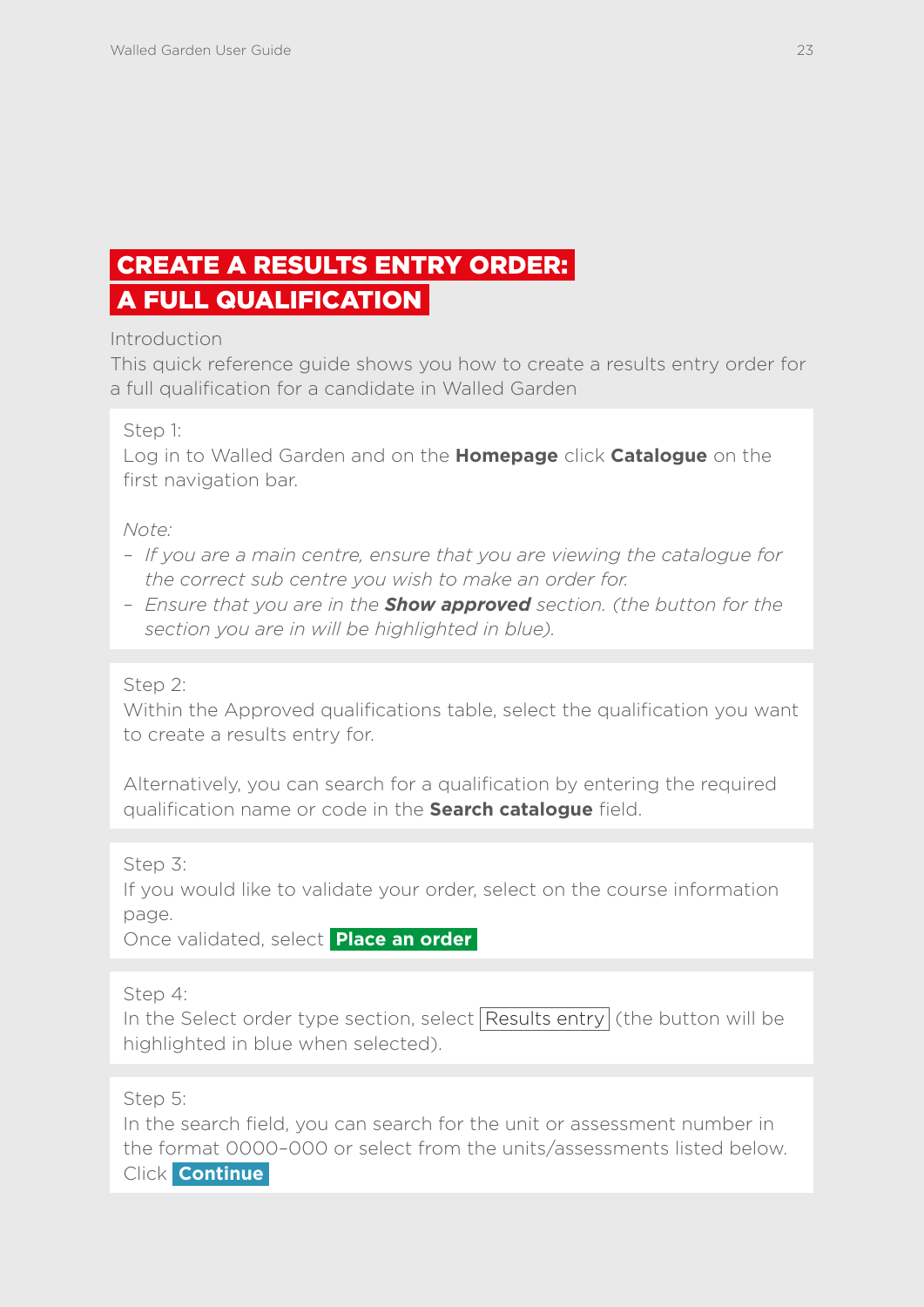## Step 6:

In the candidate selection screen, you can search for existing candidates by selecting the required field from the drop down list. To search by candidate name, select **candidate details** from the list. Enter the candidates last name (mandatory field) and click **Search** 

Step 7:

Candidates matching the search criteria are listed in **your search results** section of the screen. Select the candidate you wish and click  **Add to Order** and then **Continue** 

## Step 8:

In the **Assign units or assessments to candidates'** area of the screen, candidates' details will be present. In the **product code**/grade column, select **P** (for pass) or **X** (for fail) from the drop down menu. Click **Continue** 

## Step 9:

In the **checkout** screen, enter your purchase order number or order reference in the **Your PO/Ref** field (This is mandatory). Click **Submit Order** to place the order.

## Step 10:

A message box will be displayed, asking if you would like to place the order, click **OK** to place the order.

## Step 11:

An order confirmation screen will be displayed confirming your order number. You will have the option to print this confirmation should you wish.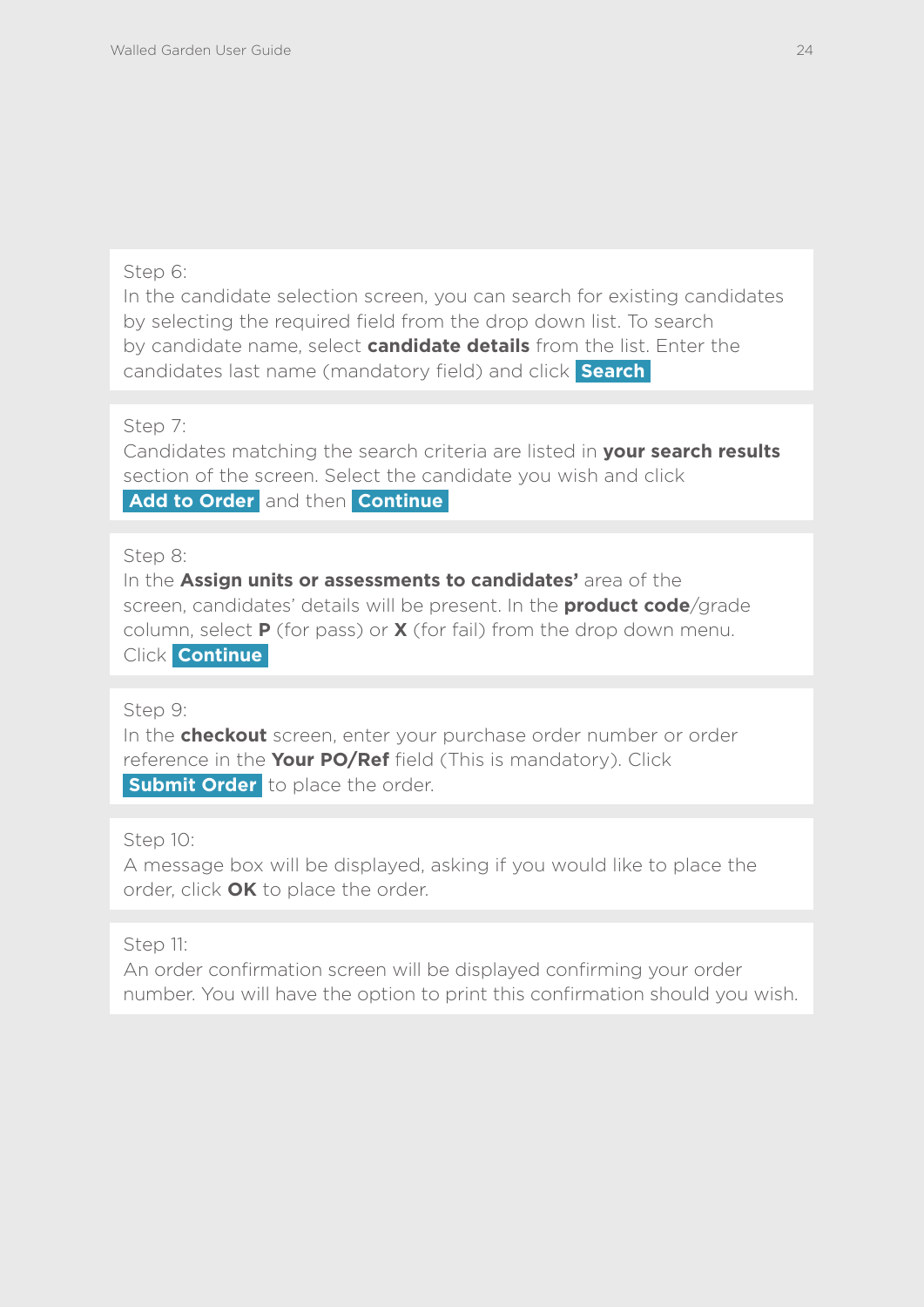# <span id="page-25-0"></span> CREATE A RESULTS ENTRY ORDER: A SINGLE UNIT

Introduction

This quick reference guide shows you how to create a results entry order for a full qualification for a candidate in Walled Garden

Step 1:

Log in to Walled Garden and on the **Homepage** click **Catalogue** on the first navigation bar.

*Note:*

- *If you are a main centre, ensure that you are viewing the catalogue for the correct sub centre you wish to make an order for*
- *Ensure that you are in the Show approved section. (the button for the section you are in will be highlighted in blue).*

Step 2:

Within the Approved qualifications table, select the qualification you want to create a results entry for.

Alternatively, you can search for a qualification by entering the required qualification name or code in the **Search catalogue** field.

Step 3:

If you would like to validate your order, select on the course information page.

Once validated, select **Place an order** 

Step 4:

In the Select order type section, select Results entry (the button for the section will be highlighted in blue when selected).

Step 5:

In the search field, you can search for the unit code in the format 0000–000 or select from the units listed below. Click **Continue**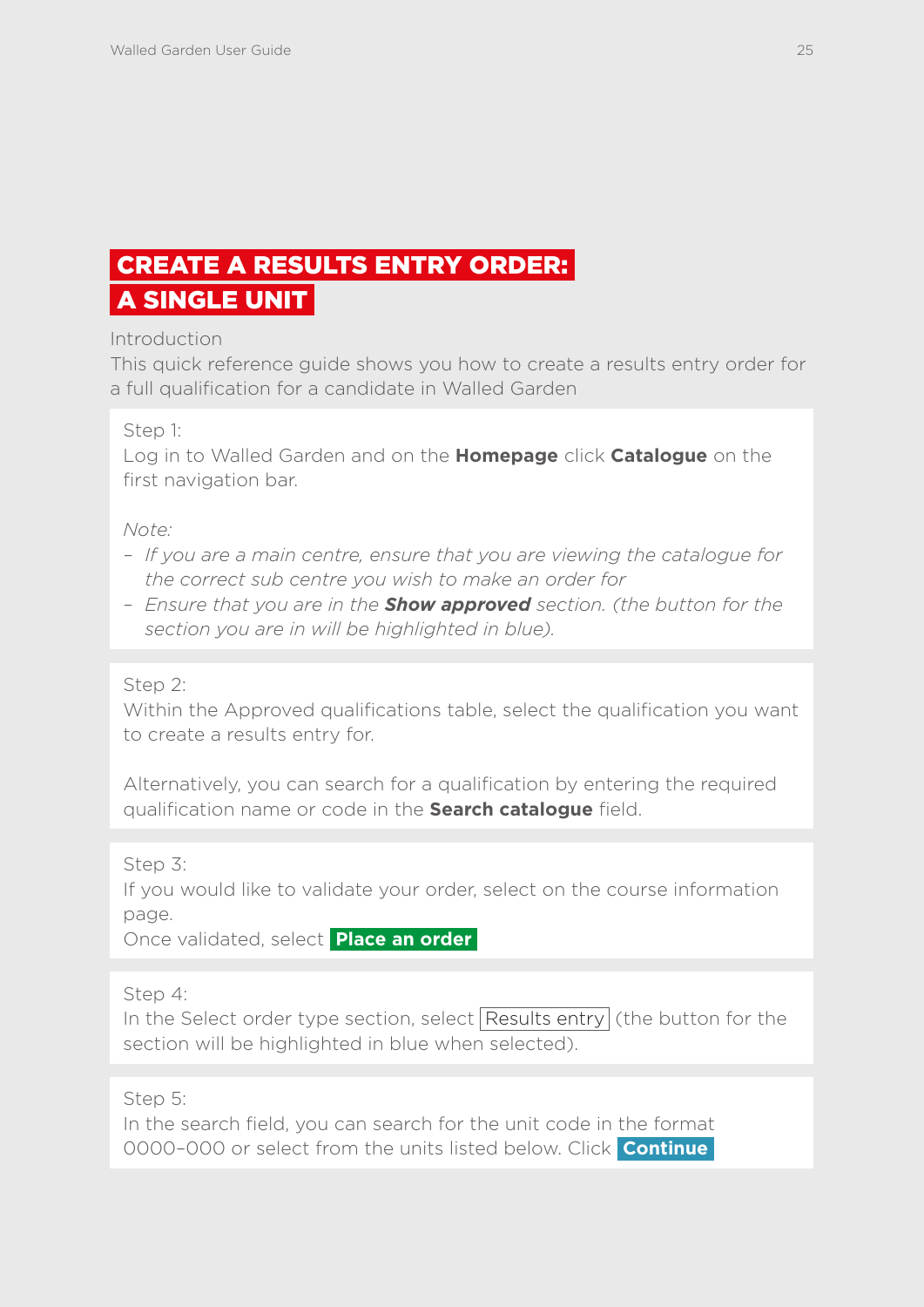## Step 6:

In the candidate selection screen, you can search for existing candidates by selecting the required field from the drop down list. To search by candidate name, select **candidate details** from the list. Enter the candidates' last name (mandatory field) and click **Search** 

Step 7:

Candidates matching the search criteria are listed in **your search results** section of the screen. Select the candidate you wish and click  **Add To Order** and then **Continue** 

Step 8:

In the **Assign units or assessments to candidates'** area of the screen, candidates' details will be present. In the product code/grade column, select from the drop down menu either;

- **P** for pass
- **X** for fail
- **C** for credit
- **M** for merit
- **D** for distinction

*Note: ILM customers currently only have the option to select P or X.* 

Click **Continue** 

## Step 9:

In the **checkout** screen, enter your purchase order number or order reference in the **Your PO/Ref** field (This is mandatory). **Click Submit Order** to place the order.

## Step 10:

A message box will be displayed, asking if you would like to place the order, click **OK** to place the order.

Step 11:

An order confirmation screen will be displayed confirming your order number. You will have the option to print this confirmation should you wish.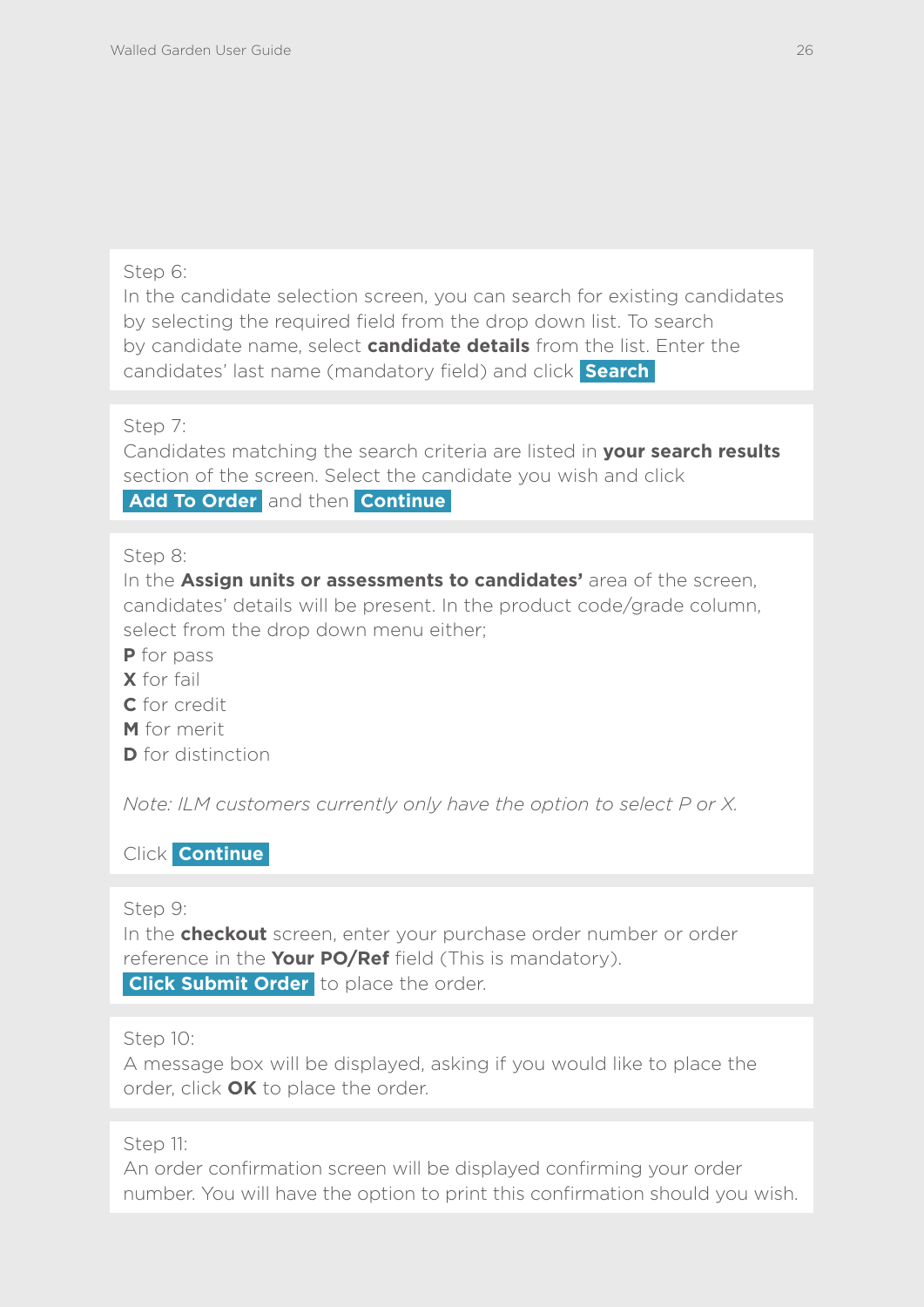<span id="page-27-0"></span>

[Create a new candidate](#page-28-0) 28 and 28 and 28 and 28 and 28 and 28 and 28 and 28 and 28 and 28 and 28 and 28 and 28  $\pm 28$ [Amend a candidate](#page-29-0) 29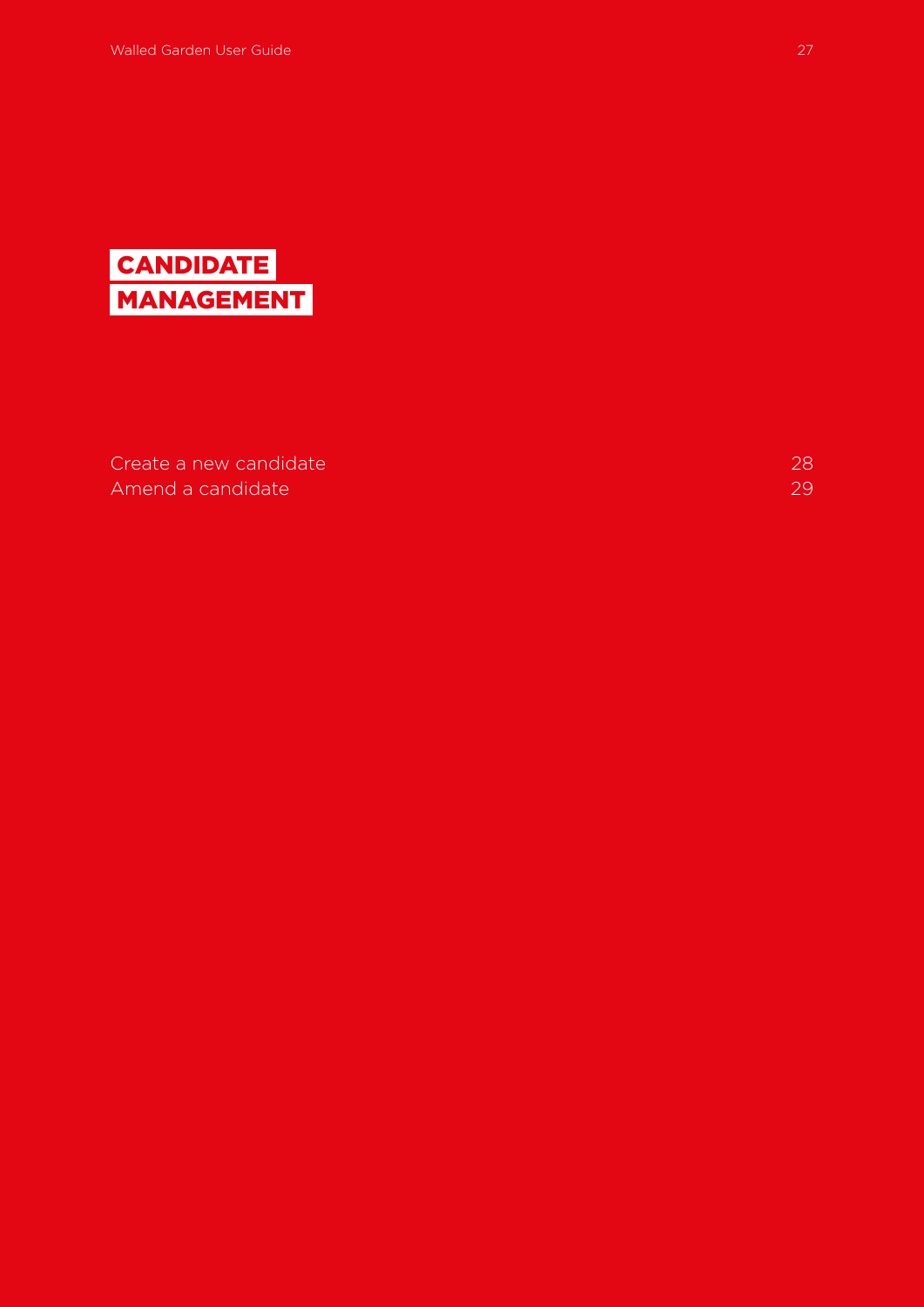## <span id="page-28-0"></span>CREATE A NEW CANDIDATE

**Introduction** 

This quick reference guide shows how to create a new candidate in Walled Garden.

Step 1:

Log in to Walled Garden and on the **Homepage** click **Catalogue** on the first navigation bar.

Step 2:

On the **Catalogue** page, select Candidate management from the second navigation bar.

Step 3:

On the **Candidate management** page, if your centre works with both City & Guilds and ILM, please select the appropriate organisation from the drop down menu at the top of the page.

Step 4:

In the Candidate management section on the page, select **Create new candidate** and then click Continue

Step 5:

In the **Create candidate** section of the screen, click  **Create New Candidate** 

Step 6:

Enter details for the candidate in the fields shown and then click  **Create** (please note that \* denotes a mandatory field).

Check the details carefully as this information is used for your candidate's certificate.

Step 7:

A dialogue box will appear confirming that a new candidate has been created and asking if you would like to create another candidate. Select **Yes** or **No** as required.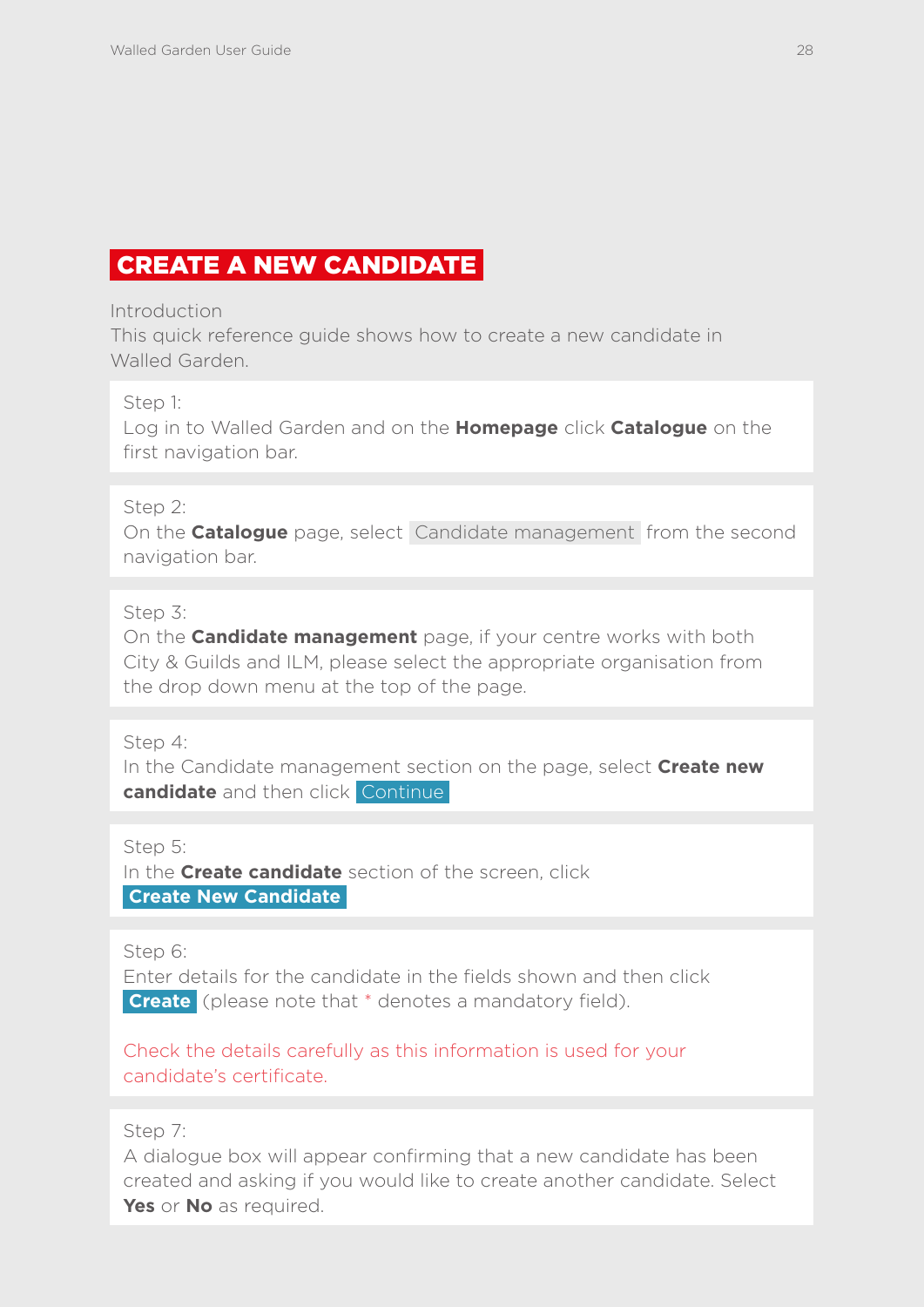## <span id="page-29-0"></span>AMEND A CANDIDATE

#### **Introduction**

This quick reference guide shows you how to amend an existing candidate in Walled Garden.

## Step 1:

Log in to Walled Garden and on the **Homepage** click **Catalogue** on the first navigation bar.

## Step 2:

On the **Catalogue** page, select Candidate management from the second navigation bar.

## Step 3:

On the **Candidate management** page, if your centre works with both City & Guilds and ILM, please select the appropriate organisation from the drop down menu at the top of the page.

## Step 4:

In the **Candidate management** section on the page, select **View / Amend / Print candidate details** and then click **Continue**

## Step 5:

In the **Amend / Print Candidate** details of the screen, click the drop down menu in the Select field, and select **Candidate details** from the options presented.

## Step 6:

**Search for candidate(s)** section will appear on the screen. Enter details for the candidate in the fields shown and then click **Search**  *please note that* \* *denotes a mandatory field*.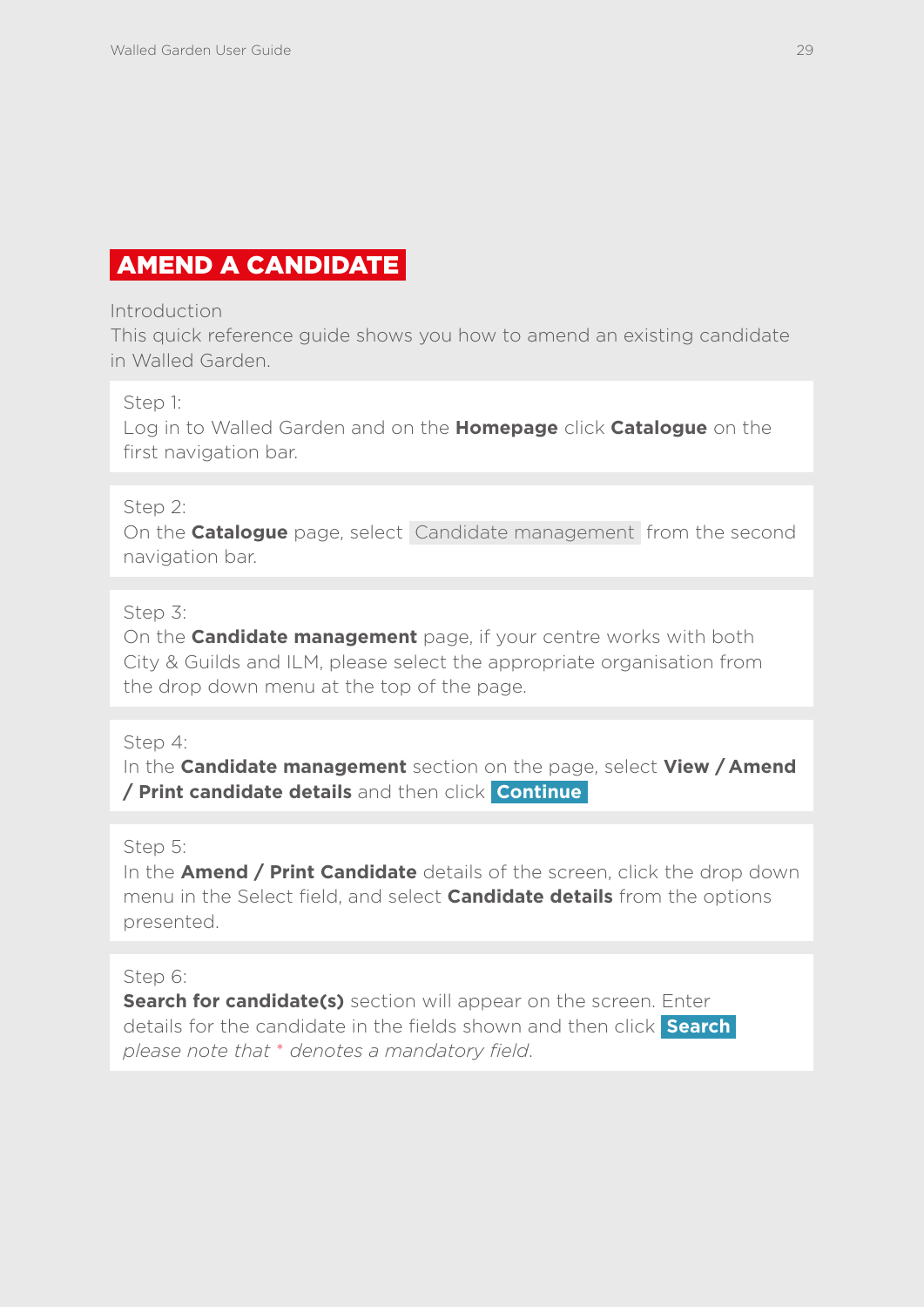## Step 7:

Candidates matching the search criteria are listed in the **Your search results** area which appears on the screen. Select the required candidate from the list and then click **Candidate Details** 

## Step 8:

The candidates details will appear on the screen, click **Amend** button at the bottom of the screen.

## Step 9:

Make the changes to the candidate details in the **Amend Candidate details** section.

## Step 10:

When complete, select the appropriate option from the Reason for Change \* drop down menu in and then click **Save** 

Check the details carefully as this information is used for your candidate's certificate.

*Note: Documentary evidence is required for changes relating to marriage, deed poll, divorce, witness protection or gender re-assignment.*

## Step 11:

A dialogue box will appear confirming changes made, click **OK** for amendments to be processed.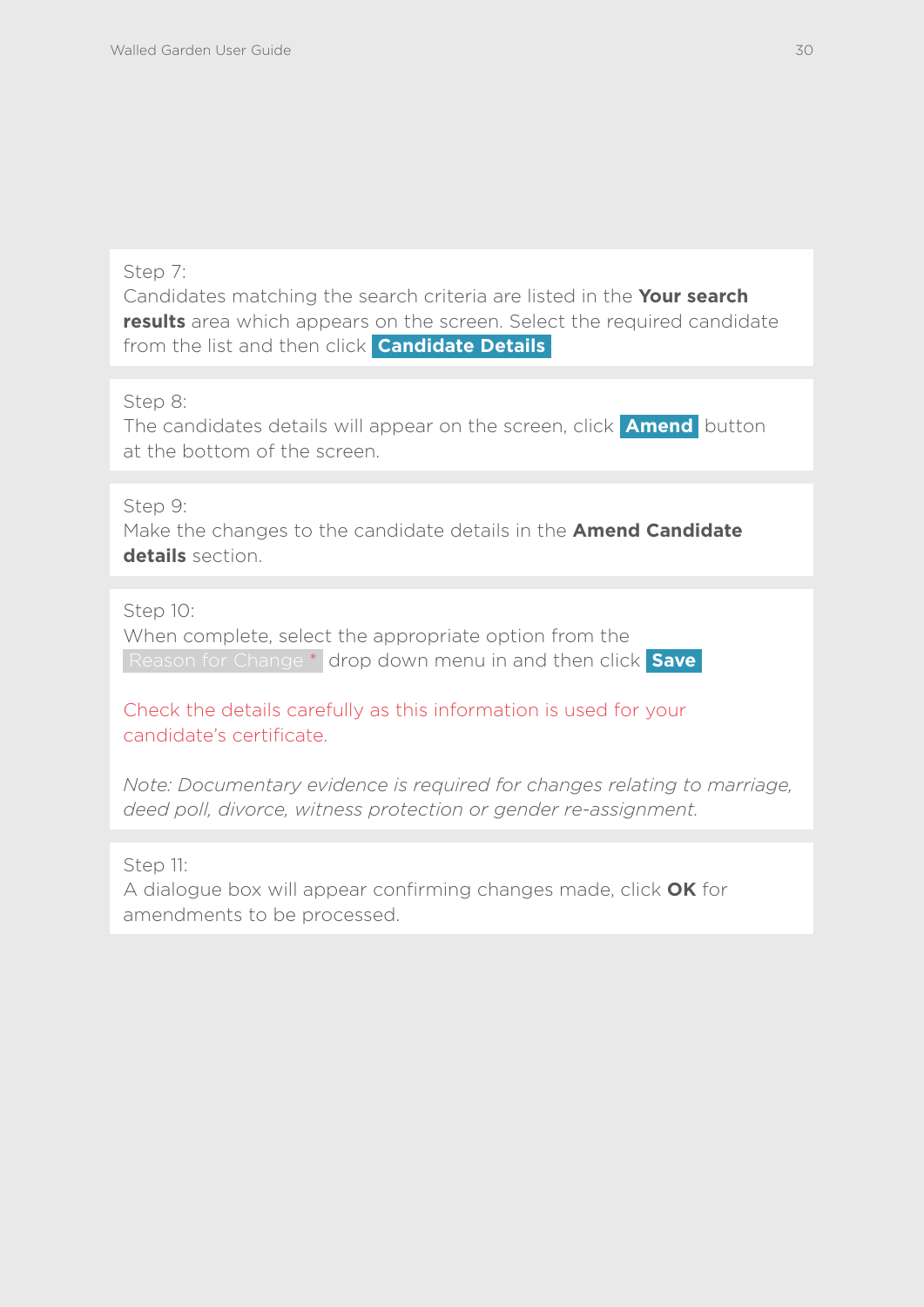<span id="page-31-0"></span>

| Create a new candidate cohort       |     |
|-------------------------------------|-----|
| Amend a candidate cohort            | 34  |
| Delete a candidate cohort           | .36 |
| Transfer candidates between cohorts |     |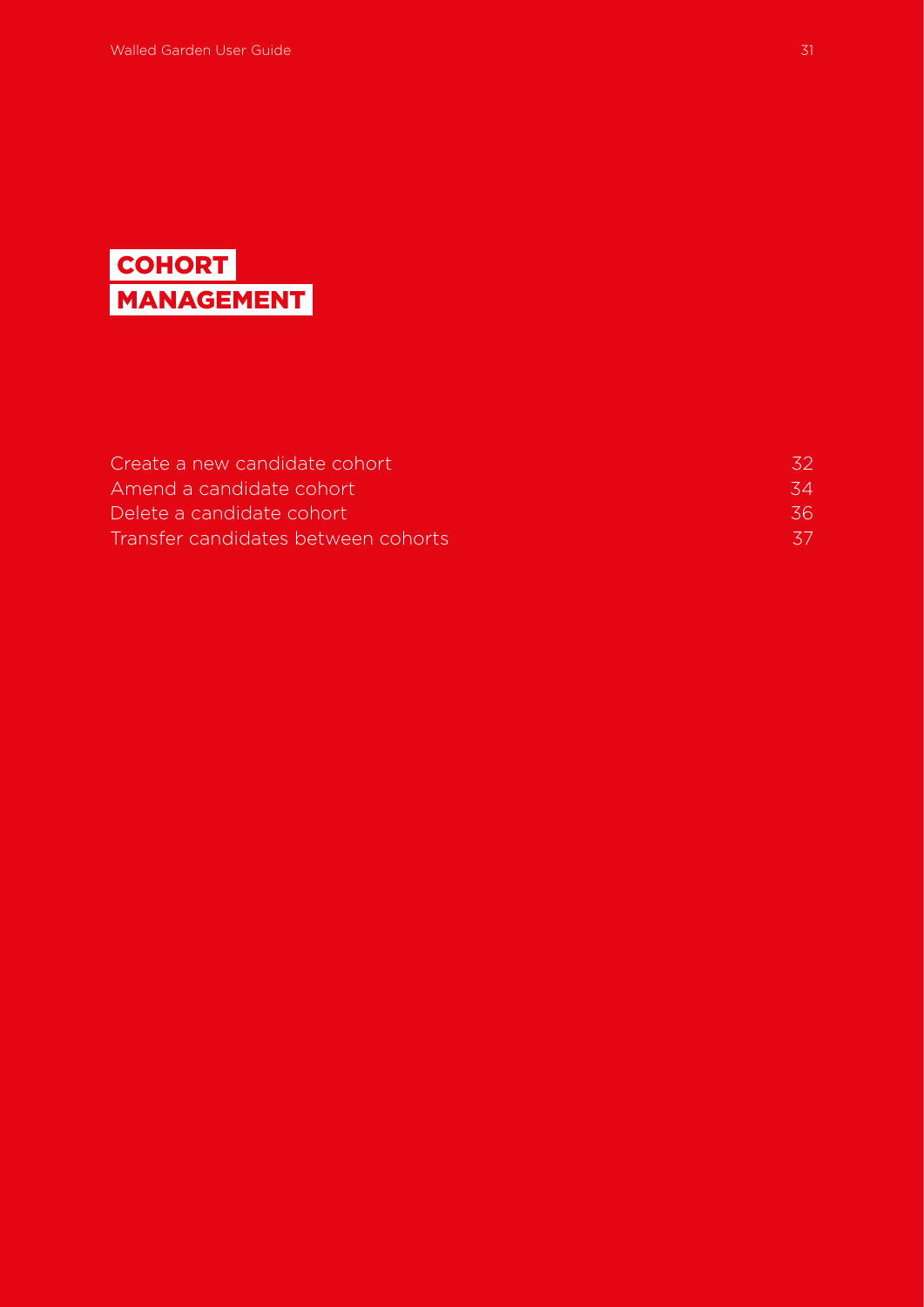## <span id="page-32-0"></span>CREATE A NEW CANDIDATE COHORT

#### **Introduction**

This quick reference guide shows you how to create a cohort of candidates in Walled Garden.

## Step 1:

Log in to Walled Garden and on the **Homepage** click on **Catalogue** on the first navigation bar.

## Step 2:

On the **Catalogue** page, select Candidate management from the second navigation bar.

## Step 3:

On the **Candidate management** page, if your centre works with both City & Guilds and ILM, please select the appropriate organisation from the drop down menu at the top of the page.

## Step 4:

In the **Cohort management** section on the page, select **Create new cohort** and then click **Continue** 

## Step 5:

In the **Select cohort** section on the page, enter a name for the cohort you wish to create.

## Step 6:

In the **Select the action you want to perform** section on the page, you can choose to:

- Create a new candidate click **Create New Candidate** and proceed to **step 7.**
- To add an existing candidate: click the drop down menu in the **Search existing candidate(s) by** field and proceed to **Step 8.**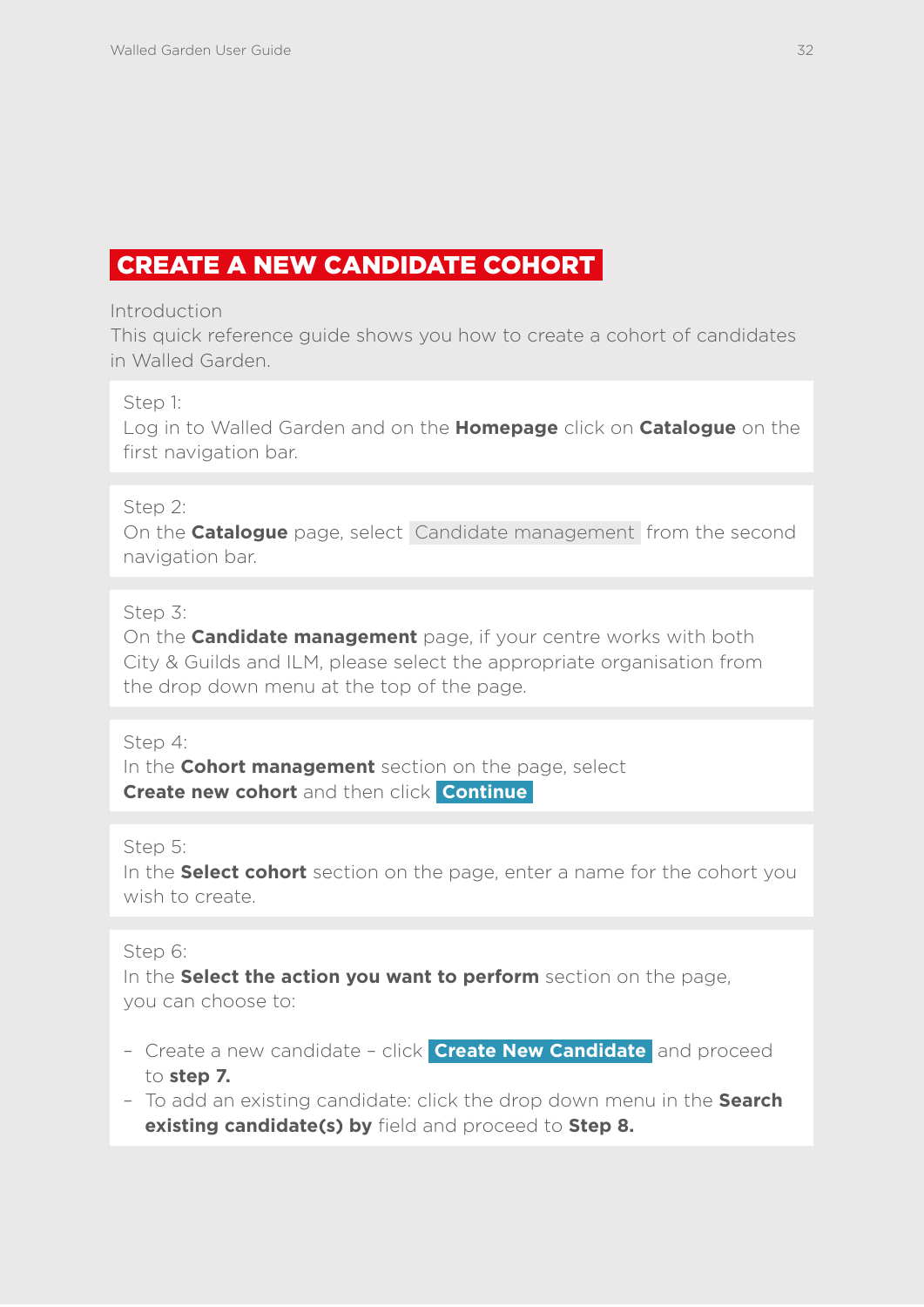## Step 7:

A dialogue box will appear confirming that a new candidate has been created and asking if you would like to create another candidate. Select **Yes** or **No** as required.

Step 8:

If you are adding an existing candidate click the drop down menu in the Search existing candidate(s) by field. Select the appropriate option you wish to search by from the list and enter details in the fields shown, click **Save** when done.

In the search results area on the page, candidates matching the search criteria are displayed. Select the candidate you wish to add to the cohort and click **Add To Cohort** 

If the cohort is now complete, continue to **Step 9.**

Step 9:

When you have completed the required actions to the cohort, click **Save**  at the bottom of the screen.

Step 10:

A confirmation message will appear on the screen to say that the cohort has been successfully saved. Click **OK** to complete.

*Note: to register the cohort for a qualification, go to Candidate registrations: a cohort of candidates on page 06.*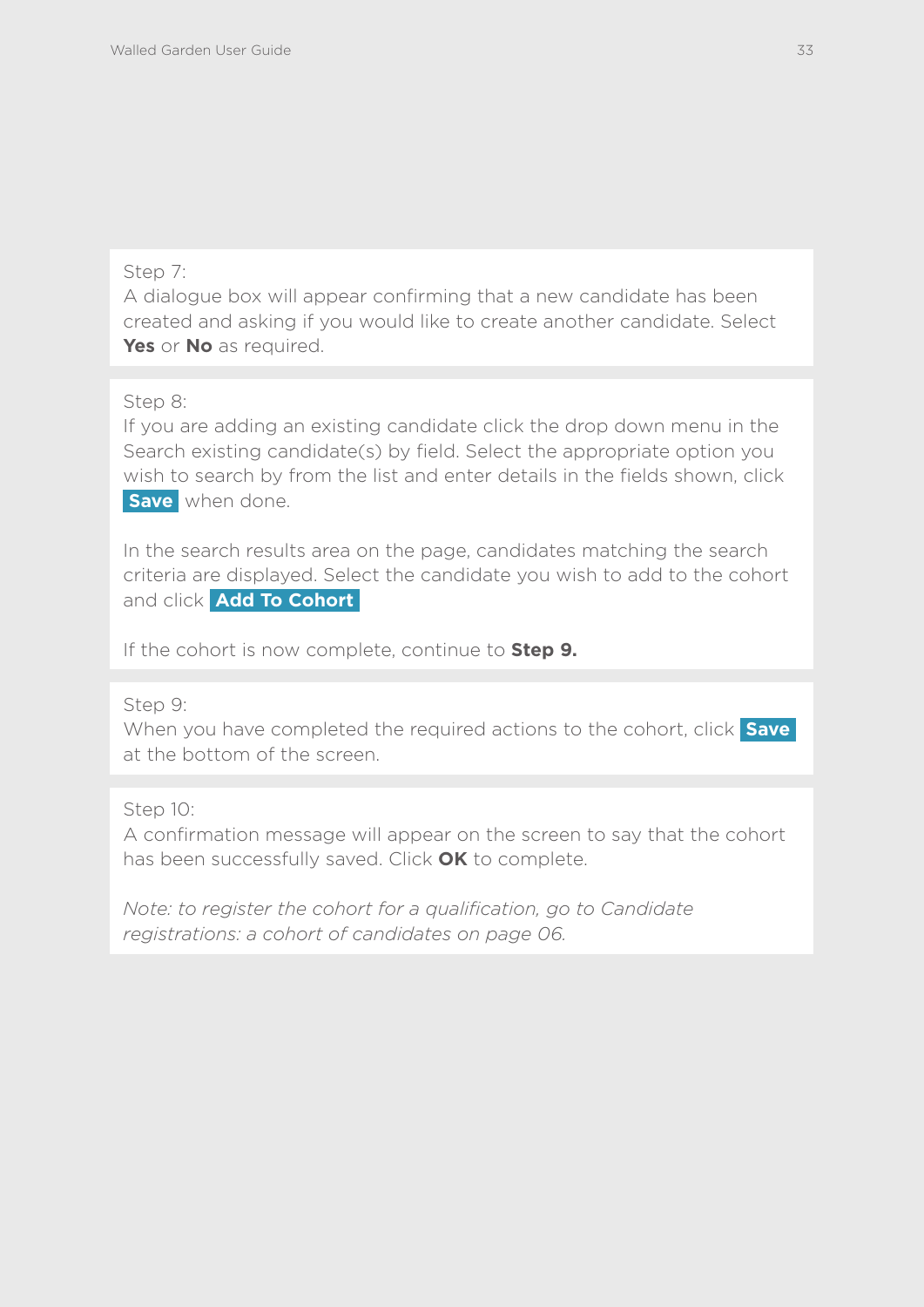## <span id="page-34-0"></span>AMEND A CANDIDATE COHORT

#### **Introduction**

This quick reference guide shows you how to amend a cohort of candidates in Walled Garden.

#### Step 1:

Log in to Walled Garden and on the **Homepage** click on **Catalogue** on the first navigation bar.

#### Step 2:

On the **Catalogue** page, select Candidate management from the second navigation bar.

#### Step 3:

On the **Candidate Management** page, if your centre works with both City & Guilds and ILM, please select the appropriate organisation from the drop down menu at the top of the page.

#### Step 4:

In the **Cohort management** section on the page, select **Amend existing cohort** and then click **Continue** 

#### Step 5:

In the **Select cohort** section on the page, click the drop down menu in the **Select** field, and select the cohort to be amended from the options presented.

## Step 6:

In the **Select the action you want to perform** section on the page, you can choose to:

- Create a new candidate: click **Create New Candidate** and proceed to **Step 7.**
- Add an existing candidate: click the drop down menu in the **Search existing candidate(s) by** field and proceed to **Step 8.**
- Remove candidates: go to **Step 9.**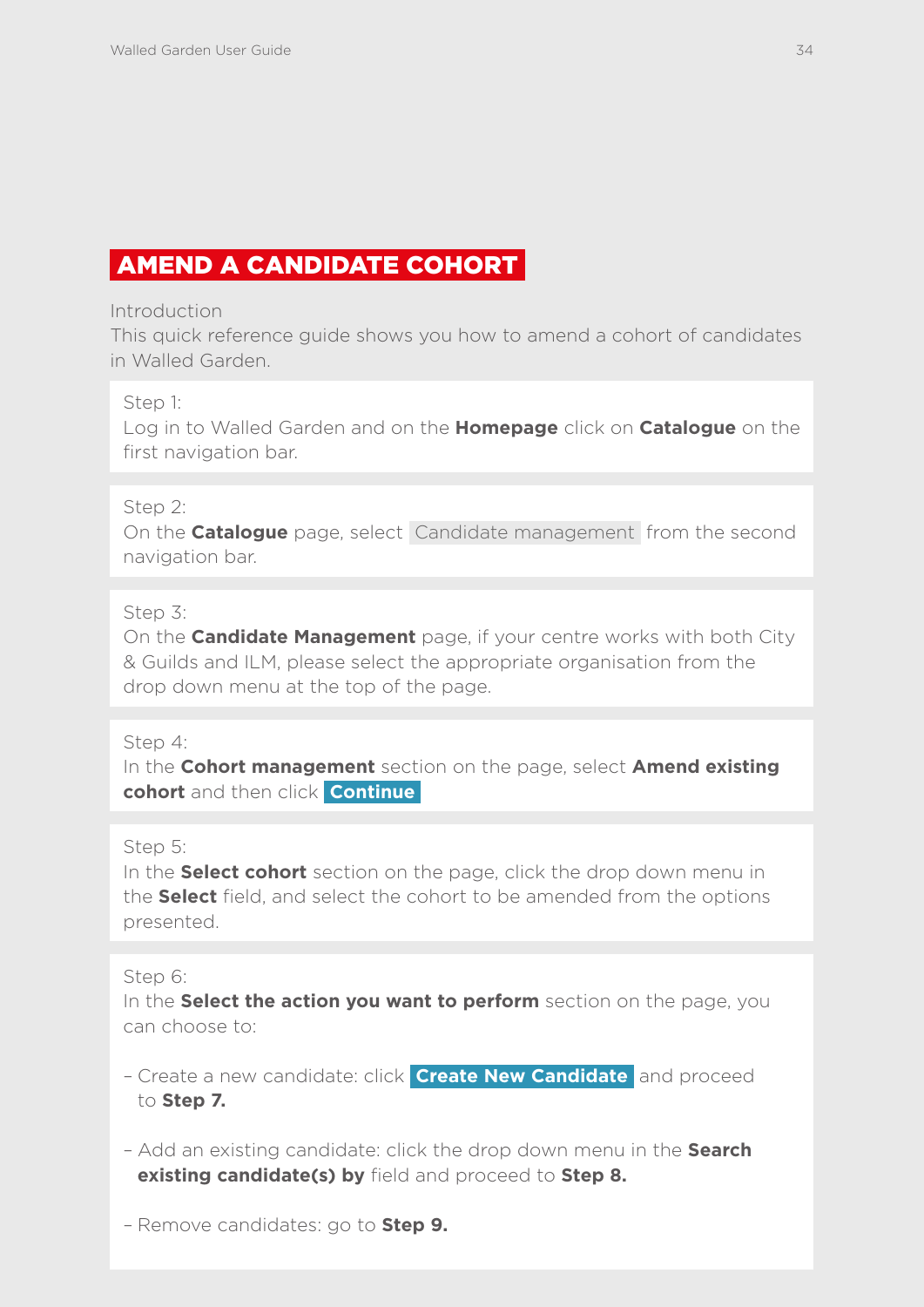#### Step 7:

If you are creating a new candidate, the Create candidate window will appear on the screen.

Enter details for the candidate in the fields shown and then click **Create**  (please note that \* denotes a mandatory field).

Check the details carefully as this information is used for your candidate's certificate.

If the cohort is now complete, continue to **Step 10.**

#### Step 8:

If you are adding an existing candidate, select the appropriate option you wish to search by from the drop down list and enter details in the fields shown, click **Search** when done.

In the search results area on the page, candidates matching the search criteria are displayed. Select the candidate you wish to add to the cohort and click **Add To Cohort** 

If the cohort is now complete, continue to **Step 10.**

Step 9:

If you wish to remove any candidates from the cohort, select from the list of candidates in the Cohort section of the page. Once selected, click  **Update Cohort** 

Step 10:

When you have completed the required amendments to the cohort, click **Save** at the bottom of the screen.

## Step 11:

A message will appear on screen to say that the cohort has been successfully saved. Click **OK** to complete.

*Note: to register the cohort for a qualification, go to Candidate registrations: a cohort of candidates on page 06.*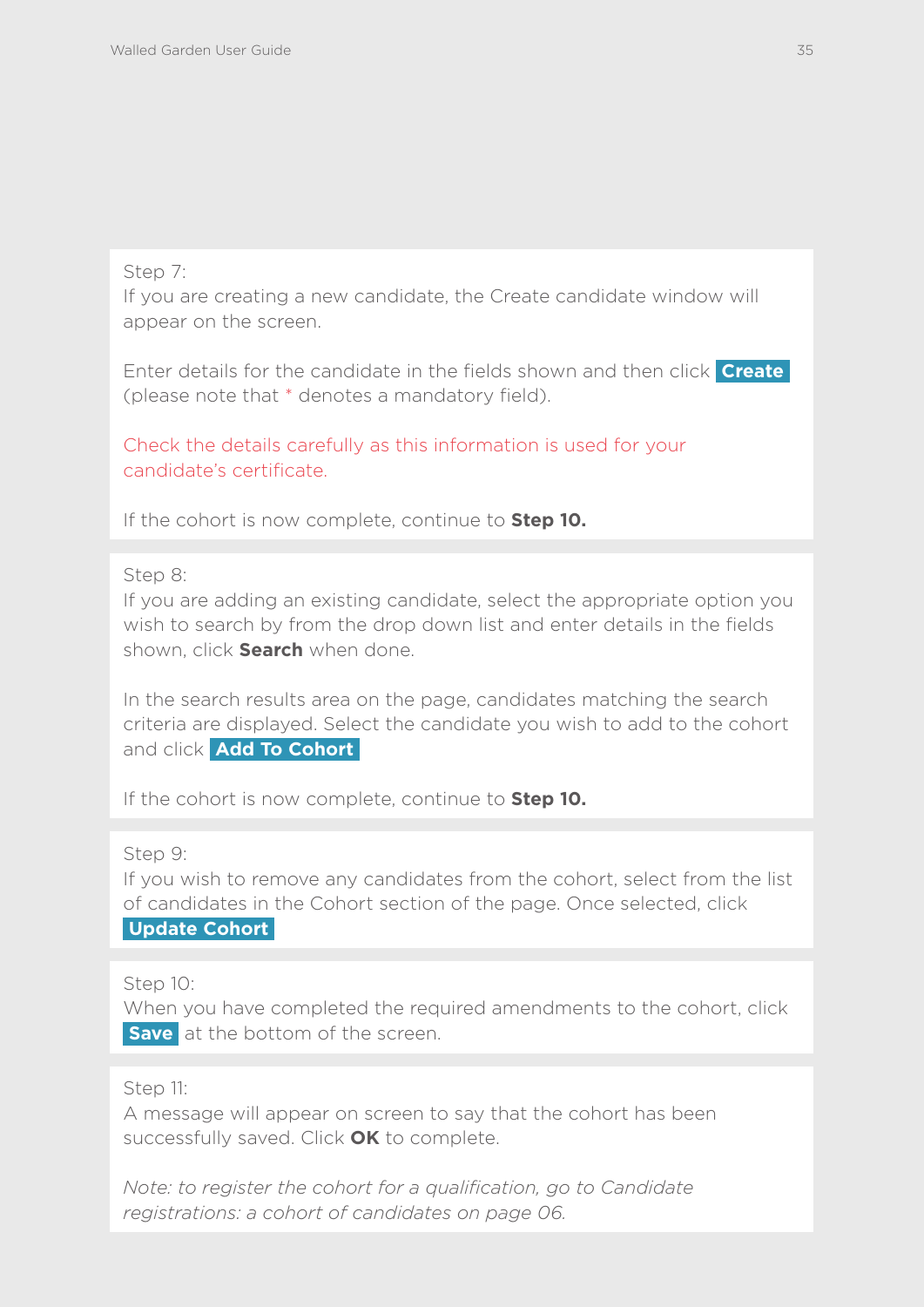# DELETE A CANDIDATE COHORT

#### **Introduction**

This quick reference guide shows you how to delete a cohort of candidates in Walled Garden.

#### Step 1:

Log in to Walled Garden and on the **Homepage** click **Catalogue** on the first navigation bar.

#### Step 2:

On the **Catalogue** page, select Candidate management from the second navigation bar.

## Step 3:

On the **Candidate management** page, if your centre works with both City & Guilds and ILM, please select the appropriate organisation from the drop down menu at the top of the page.

#### Step 4:

In the **Cohort management** section on the page, select Delete existing cohort and then click **Continue** 

#### Step 5:

In the **Select cohort** section on the page, click the drop down menu in the **Select** field, and select the cohort to be deleted from the options presented.

## Step 7:

A dialogue box will appear asking you to confirm the deletion made, click **OK** for the deletion to be processed.

#### Step 8:

A **cohort successfully deleted** message will appear on the screen. Click **OK** to complete.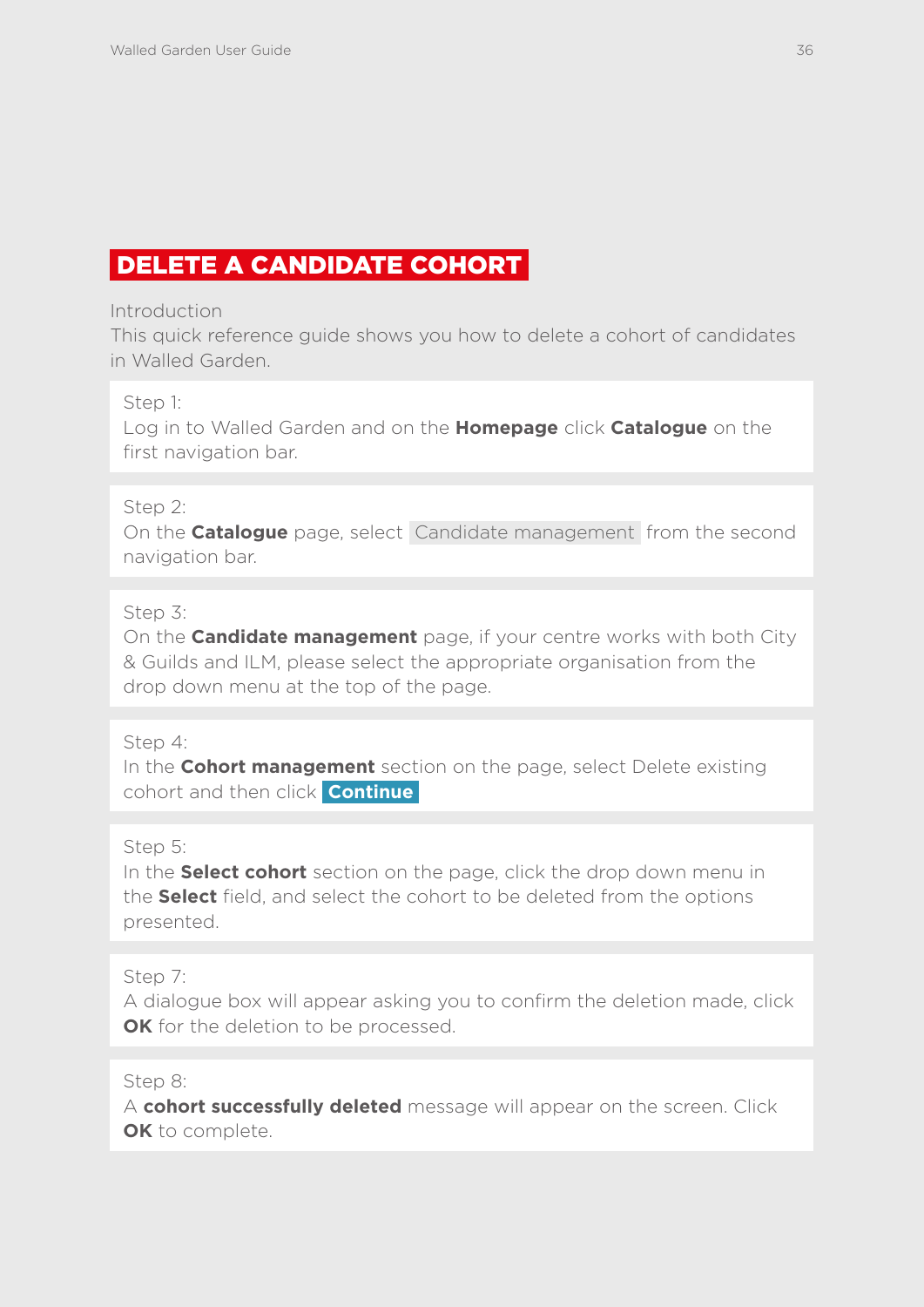## TRANSFER CANDIDATES BETWEEN COHORTS

#### **Introduction**

This quick reference guide shows you how to move a candidate/s, from one cohort to another cohort in Walled Garden.

#### Step 1:

Log in to Walled Garden and on the **Homepage** click **Catalogue** on the first navigation panel.

#### Step 2:

On the Catalogue page, select Candidate management from the second navigation bar.

#### Step 3:

On the **Candidate management** page, if your centre works with both City & Guilds and ILM, please select the appropriate organisation from the drop down menu at the top of the page.

#### Step 4:

In the Cohort management section on the page, select **Transfer candidate/s between cohorts** and then click **Continue** 

#### Step 5:

In the **Select cohort 1** section on the page, click the drop down menu in the **Select** field, and select the cohort that you wish to transfer candidates from the options presented.

#### Step 6:

In the **Select cohort 2** section on the page, click the drop down menu in the **Select** field, and select the cohort that you wish to transfer candidates to, from the options presented.

#### Step 7:

Select the candidate/s from the list presented in cohort 1 that you wish to transfer and then click Transfer to Cohort 2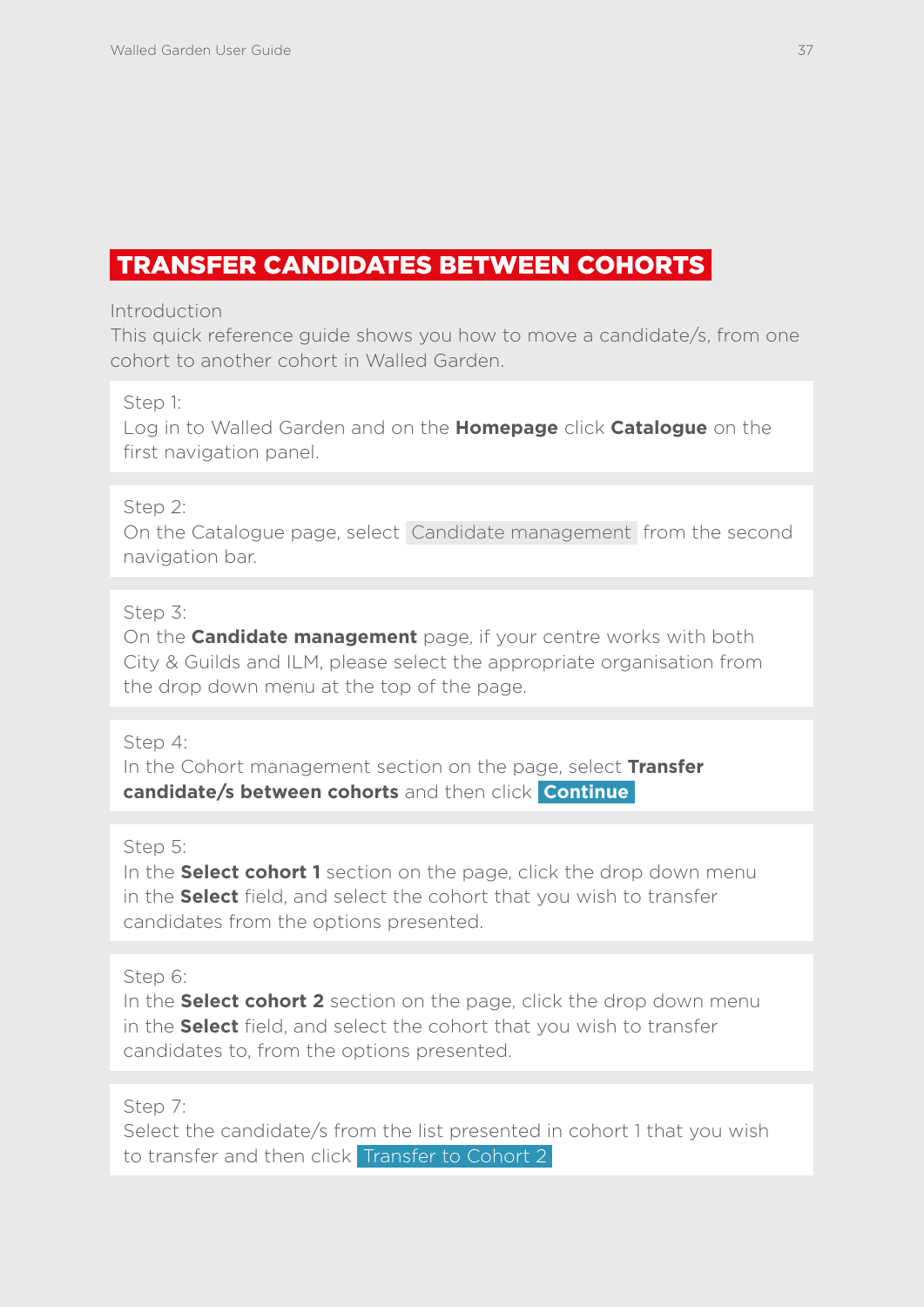Step 7:

Select the candidate/s from the list presented in cohort 1 that you wish to transfer and then click Transfer to Cohort 1

Step 8:

The candidates transferred from cohort 1 will now be displayed in cohort 2.

Step 9:

Click Back To Cohort Management to leave this section.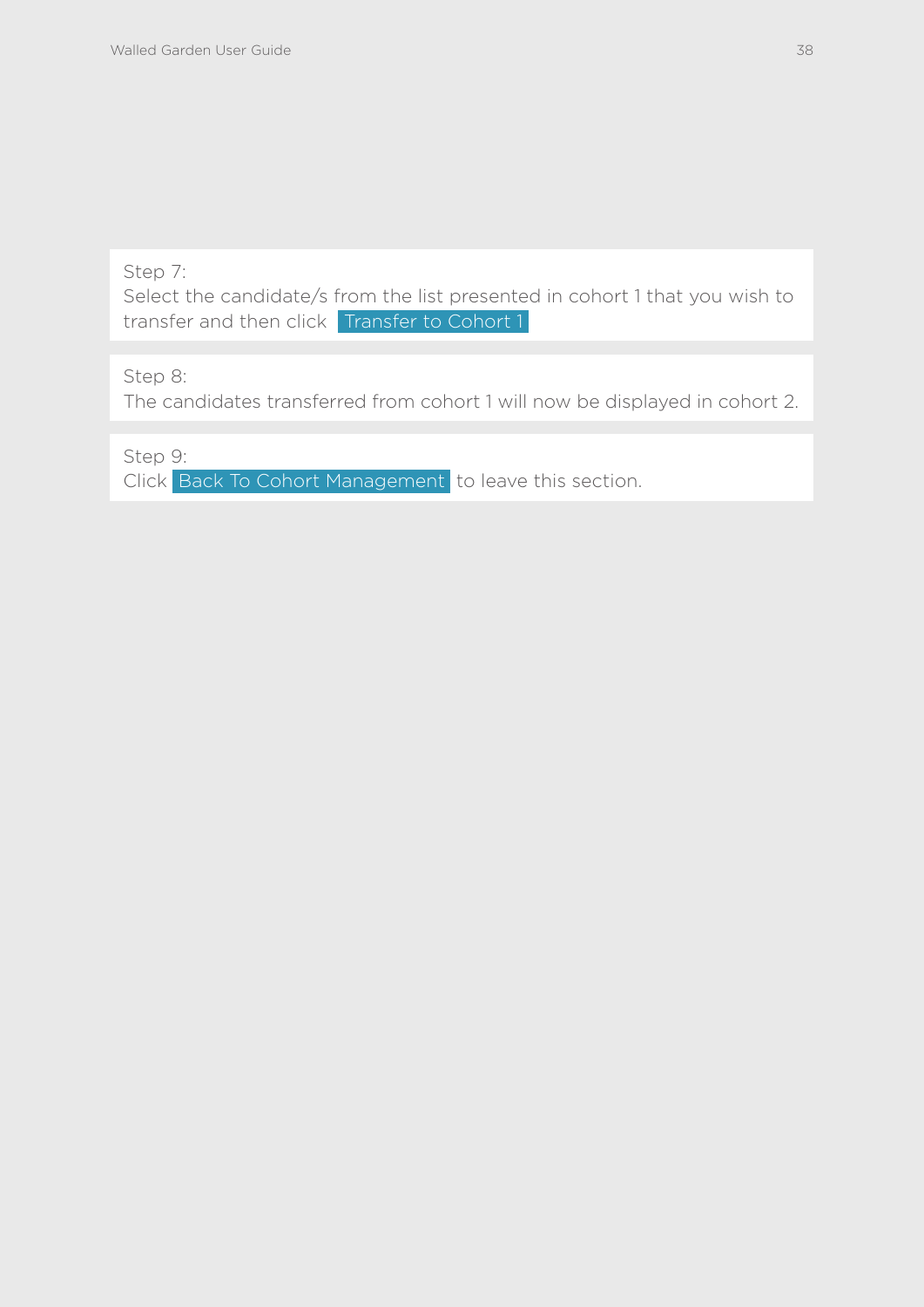

[Download results](#page-40-0) 40 **[Track EDI files](#page-42-0)** 42 [Upload EDI files](#page-44-0) 44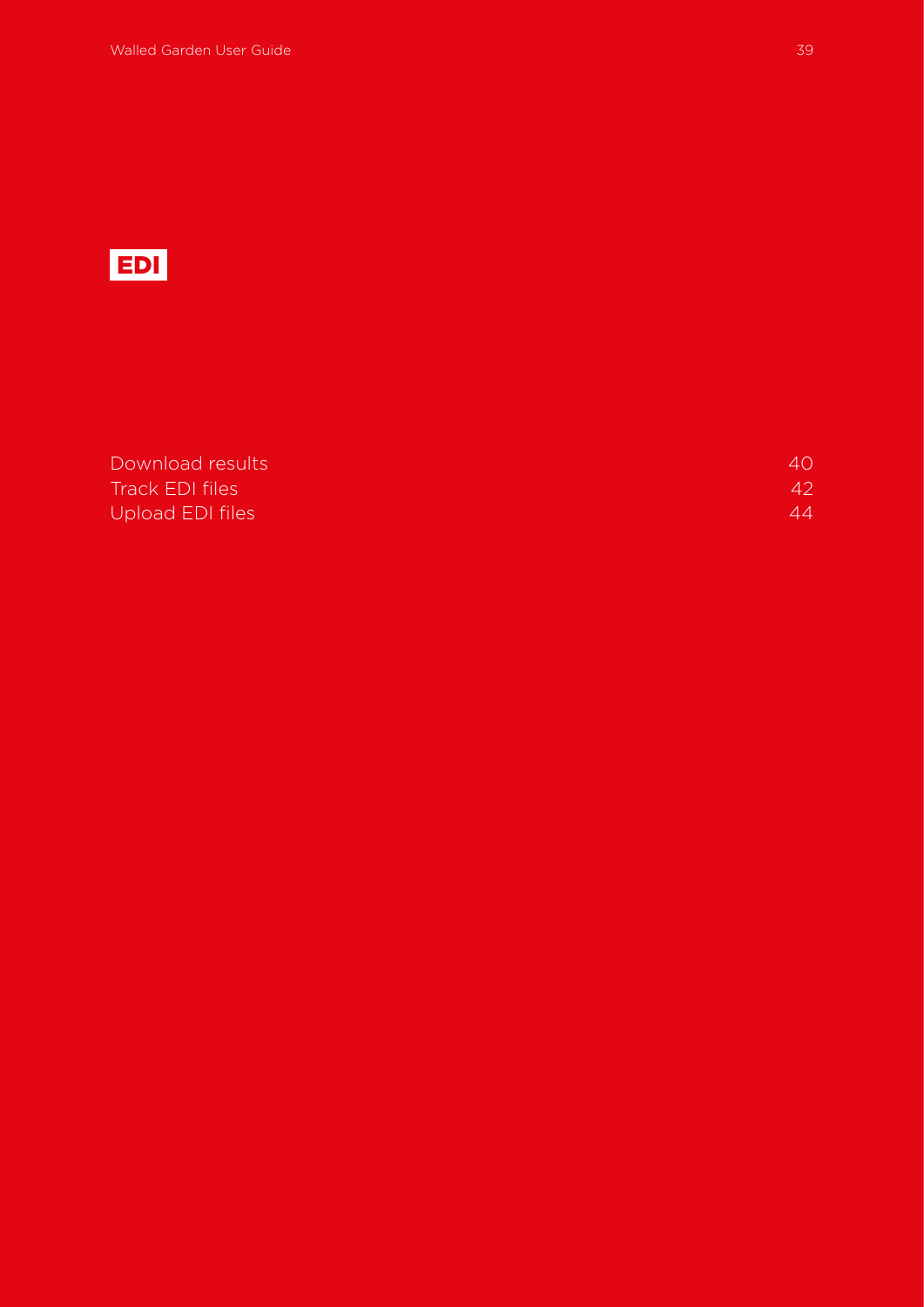## <span id="page-40-0"></span>DOWNLOAD RESULTS

Introduction

This quick reference guide shows you how to download a results report from Walled Garden.

Step 1:

Log in to Walled Garden and on the **Homepage** click **Data services** on the first navigation bar.

Step 2:

Select either City & Guilds or ILM from the drop down menu, at the top of the screen, depending on the organisation you wish to download the EDI file for.

Step 3:

In the **Search** section of the screen, select from the **I want to** drop down menu, **Download Enrol / Results / Awards**.

Step 4:

A number of steps will appear on the screen:

- Select the centre for the required download
- Click the **Result** radio button from the options presented
- Select either **Centre-Assessed, E-VOLVE, Multiple choice, Examiner marked** or **All** from the options presented
- Select a file format, **Standard EDI** or **CSV file**
- Specify a reporting period to be shown on the report. This can be done by either selecting from the drop down list in the **for period** field or inputting a **From / To** period.

Once all these steps have been completed, click **Search** 

Step 5: Click **Download** to open the **File Download** screen.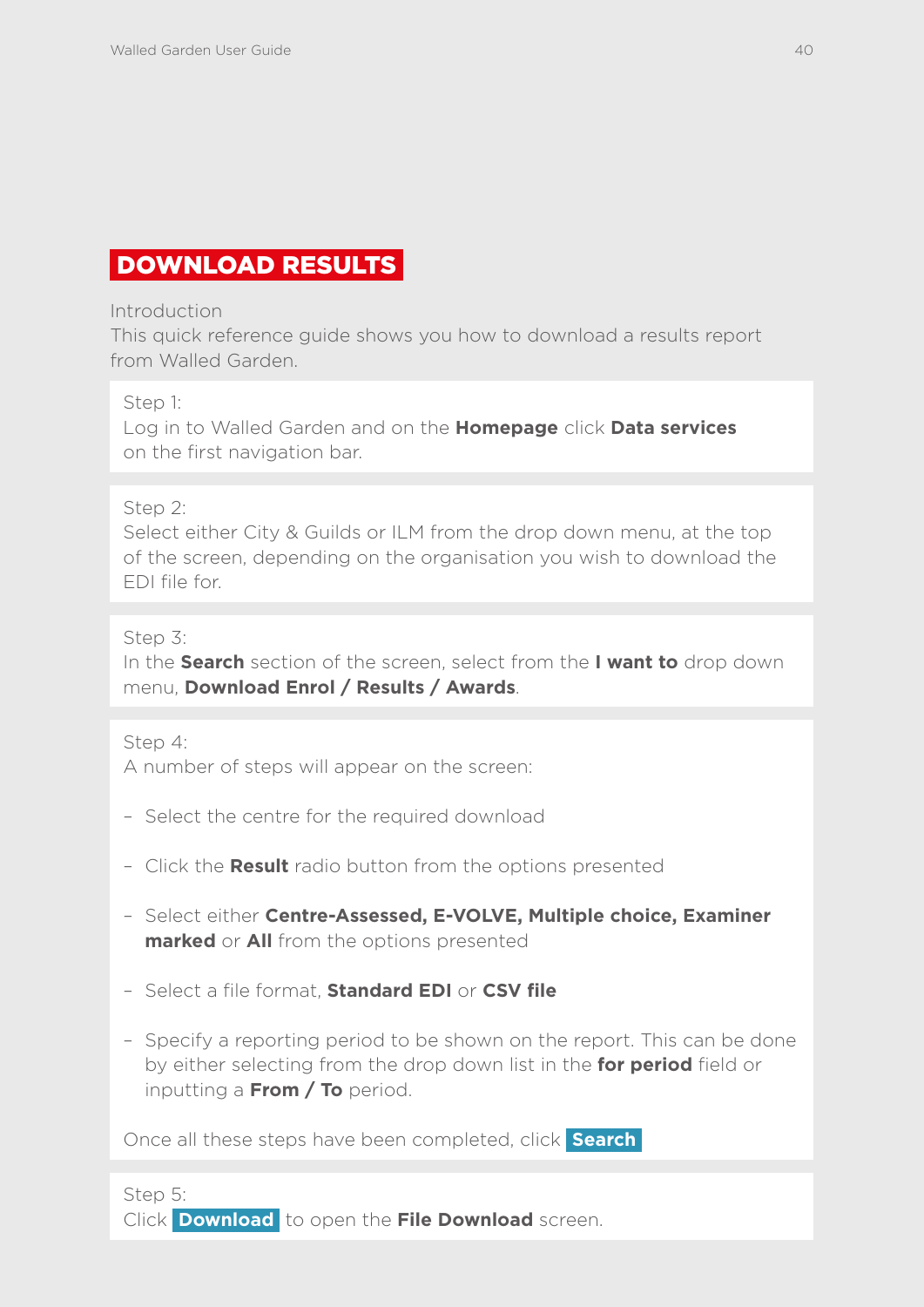Step 6:

A pop-up window will open at the base of the page asking if you would like to **Open, Save** or **Cancel**. Select option as required.

Step 7: When completed, click  $\bigcap$  on the first navigation bar to return to the **Homepage**.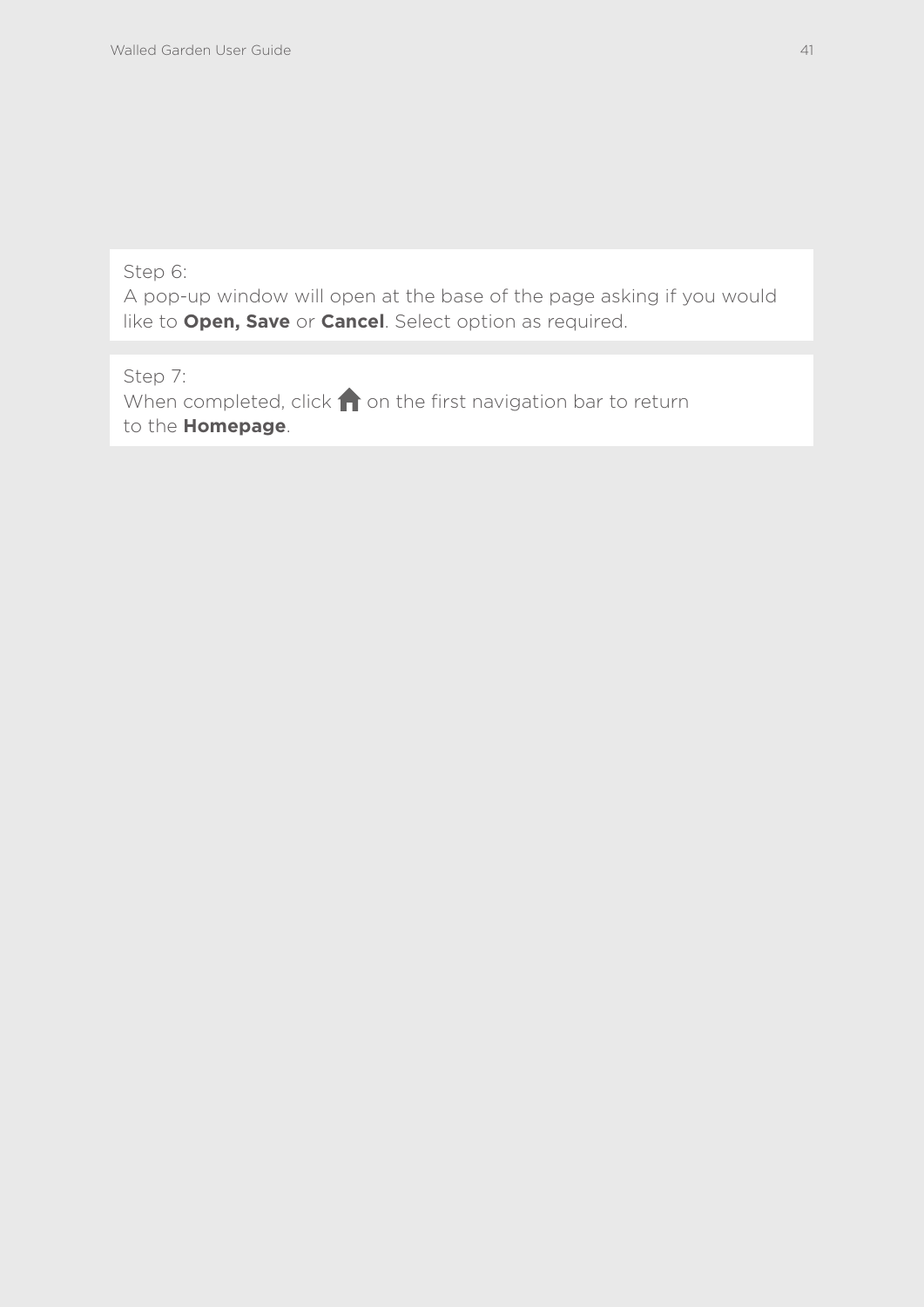# <span id="page-42-0"></span>TRACK EDI FILES

#### **Introduction**

This quick reference guide shows you how to track the status of uploaded EDI files on Walled Garden.

#### Step 1:

Log in to Walled Garden and on the **Homepage** click **Data services** on the first navigation bar.

#### Step 2:

Select either City & Guilds or ILM from the drop down menu depending on the organisation you wish to upload the EDI file for.

#### Step 3:

In the **Search** section of the screen, select **Track EDI files** from the **I want to** drop down menu.

Step 4:

A number of steps will appear on the screen.

- Select the appropriate centre you wish to track the status for
- Enter the date range you wish to search for (*note: dates should be entered in the format dd.mm.yyyy)*
- Select the file status from the drop down list.

When completed, click **Search** 

#### Step 5:

The status of the files uploaded in the specified time period are now displayed. To display the results for a particular time upload, click on the filename in the **File ID** column.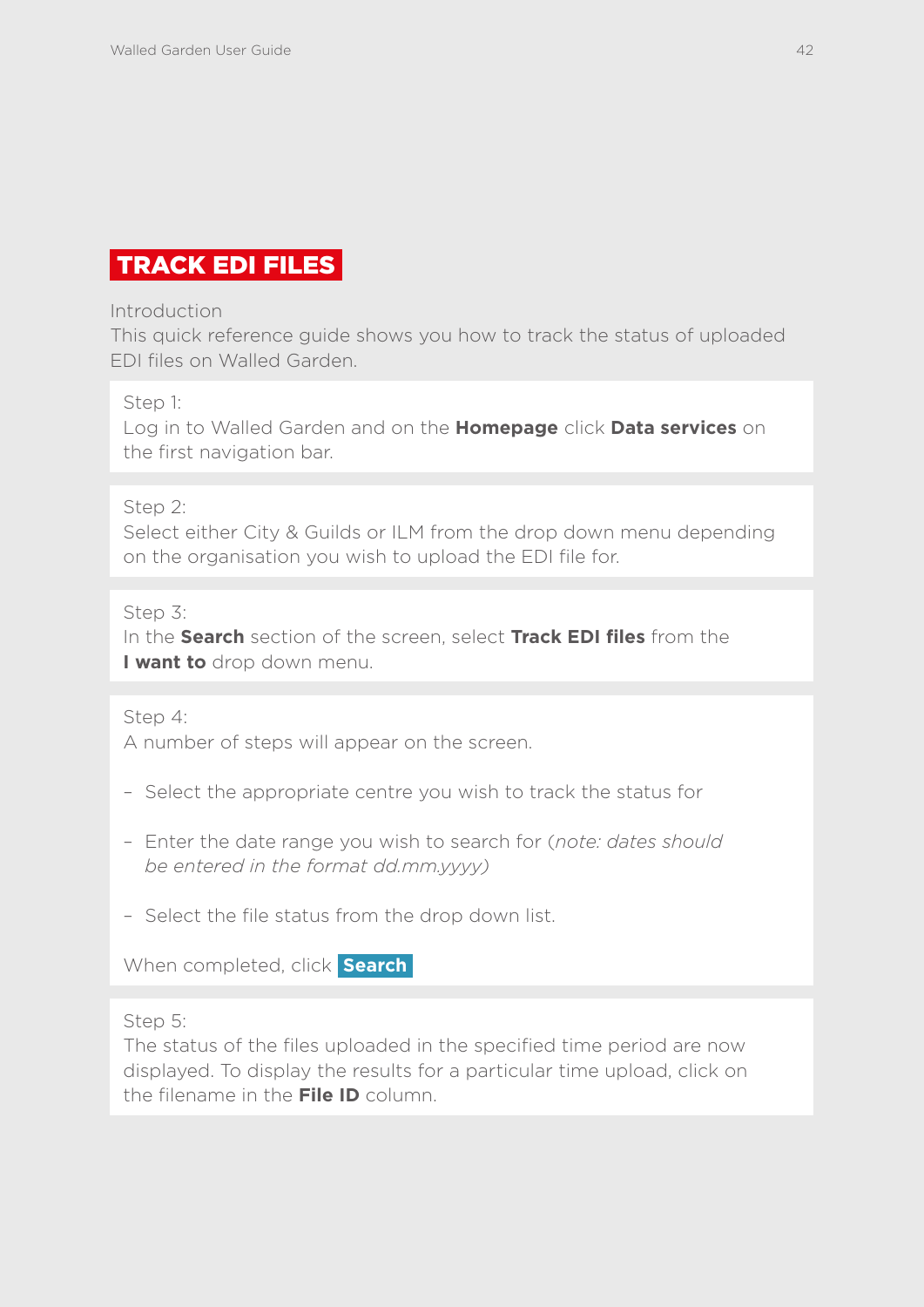#### Step 6:

The results of the upload are displayed in the **Your search results** area of the screen.

*Note: if the file status is green, then this record has been successfully processed. If any records were still being processed, the file status would be yellow and the number of records would be shown in the In Process column.*

Step 7:

When completed, click  $\bigcap$  on the first navigation bar to return to the **Homepage***.*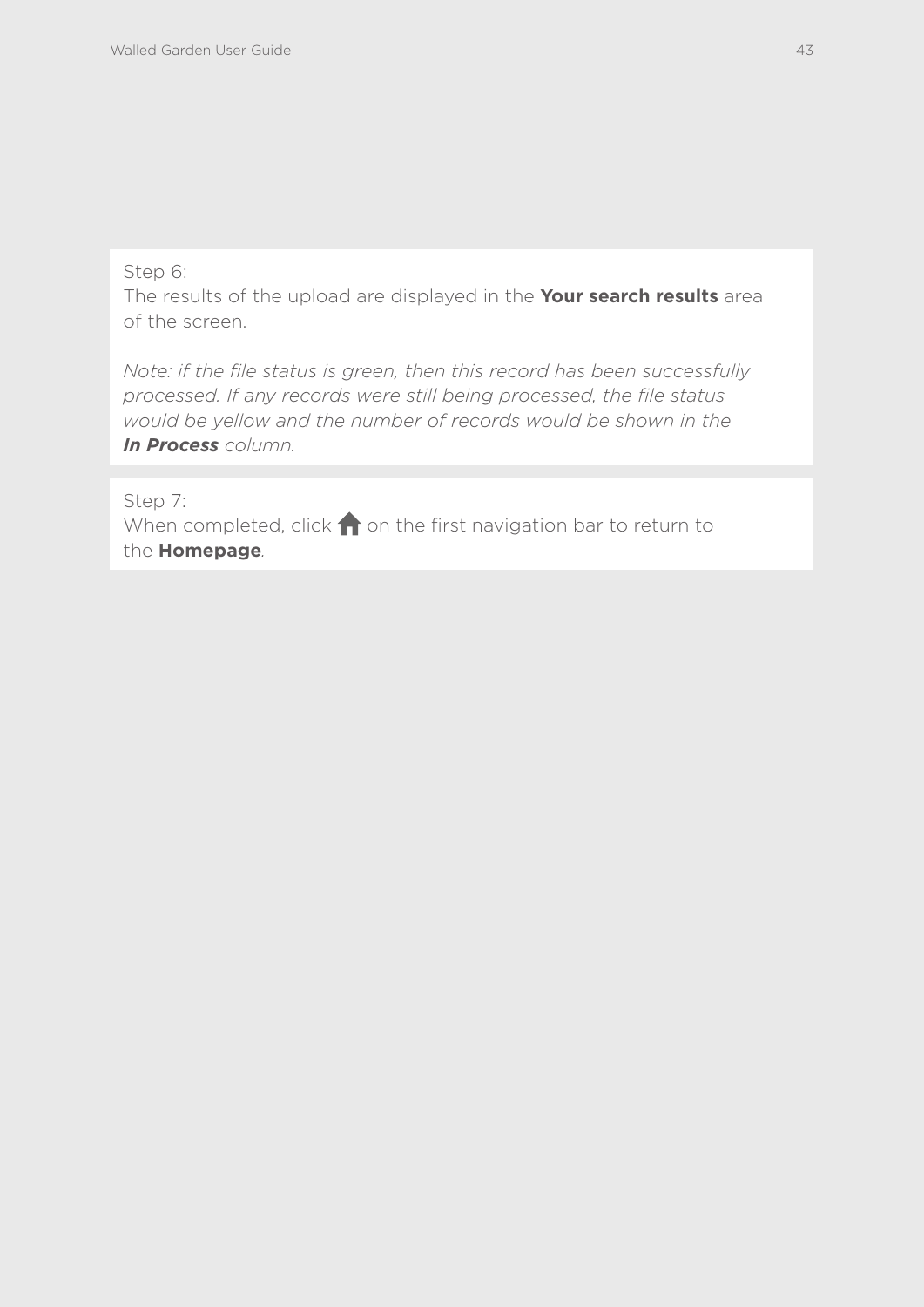## <span id="page-44-0"></span>UPLOAD EDI FILES

#### **Introduction**

This quick reference guide shows you how to upload an EDI file onto Walled Garden.

#### Step 1:

Log in to Walled Garden and on the **Homepage** click **Data services** on the first navigation bar.

#### Step 2:

Select either City & Guilds or ILM from the drop down menu depending on the organisation you wish to upload the EDI file for.

## Step 3:

In the Search section of the screen, select **Upload EDI files** from the **I want to** drop down menu.

Ensure you select the appropriate centre you wish to upload the file for and then click **Search** 

## Step 4:

In the **File upload** section of the screen, click **Browse** to locate the EDI file that you wish to upload.

## Step 5:

Select the EDI file you wish to upload and then click **Upload** 

## Step 6:

A confirmation message will be displayed confirming that the file has been successfully uploaded and is being processed.

To track the status of the EDI file, see **Track EDI files** section (page 42).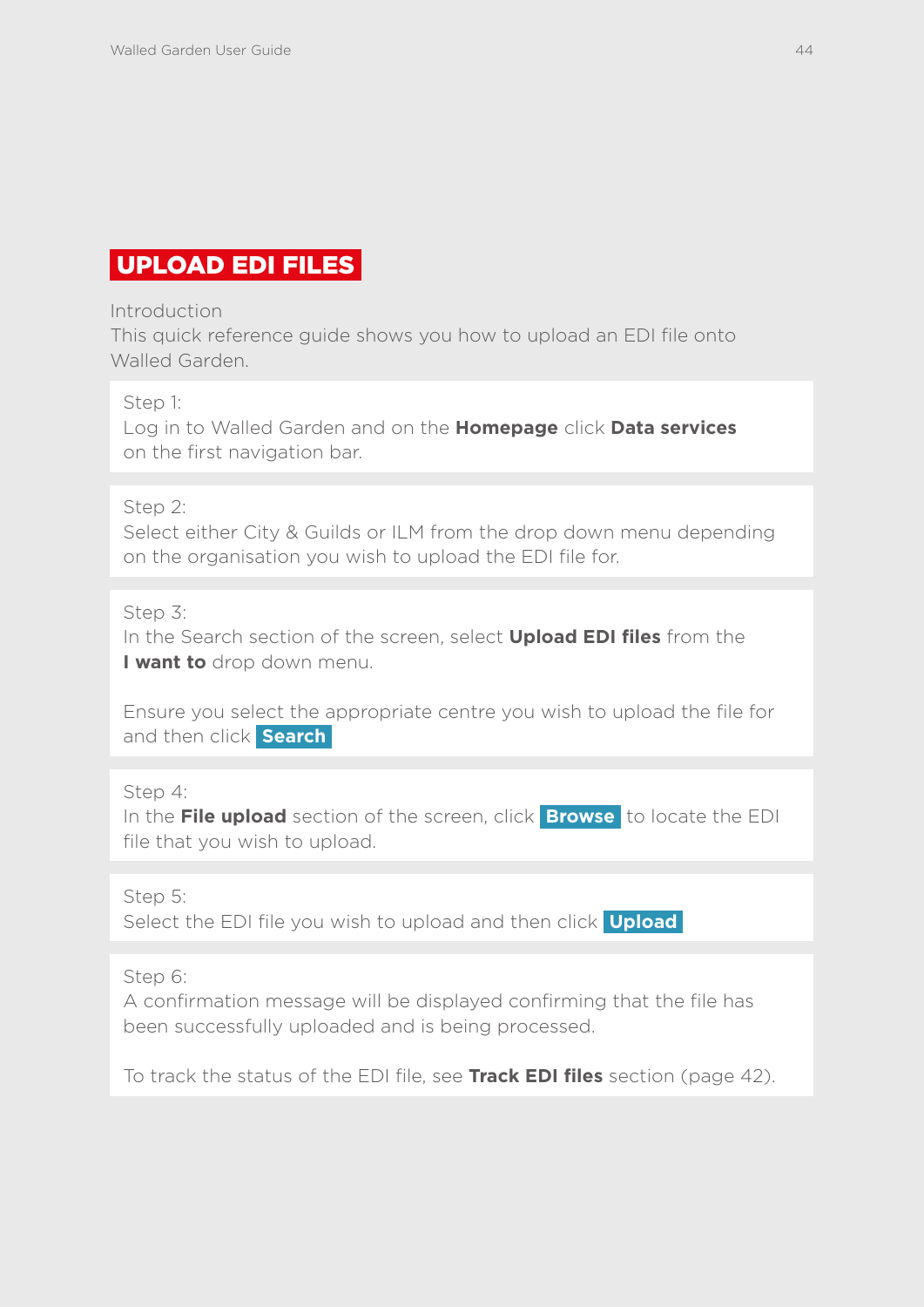

**(City & Guilds customers only)**

[Schedule an e-volve exam](#page-46-0) 46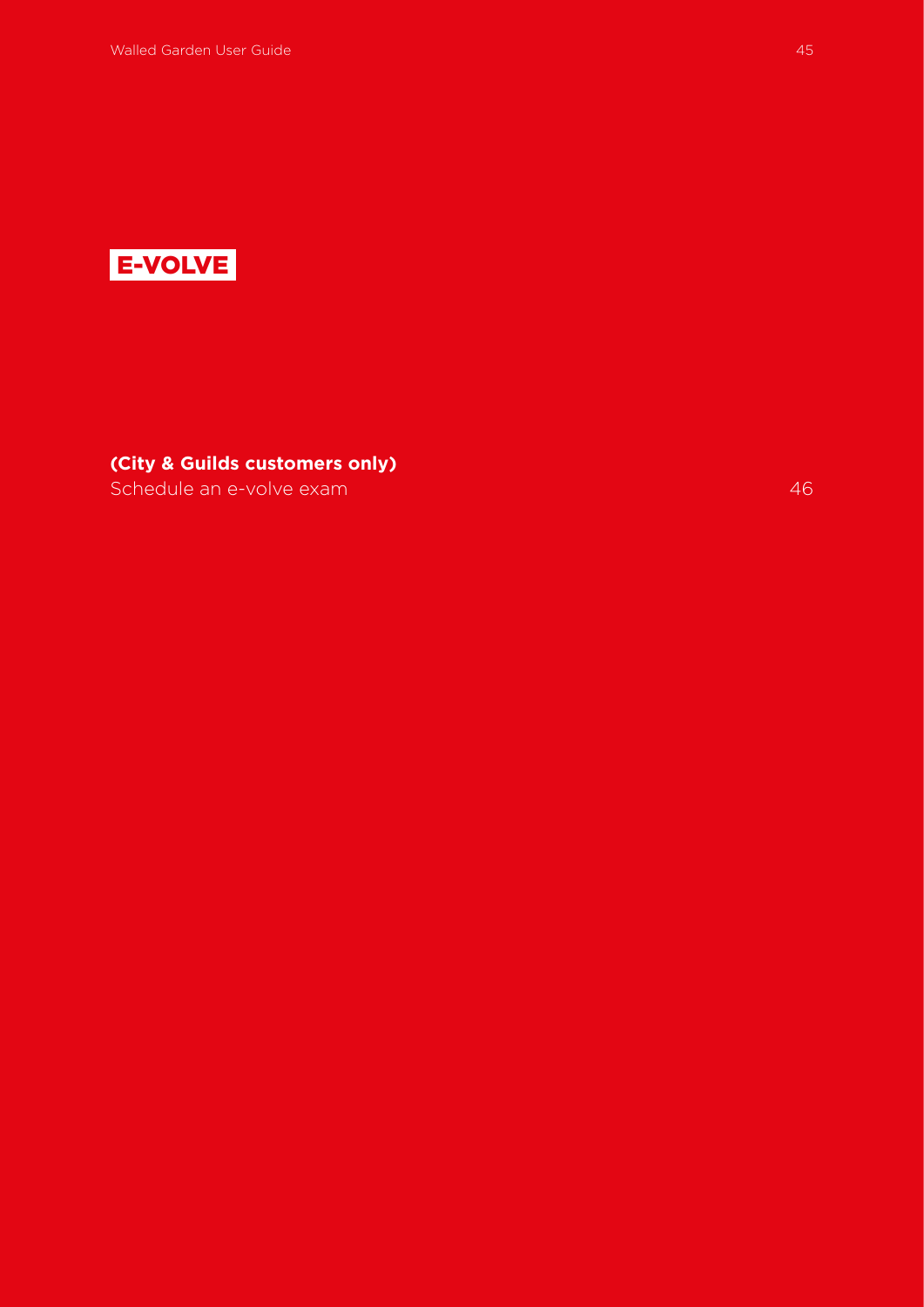# <span id="page-46-0"></span>**SCHEDULE AN** E-VOLVE EXAM

## **Please note: this is for customers that work with City & Guilds only**

Introduction

This quick reference guide shows you how to schedule an e-volve examination in Walled Garden.

#### Step 1:

Log in to Walled Garden and on the **Homepage,** click **Catalogue** on the first navigation bar.

#### Step 2:

On the **Catalogue** page, click e-volve scheduling from the second navigation bar.

*Note:*

- *If you are a main centre, ensure that you are viewing the correct sub centre*
- *Ensure that you have selected City & Guilds from the organisation list.*

Step 3:

In the **candidate selection** area, you can search for existing candidates by selecting the required field from the drop down list.

Step 4:

Candidates matching the search criteria are listed in your search results section of the screen. Select the candidate you wish and click  **Add To Order** and then **Continue**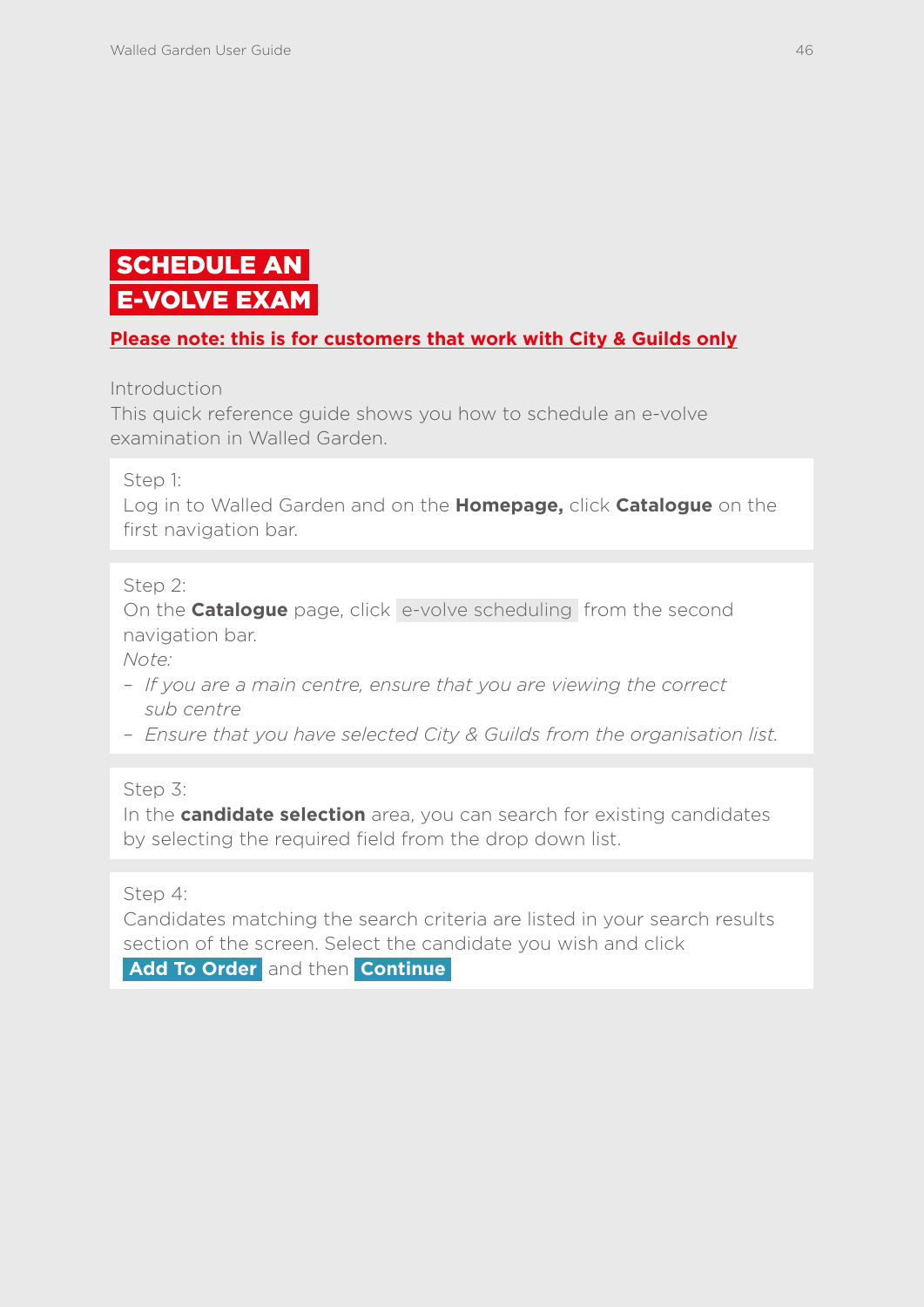#### Step 5:

The **Unit or assessment selection** area enables you to enter the following details for each candidate:

Qualification – follow **step 6** Assessment – follow **step 7** Date and time of booking – follow **step 8** Installation ID – follow **step 9** Optional time extension – follow **step 10** Optional alternative location – follow **step 11**

#### *Note for step 6 and 7:*

*If all the candidates in the list are to be scheduled for the same exam, enter qualification and assessment for the first one and click the 'All same' checkbox at the top of the assessment column. This will copy the same qualification and assessment to all the learners who are eligible.* 

#### Step 6:

Against each learner, there is a drop down list in the **Qualification** column which enables you to select the qualification you wish to test the learner on. A qualification will only appear on the list if:

– The learner has a valid registration for the qualification or the qualification does not require registration (such as navigation exams)

– The qualification contains one or more on-screen assessments Select the appropriate qualification from the list.

#### Step 7:

Once the qualification is selected, the next drop down box will be populated with the relevant assessment for that qualification. Select the assessment that is to be scheduled.

#### *Note:*

*– If a learner is to be booked for more than one assessment, click the plus sign (+) in the Add Exam column to create a new line for them. New lines created in this way will show a minus sign (–) in this column, which will remove the line if clicked.*

Having now chosen the learners, qualifications and assessments to be scheduled you can now enter the scheduling details.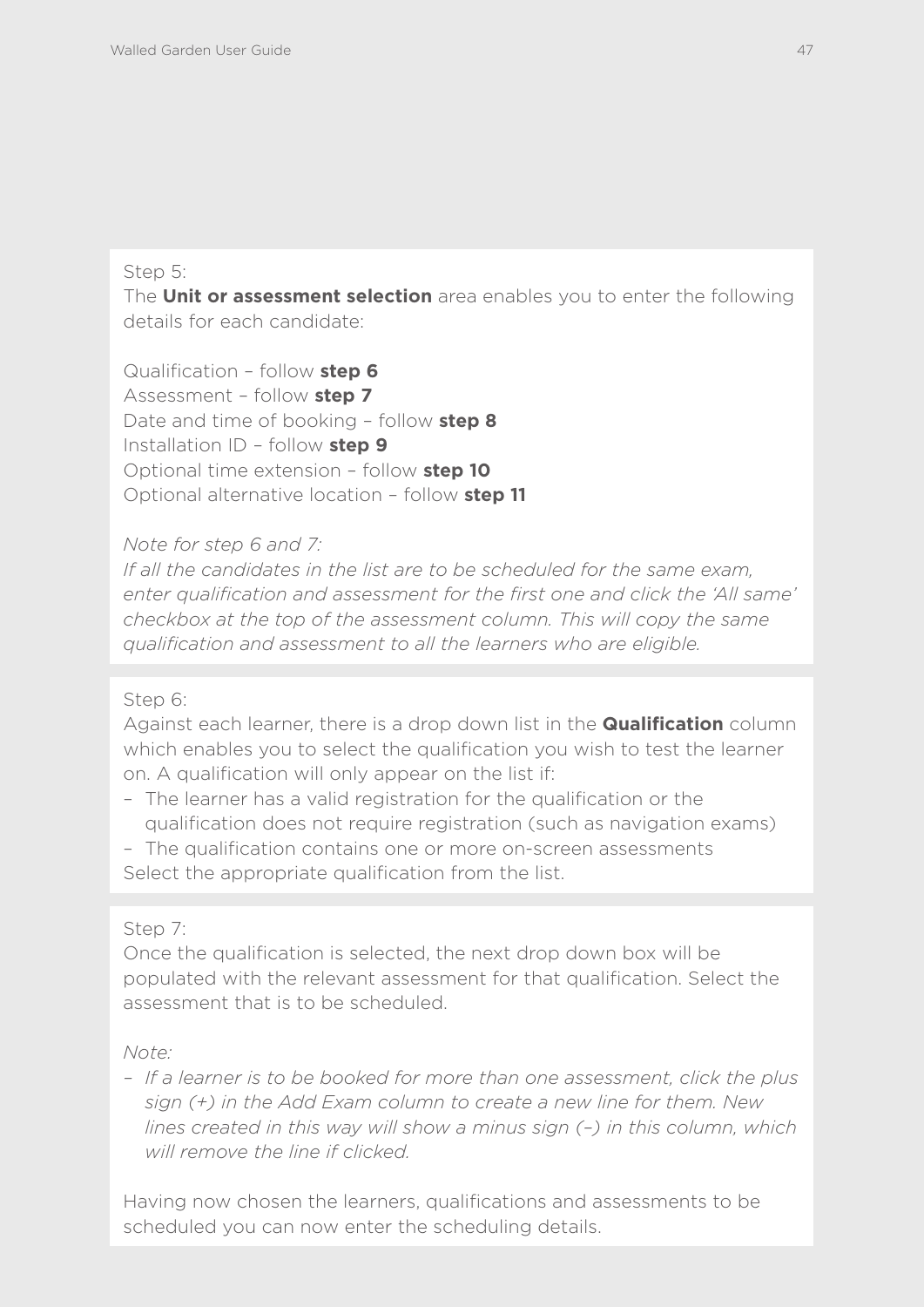## Step 8:

Click on the date column and the scheduled date of the exam can be typed in or entered via the popup calendar. Dates in Walled Garden are displayed in the format dd.mm.yyyy.

The scheduled time is entered in the next column using a dropdown list giving a choice of times at 30 minute intervals.

#### *Note:*

- *Exams can be booked at least 30 minutes prior to the scheduled exam time and up to six months in the future.*
- *You can schedule overlapping exams for a learner, as long as there is a 30 minute gap between starting times.*
- *Exams will be available to be sat at any time during the exam window. The window starts 10 days before the scheduled exam date (or immediately if the exam was booked less than 10 days in advance). The window closes 30 days after the scheduled exam date. These limits apply for all exam types.*

## Step 9:

In this field, you must select an Installation ID to use for the delivery of the exam in SecureAssess. You may have only one or several Centre Installations, depending on your e-volve account configuration. The results will all go to the City & Guilds Centre Number that booked the exam, and they will appear in the 'Candidate History' report as usual, regardless of which Installation ID was used. The Installation ID must be selected for each exam booking. Often this will be the same for all bookings so just select on the first line and then click the 'All same' checkbox.

## *Note:*

*If the Installation ID you wish to use does not appear in the dropdown list, this could be because:*

- *The information may not have been updated in Walled Garden*
- *The information may be assigned to a different City & Guilds Centre or sub centre*
- *You may need to apply for a new one.*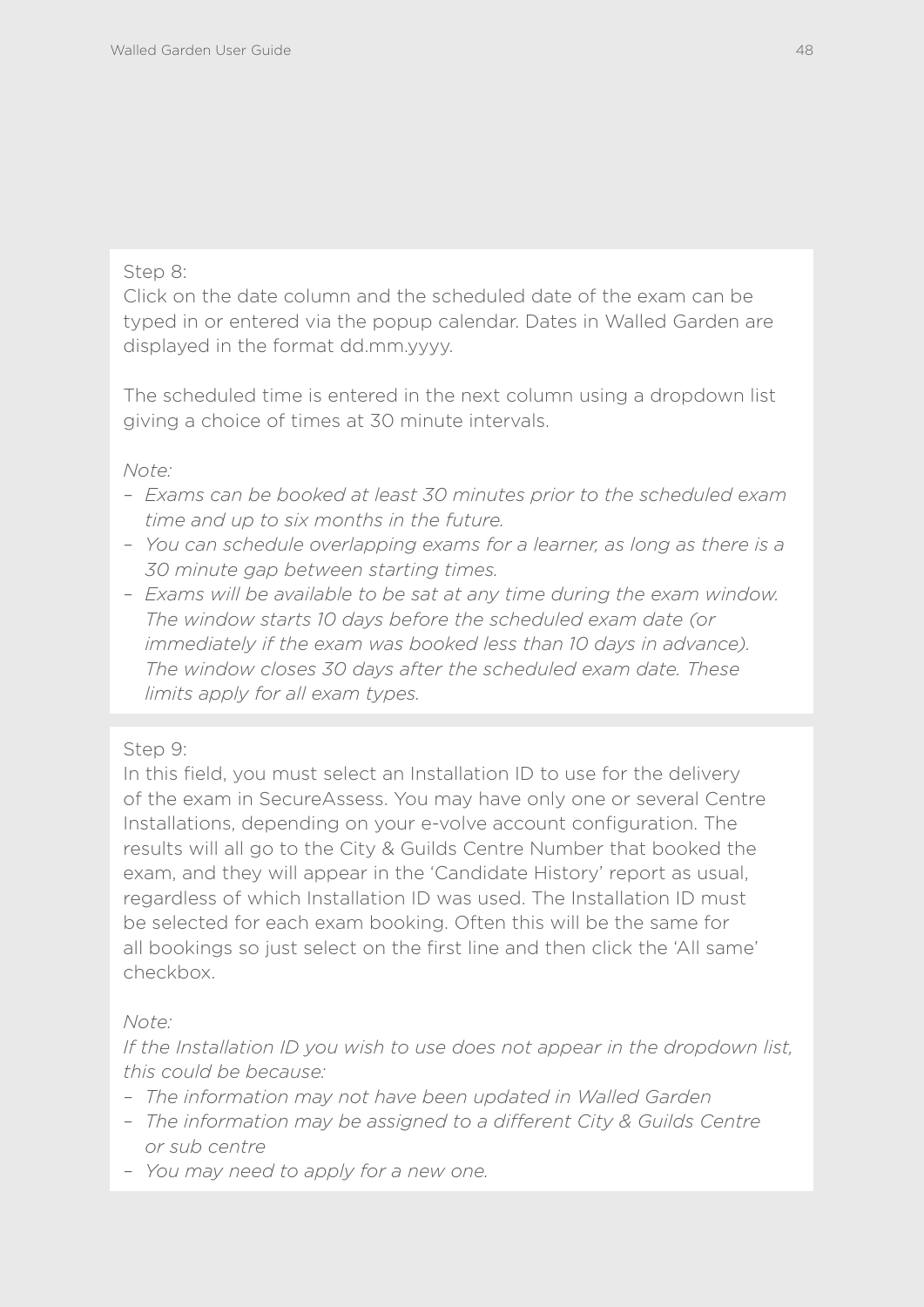#### Step 10:

Click **Show** against a booking in the **Additional Details** column to display the additional fields for the time extensions:

- Time extension percentage
- Time extension reason.

If a candidate needs extra time, you must apply to City & Guilds for approval before scheduling the test. Information on how to do this is available [here](http://www.cityandguilds.com/delivering-our-qualifications/centre-development/centre-document-library/policies-and-procedures/access-arrangements-reasonable-adjustments)

To add a time extension, the percentage time and the reason must both be selected. The maximum centres are able to book themselves is 25% for most exams (50% in some cases, including UKT/EKUs). To add a greater time extension, please contact the [City & Guilds Policy Team.](mailto:policy@cityandguilds.com) 

#### Step 11:

Click **Show** against a booking in the **Additional Details** column to display the additional field for alternative location.

Where a exam is to be taken offsite, the address should be entered in the **Alternative Location** field for that booking. This can be used instead of sending a notification email to the Policy Team at City & Guilds. Exams must only be administered at appropriate locations and follow the City & Guilds policy – this can be found at www.cityandguilds.com/policy.

Step 12: Once all required fields have been completed, click **Continue** 

Step 13:

In the **checkout** screen, enter your purchase order number or order reference in the **Your PO/Ref** field (This is mandatory). Click **Submit Order** to place the order.

Step 14:

A message box will be displayed, asking if you would like to place the order, click **OK** to place the order.

Step 15:

An order confirmation screen will be displayed confirming your order number. You will have the option to print this confirmation should you wish.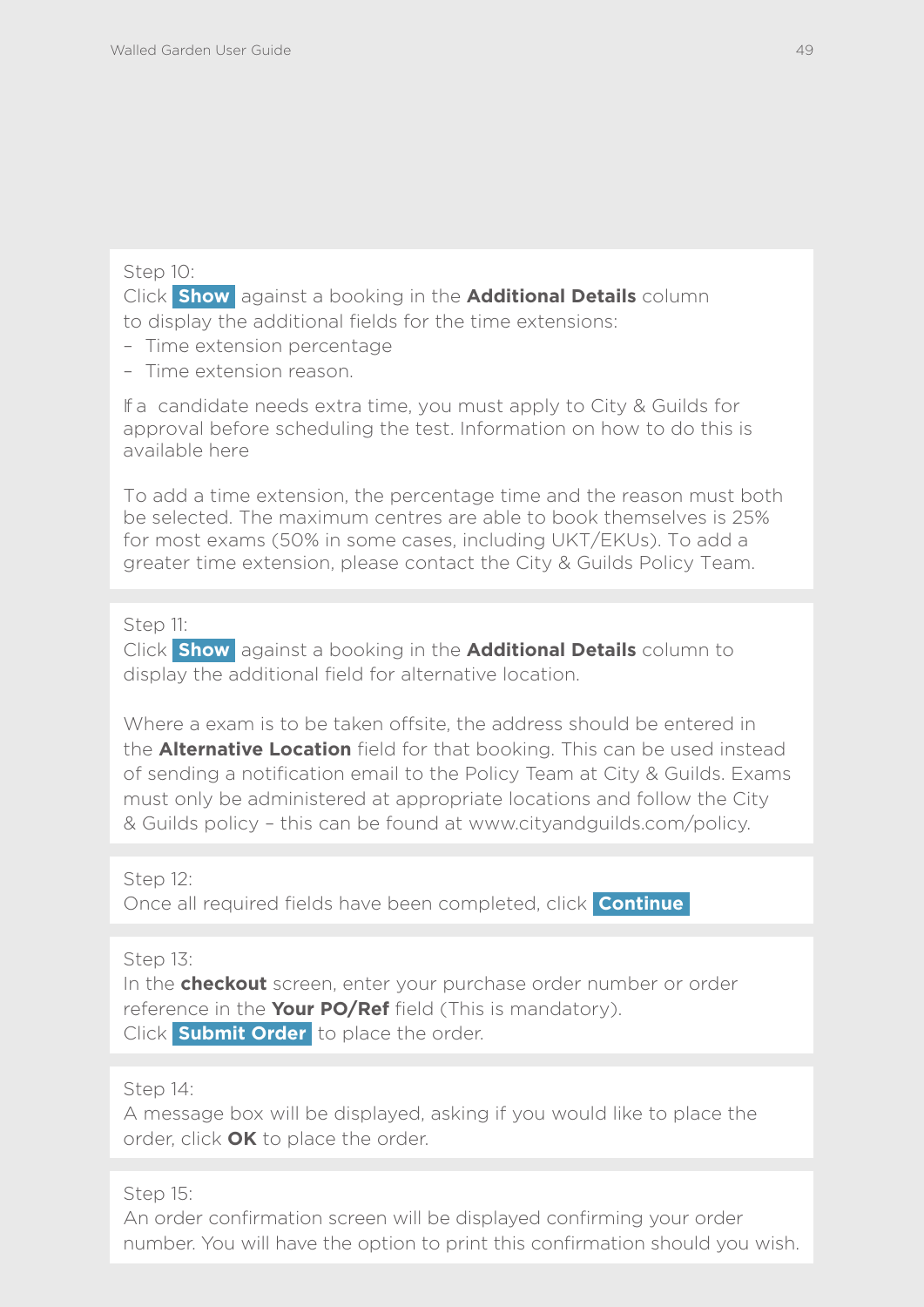# LOGO HANDLING  **(ILM customers only)**

| Display additional certificate text |               |
|-------------------------------------|---------------|
| Display logo                        | .52.          |
| Upload additional certificate text  | $5.5^{\circ}$ |
| Upload logo                         | 54            |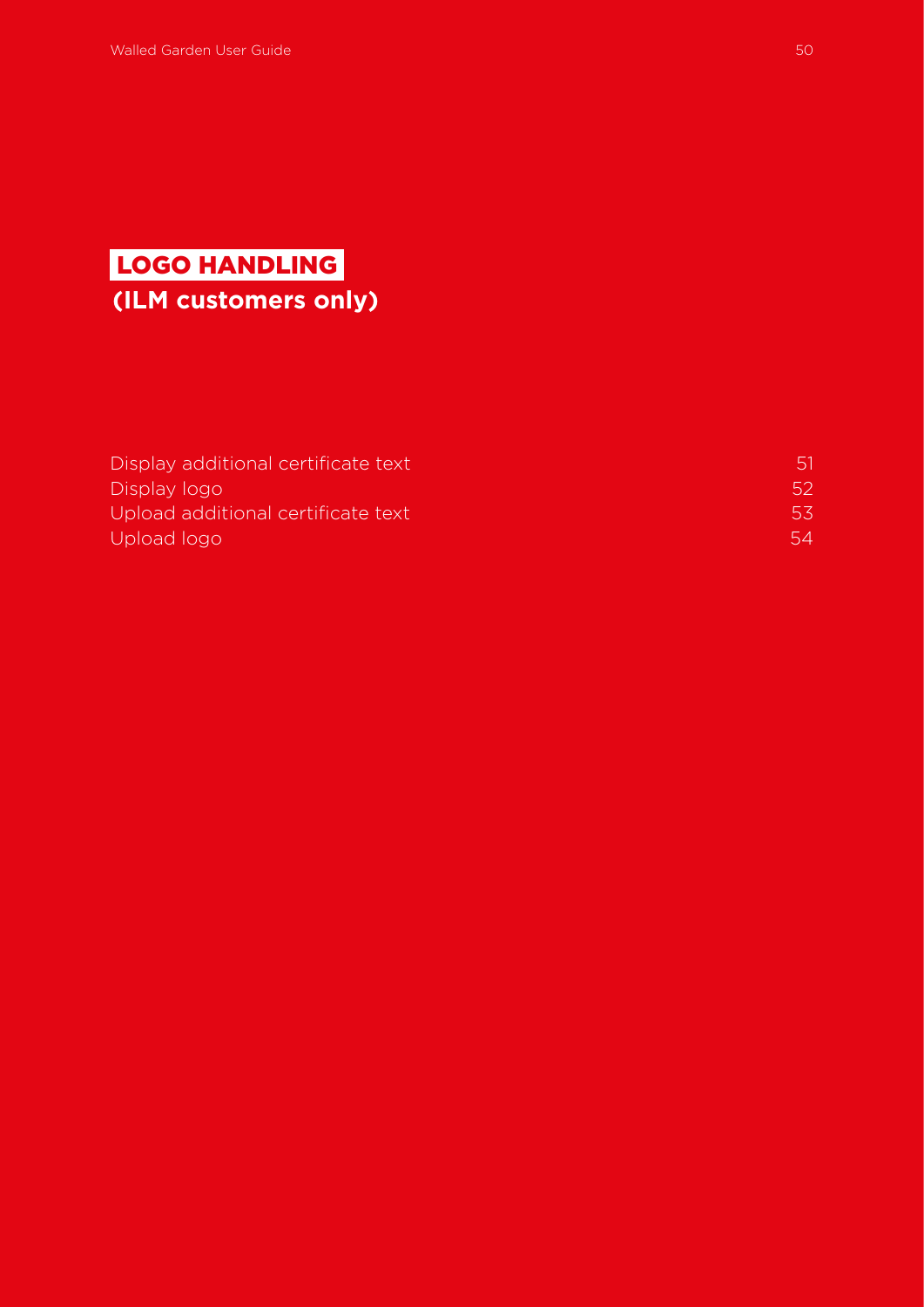# <span id="page-51-0"></span> DISPLAY ADDITIONAL CERTIFICATE TEXT

## **Please note: this is for customers that work with ILM only**

Introduction

This quick reference guide shows you how to display the status of additional certificate text which has been uploaded into Walled Garden for approval.

Step 1:

Log in to Walled Garden and on the **Homepage,** click **Settings** on the first navigation bar.

*Note:* 

- *Ensure that you select ILM from the organisation drop down list*
- *If you are a main centre, ensure that you select the correct sub centre.*

Step 2:

On the **Settings** page, click Logo handling on the second navigation bar.

Step 3:

In the **Search** area of the screen, select **Display Texts** from the drop down list. You will then be presented with the option to display;

- *–* Approved texts
- *–* Texts waiting for approval
- *–* All texts.

Select the required option and click **Search** 

Step 4:

You will be presented with texts according to the option selected.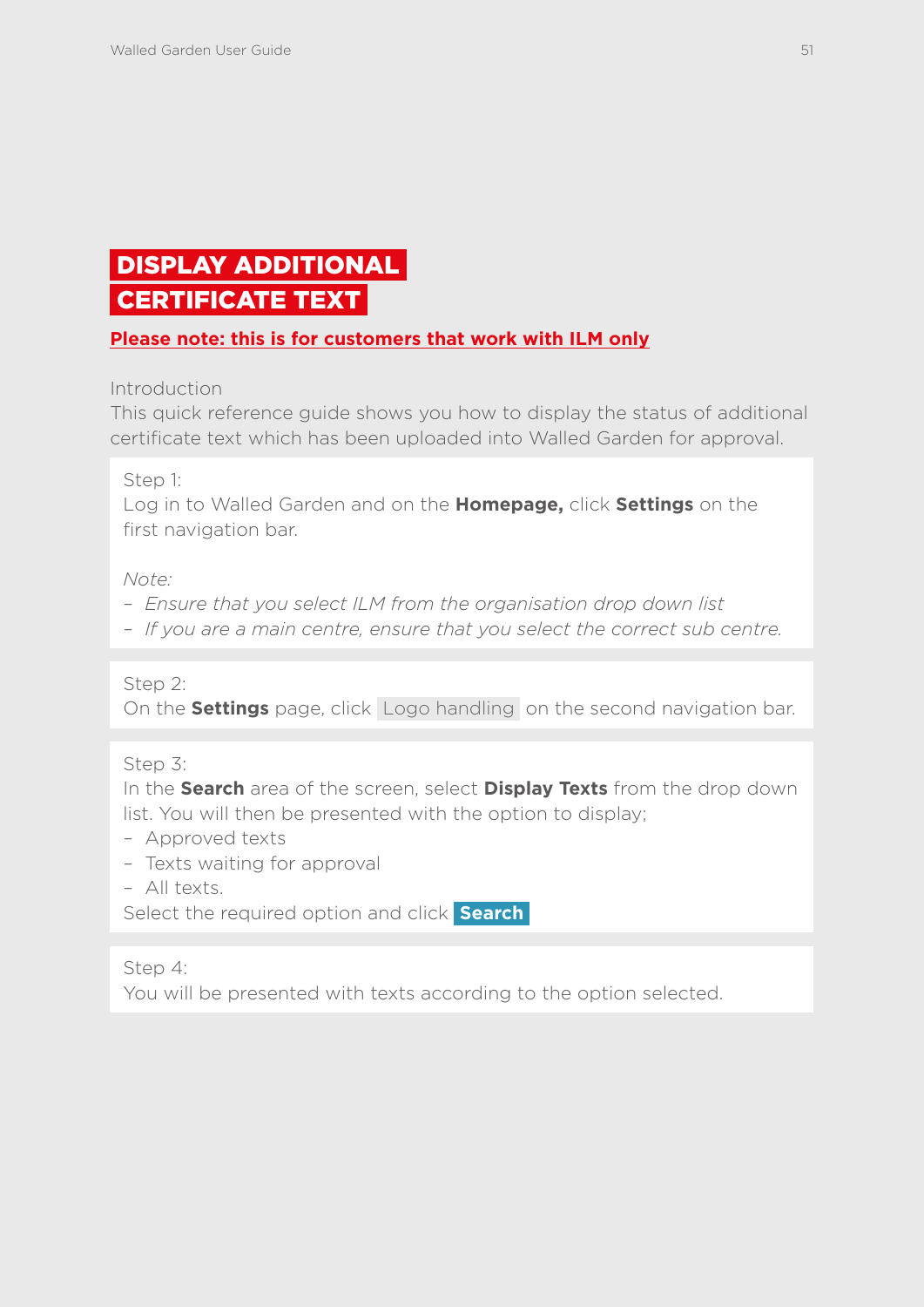## <span id="page-52-0"></span>DISPLAY LOGO

## **Please note: this is for customers that work with ILM only**

Introduction

This quick reference guide shows you how to display the status of a logo which has been uploaded into the in the Walled Garden for approval.

Step 1:

Log in to Walled Garden and on the **Homepage,** click **Settings** on the first navigation bar.

*Note:* 

- *Ensure that you select ILM from the organisation drop down list*
- *If you are a main centre, ensure that you select the correct sub centre.*

Step 2:

On the **Settings** page, click Logo handling on the second navigation bar.

Step 3:

In the **Search** area of the screen, select **Display logos** from the drop down list. You will then be presented with the option to display;

- *–* Approved logos
- *–* Logos waiting for approval
- *–* All logos.

Select the required option and click **Search** 

Step 4:

You will be presented with texts according to the option selected. To preview the logo, click in the preview column.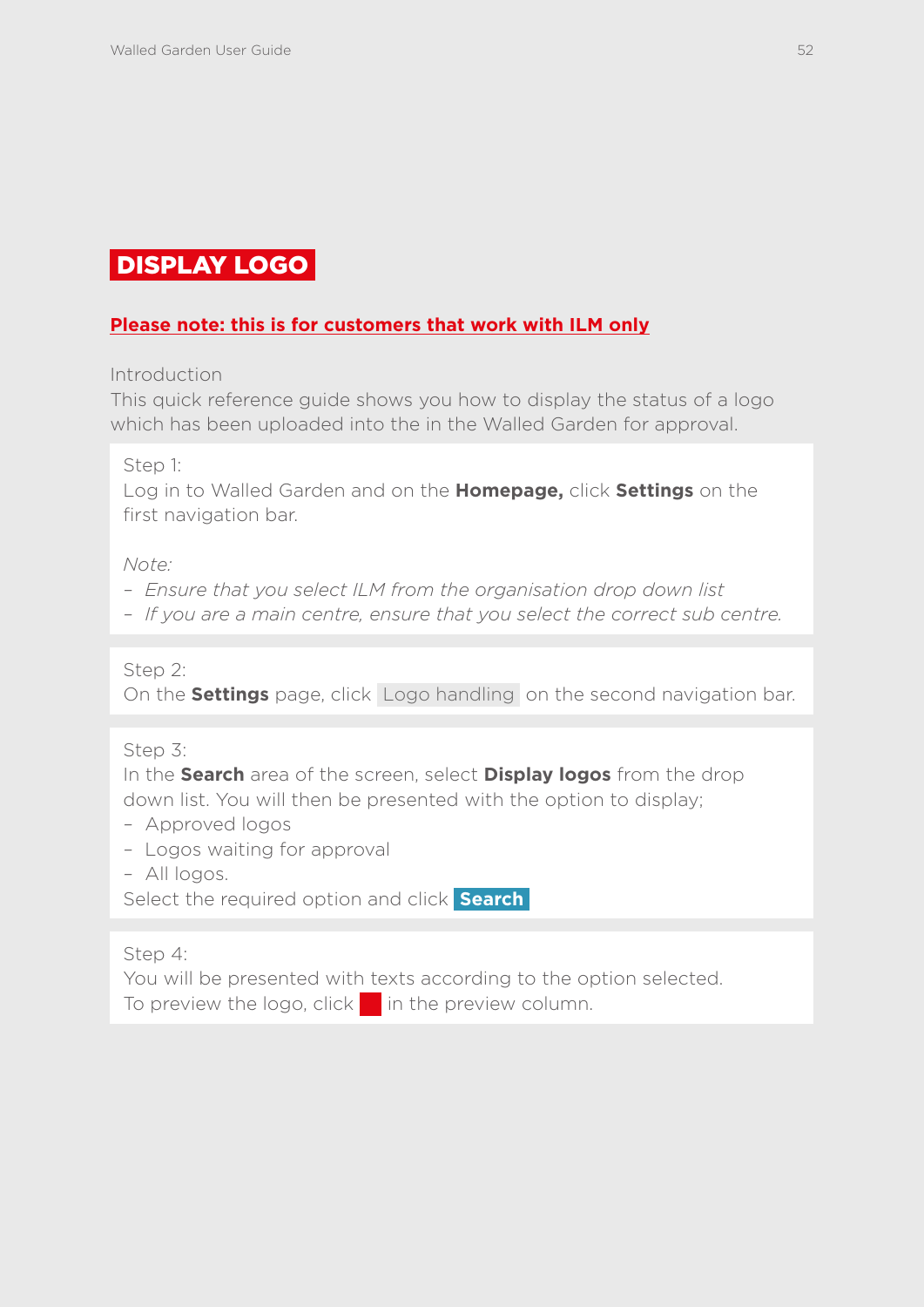# <span id="page-53-0"></span> UPLOAD ADDITIONAL CERTIFICATE TEXT

## **Please note: this is for customers that work with ILM only**

Introduction

This quick reference guide shows you how to upload additional certificate text for use on an endorsed or development programme certificate into the Walled Garden for approval.

#### Step 1:

Log in to Walled Garden and on the **Homepage,** click **Settings** on the first navigation bar.

*Note:* 

- *Ensure that you select ILM from the organisation drop down list*
- *If you are a main centre, ensure that you select the correct sub centre.*

Step 2: On the **Settings** page, click on the second navigation bar.

Step 3:

In the **Search** area of the screen, select **Upload texts** from the drop down list and click **Search** 

Step 4:

Insert the required text into the **Additional CERT text** field and click  **Confirm** 

*Note: A maximum of 120 characters are allowed.*

Step 5:

A confirmation message will appear on screen to say that the text has been uploaded successfully. It will be available for registration upon approval.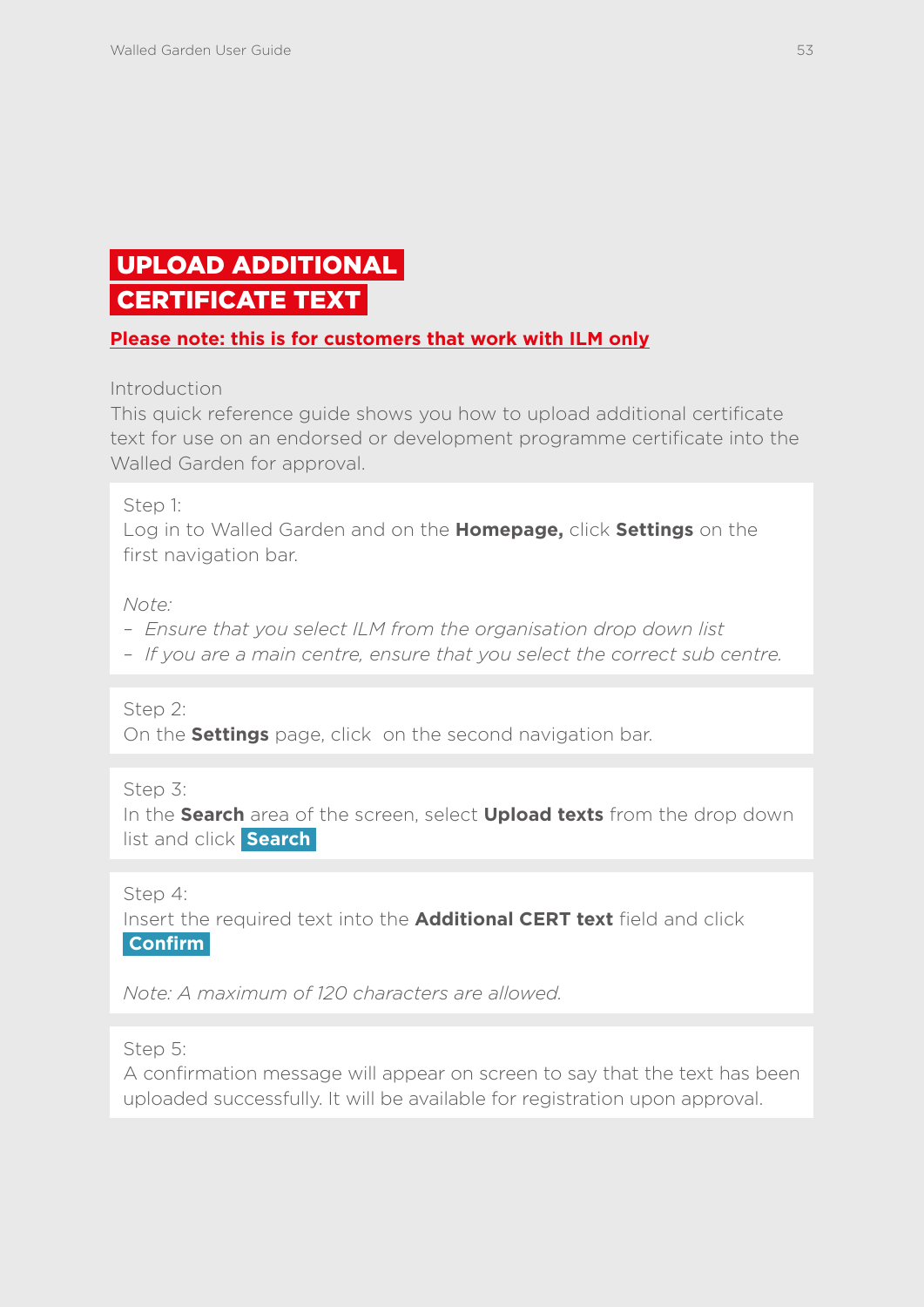## <span id="page-54-0"></span>UPLOAD LOGO

## **Please note: this is for customers that work with ILM only**

Introduction

This quick reference guide shows you how to upload a logo for use on an Endorsed or Development programme certificate in Walled Garden.

Step 1:

Log in to Walled Garden and on the **Homepage,** click **Settings** on the first navigation bar.

Step 2:

On the **Settings** page, click Logo handling on the second navigation bar.

*Note:* 

- *– Ensure that you select ILM from the organisation drop down list*
- *– If you are a main centre, ensure that you select the correct sub centre.*

Step 3:

In the Search area of the screen, select **upload logos** from the drop down list and click **Search** 

Step 4:

Click **Browse** and navigate to the required file. Select the required logo to upload and click **open.**

*Note: the file requirements which are displayed on the screen (File type: JPEG / File size: between 350–375 pixels / Resolution: 300dpi).*

Step 5:

The system will display the logo. Ensure that this is the correct logo and click **Confirm** 

*Note: the logo will be submitted to ILM for approval and will not be available to add to a certificate until approved.*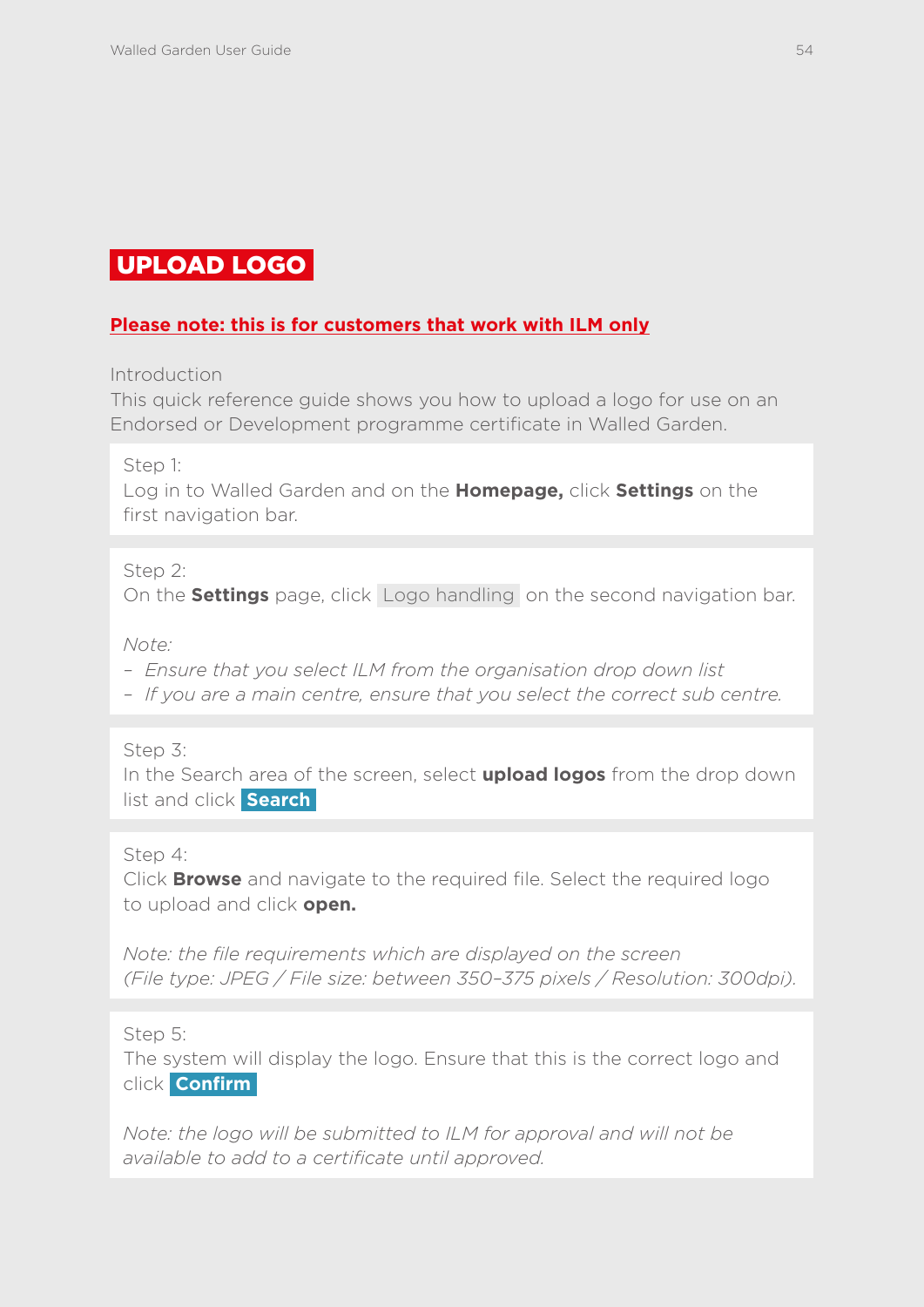# ON-DEMAND  **(City & Guilds customers only)**

[Create a named On-Demand exam](#page-56-0) 56 and 56 and 56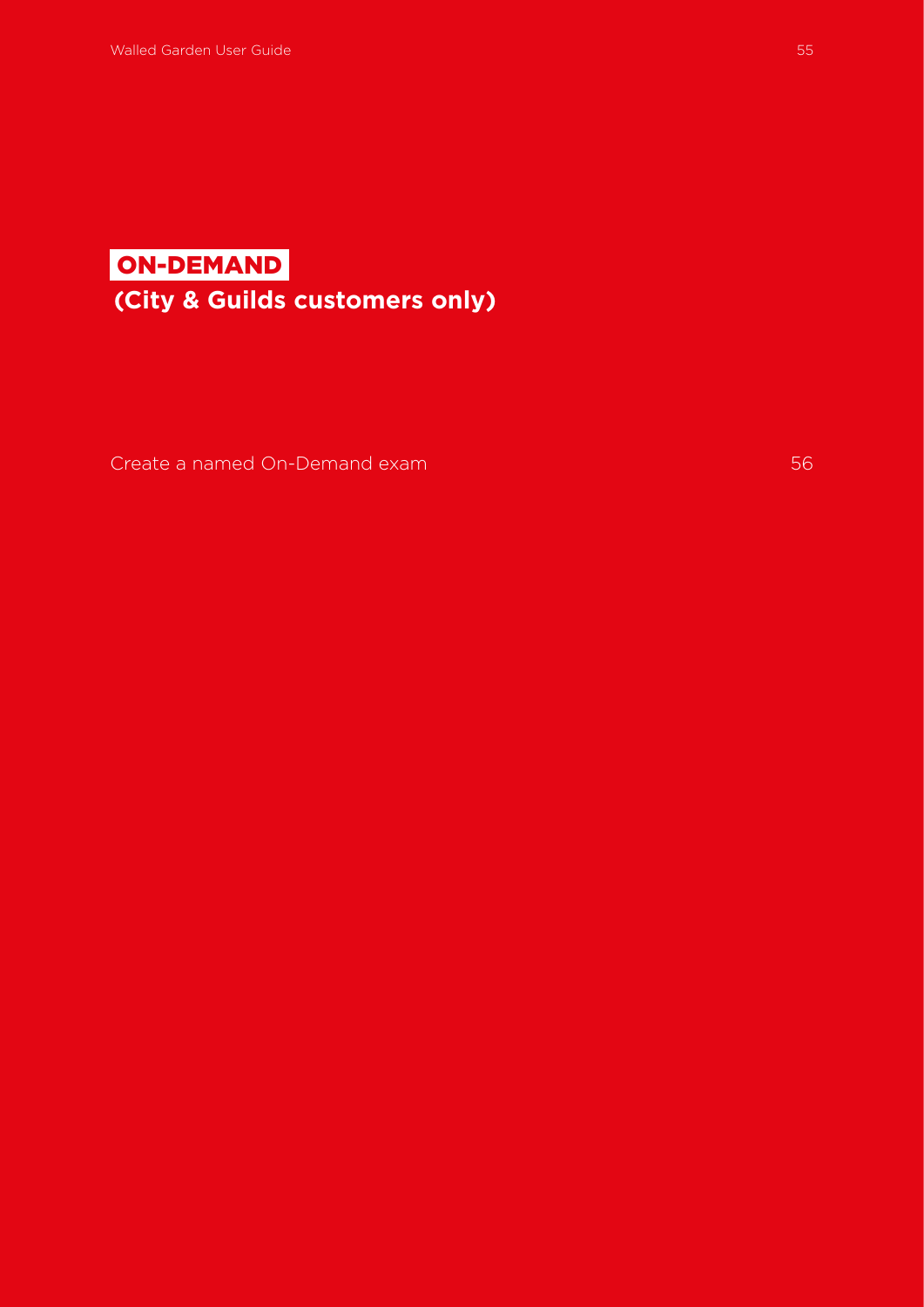# <span id="page-56-0"></span> CREATE A NAMED ON DEMAND EXAM

## **Please note: this is for customers that work with City & Guilds only**

Introduction

This quick reference guide shows you how to raise a named On Demand exam in Walled Garden.

#### Step 1:

Log in to Walled Garden and on the **Homepage,** click **Catalogue** on the first navigation bar.

#### *Note:*

- *If you are a main centre, ensure that you are viewing the catalogue for the correct sub centre you wish to make an order for*
- *Ensure that you are in the Show approved section (Orders can be made from My Favourites and Frequently Ordered Products as well should you wish). The button for the section you are in will be highlighted in blue.*

#### Step 2:

In the **Search catalogue** bar, enter the qualification name, qualification number or QAN number you wish to place an order for.

*Notes:*

*– Ensure that you select City & Guilds from the organisation drop down list.*

Step 3:

Select the qualification from the list displayed that you wish to place an order for and you will then be taken to the qualification page.

*Note:*

*– The last registration date needs to be green in order to place an order.*

Step 4:

Click the **Place an order** button.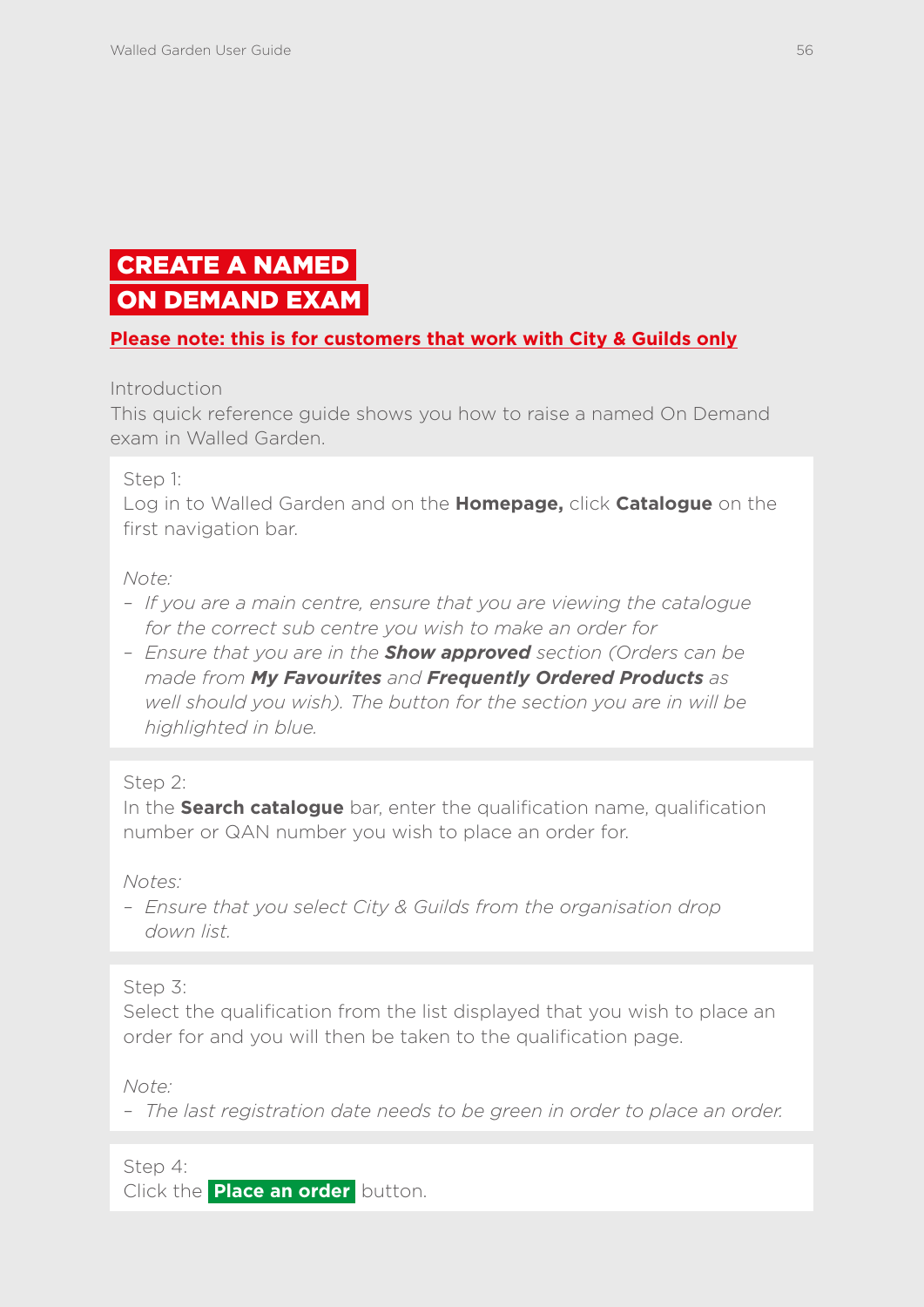#### Step 5:

In the **Select order type** section, click **On Demand** This will be highlighted in blue when selected.

Step 6:

In the **Unit or Assessment available** section of the screen, select the assessment/s that you wish to place an order for.

Enter the date and time of the exam and the quantity of the candidates in the appropriate fields. Click **Continue** 

*Note:* 

*– The chosen exam date must be at least 14 days from the date of the order.*

#### Step 7:

On the **Candidate selection** section, select **Single enrolment no.** from the drop down list.

Step 8:

Search for Candidates will now appear on the screen, enter the enrolment number into the search field, and click **Search** 

Step 9:

The required candidates details will appear on the screen, click **Update Order** . Repeat step 8 until all candidates have been added to the order. Once all candidates have been added, click **Continue** 

Step 10:

On the candidate selection screen, select the required assessment by ticking the relevant product code. Click **Continue** 

Step 11:

In the **Order reference and delivery** area of the **Checkout** screen, enter your order reference or purchase order into the free text field. This is mandatory. Click **Submit Order**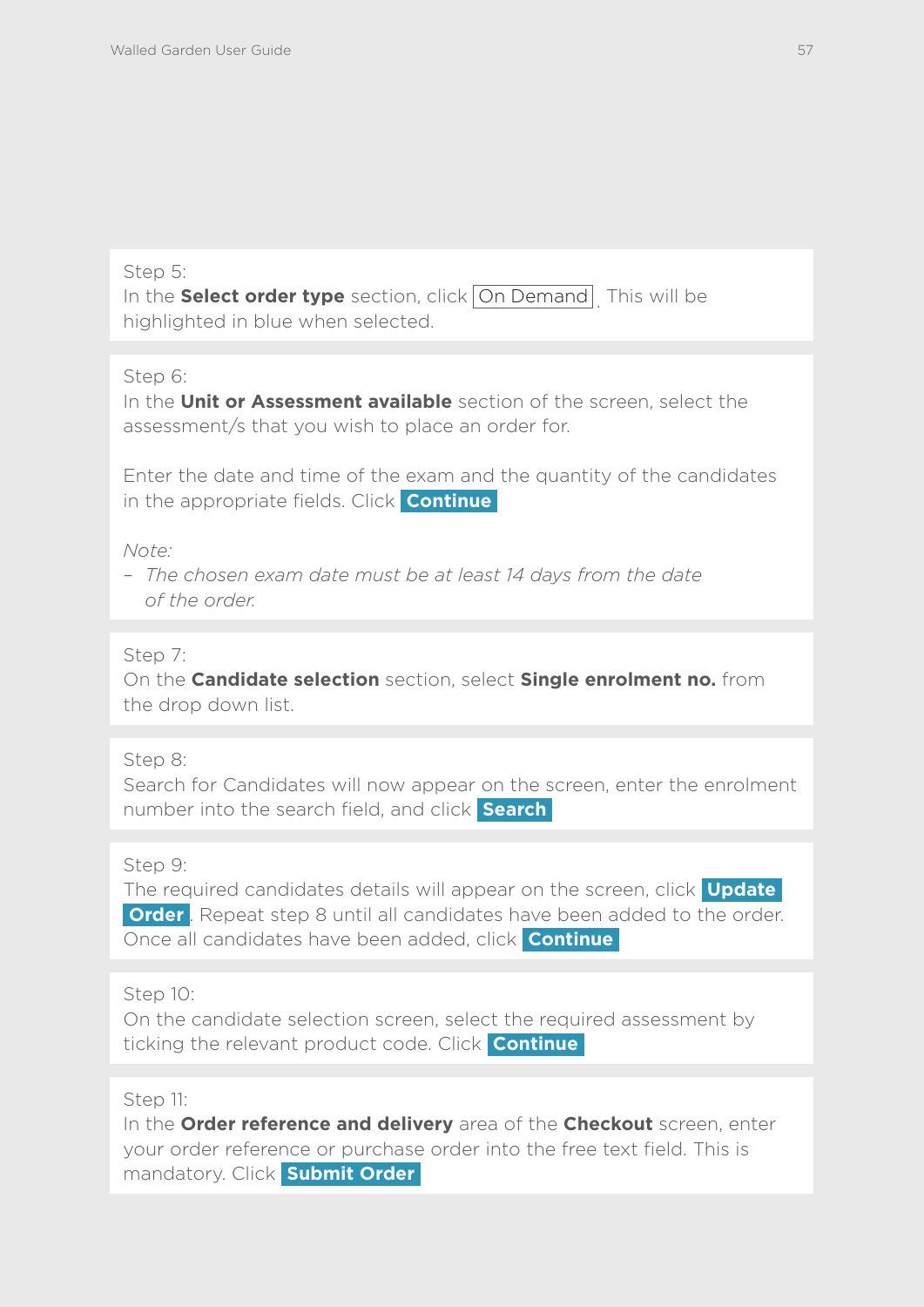## Step 12:

A confirmation message will appear on the screen. Click **OK** to continue.

## Step 13:

An order confirmation screen is displayed, confirming the order number, qualification details, candidates and cost. You can print a copy of the order by selecting **Print Page** at the bottom of the screen.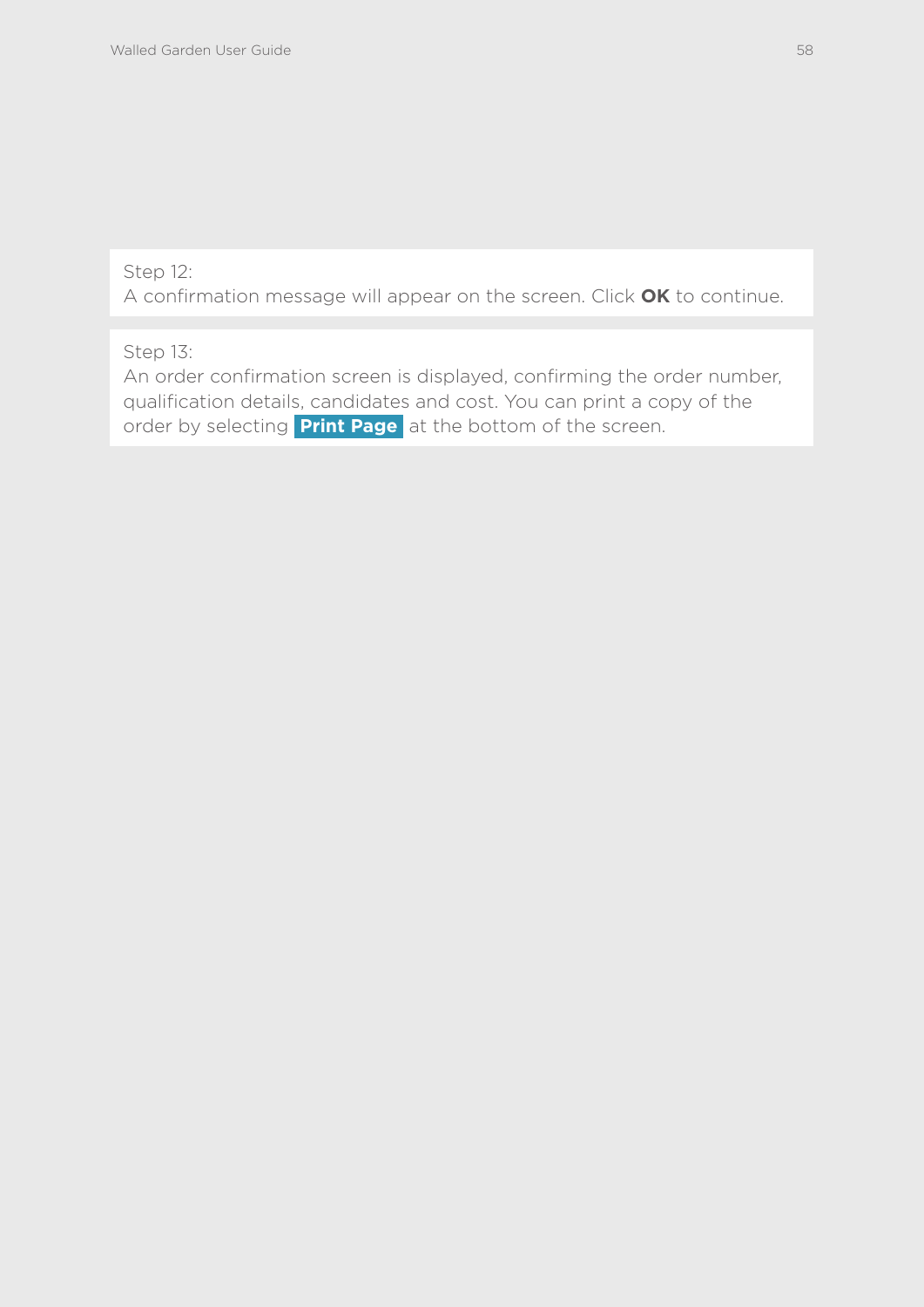

[Search for and order publications and merchandise](#page-60-0) 60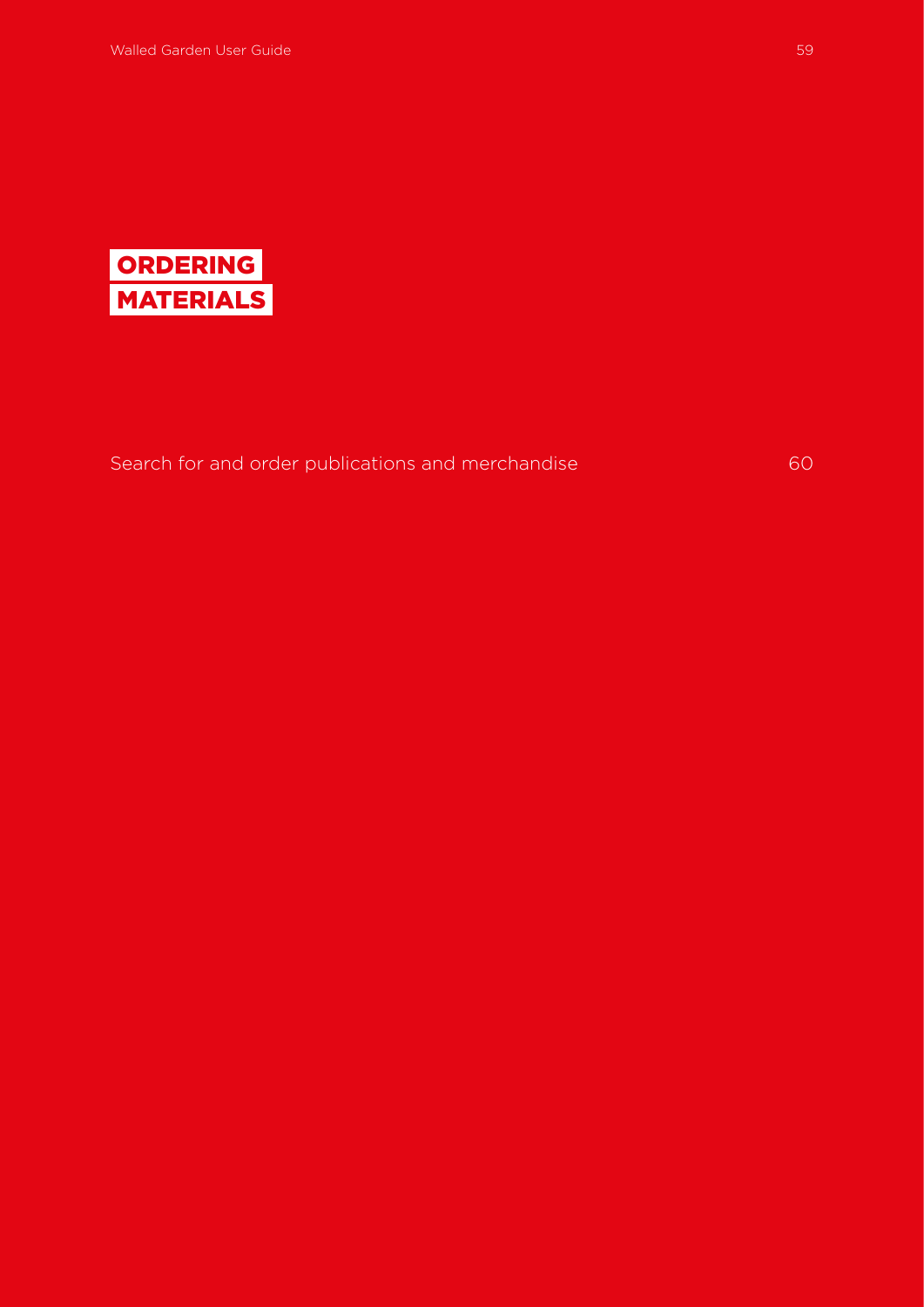# <span id="page-60-0"></span> SEARCH FOR AND ORDER PUBLICATIONS AND MERCHANDISE

#### Introduction

This quick reference guides shows you how to search and place an order for publications or merchandise in Walled Garden.

Step 1:

Log in to Walled Garden and on the **Homepage,** click **Catalogue** on the first navigation bar.

## Step 2:

On the **Catalogue** page, select Publications & merchandise from the second navigation bar.

#### *Note:*

- *If you are a main centre, ensure that you are viewing the catalogue for the correct sub centre you wish to make an order for*
- *If you work with both City & Guilds and ILM, select the appropriate organisation from the drop down menu.*

#### Step 3:

In the **Publications, merchandise and publicity** section of the screen, search for publications and merchandise by product code or keyword. Click **Search** 

#### Step 4:

A list of publications and merchandise matching your search criteria will be displayed. Select from the list, adding the quantity of the required item in the appropriate **Qty** column. Click **Continue**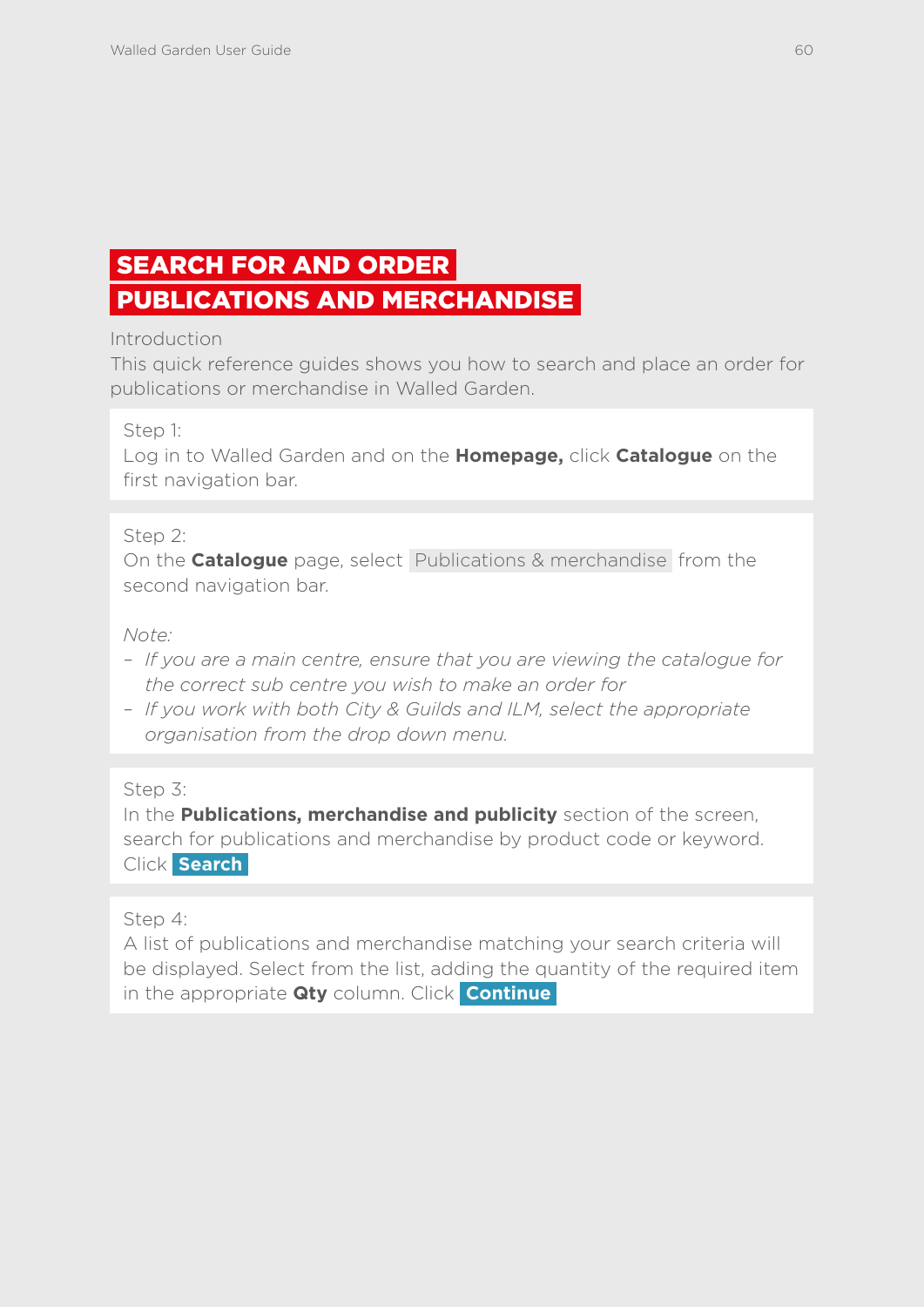#### Step 5:

In the **Order reference and delivery** area of the **Checkout** screen, enter your order reference or purchase order number into the free text field. This is mandatory. Click **Submit Order** 

Step 6:

A confirmation message will appear on the screen. Click **OK** to continue.

Step 7:

An order confirmation screen is displayed. You can print a copy of the order by selecting **Print Page** at the bottom of the screen.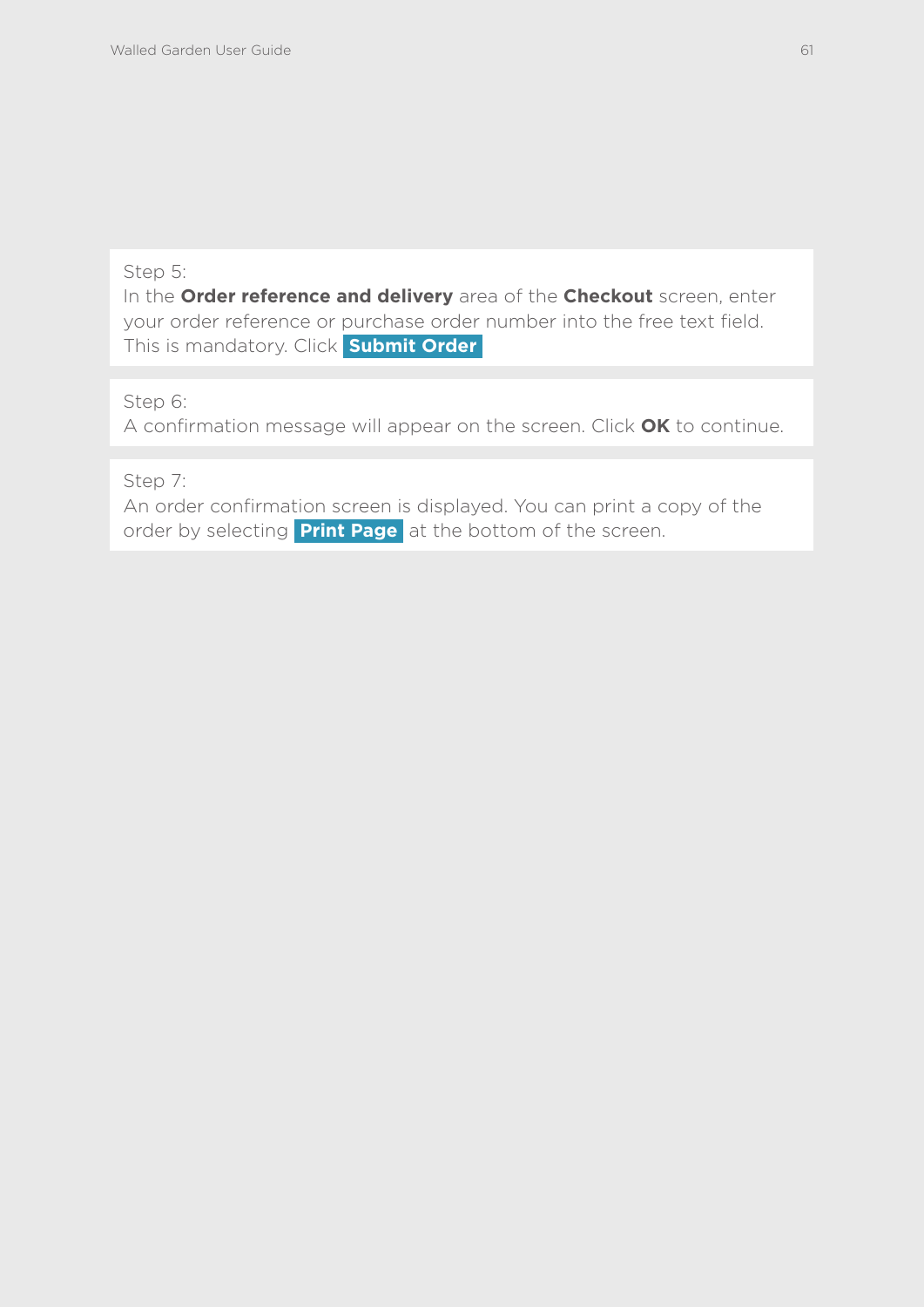# **SETTINGS**

| Login and homepage NEW            | 63 |
|-----------------------------------|----|
| Personal user management NEW      | 66 |
| Centre details NEW                | 68 |
| Centre preferences NEW            | 73 |
| Manage Walled Garden users NEW    |    |
| - Add a new user                  | 75 |
| - Edit an existing user           | 77 |
| - Delete a user                   | 79 |
| - Lock or reinstate a locked user | 80 |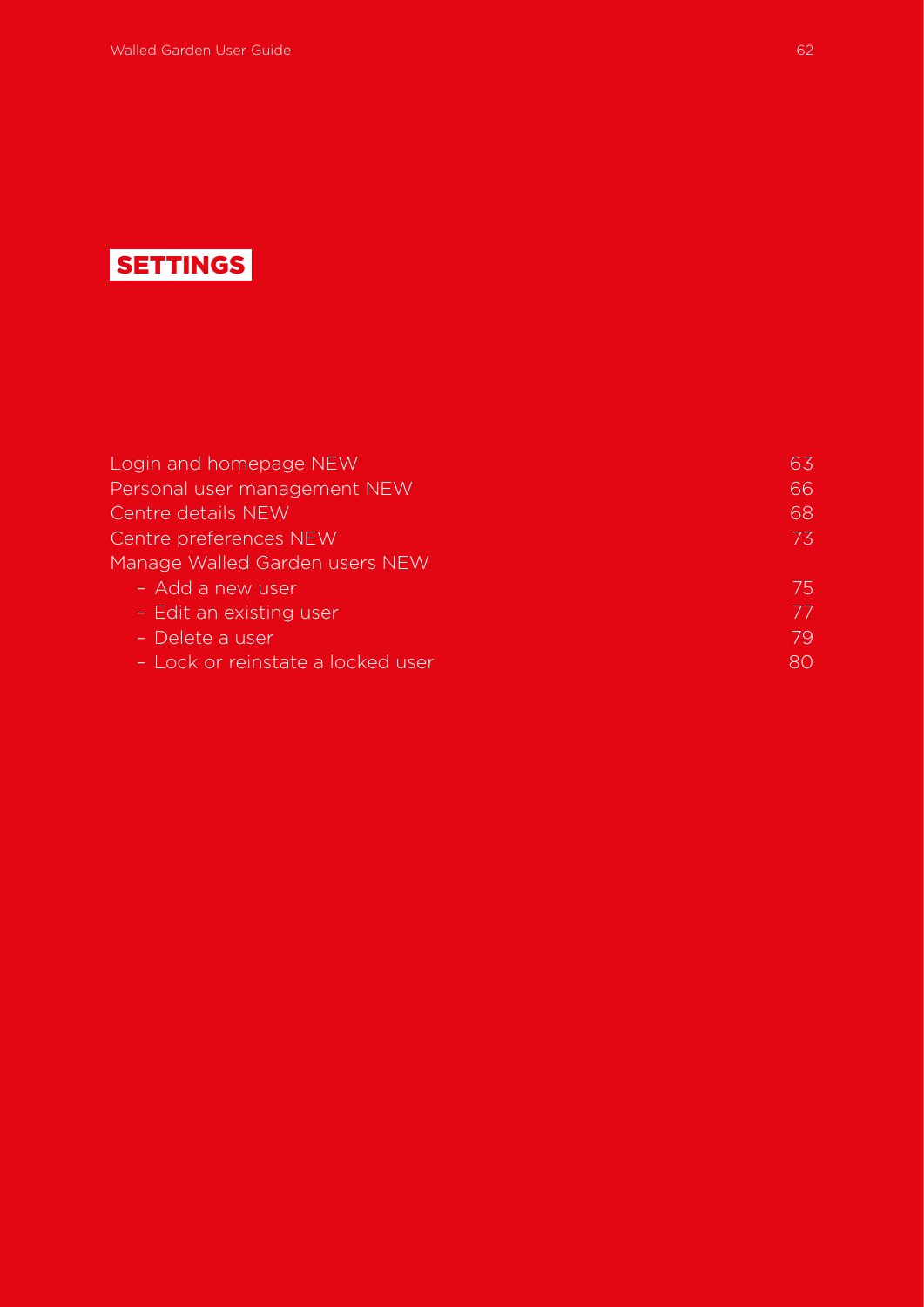# <span id="page-63-0"></span>LOGIN AND HOMEPAGE

#### Introduction

This quick reference guide highlights the features on the log in screen and homepage on Walled Garden.

## **LOGIN SCREEN**

## **To log in:**

- *–* Log in using your **email address** (user name) and **password**
- *–* Tick the box to indicate that you have read and accepted Terms and Conditions. An error message will appear if you do not tick to accept the Terms and Conditions and you will not be able to log in until they are accepted.

#### **Problems logging in?**

Click on problems logging in at the bottom of the login screen. You will be presented with two options;

#### **Option 1 – Reset your password**

Enter your email address and click submit. You will be sent an email with instructions and links to reset your password. You should receive this email within 15 minutes.

#### **Option 2 – Contact us**

- Please select your country from the drop down menu
- The appropriate contact telephone and email address for your country will be displayed
- Select whether you are an ILM or City & Guilds customer. If you work with both ILM and City & Guilds, then choose either.

Alternatively, visit either the ILM or City & Guilds website where additional information regarding problems logging in can be found.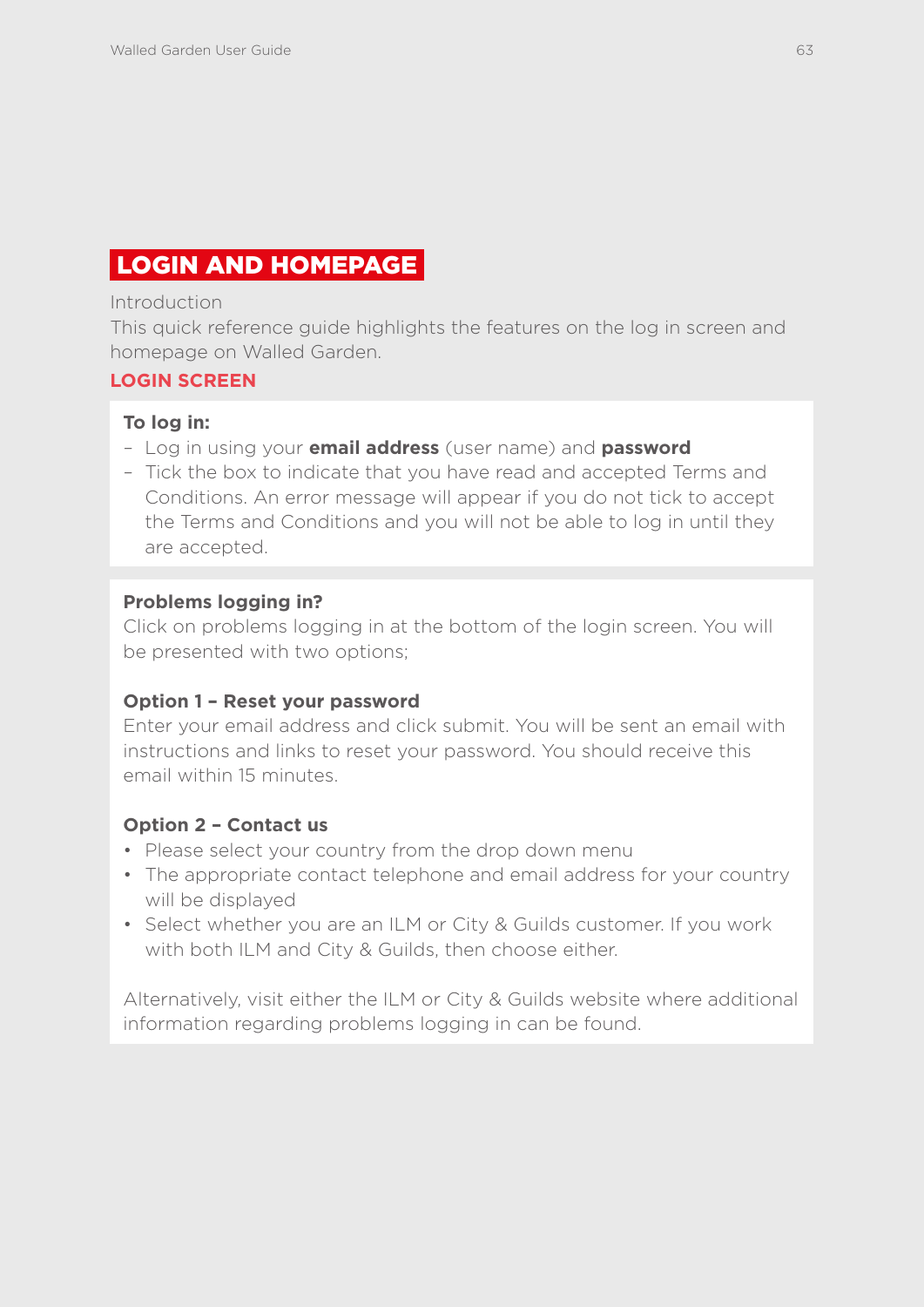## **HOMEPAGE**

On the homepage you will find:

## **1. Header bar**

Here you can see

- *–* If you are a centre that works with either ILM or City & Guilds then you will see the respective logo in the top left hand corner of the screen. If your centre works with both ILM and City & Guilds then both logos will be present.
- *–* Your personal details Name / Centre / Customer ID / Centre ID will be found in the top right hand corner of the screen
- *–* An option to log out of Walled Garden will be visible under your personal details.

*Note: you will be automatically logged out after 8 hours, so we recommend that you always log out of a session*

*–* A cog wheels symbol ( $\mathbb{Q}_0^9$ ) in the top right hand corner of the screen which will take you to your user settings (go to page 66 for more information about user settings).

*Note: the header bar is always visible no matter where you are in the site.*

#### **2. First line navigation bar**

Here you will have the following options.

| <b>HOME</b>          | Returns you back to the homepage wherever<br>you are in the site.                                                                                            |
|----------------------|--------------------------------------------------------------------------------------------------------------------------------------------------------------|
| <b>CATALOGUE</b>     | View qualifications, place orders and use the<br>Rules of Combination calculator.                                                                            |
| <b>DATA SERVICES</b> | If your centre submits your orders via our EDI<br>(Electronic Data Interchange) system, then you<br>would use this area of Walled Garden to place<br>orders. |
| <b>REPORTS</b>       | View and download various reports.                                                                                                                           |
| <b>SETTINGS</b>      | View your centre settings and Walled Garden<br>accounts.                                                                                                     |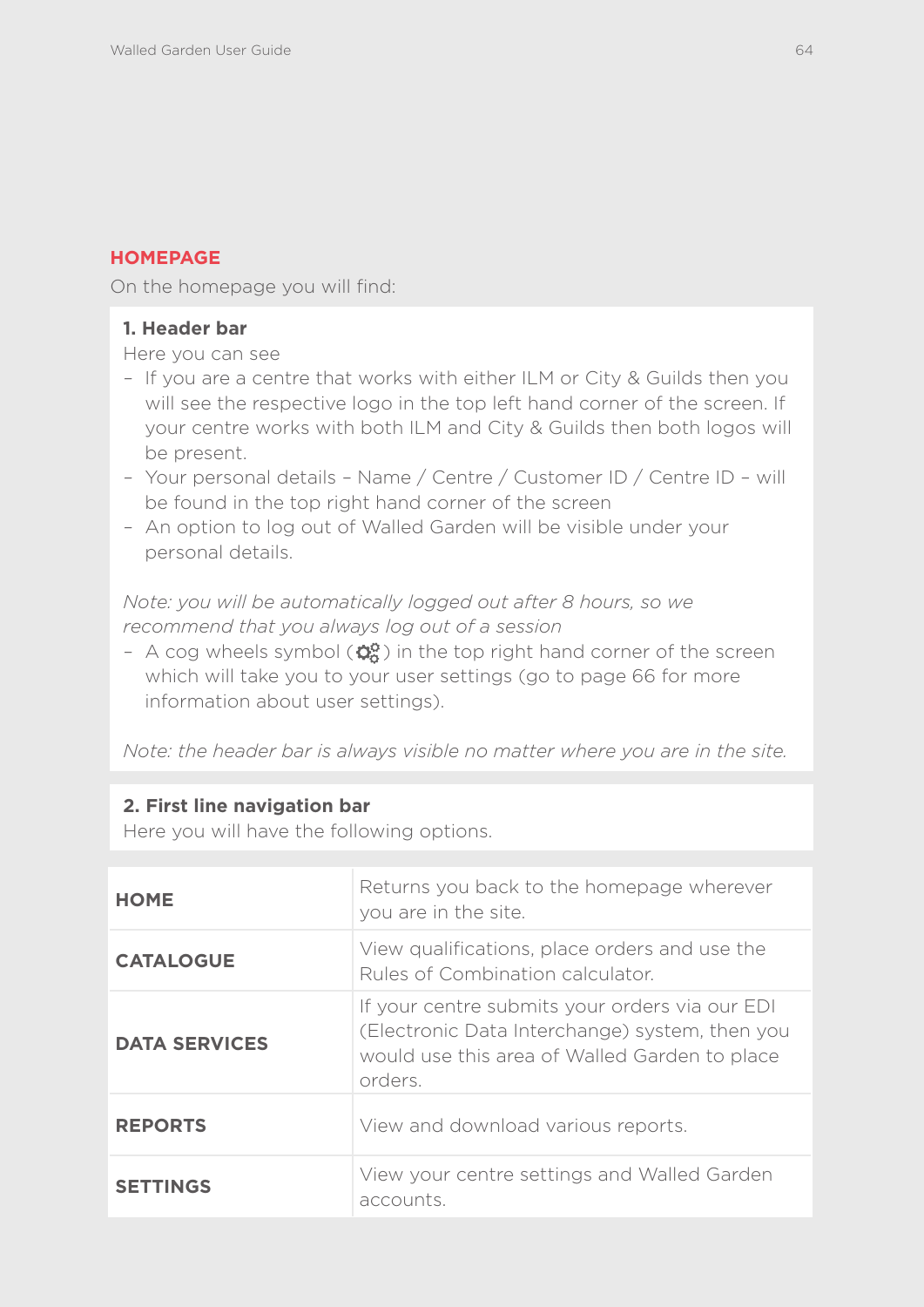| <b>SHOPPING</b><br><b>BASKET ICON</b> | If you have a saved order, a value will be<br>displayed in the icon. If you click through you<br>will see your saved order.<br>Note: this is always visible throughout the site. |
|---------------------------------------|----------------------------------------------------------------------------------------------------------------------------------------------------------------------------------|
| <b>QUALITY</b>                        | Manage your quality assurance activities and<br>qualification approvals.<br>Note: This tab can only be seen if you have an<br>add on Quality profile.                            |

#### **3. Carousel**

This provides you with updates and information regarding products and services. The carousel will scroll automatically or you can click through it using the right and left arrows. You can click on any of these updates (hover over the link in the red box) and this will take you to the relevant page.

## **4. Focus Alerts**

*Note: these will only be visible to centres which work with City & Guilds*

- *–* These are communication alerts regarding the industries and qualifications to which you have signed up to.
- *–* To view all: use the arrow keys at the side of the bar.
- *–* To read more on each item: click read more (the blue bar).

#### **5. News and Updates**

*Note: this will only be visible for centres which work with ILM* This section will keep you up to date with the latest news and developments from ILM.

## **6. Widgets**

Here you will see widgets for:

- *–* **Help and support**: This will give you information of where to go for help and support
- *–* **Sign up for focus alerts:** Sign up to our centre preferences to stay up to date with qualifications and products (Only for centres that work with City & Guilds)
- *–* **Contact us:** For any queries regarding Walled Garden.

#### **7. Alerts**

These will be displayed in red at the top of the page to alert you to any maintenance taking place on Walled Garden or any issues with your account.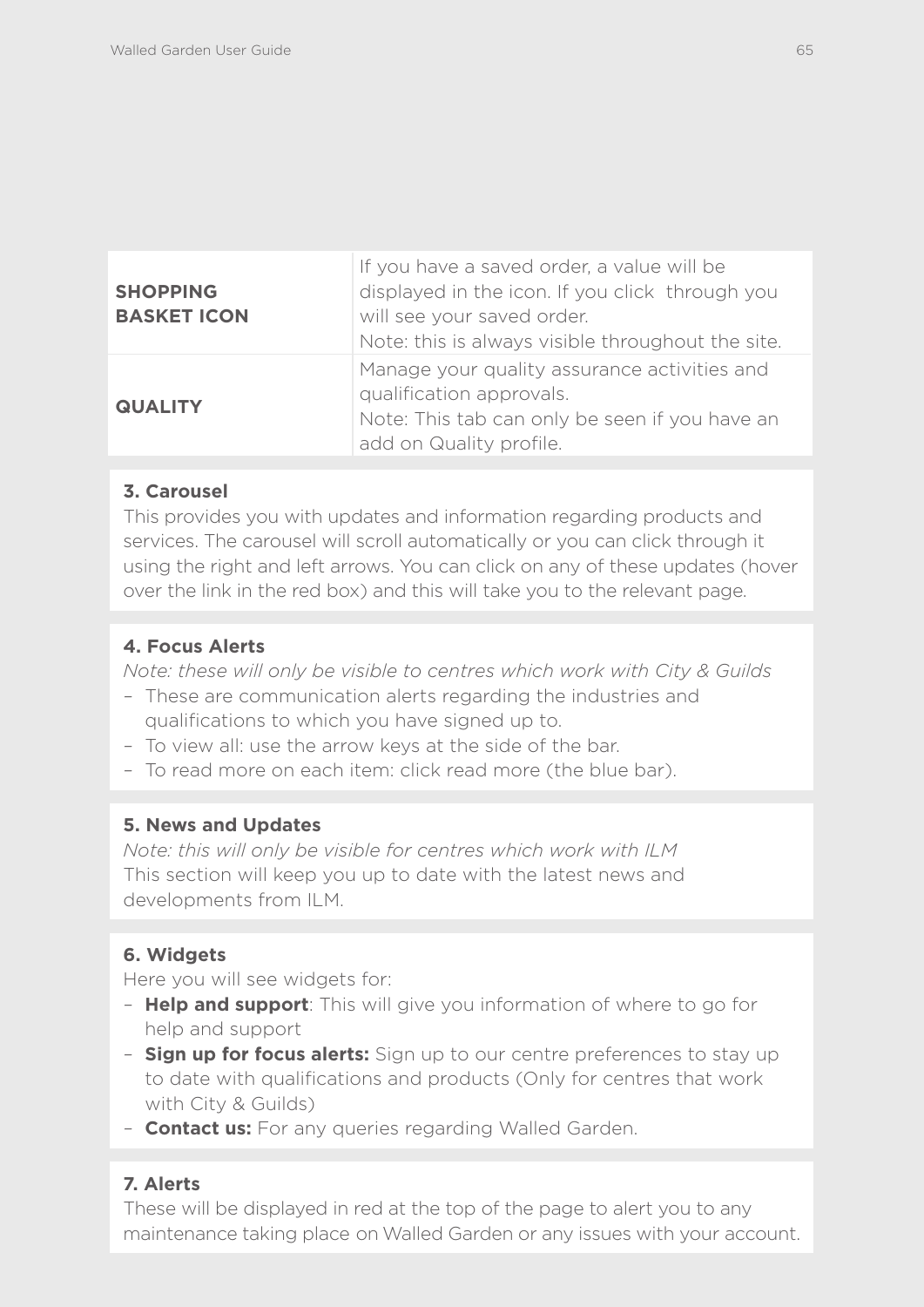## <span id="page-66-0"></span>PERSONAL USER MANAGEMENT

Introduction

This quick reference guide shows you how to update your own information within Walled Garden

Step 1:

Log in to Walled Garden and on the Homepage, click on the  $\mathbb{Q}_6^8$  icon in the top right hand corner of the screen.

Step 2:

You will be presented with a pop up box, which contains three sections; **Your profile, Security** and **Help.** 

Step 3:

To update your personal details, select the **Your profile** tab and follow **Step 4.**

To update your password, select the **Security** tab and follow **Step 5.**

To view contacts available to you, select the **Help** tab and follow **Step 6.**

Step 4

In the **Your profile** section, you will find your personal details. A red asterisk denotes mandatory fields to be completed.

Once changes have been made, click **Save changes**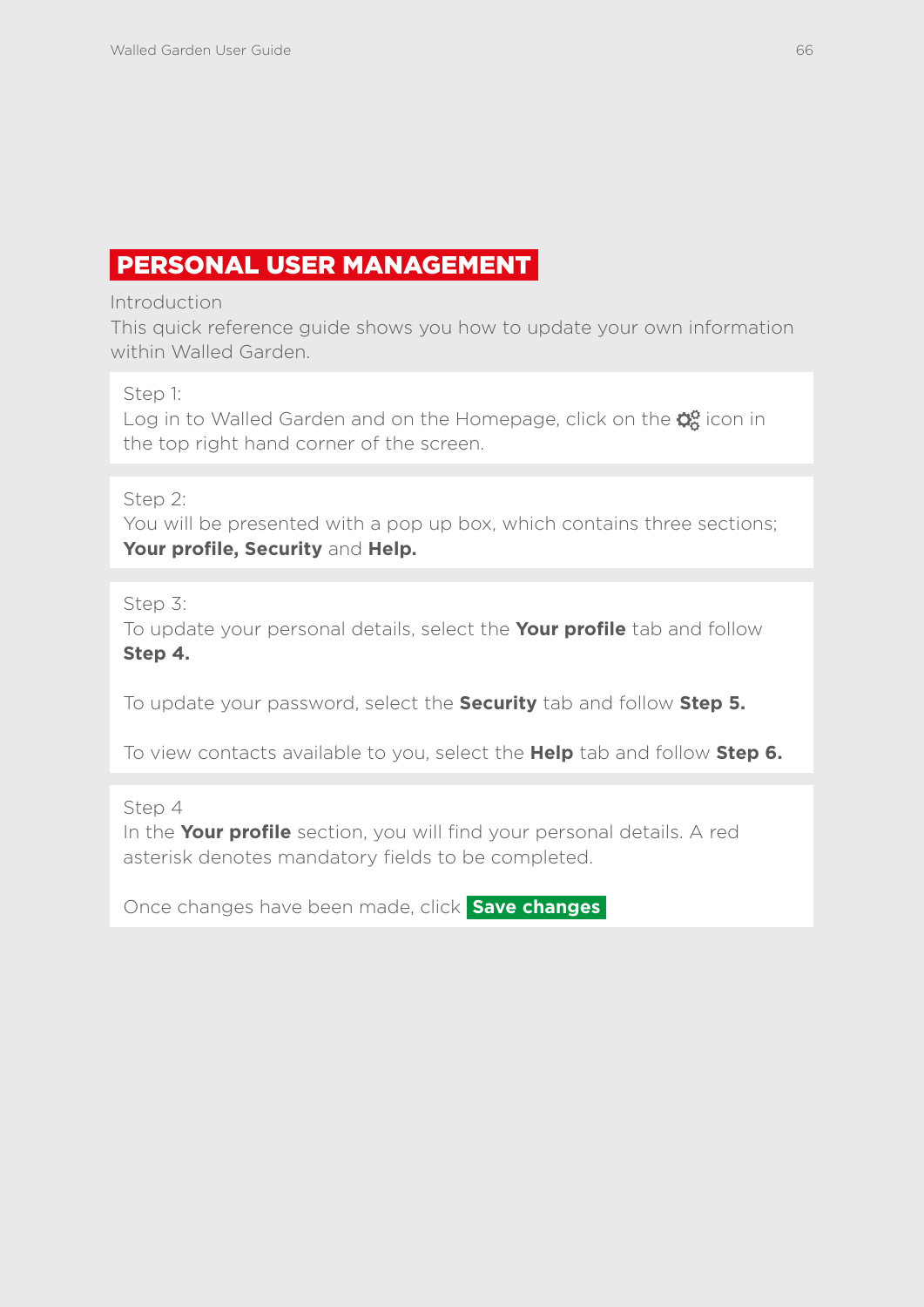#### Step 5.

In the **Security** section, you can change your password.

Enter your current password, followed by your new password. Once the change has been made, click **Save changes** 

*Note:*

*Your password must NOT:*

- *Begin with an exclamation mark (!) or a question mark (?)*
- *Begin with the same 2 characters*
- *Be the same as your previous 5 passwords*
- *Be comprised entirely of numbers.*

#### *Your password:*

- *MUST be between six and eight characters in length*
- *IS case sensitive.*

#### Step 6.

In the Help section, you will find the following information.

- **Centre:** If you are a main centre, you will have the option to select your sub centre to view relevant information for that centre. If you are **not** a main centre then you will only see your centres ID.
- **Primary user/s:** Here you will find contact details for your centres primary user/s.

*Note: The Primary User is the main contact for your centre. They will be responsible for the creation of additional centre users and subsequently viewing/amending their details. This will typically be an Exams Officer.*

- **Customer Services:** If you work with both ILM and City & Guilds, you can select either organisation to view contact details for relevant Customer Services or Business Manager. The relevant organisation will be highlighted in blue when selected.
- The **Contact us** button will take you to the relevant website for further contacts.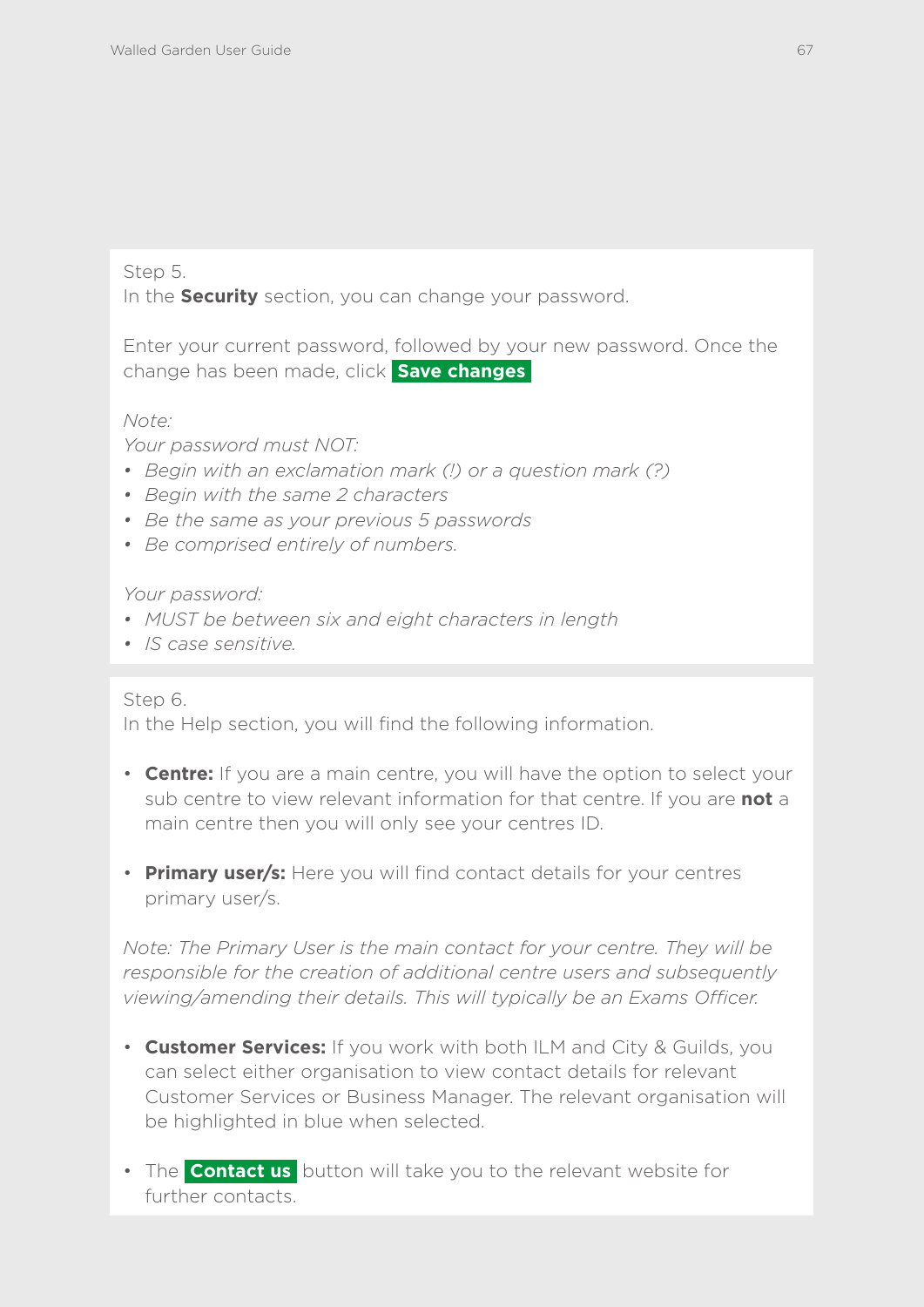# <span id="page-68-0"></span>CENTRE DETAILS

#### Introduction

This quick reference guide highlights the features in centre details on Walled Garden. This is a new feature.

#### Step 1:

Log in to Walled Garden and on the **Homepage** click **Settings** on the first navigation bar.

## Step 2:

Ensure that you are in **Centre settings** on the second navigation bar – this will be highlighted in bold. You are automatically directed here.

#### *Note:*

- *If you are a main centre, you will have the option to select your sub centre to view relevant information for that centre on this page. This option will only be visible at main centre level only.*
- *If your centre works with both ILM and City & Guilds then you will be able to select between the two. The button will turn blue when selected.*

#### Step 3: In **Centre settings,** select the CENTRE DETAILS tab.

This section contains address details for your centre, billing, question papers and delivery of materials. All users can view these details, but only the following user profiles can edit:

| Primary user:   | Edit all address fields.    |
|-----------------|-----------------------------|
| Secondary user: | Edit delivery address ONLY. |
| Finance user:   | Edit billing address ONLY.  |

#### $Stan 4$

| To edit a centre address         |       | follow Steps 5 to 7   |
|----------------------------------|-------|-----------------------|
| To edit a delivery address       |       | follow Steps 8 to 11  |
| To create a new delivery address | $ \,$ | follow Steps 12 to 14 |
| To delete a delivery address     | $ \,$ | follow Steps 15 to 17 |
|                                  |       |                       |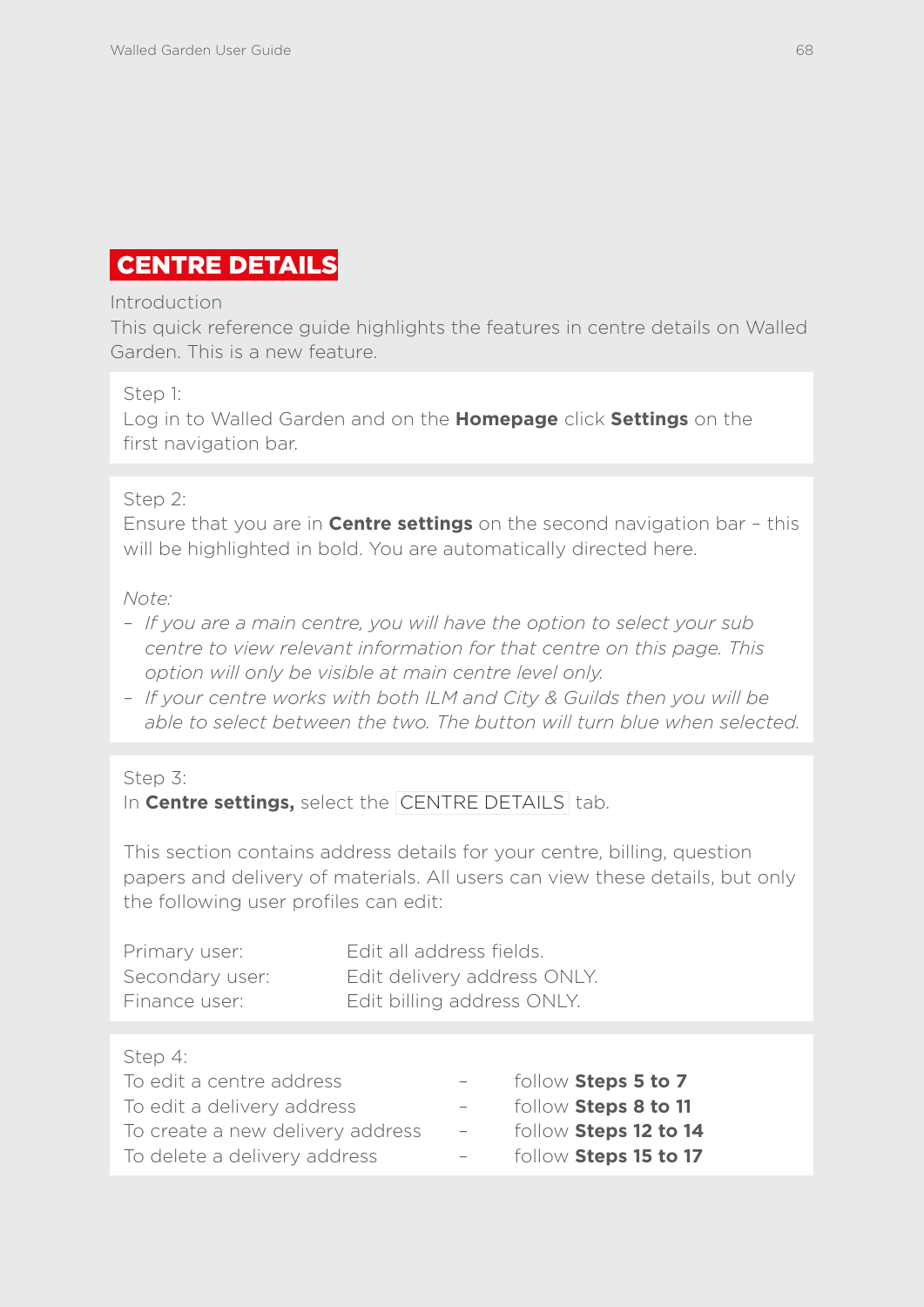In the Centre address section of the screen, click on **Edit address** next to the address box you wish to edit

– In upload EDI section, please can you change the below highlighted (choose file) to a blue button that says Browse.

#### Step 6:

You will be presented with a pop up screen with address fields to edit. A red asterisk denotes mandatory fields to complete.

Note:

– If your centre works with both City & Guilds and ILM you will have the option to apply these changes to both by checking the tick box *'Apply changes to all sales organisations'* under the address details.

Step 7:

Once you have entered address details, click the **Save changes** save changes button at the bottom of the screen.

You will get an onscreen notification as well as an email confirming that the change request has been received. This change will take up to five working days to be updated and you will receive an email notification when this has been approved.

#### Step 8:

To edit a delivery address, scroll down to the **Delivery address** section of the screen where you will have the option to edit, delete or enter a new address.

#### Step 9:

To edit, click the **Edit** box next to the address that you wish to edit.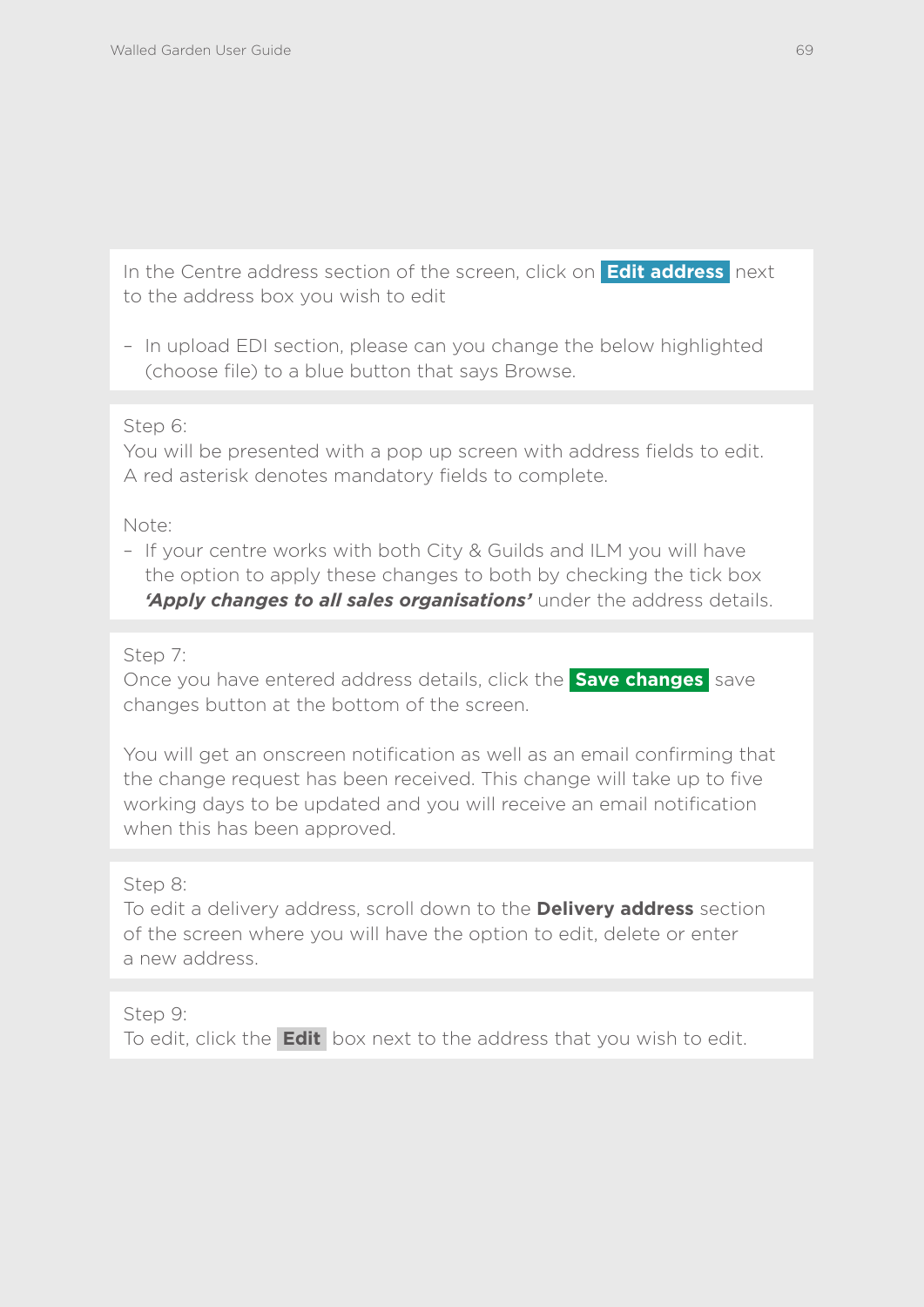### Step 10:

You will be presented with a pop up screen, with address fields to edit. Red asterisk denotes mandatory fields.

### *Note:*

- *If you would like this to be your centres default delivery address then ensure that the box under address details is ticked*
- *If your centre works with both City & Guilds and ILM, you will have the option to apply this address to both by ticking the box below the address details.*

## Step 11:

Once you have entered address details, click **Save changes** . You will get an onscreen confirmation message as well as an email confirming that the change request has been received. This change will take up to 15 minutes to come into effect.

## Step 12:

To create a new delivery address, click **Enter a new address** under the address bar.

## Step 13:

You will be presented with a pop up screen, with address fields to complete. A red asterisk denotes mandatory fields.

#### *Note:*

- *If you would like this to be your centres default delivery address then ensure that the box under address details is ticked*
- *If your centre works with both City & Guilds and ILM, you will have the option to apply this address to both by ticking the box below the address details.*

## Step 14:

Once you have entered address details, click **Create address** at the bottom of the screen. You will get an onscreen confirmation message as well as an email confirming that the change request has been received. This change will take up to 15 minutes to come into effect.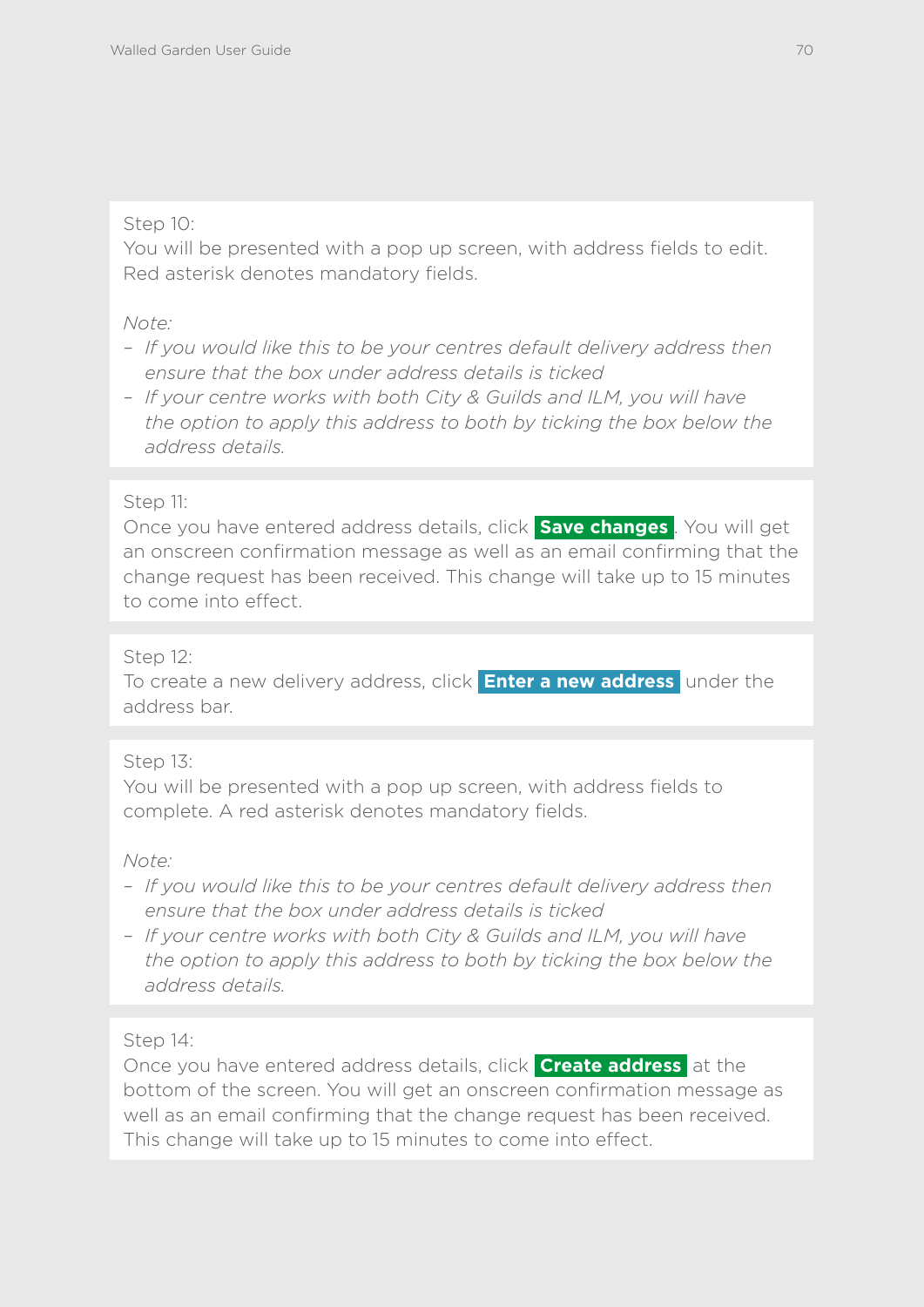#### Step 15:

Once you have entered address details, click **Save changes** . You will get an onscreen confirmation message as well as an email confirming that the change request has been received. This change will take up to 15 minutes to come into effect.

#### Step 16:

To create a new delivery address, click **Enter a new address** under the address bar.

#### Step 17:

You will be presented with a pop up screen, with address fields to complete. A red asterisk denotes mandatory fields.

#### *Note:*

- *If you would like this to be your centres default delivery address then ensure that the box under address details is ticked*
- *If your centre works with both City & Guilds and ILM, you will have the option to apply this address to both by ticking the box below the address details.*

#### Step 18:

Once you have entered address details, click **Create address** at the bottom of the screen. You will get an onscreen confirmation message as well as an email confirming that the change request has been received. This change will take up to 15 minutes to come into effect.

#### Step 19:

To delete a delivery address, click the grey **x** box, next to the address you wish to delete.

#### Step 20:

A pop up message will appear asking you to confirm that you would like to delete this address. Click **OK** to delete.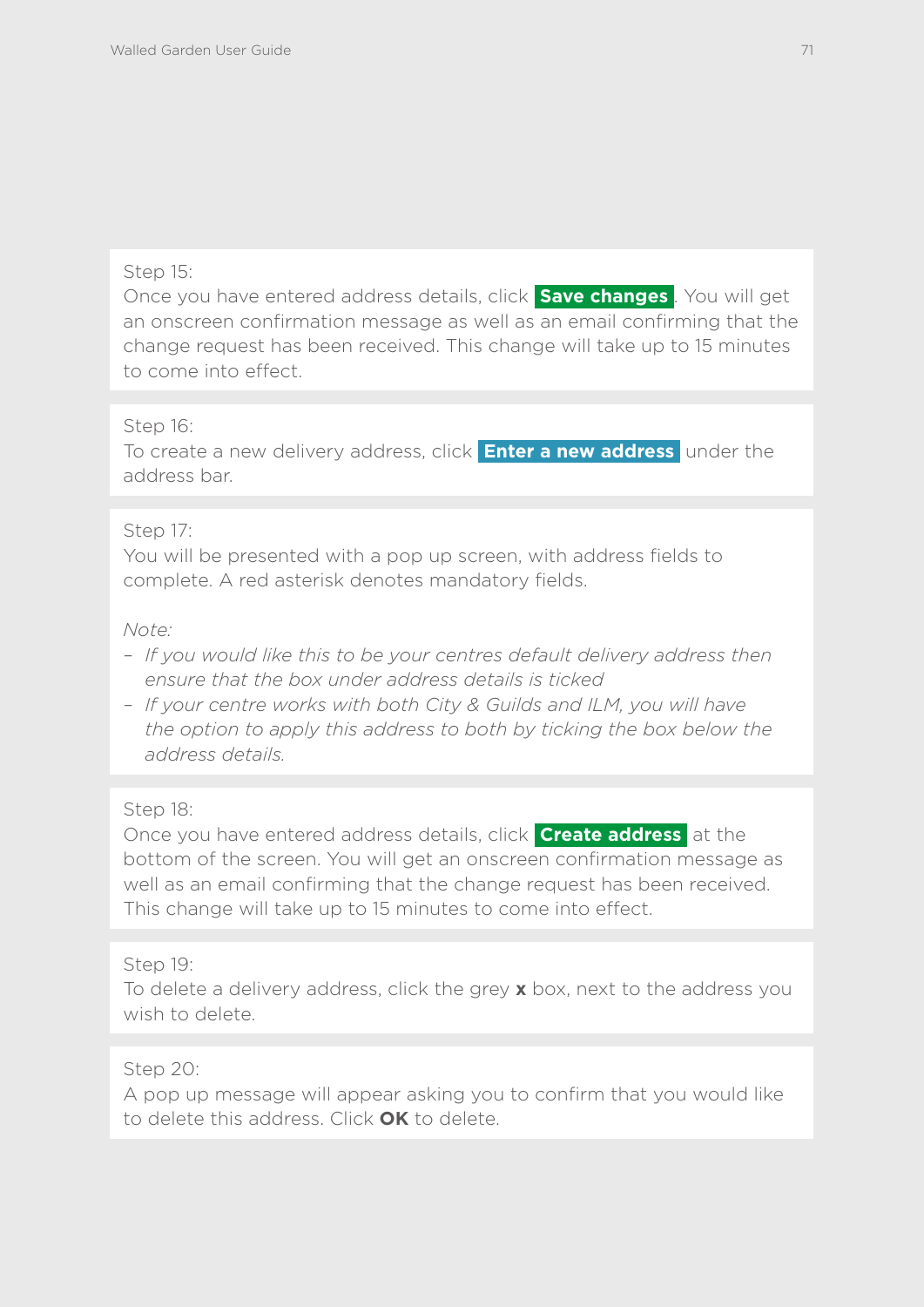### Step 21:

You will get an onscreen confirmation message as well as an email confirming that the deletion request has been received. This change will take up to 15 minutes to come into effect.

While the deletion is pending, the address will be highlighted in pink on the address list box.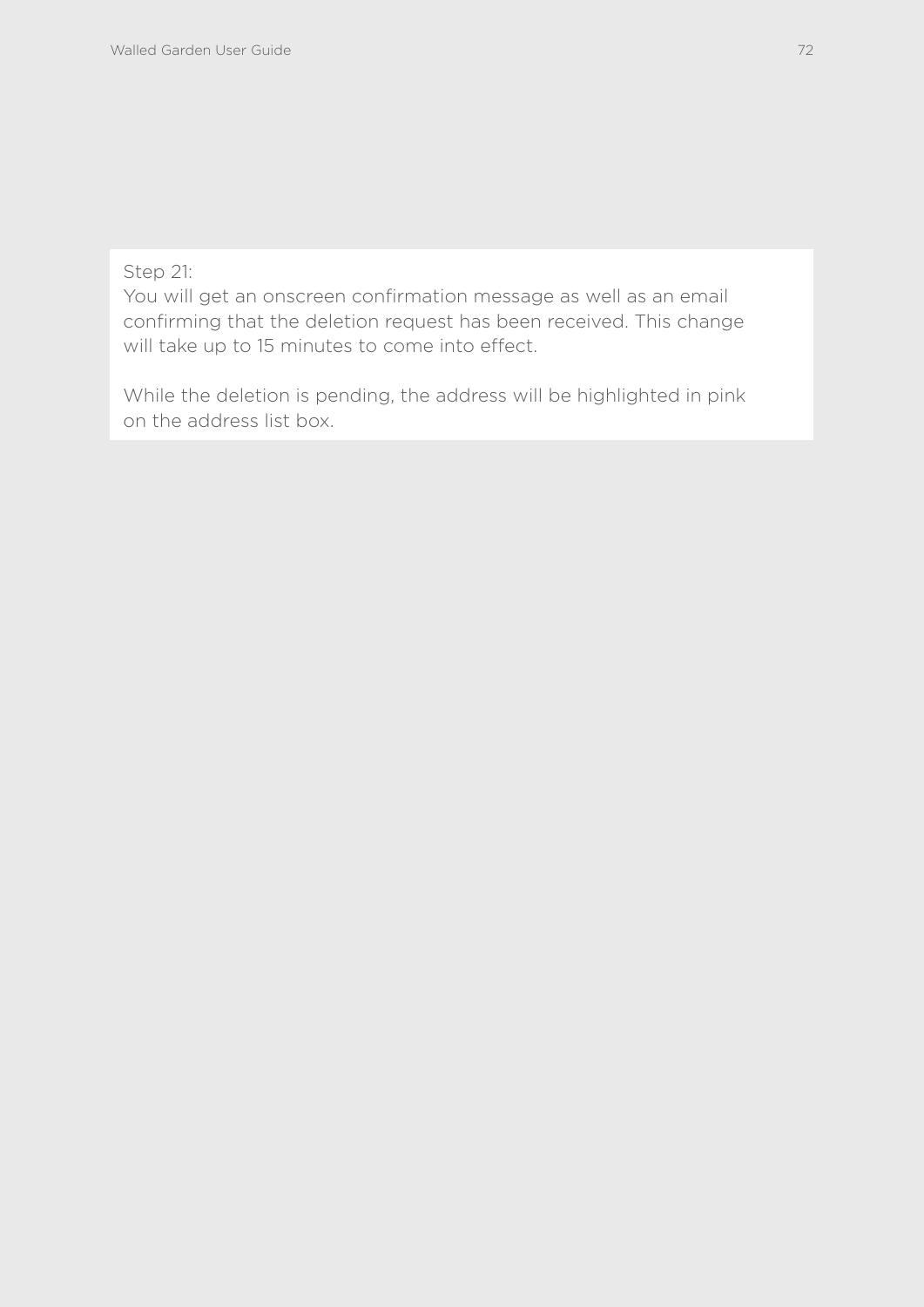### CENTRE PREFERENCES

### Introduction

This quick reference guide highlights the features in centre preferences on Walled Garden. This section contains options around certification and invoicing for your centre, which is a new feature.

### Step 1:

Log in to Walled Garden and on the **Homepage** click **Settings** on the first navigation bar.

### Step 2:

Ensure that you are in **Centre settings** on the second navigation bar, this will be highlighted in bold. (You are automatically directed here).

### *Note:*

- *If you are a main centre, you will have the option to select your sub centre to view relevant information for that centre. This option will be visible at main centre level only.*
- *If your centre works with both City & Guilds and ILM, then you*  will be able to select between the two. The button will turn blue *when selected.*

### Step 3:

Select the CENTRE PREFERENCES tab. This will turn grey when selected.

All users will be able to view these details, but only the following user profiles can edit:

| Primary user: | Can edit all fields           |
|---------------|-------------------------------|
| Finance user: | Can edit invoicing field ONLY |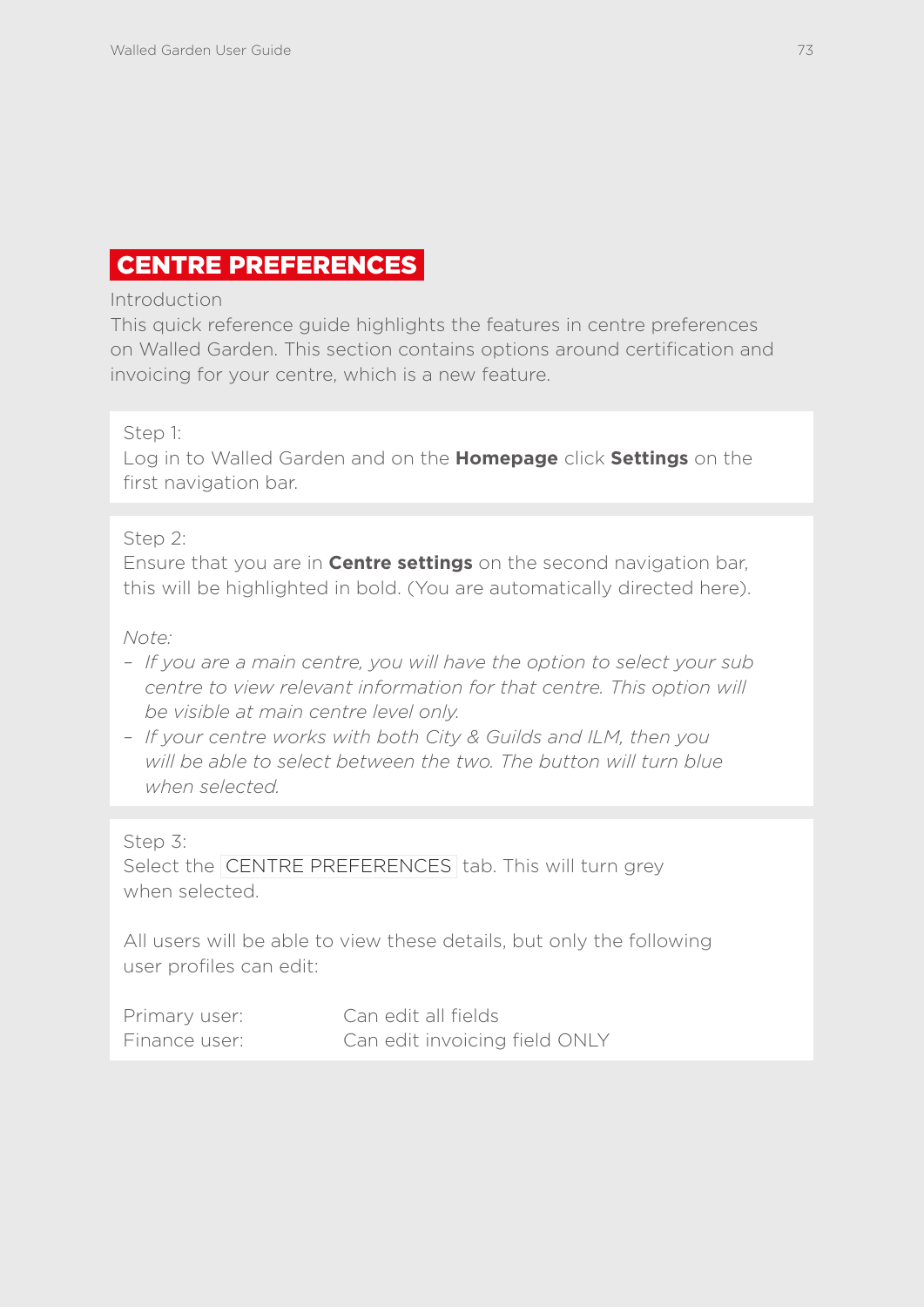### Step 4:

In **Centre Preferences** you will have the following options:

| <b>INVOICING</b>                                                    | You will have the option to select how you receive<br>invoices and how often from the drop down lists.                  |
|---------------------------------------------------------------------|-------------------------------------------------------------------------------------------------------------------------|
| <b>CERTIFICATES</b>                                                 | From the drop down list, you will have the<br>option to request how often certificates should<br>be sent to you.        |
| <b>CERTIFICATE OF UNIT</b><br><b>CREDIT OPT IN/OUT</b>              | You will have the option to select whether<br>you would like certificate of units to be printed<br>on certificates.     |
| <b>RESULTS LIST</b>                                                 | You will have the option to select if you wish<br>to receive the candidate results list along with<br>the certificates. |
| <b>NOTIFICATION OF</b><br><b>CANDIDATE RESULTS</b><br><b>ON/OFF</b> | You will have the option to select if you wish<br>to be notified when students have failed in<br>a certification.       |

Step 5:

Once selections have been made, click **Save changes** at the bottom of the screen.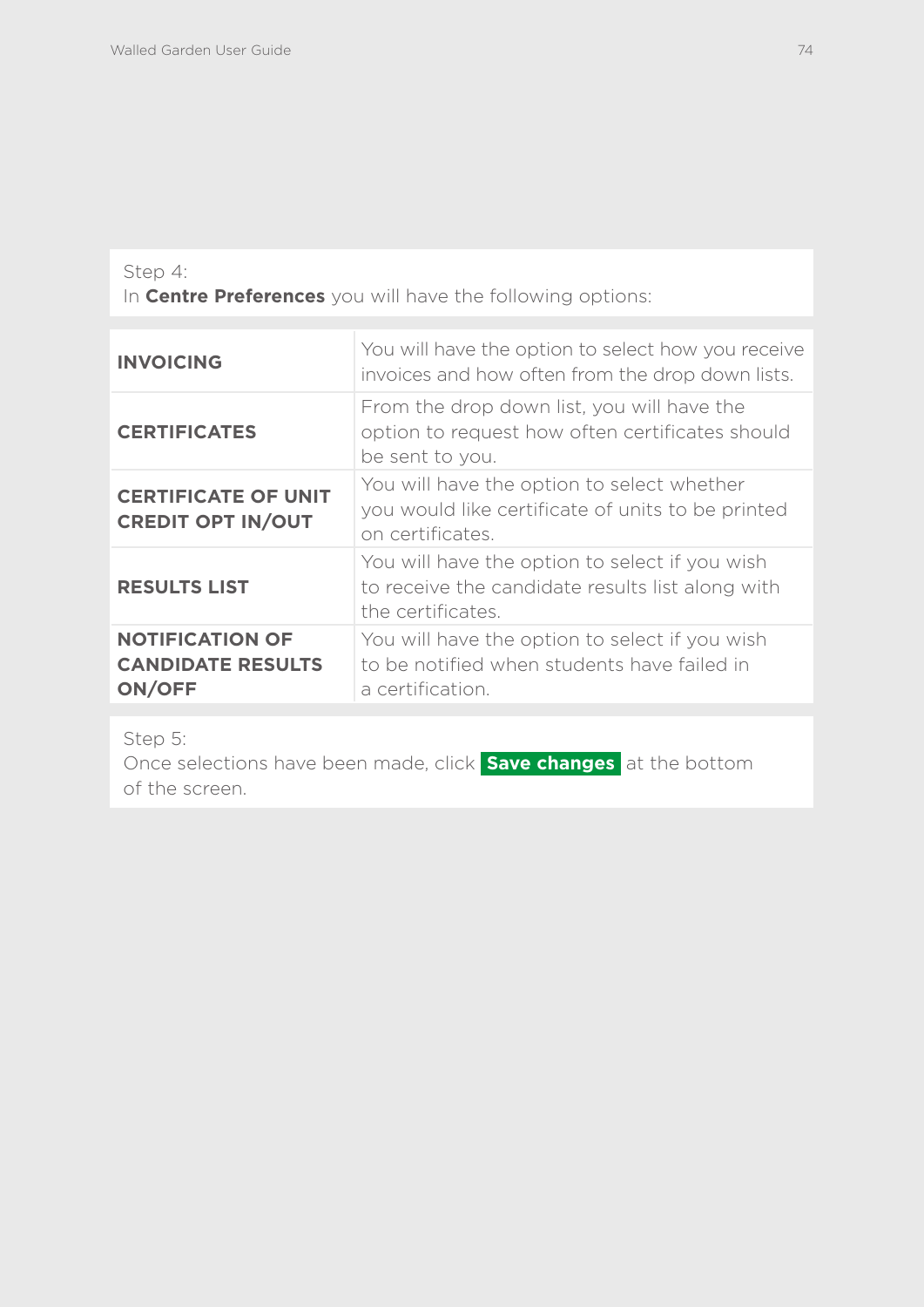# MANAGE WALLED GARDEN USERS: ADD A NEW USER

Introduction

This quick reference guide shows you how to update your centre's Walled Garden users.

*Please note: these details can only be viewed and updated by your centre's primary user.*

Step 1:

Log in to Walled Garden and on the **Homepage** click **Settings** on the first navigation bar.

Step 2:

In **Centre settings,** select the MANAGE USERS tab.

*Note:*

- *– If you are a main centre, you will have the option to select your sub centre to view relevant information for that centre on this page. This option will only be visible at main centre level*
- *If your centre works with both ILM and City & Guilds then you will be able to choose between the two. The button will turn blue when selected.*

Step 3:

Click **Add user** in the top right hand corner.

Step 4:

A pop up box will appear with **Add new user** information fields to complete. A red asterisk denotes mandatory fields.

City & Guilds customers will also be able to select a Quality add on profile from the drop down menu selection.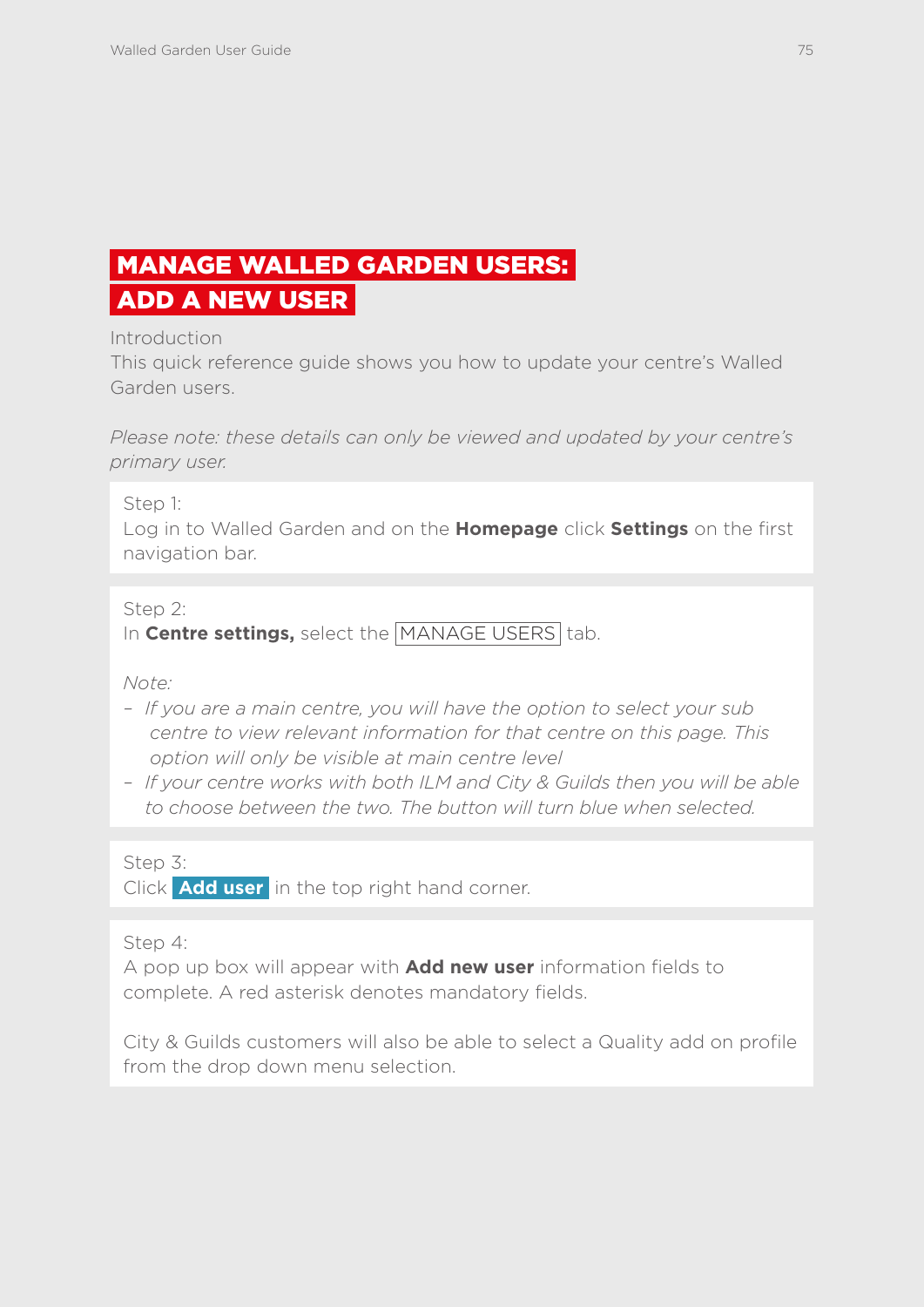Once all fields have been completed, click at the bottom of the screen.

### Step 6:

A confirmation message will appear confirming receipt of the change. Updates will be applied within 24 hours.

### *Note:*

- *Each centre can have a maximum of two Primary Users. If you exceed this, an alert will pop up on screen once you click create user*
- *The email address that is entered must be unique. If an email address has been used previously, an alert will pop up on screen once you click create user*
- *More information regarding what access each of the user profiles provides can be found when you hover over the more info text under each profile*
- *In Job title field, if none of the options provided match the job title, select other from the list and a free text field will appear allowing you to enter the job title required.*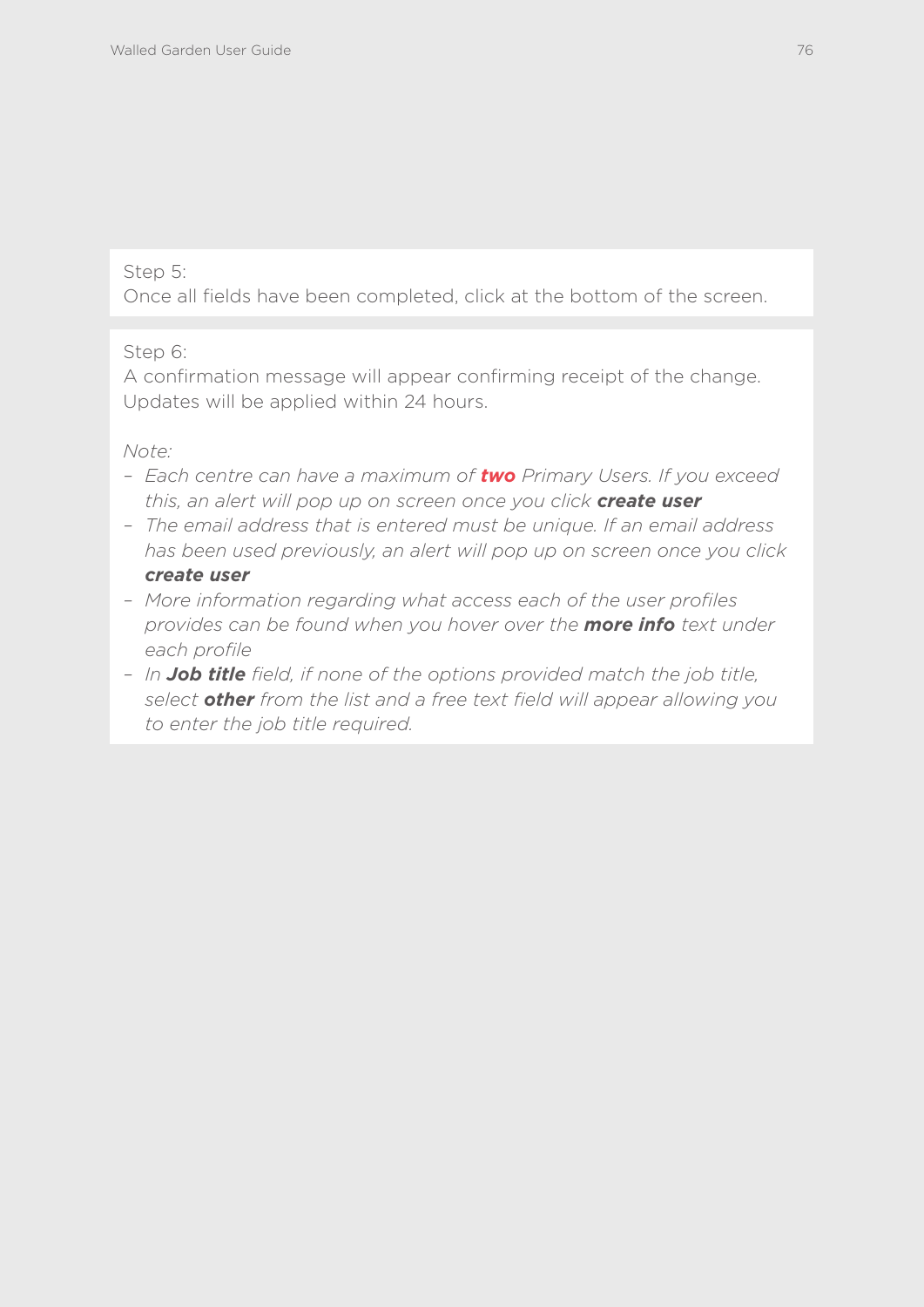# MANAGE WALLED GARDEN USERS: EDIT AN EXISTING USER

Introduction

This quick reference guide shows you how to update your centre's Walled Garden users.

*Please note: these details can only be viewed and updated by your centre's primary user.*

Step 1:

Log in to Walled Garden and on the **Homepage,** click **Settings** on the first navigation bar.

Step 2:

In **Centre settings,** select the tab MANAGE USERS

### *Note:*

- *If you are a main centre, you will have the option to select your sub centre to view relevant information for that centre on this page. This option will only be visible at main centre level*
- *If your centre works with both ILM and City & Guilds then you will be able to select between the two. The button will turn blue when selected.*

Step 3:

Click the **Edit** button next to the user you wish to edit.

Step 4:

A pop up box will displayed with **Edit existing user** information fields to complete. A red asterisk denotes mandatory fields.

If your centre works with City & Guilds in the UK, you will be able to select a Quality add on profile from a drop down menu selection.

Step 5:

Once all fields have been completed, click **Save changes** at the bottom of the screen.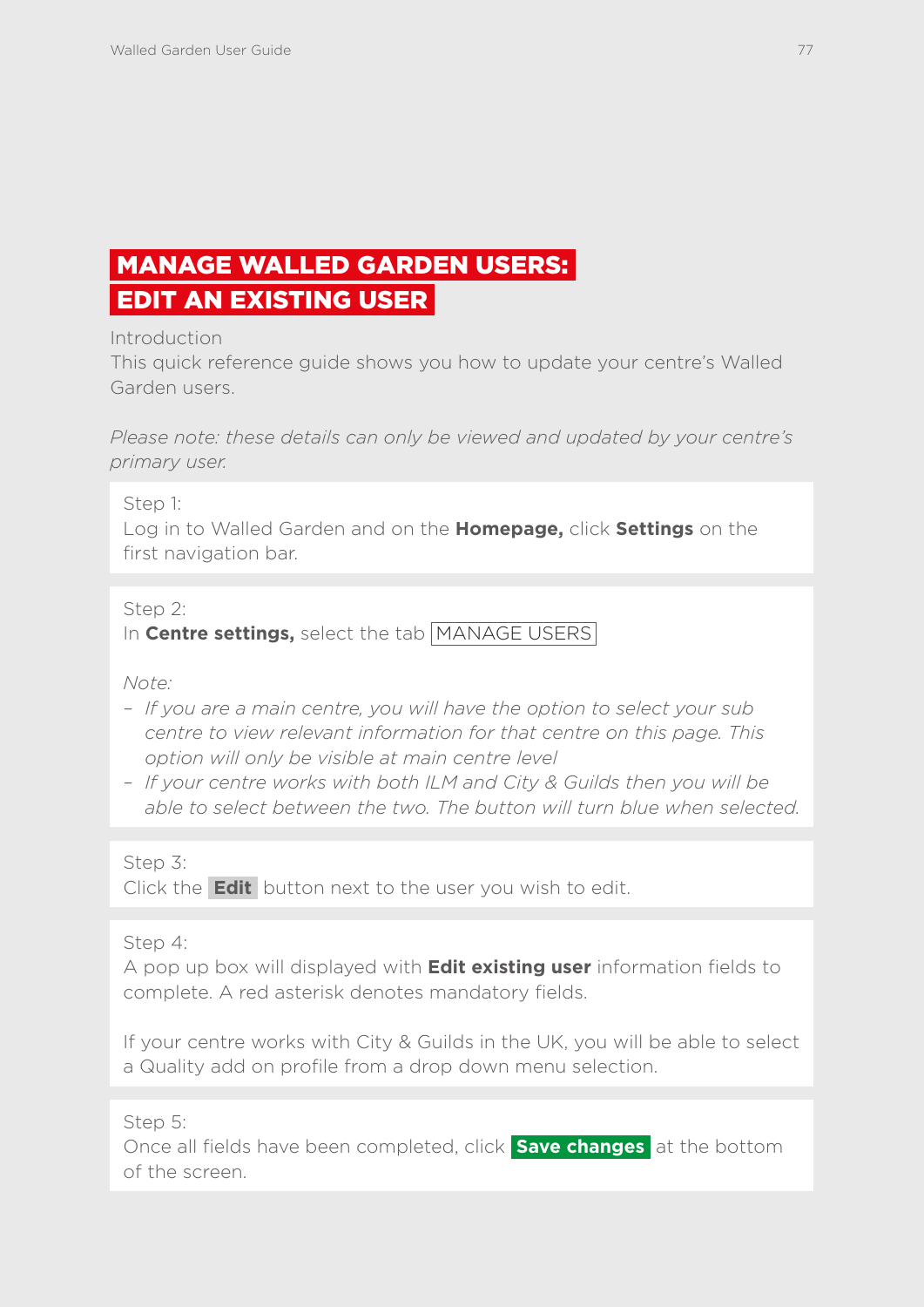### Step 6:

A confirmation message will appear confirming receipt of the change. Updates will be applied within 24 hours.

Both the user whose details have been changed and the Primary User will receive a confirmation email.

### Step 7:

The user will be highlighted in pink on the list of users while this change is pending.

### *Note:*

- *Text is case sensitive*
- *In job title field, if none of the options provided match the job title, select other from the list and a free text field will appear allowing you to enter the job title required.*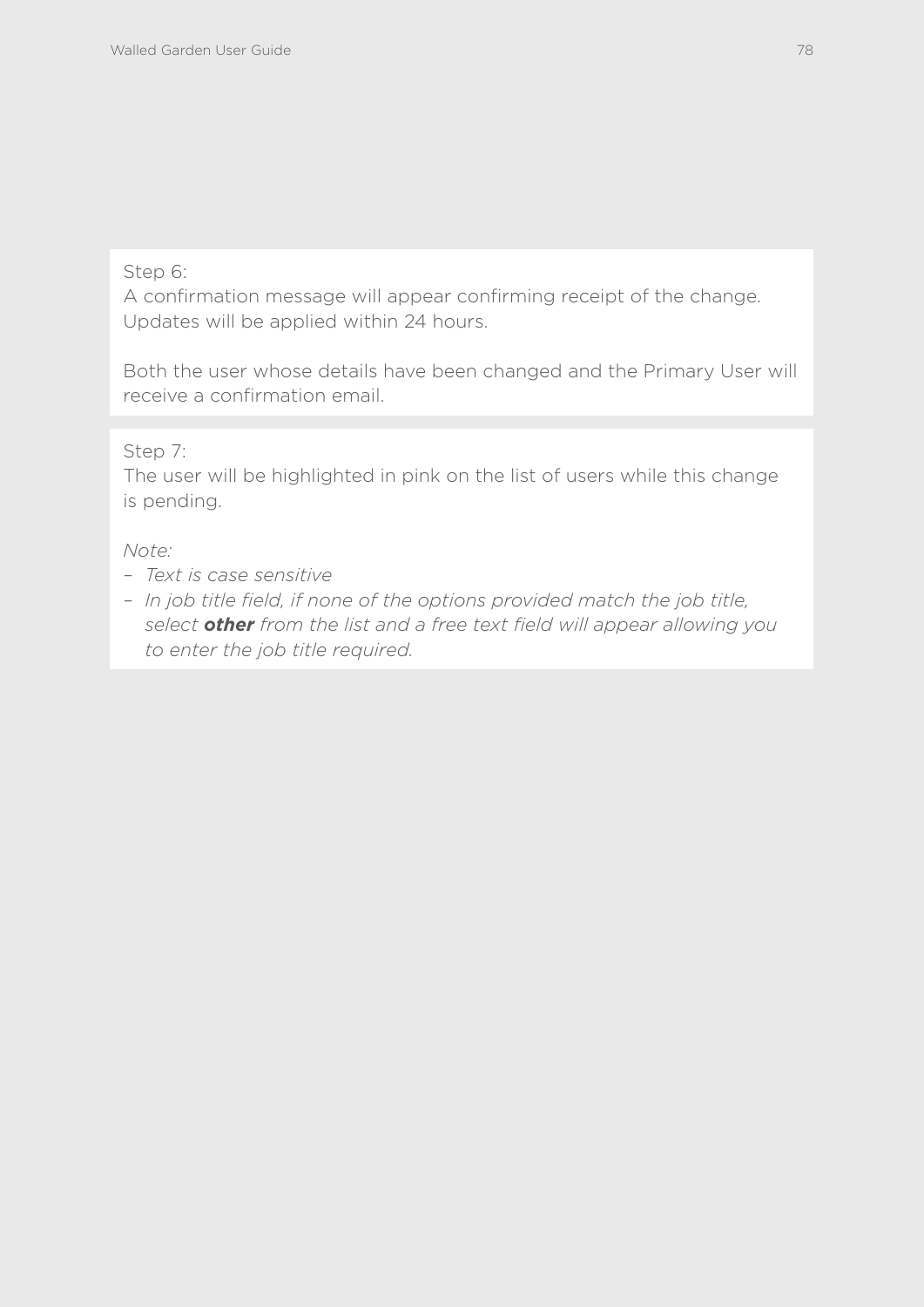### MANAGE WALLED GARDEN USERS: DELETE A USER

### *Please note: these details can only be viewed and updated by your centre's primary user.*

### Introduction

This quick reference guide shows you how to update your centre's Walled Garden users.

### Step 1:

Log in to Walled Garden and on the **Homepage** click **Settings** on the first navigation bar.

### Step 2:

In **Centre settings,** select the MANAGE USERS tab.

### *Note:*

- *If you are a main centre, you will have the option to select your sub centre to view relevant information for that centre on this page. This option will only be visible at main centre level*
- *If your centre works with both ILM and City & Guilds then you will be able to select between the two. The button will turn blue when selected.*

### Step 3:

Click on the **x** in the grey box next to the user you wish to delete.

### Step 4:

You will be presented with a pop up box asking you to confirm the deletion. Click **OK** to delete.

### Step 5:

A confirmation message will appear on screen confirming receipt of the deletion. Updates will be applied within 24 hours.

The deleted Walled Garden will receive a confirmation email.

### Step 6:

The user will be highlighted in pink and the text struck through on the list of users while this change is pending.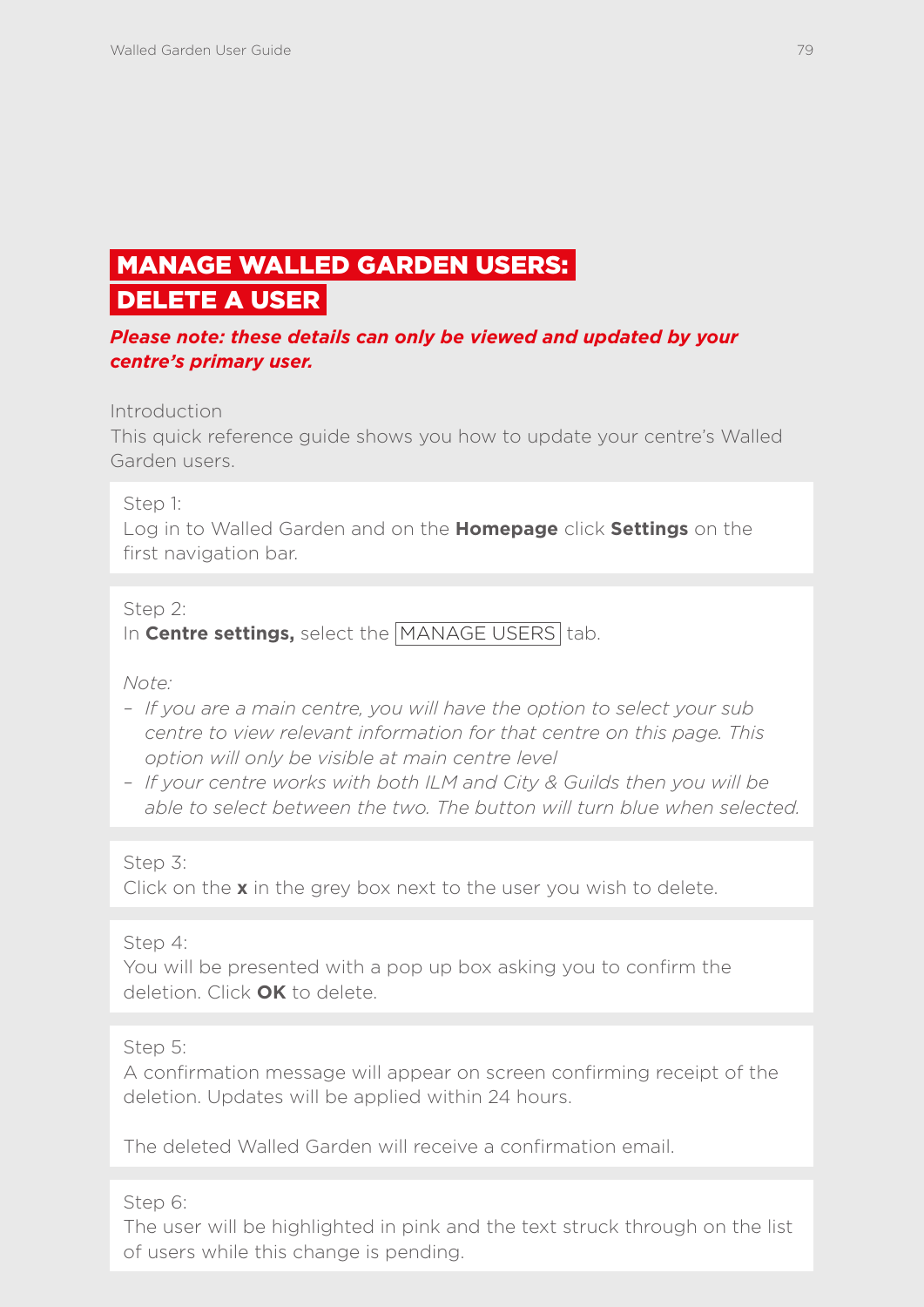# MANAGE WALLED GARDEN USERS: LOCK OR RE-INSTATE A LOCKED USER

*Please note: these details can only be viewed and updated by your centre's primary user.*

### Introduction

This quick reference guide shows you how to update your centre's Walled Garden users.

Step 1:

Log in to Walled Garden and on the **Homepage** click **Settings** on the first navigation bar.

### Step 2:

In **Centre settings,** select the MANAGE USERS tab.

### *Note:*

- *If you are a main centre, you will have the option to select your sub centre to view relevant information for that centre on this page. This option will only be visible at main centre level*
- *If your centre works with both ILM and City & Guilds then you will be able to select between the two. The button will turn blue when selected.*

Step 3:

| To lock a user       | - follow Steps 4 to 8  |
|----------------------|------------------------|
| To re-instate a user | - follow Steps 9 to 12 |

Step 4:

Click **Edit** next to the user you wish to lock.

Step 5:

An **Edit existing user** pop up box will appear. Click **Lock user** at the bottom of the screen.

Step 6:

You will be presented with a pop up message box, asking you to confirm that you wish to proceed with the request. Click **OK** to continue.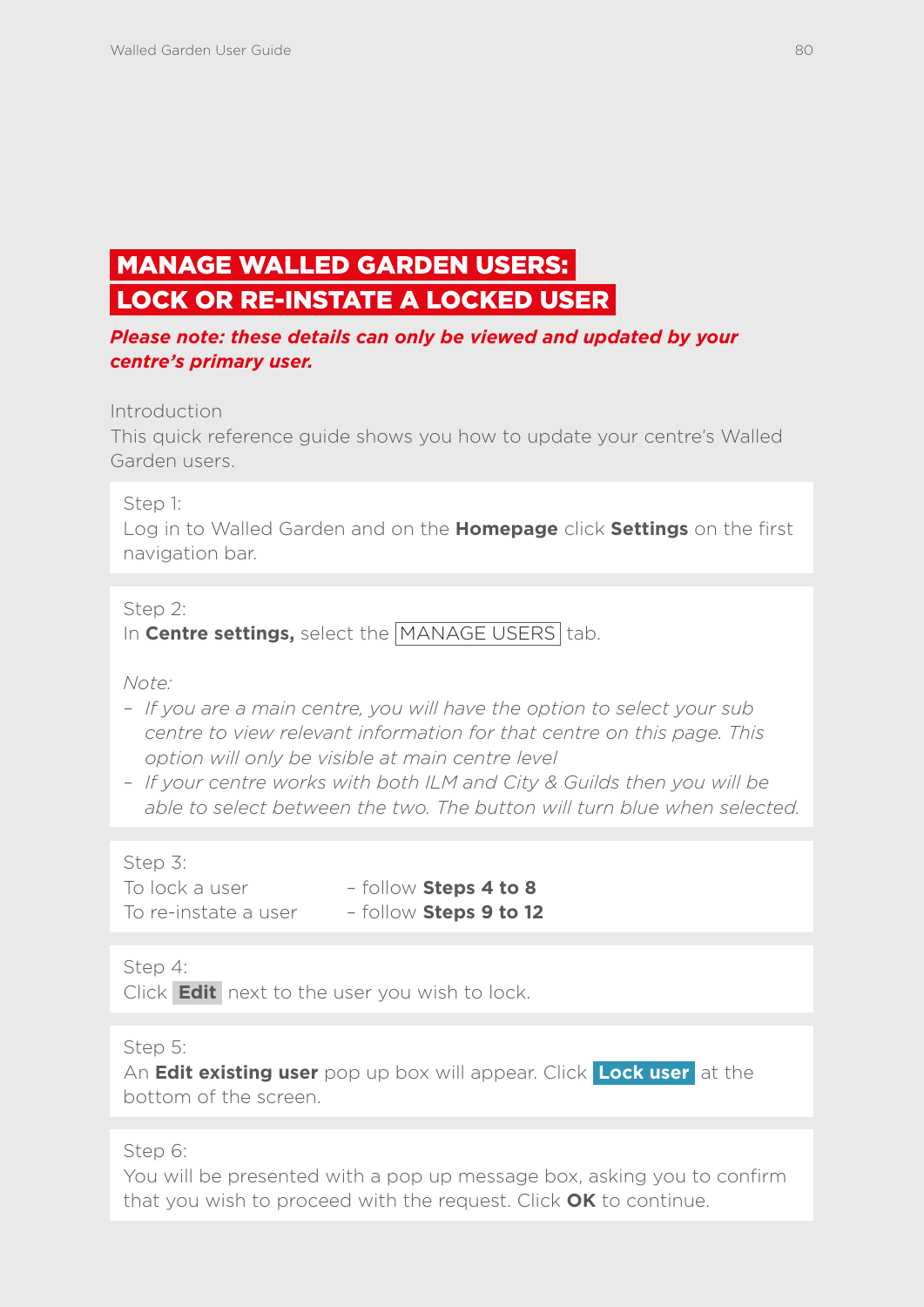Step 7:

Click **Save changes** to apply this change. This will have immediate effect.

Step 8:

 $A \bigoplus$  will appear next to the user you have locked on the list of users.

Step 9:

To re-instate a user, click **Re-instate** next to the user you wish to re-instate.

Step 10:

You will be presented with a pop box asking you to confirm their re-instatement. Click **OK** to confirm.

### Step 11:

A second box will appear asking if you would like to reset this user's password. If you select:

**OK** – an email will be sent to the user with instructions on how to reset their password

**Cancel** – the user's original password will be active.

Step 12:

While the re-instatement is pending, the user will be highlighted in pink until the change has been made.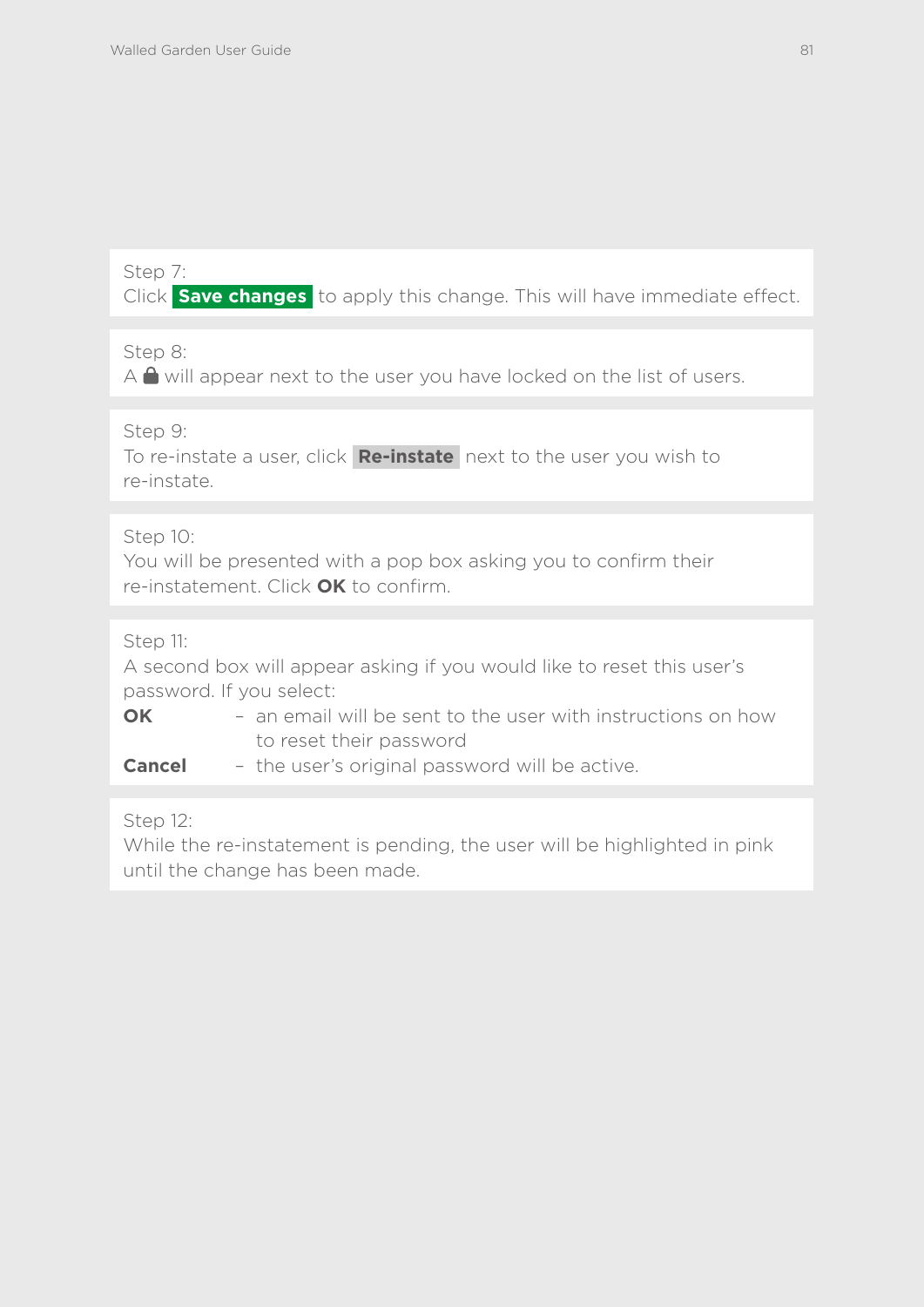# REPORTS

| Order reports                | 83   |
|------------------------------|------|
| Candidates / results reports | 96.  |
| Qualifications reports       | 109  |
| Financial reports            | 114  |
| User reports                 | 124. |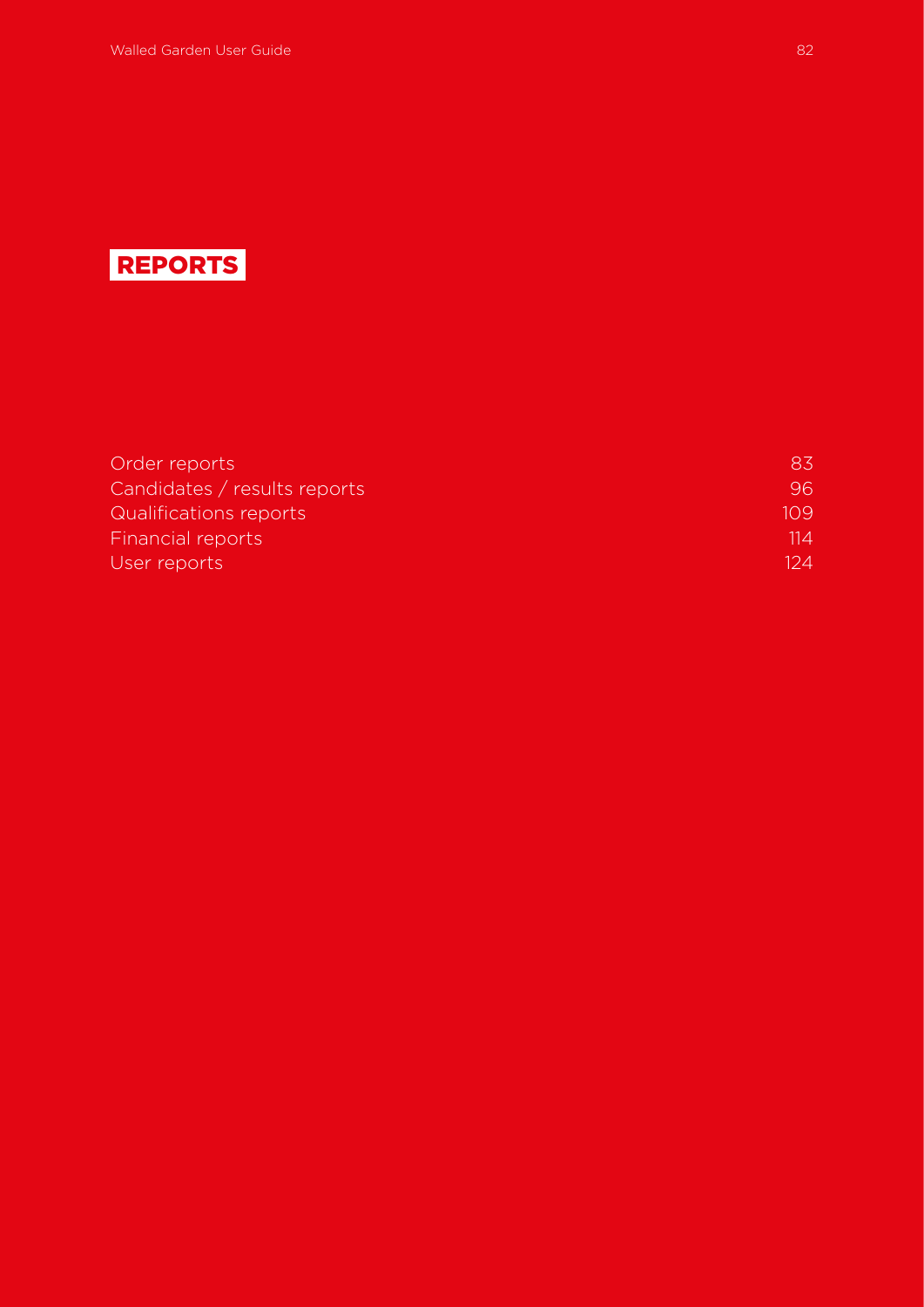# <span id="page-83-0"></span>REPORTS **Order reports:**

| Certificate orders report                | 84 |
|------------------------------------------|----|
| Named registrations orders report        | 86 |
| Publication and merchandise order report | 88 |
| Replacement certificate report           | 90 |
| Results entry orders report              | 92 |
| Qualification approvals report           | 94 |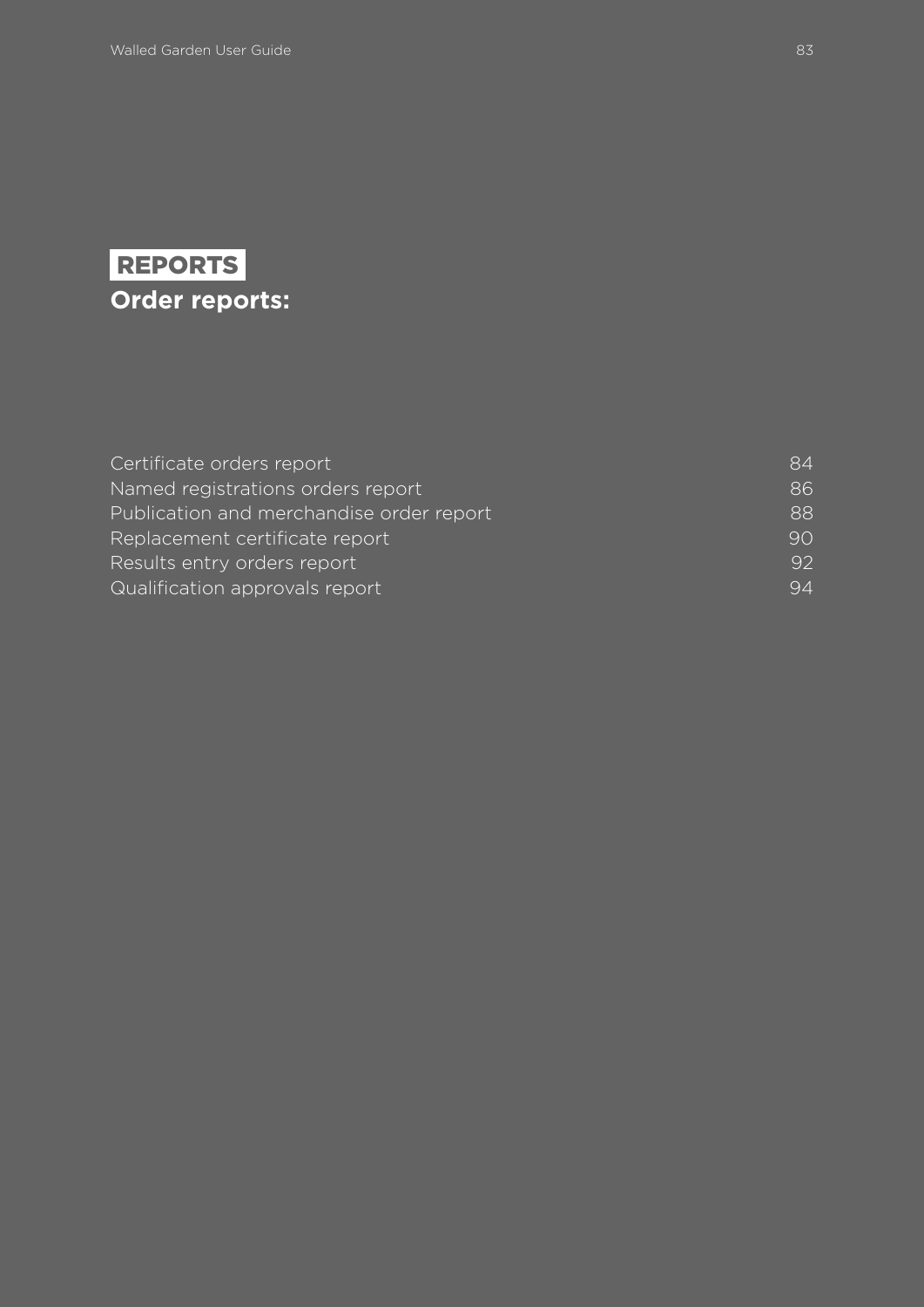# <span id="page-84-0"></span> ORDER REPORTS: CERTIFICATE ORDERS REPORT

### Introduction

This quick reference guide shows you how to display a report of certificate orders on Walled Garden.

Step 1:

Log in to Walled Garden and on the **Homepage** click **Reports** on the first navigation bar.

### Step 2:

On the **Reports** page, select Orders from the second navigation bar.

On the **Orders** page, if your centre works with both City & Guilds and ILM, please select the appropriate organisation from the drop down menu at the top of the page.

### Step 3:

On the **Orders** page, in the **Search** area of the screen, click the drop down menu in the **with** field, and select **Certificates** from the options presented.

Specify a reporting period. Note that the **for period** defaults to 'The last year'. If you wish to change the period to be shown on the report, click the drop down in the **for period** field. You can also report using an **or since** date.

When you have entered your search criteria, click **Search** 

Step 4:

Results are displayed at the base of the **Search** area screen. The list of results is headed **Search Result: XX Orders found.**

To display a Certificate orders report click on the (underlined) Order number shown in the **Order No.** column.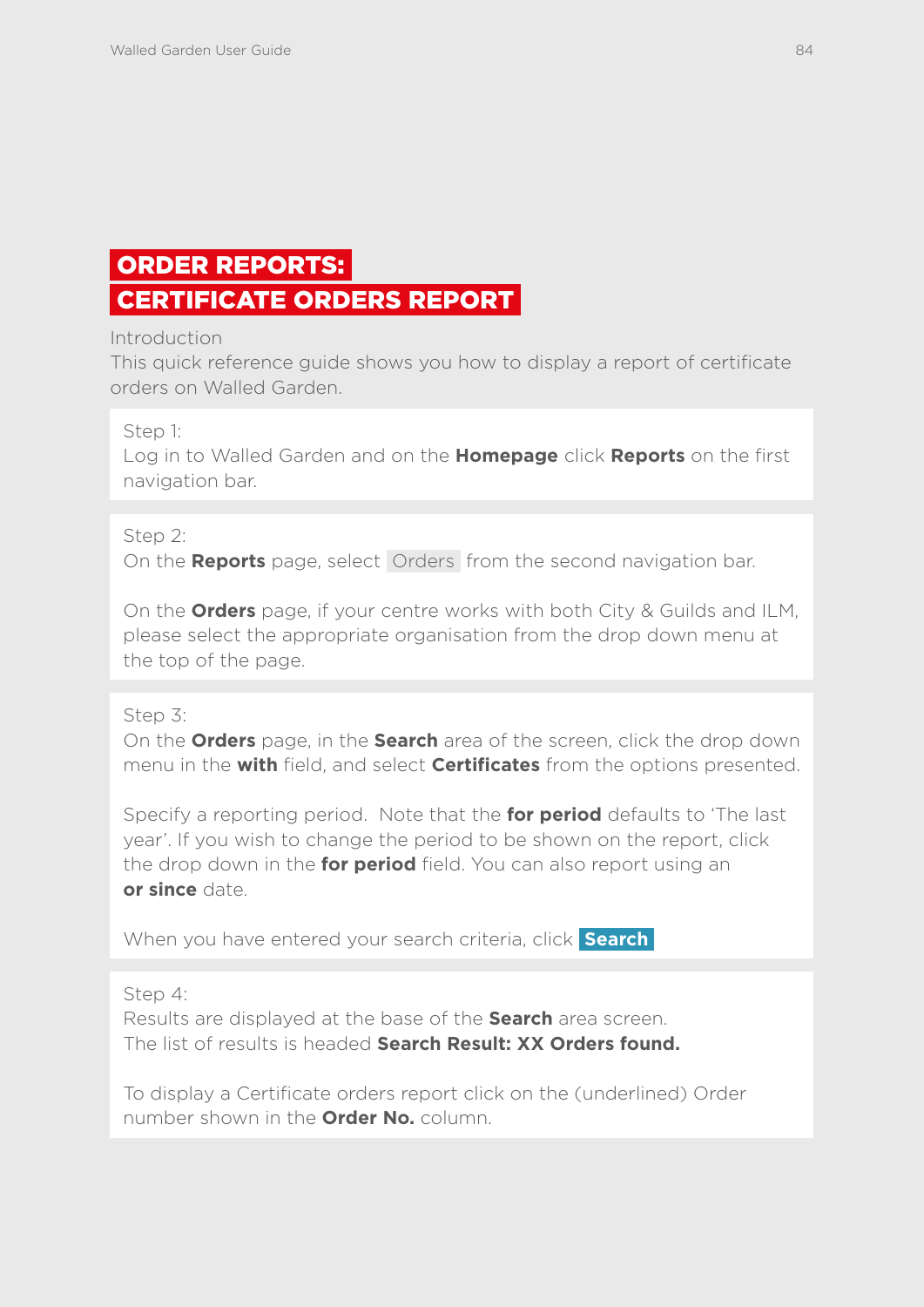The selected order is now displayed on the right of the screen. Order tracking information can be displayed by clicking on in the **Order Tracking** column under Order lines

Step 6:

Order tracking is now displayed under Selected line order tracking

Step 7:

If you wish to display the related invoice, click on the invoice number (underlined) displayed in the Reference column.

Step 8: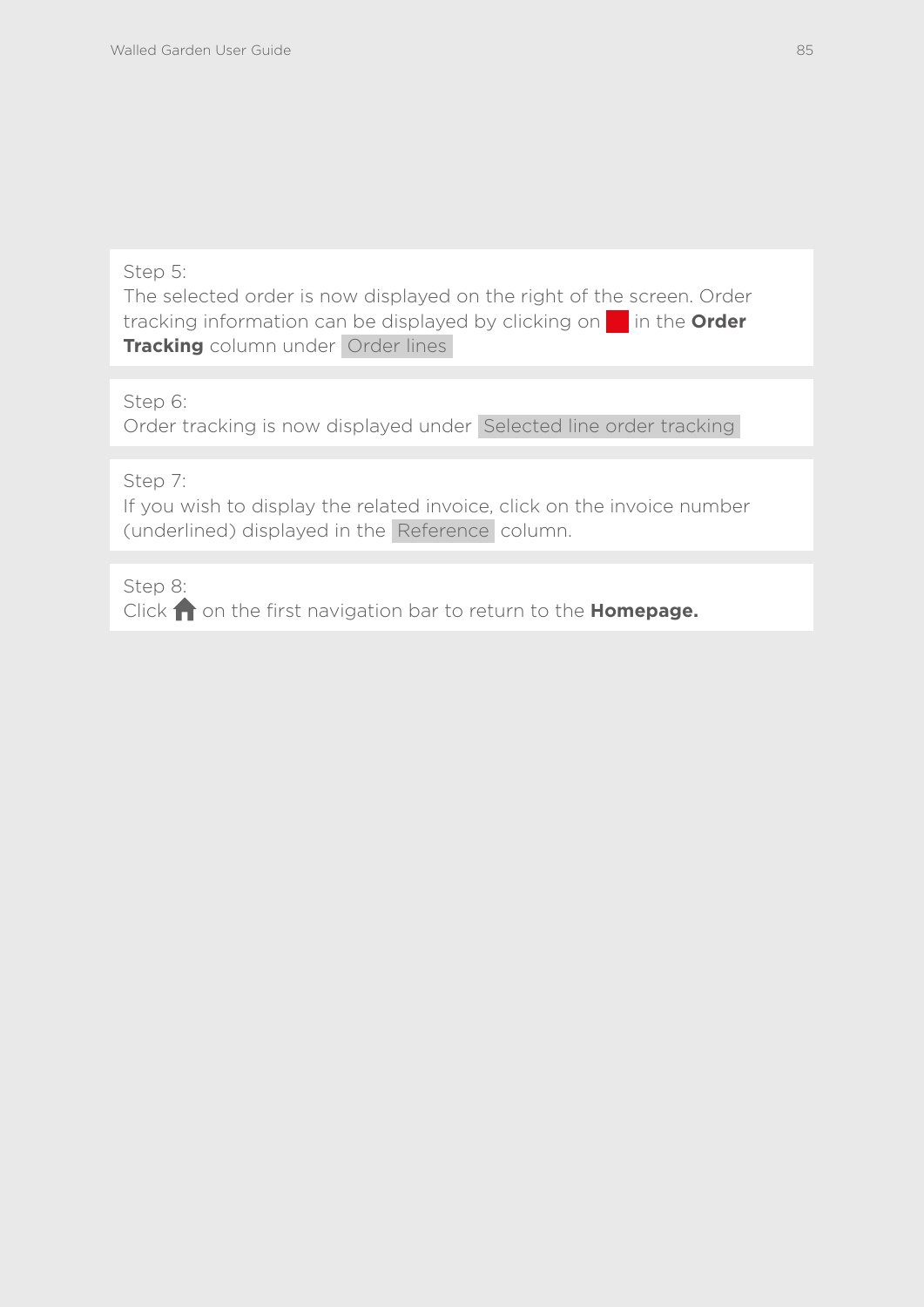# <span id="page-86-0"></span>ORDER REPORTS:

### NAMED REGISTRATION ORDERS REPORT

### Introduction

This quick reference guide shows you how to run Named Registration Orders reports in Walled Garden.

Step 1:

Log in to Walled Garden and on the **Homepage** click **Reports** on the first navigation bar.

### Step 2:

On the **Reports** page, select Orders from the second navigation bar.

On the **Orders** page, if your centre works with both City & Guilds and ILM, please select the appropriate organisation from the drop down menu at the top of the page.

### Step 3:

On the **Orders** page, in the **Search** area of the screen, click the drop down menu in the **with** field and select **Named Registration** from the options presented. Click in the **for qualification** field and enter a qualification code.

Specify a reporting period. Note that the **for period** defaults to 'The last year'. If you wish to change the period to be shown on the report, click the drop down in the **for period** field. You can also report using an **or since** date.

When you have entered your search criteria, click **Search** 

Step 4:

Results are displayed at the base of the **Search** screen. The list of results is headed **Search Result: XX Orders found.** 

To display a qualification approval order, click on the order number (underlined) shown in the **Order No.** column.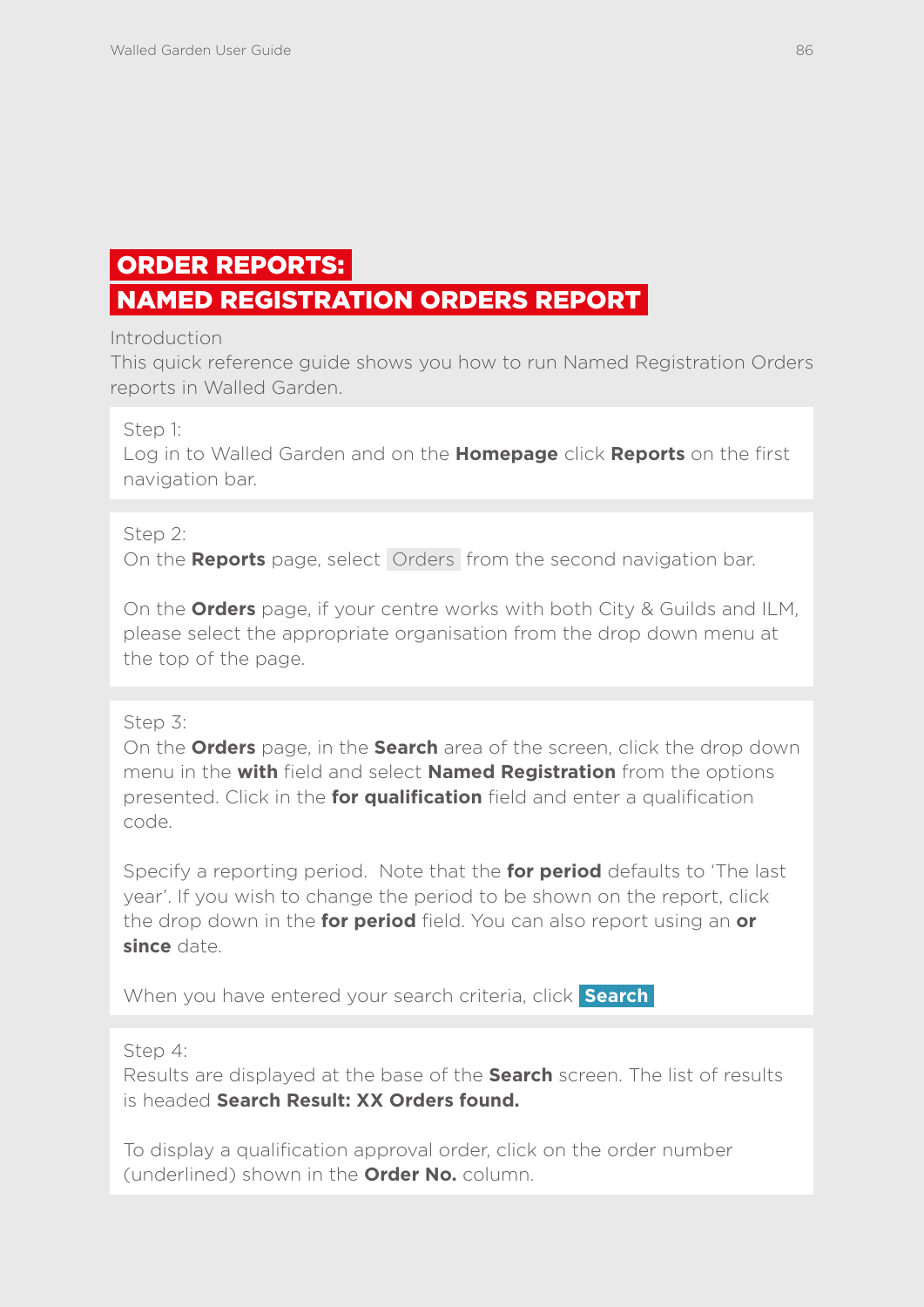The selected order is now displayed on the right of the screen. Order tracking information can be displayed by clicking on in the **Order Tracking** column under **Order lines** 

Step 6:

Order tracking is now displayed under **Selected line order tracking** 

Step 7:

If you wish to display the related invoice, click on the invoice number (underlined), displayed in the **Reference** column.

Step 8: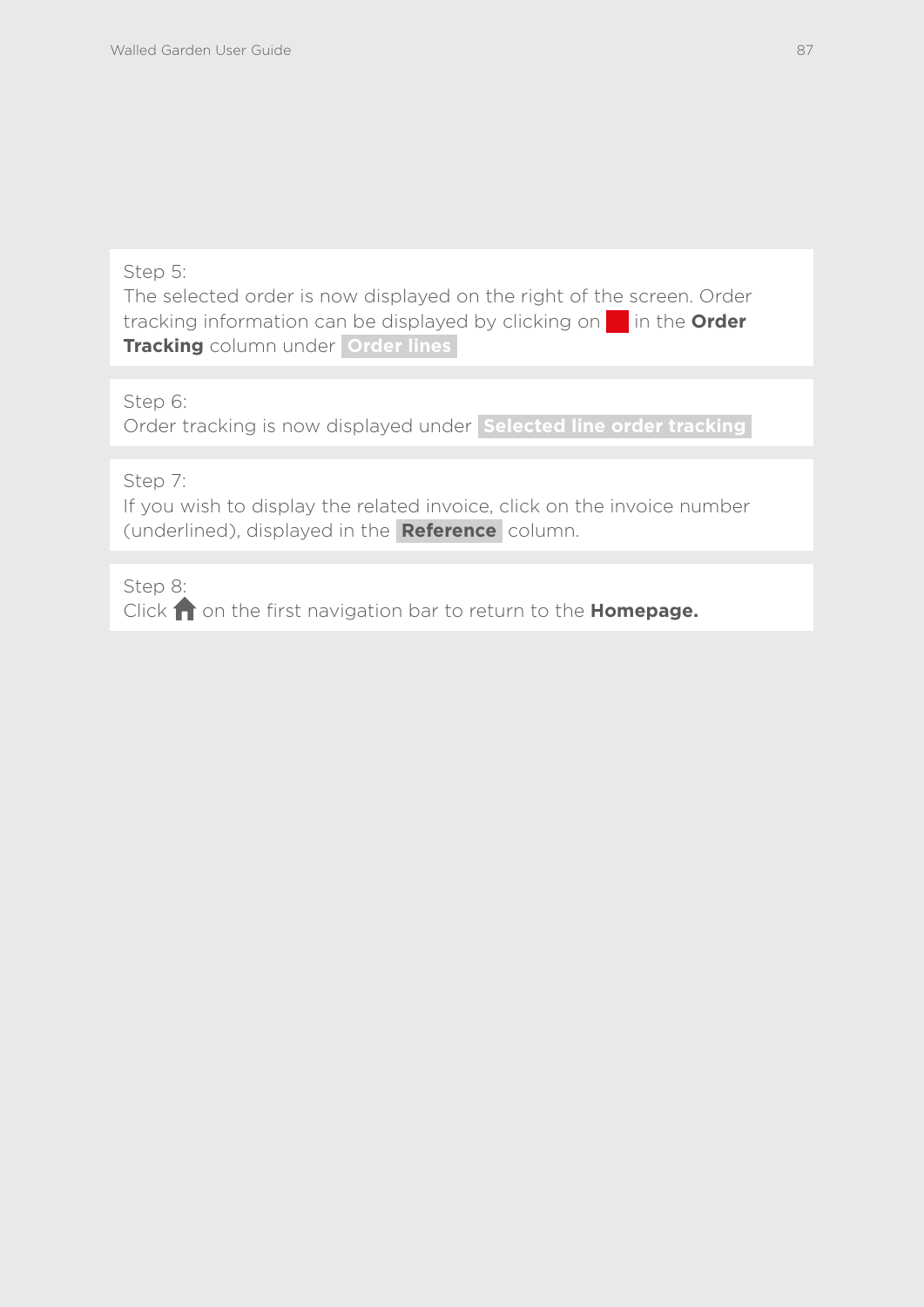### <span id="page-88-0"></span> ORDER REPORTS: PUBLICATION AND MERCHANDISE ORDER REPORT

### **Introduction**

This quick reference guide shows you how to run a publication and merchandise orders report in Walled Garden.

### Step 1:

Log in to Walled Garden and on the **Homepage** click **Reports** on the first navigation bar.

### Step 2:

On the **Reports** page, select Orders from the second navigation bar.

On the **Orders** page, if your centre works with both City & Guilds and ILM, please select the appropriate organisation from the drop down menu at the top of the page.

### Step 3:

On the **Orders** page, in the **Search** area of the screen, click the drop down menu in the **with** field and select **Publications and Merchandise** from the options presented.

Specify a reporting period. Note that the **for period** defaults to 'The last year. If you wish to change the period to be shown on the report, click the drop down in the **for period** field. You can also report using an **or since** date.

When you have entered your search criteria, click **Search** 

Step 4:

Results are displayed at the base of the Search area screen. The list of results is headed **Search Result: XX Orders found.** 

To display a Publications and Merchandise report click on the order number (underlined) shown in the **Order No.** column.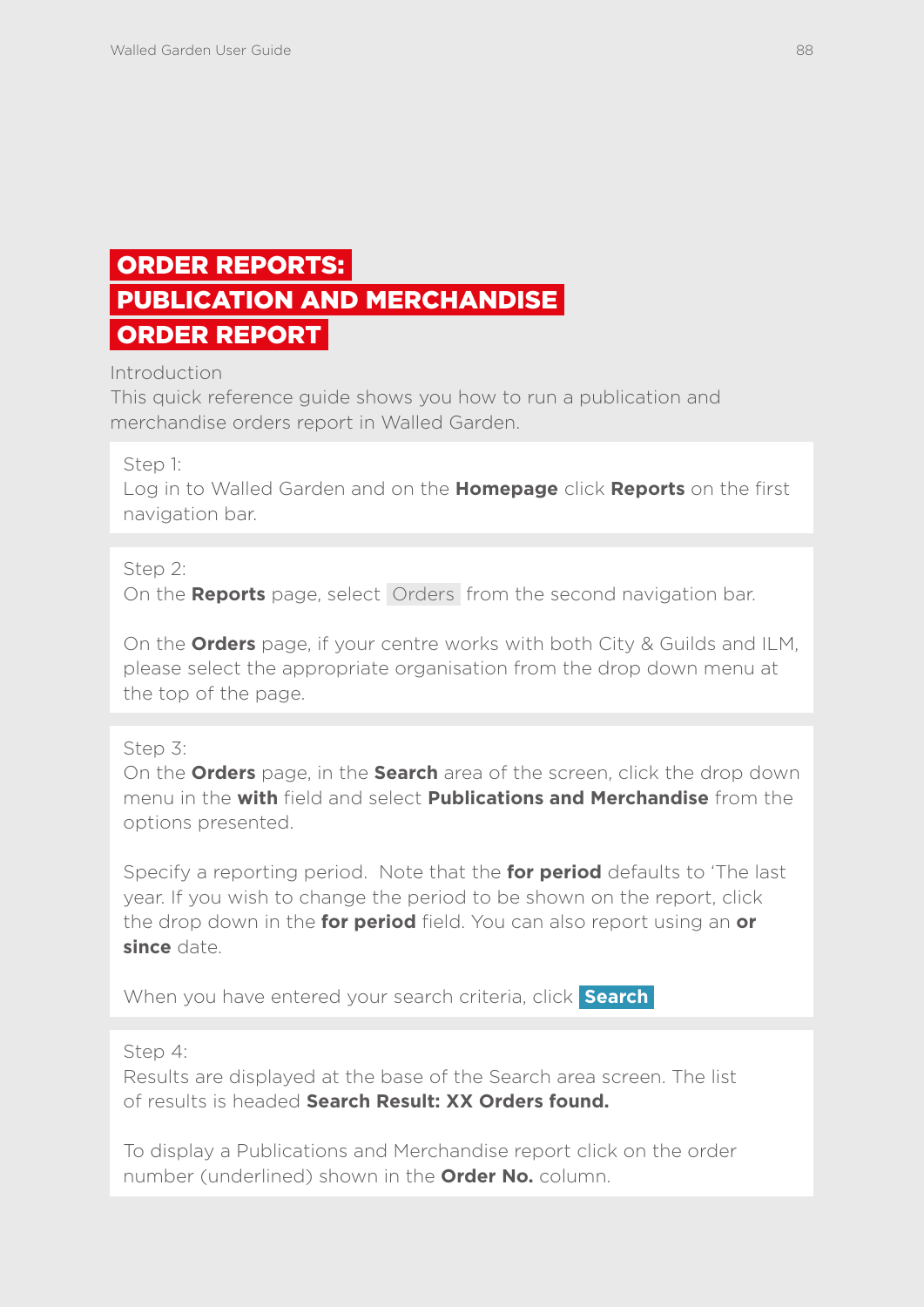The selected order is now displayed on the right of the screen. Order tracking information can be displayed by clicking on in the **Order Tracking** column under **Order lines** 

Step 6:

Order tracking is now displayed under **Selected line order tracking** 

Step 7:

If you wish to display the related invoice, click on the invoice number (underlined) displayed in the **Reference** column.

Step 8: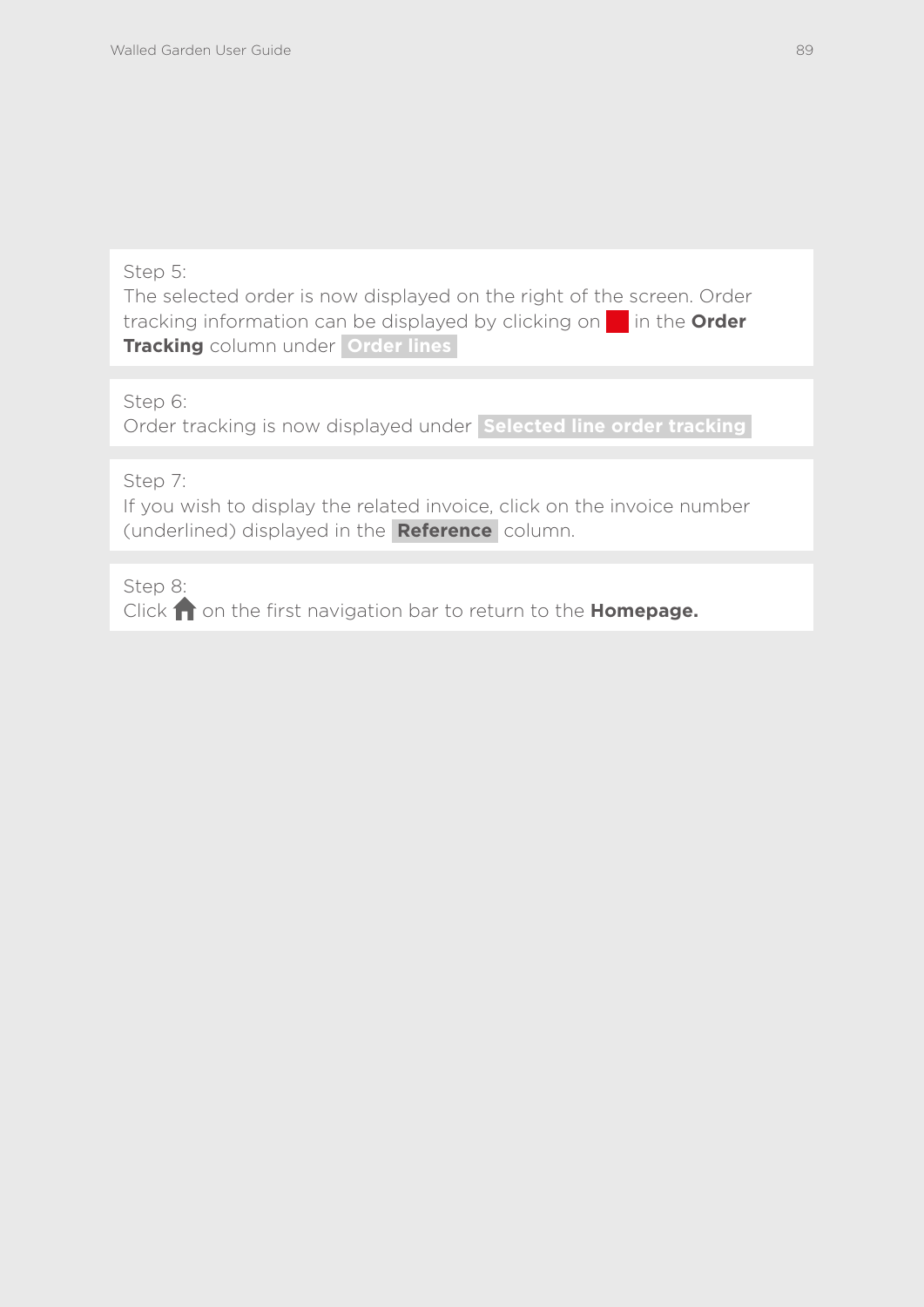### <span id="page-90-0"></span> ORDER REPORTS: REPLACEMENT CERTIFICATE REPORT

Introduction

This quick reference guide shows you how to display a report of replacement certificate orders on Walled Garden.

### Step 1:

Log in to Walled Garden and on the **Homepage** click **Reports** on the first navigation bar.

Step 2:

On the **Reports** page, select Orders from the second navigation bar.

On the **Orders** page, if your centre works with both City & Guilds and ILM, please select the appropriate organisation from the drop down menu at the top of the page.

### Step 3:

On the **Orders** page, in the **Search** area of the screen, click the drop down menu in the **with** field and select **Replacement Certificates** from the options presented.

Specify a reporting period. Note that the **for period** defaults to 'The last Year. If you wish to change the period to be shown on the report, click the drop down in the **for period** field. You can also report using an **or since** date.

When you have entered your search criteria, click **Search** 

Step 4:

Results are displayed at the base of the **Search** screen. The list of results is headed **Search Result: XX Orders found.** 

To display a **results entry report**, click on the order number (underlined) shown in the **Order No.** column.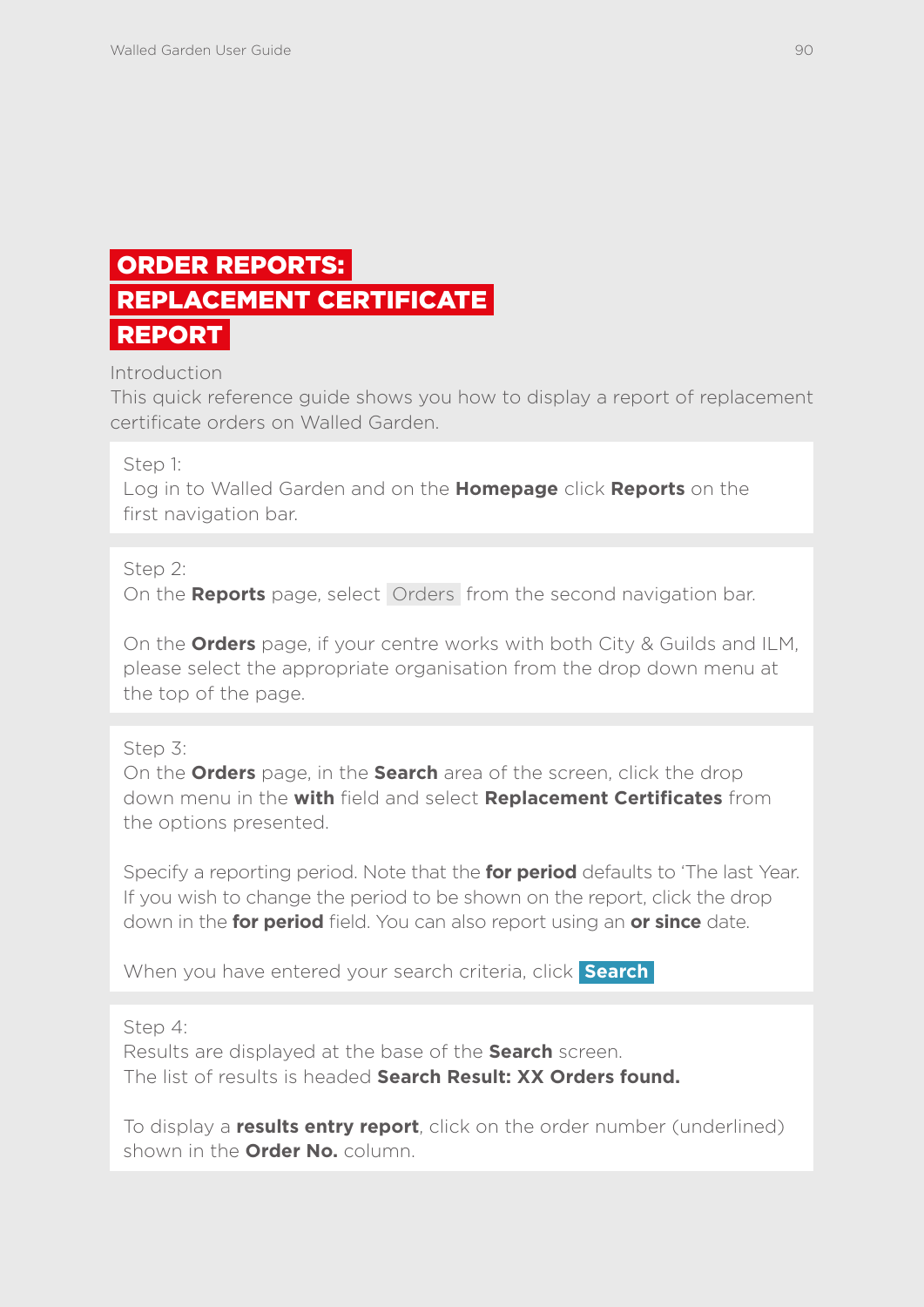The selected order is now displayed on the right of the screen. Order tracking information can be displayed by clicking on in the **Order Tracking** column under **Order lines** 

Step 6:

Order tracking is now displayed under **Selected line order tracking** 

Step 7:

If you wish to display the related invoice, click on the invoice number (underlined) displayed in the **Reference** column.

Step 8: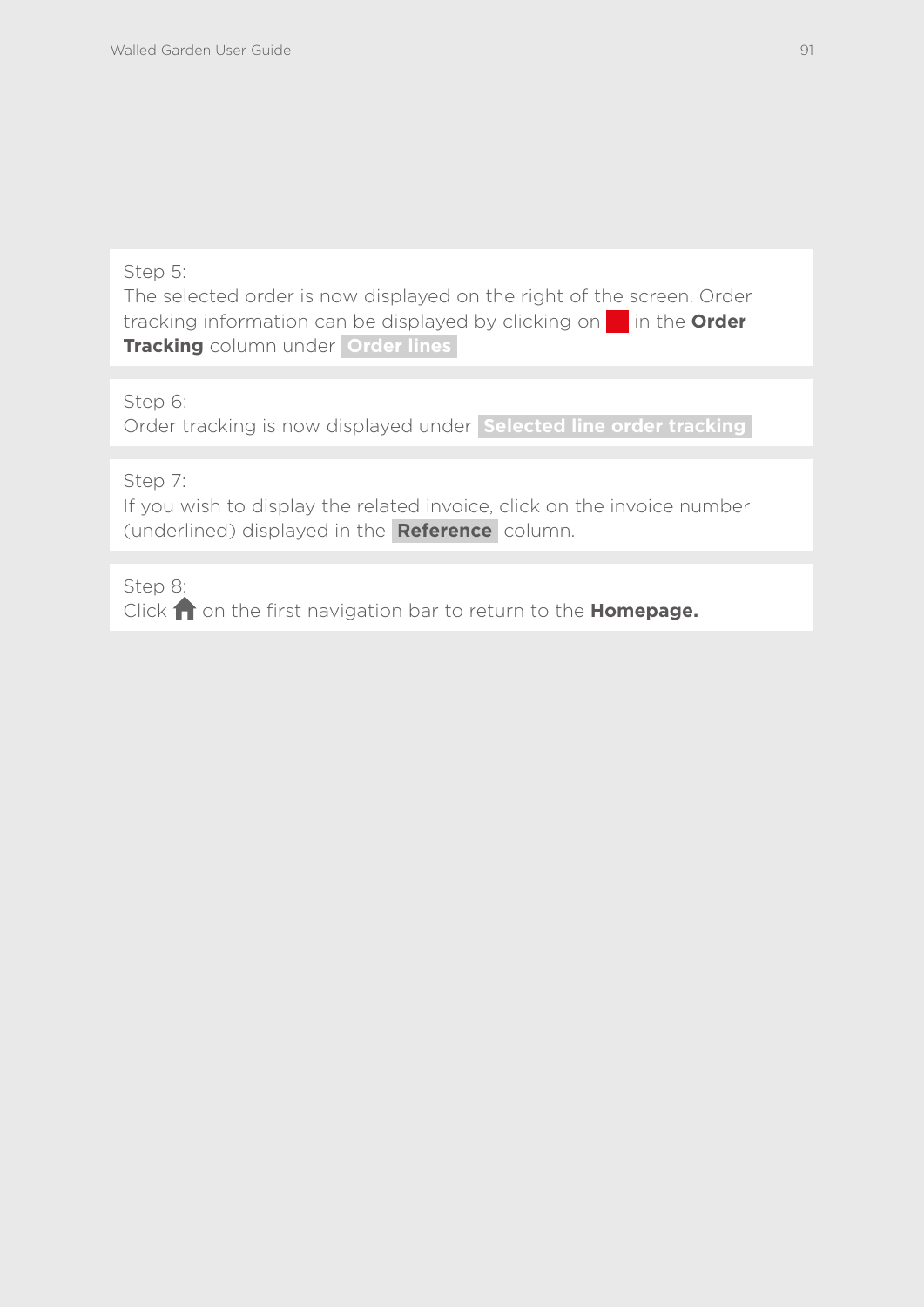# <span id="page-92-0"></span> ORDER REPORTS: RESULTS ENTRY ORDERS REPORT

### Introduction

This quick reference guide shows you how to run a results entry orders report in Walled Garden.

Step 1:

Log in to Walled Garden and on the **Homepage** click **Reports** on the first navigation bar.

### Step 2:

On the **Reports** page, select **Orders** from the second navigation bar.

On the **Orders** page, if your centre works with both City & Guilds and ILM, please select the appropriate organisation from the drop down menu at the top of the page.

### Step 3:

On the **Orders** page, in the **Search** area of the screen, click the drop down menu in the **with** field and select **Results Entry** from the options presented. Click in the **for qualification** field and enter a qualification code.

Specify a reporting period. Note that the **for period** defaults to 'The last year'. If you wish to change the period to be shown on the report, click the drop down in the **for period** field. You can also report using an **or since** date.

When you have entered your search criteria, click **Search** 

Step 4:

Results are displayed at the base of the **Search** screen. The list of results is headed **Search Result: XX Orders found.** 

To display a results entry report click on the order number (underlined) shown in the **Order No.** column.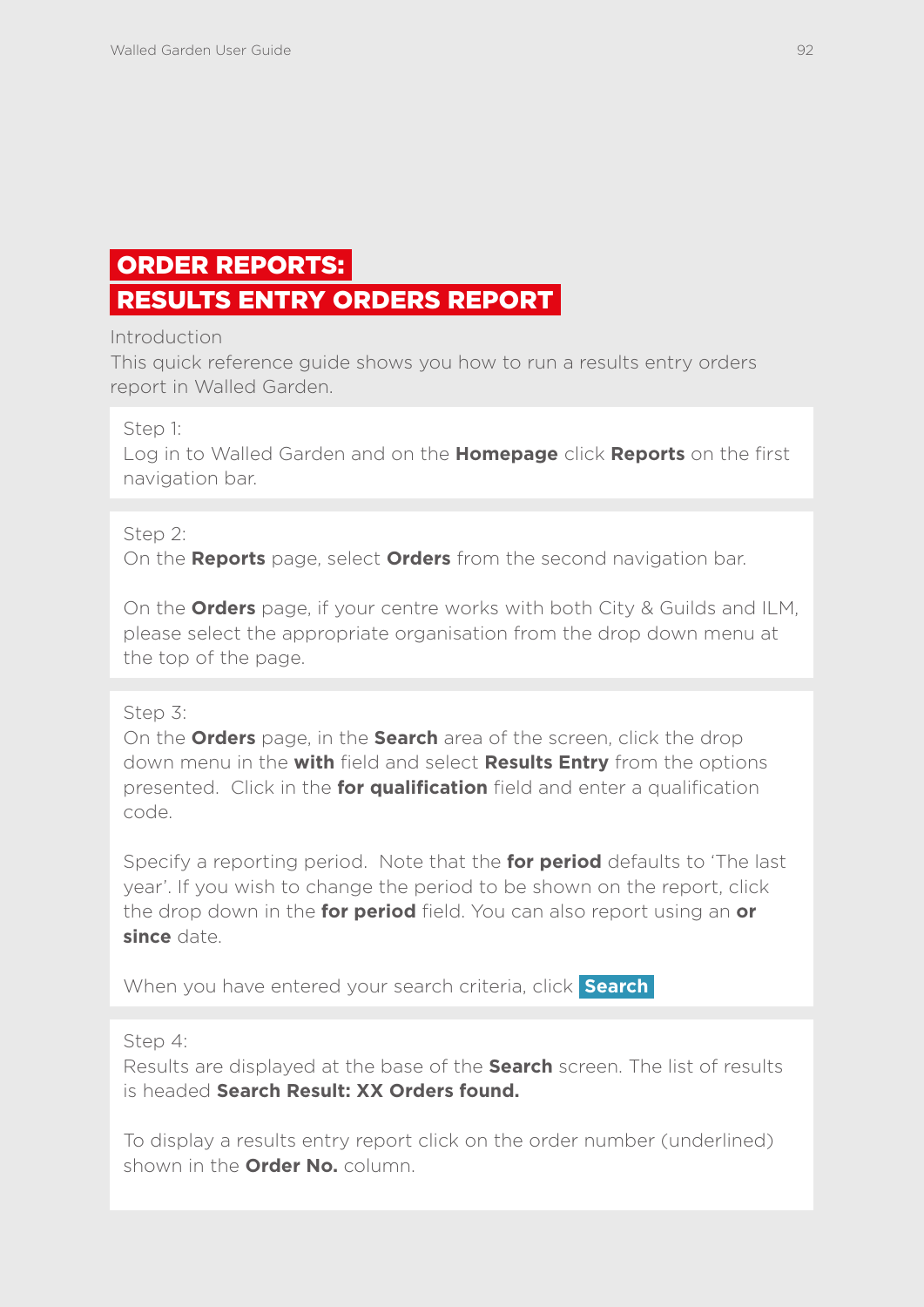The selected order is now displayed on the right of the screen. Order tracking information can be displayed by clicking on in the **Order Tracking** column under **Order lines** 

Step 6:

Order tracking is now displayed under **Selected line order tracking** 

Step 7:

If you wish to display the related invoice, click on the invoice number (underlined) displayed in the **Reference** column.

Step 8: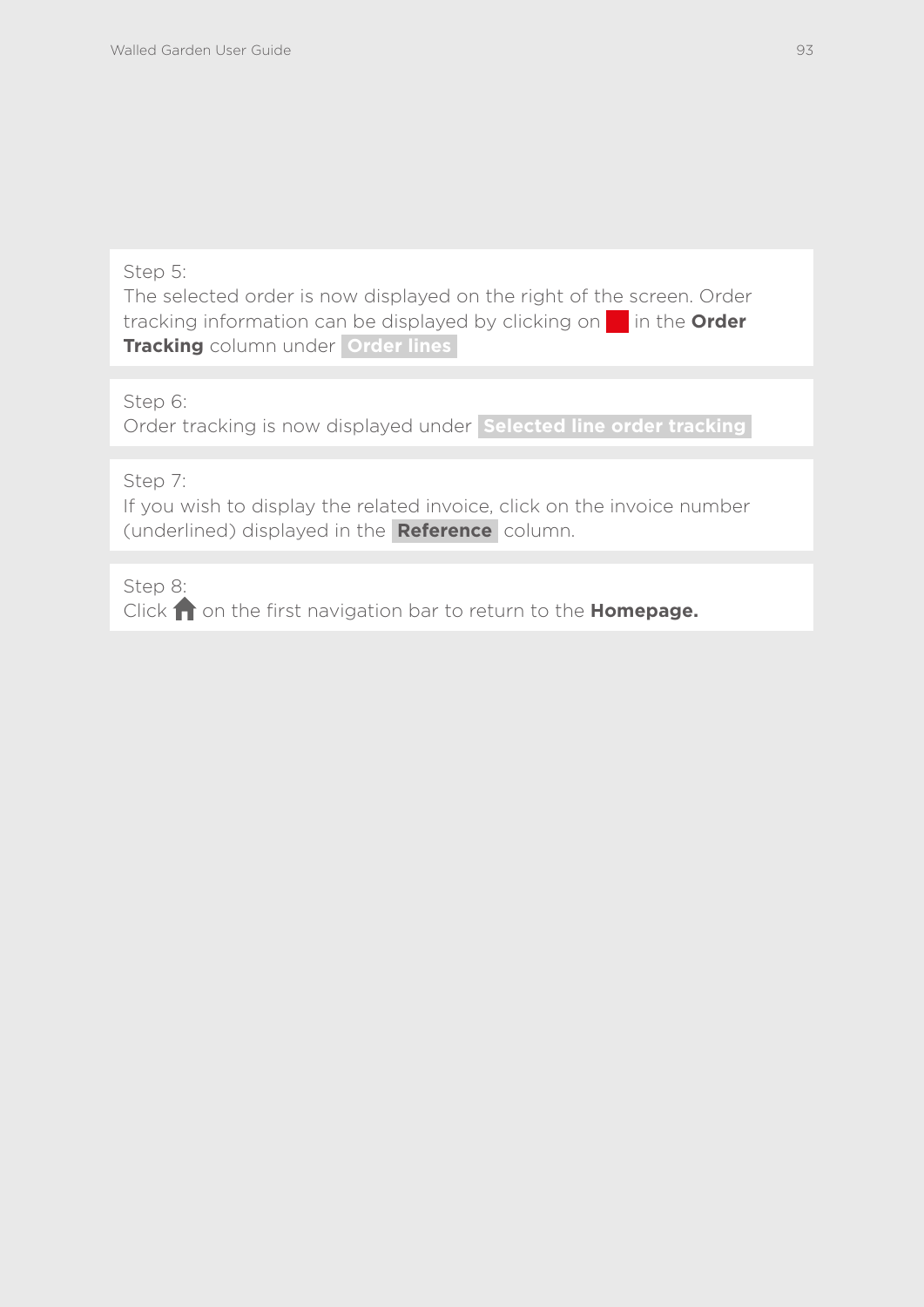### <span id="page-94-0"></span> ORDER REPORTS QUALIFICATION APPROVALS REPORT

### Introduction

This quick reference guide shows you how to display a report of qualification approval orders on Walled Garden.

Step 1:

Log in to Walled Garden and on the **Homepage** click **Reports** on the first navigation bar.

### Step 2:

On the **Reports** page, select **Orders** from the second navigation bar.

On the **Orders** page, if your centre works with both City & Guilds and ILM, please select the appropriate organisation from the drop down menu at the top of the page.

### Step 3:

On the **Orders** page, in the **Search** area of the screen, click the drop down menu in the **with** field and select **Qualification approvals** from the options presented.

Specify a reporting period. Note that the **for period** defaults to 'The last year'. If you wish to change the period to be shown on the report, click in the drop down in the **for period** field. You can also report using an **or since** date.

When you have entered your search criteria, click **Search** 

Step 4:

Results are displayed at the base of the **Search** screen. The list of results is headed **Search Result: XX Orders found.** 

To display a qualification approval order, click on the order number (underlined) shown in the **Order No.** column.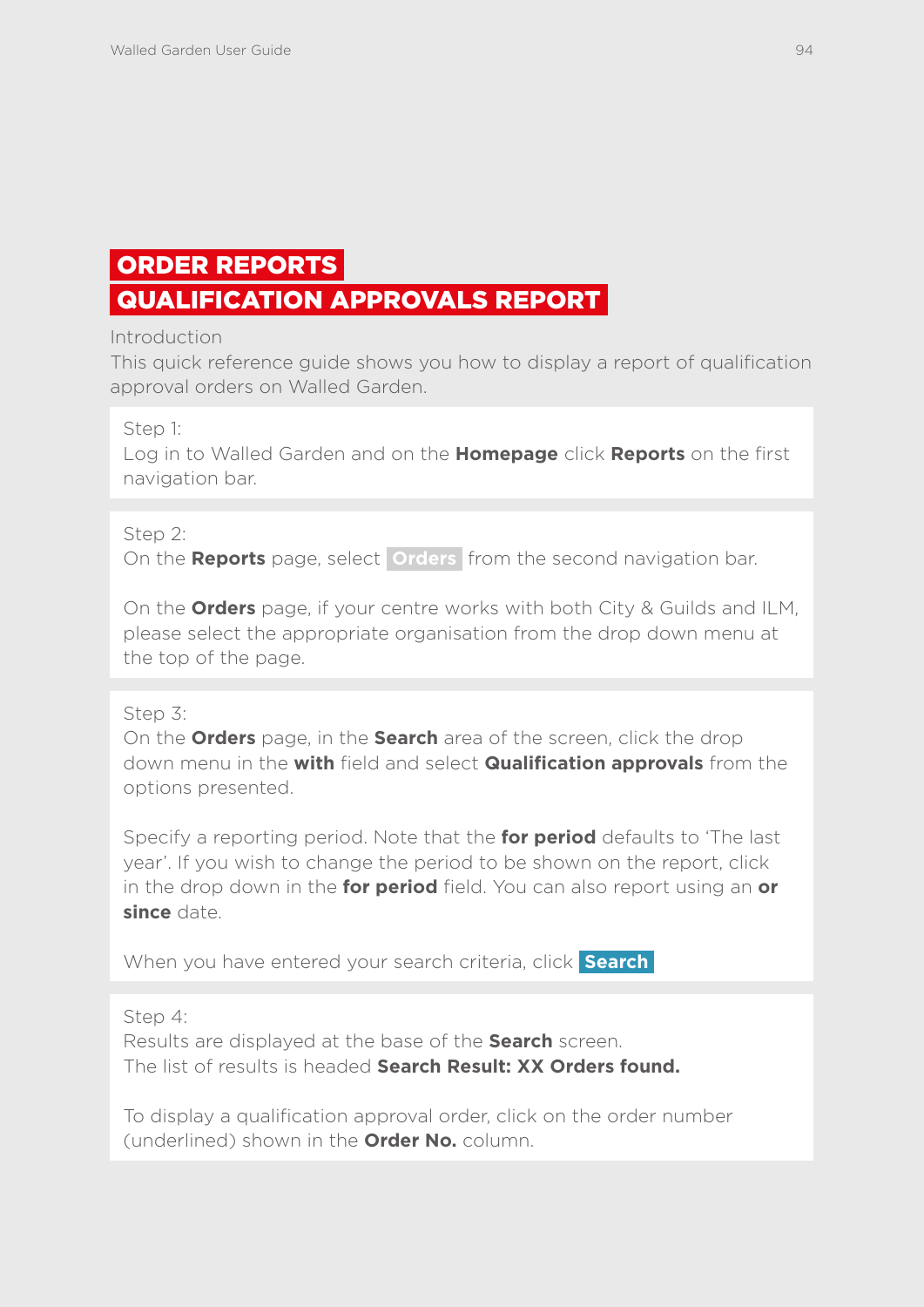The selected order is now displayed on the right of the screen. Order tracking information can be displayed by clicking on in the **Order Tracking** column under **Order lines** 

Step 6:

Order tracking is now displayed under **Selected line order tracking** 

Step 7:

If you wish to display the related invoice, click on the invoice number (underlined), displayed in the **Reference** column.

Step 8: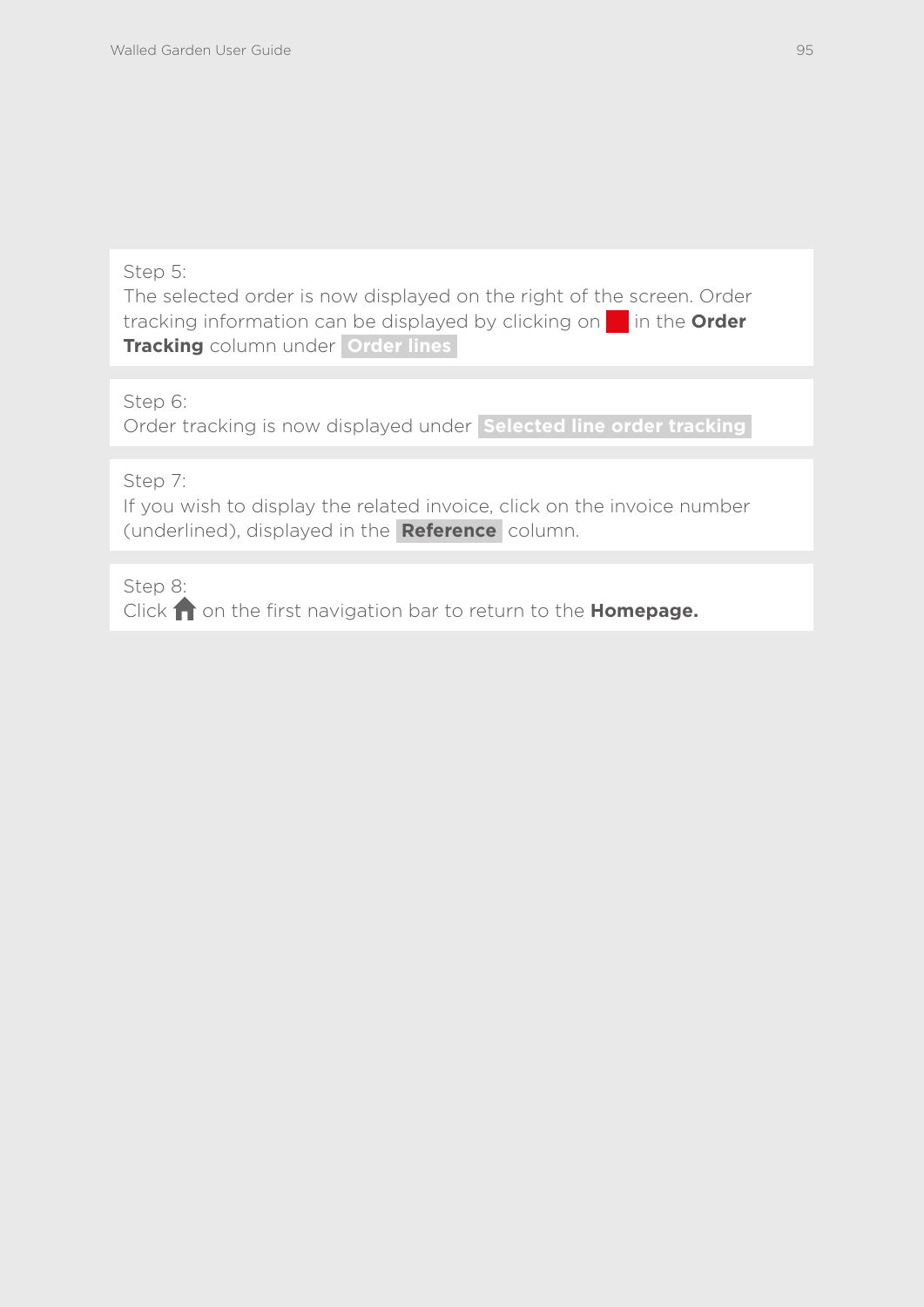# <span id="page-96-0"></span>REPORTS **Candidates / results reports**

| Candidate history report          | 97  |
|-----------------------------------|-----|
| Certification listing report      | 99  |
| New candidate report              | 101 |
| Qualification results list report | 103 |
| Registration listing report       | 105 |
| Results listing report            | 107 |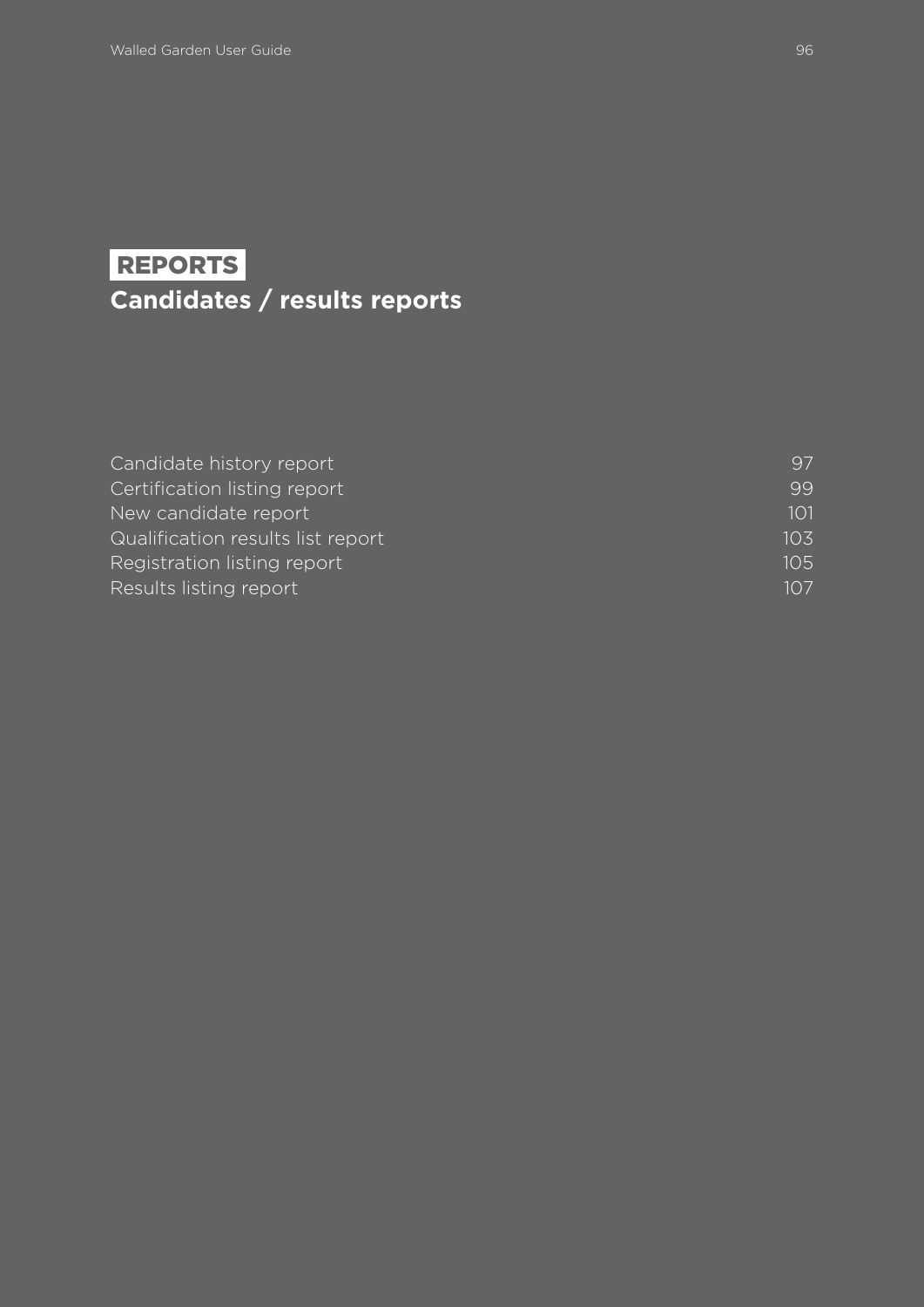# <span id="page-97-0"></span> CANDIDATE / RESULTS REPORT: CANDIDATE HISTORY REPORT

### Introduction

This quick reference guide shows you how to run a candidate history report in Walled Garden.

Step 1:

Log in to Walled Garden and on the **Homepage** click **Reports** on the first navigation bar.

### Step 2:

On the **Reports** page, select Candidate results from the second navigation bar.

On the **Candidate results** page, if your centre works with both City & Guilds and ILM, please select the appropriate organisation from the drop down menu at the top of the page.

### Step 3:

On the **Candidate results** page, in the **Search** area of the screen, note that the **Show me** field defaults to **Candidate History.** 

*Note: For this search, an ENR number OR ULN OR first name, last name, date of birth and gender are mandatory, along with a reporting period.*

Specify a reporting period. Note that **for period** defaults to 'The last week'. If you wish to change the period to be shown on the report, click in the drop down in the **for period** field. You can also report using **or since** date.

When you have entered your search criteria, click **Search** 

Step 4:

The search results are now displayed on the right of the screen under  **Candidate History**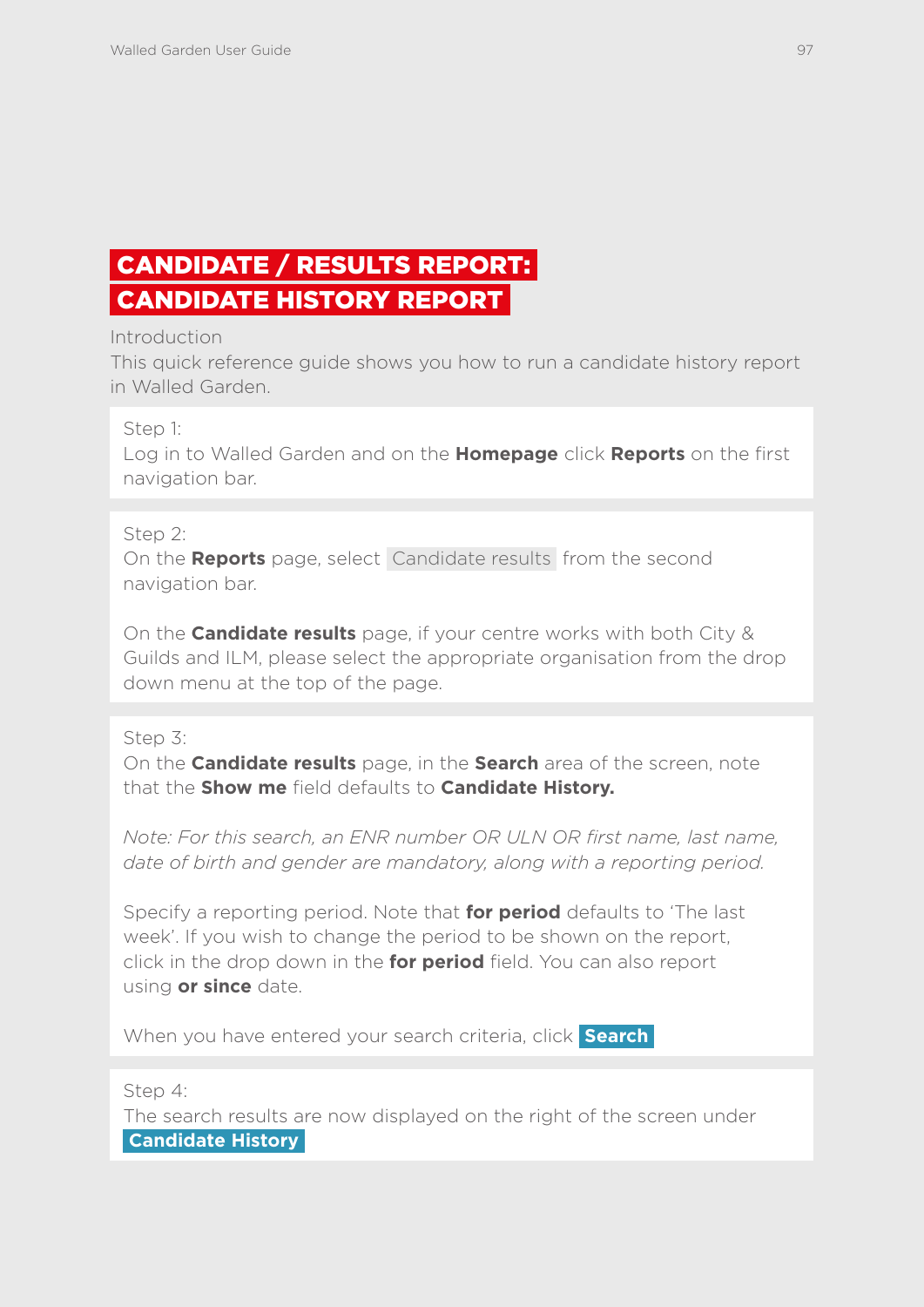Click to hide the **Search** area of the screen to ensure all columns of the report are displayed.

### Step 6:

To display the full history of a candidate, click on the **in** in the **Select** column.

Step 7:

The full candidate history is now displayed under  **Selected candidate history details** 

Step 8: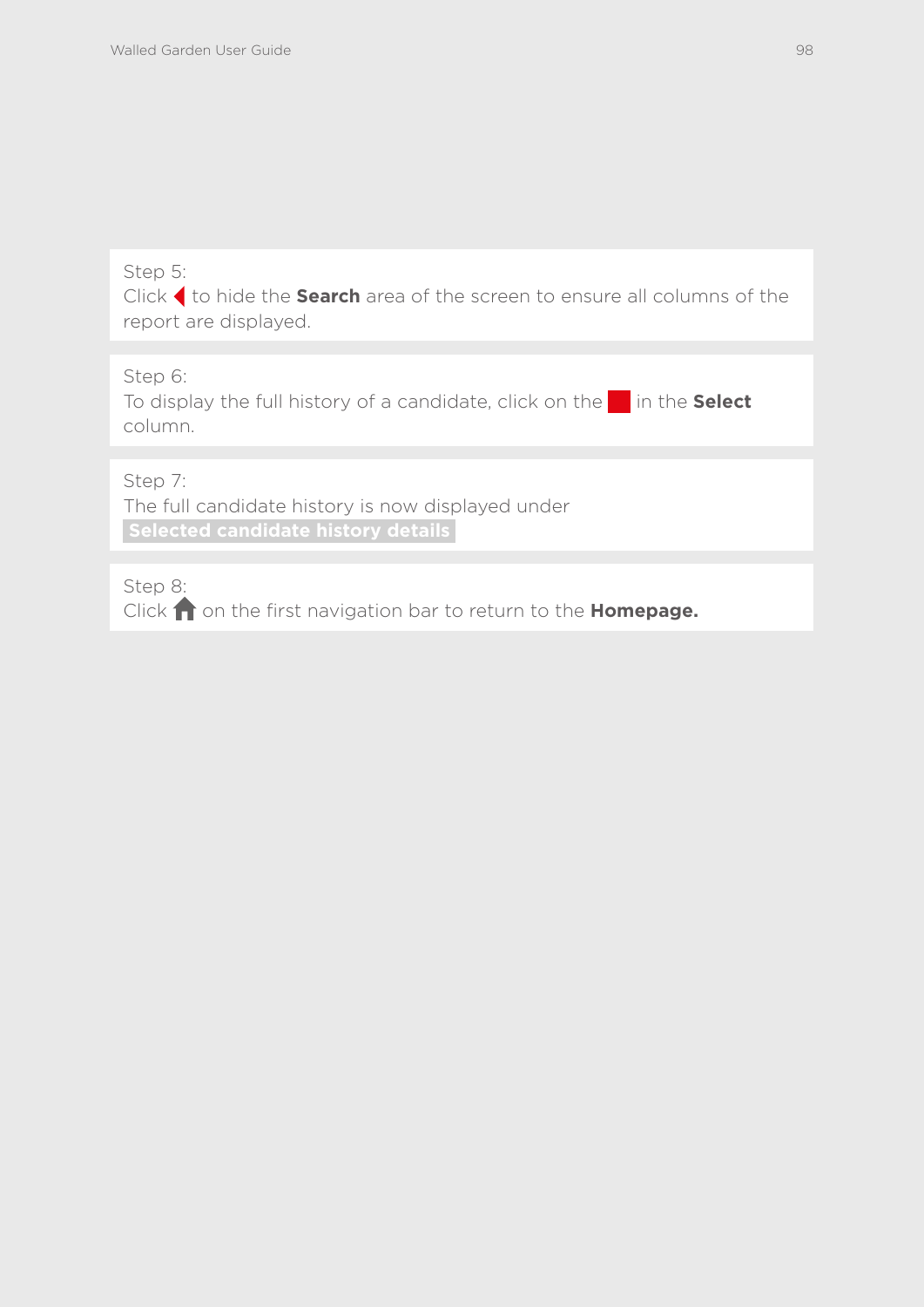# <span id="page-99-0"></span> CANDIDATES / RESULTS REPORT: CERTIFICATION LISTING REPORT

### Introduction

This quick reference guide shows you how to run a certification listing report in Walled Garden.

Step 1:

Log in to Walled Garden and on the **Homepage** click **Reports** on the first navigation bar.

### Step 2:

On the **Reports** page, select Candidate results from the second navigation bar.

On the **Candidate results** page, if your centre works with both City & Guilds and ILM, please select the appropriate organisation from the drop down menu at the top of the page.

Step 3:

In the **Search** area of the screen, select **Certification Listing** from the options presented in the **Show me** field.

Step 4:

If you are a main centre, select the appropriate sub centre from the drop down list from **which belongs to centre** field.

Step 5:

Enter the qualification code which is six digits long in the **for Qualification.**

Step 6: Specify the reporting period that you require.

*Note: Here you can choose to complete either for period, or since or From / To fields to complete.*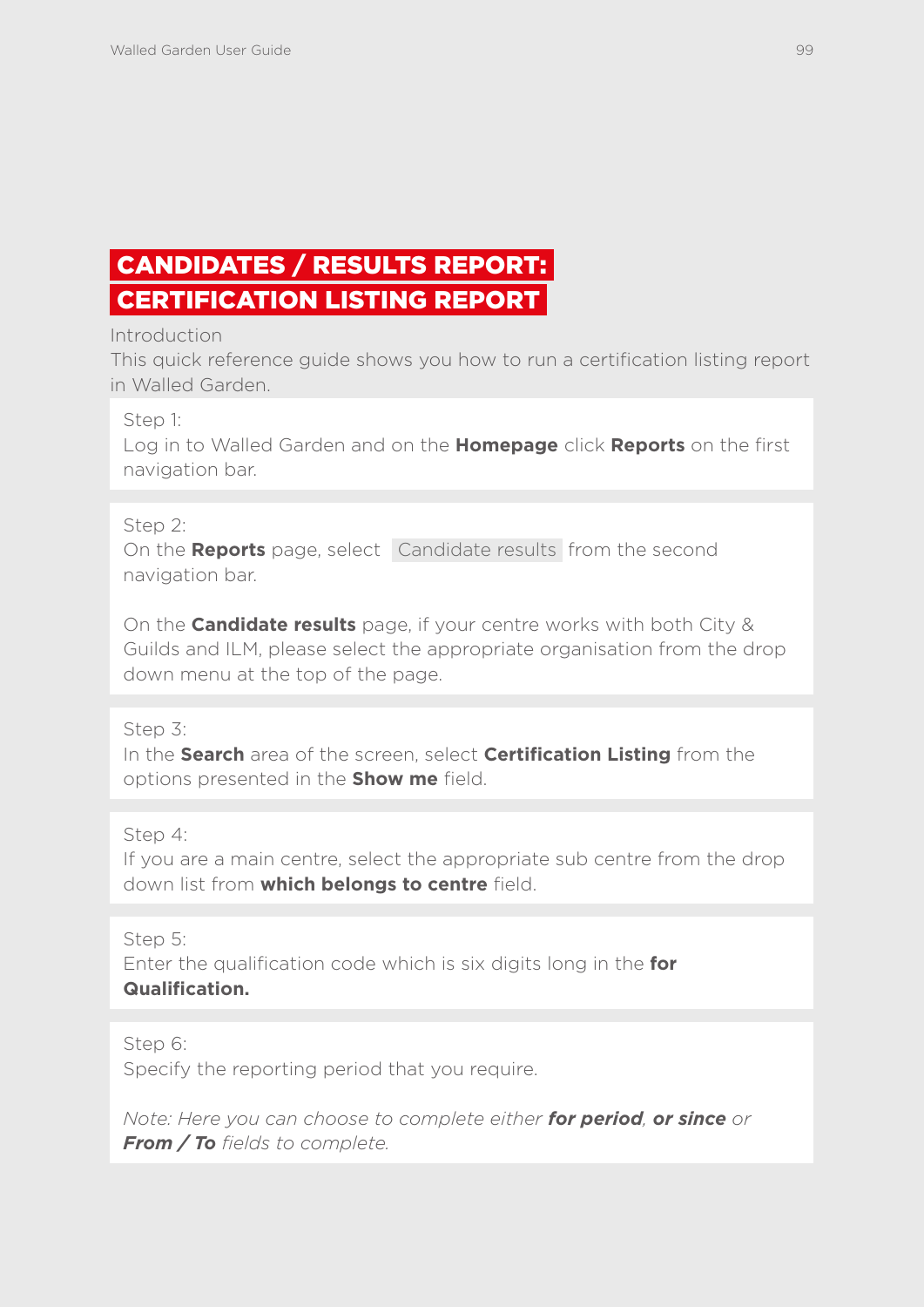| Step 7:                                                         |  |
|-----------------------------------------------------------------|--|
| When you have entered your search criteria, click <b>Search</b> |  |

Step 8:

The search results are now displayed on the right hand side of the screen, under **Candidate listing – Certification** 

Step 9:

Click to hide the **Search** area of the screen, to ensure all columns of the report are displayed.

Step 10:

Choose the required certificate by clicking on the button in the **Select** column.

Step 11:

The results are displayed under the Candidate List

Step 12: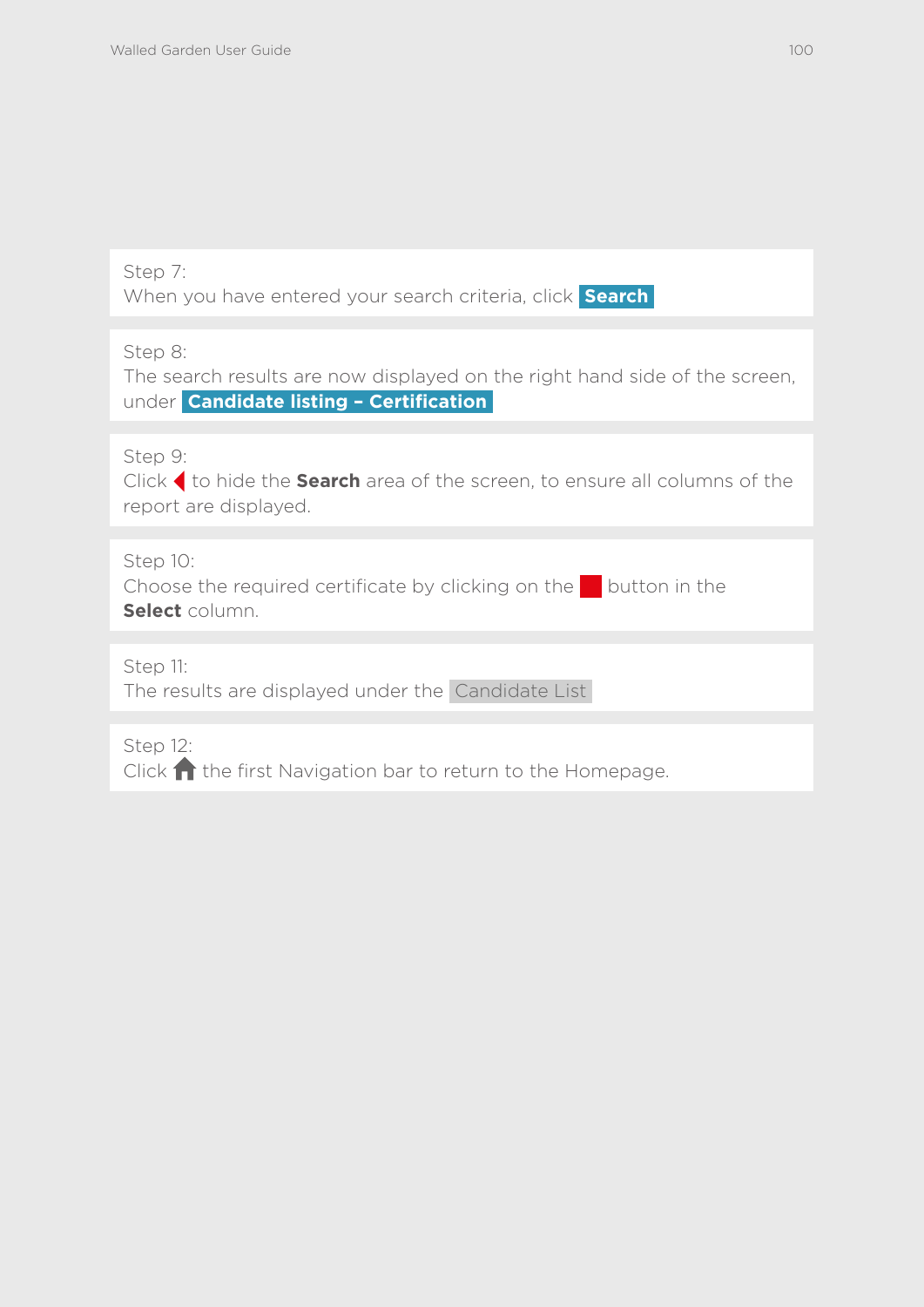# <span id="page-101-0"></span> CANDIDATES / RESULTS REPORTS: NEW CANDIDATE REPORT

### Introduction

This quick reference guide shows you how to run a new candidates report in Walled Garden.

Step 1:

Log in to Walled Garden and on the **Homepage** click **Reports** on the first navigation bar.

### Step 2:

On the **Reports** page, select Candidate results from the second navigation bar.

On the **Candidate results** page, if your centre works with both City & Guilds and ILM, please select the appropriate organisation from the drop down menu at the top of the page.

### Step 3:

On the **Candidate results** page, in the **Search** area of the screen, click the drop down menu in **Show me** field and select **New Candidates** from the options presented.

*Note: For this search an ENR number OR ULN OR first name, last name, date of birth and gender are mandatory, along with a reporting period.*

Specify a reporting period. Note that the **for period** defaults to 'The last week'. If you wish to change the period to be shown on the report, click the drop down in the **for period** field. You can also report using an **or since** date or a **From / To** period.

When you have entered your search criteria, click **Search** 

Step 4:

The results of the search are now displayed on the right of the screen under **New candidates**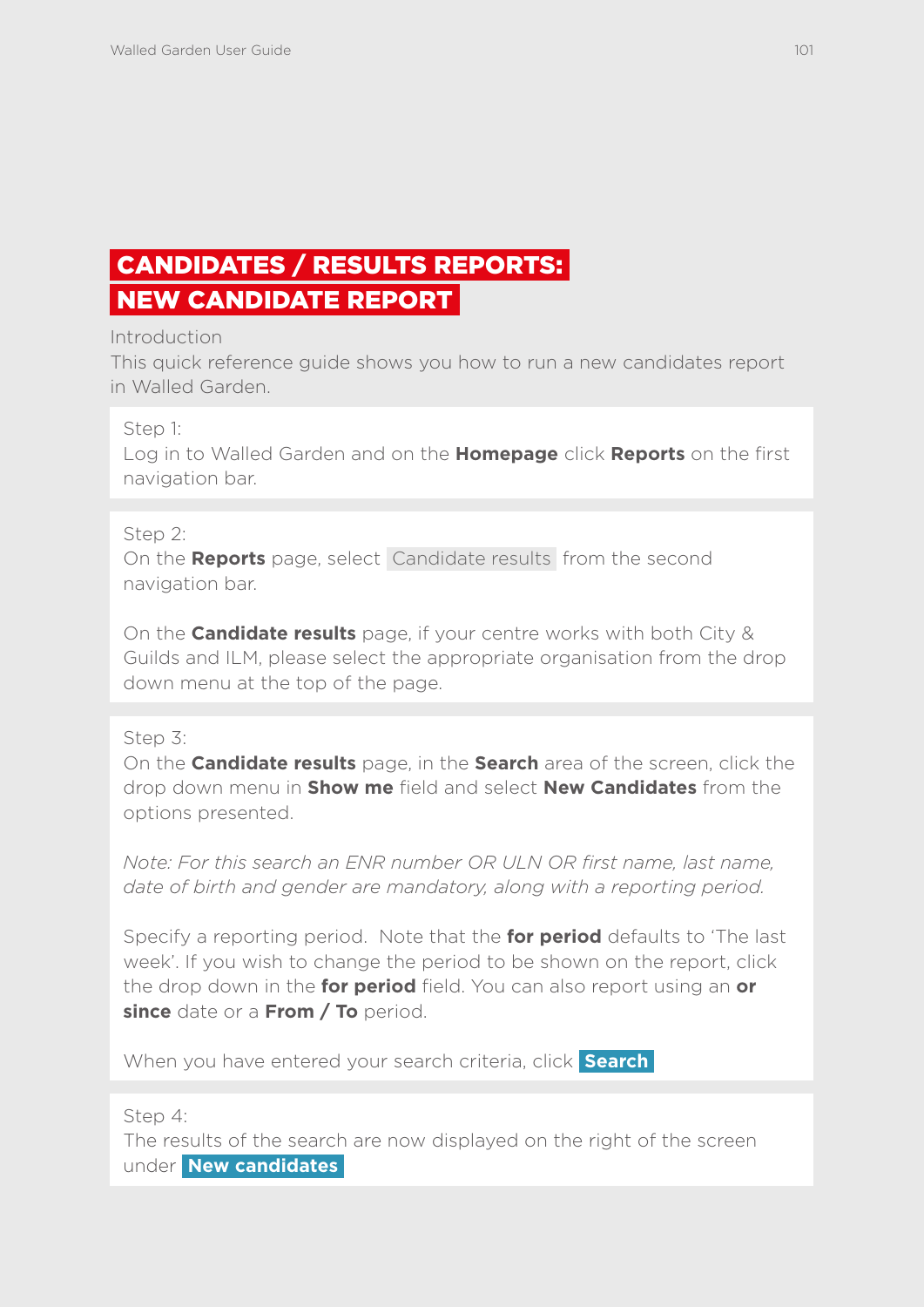Click on to hide the **Search** area of the screen to ensure all columns of the report are displayed.

Step 6: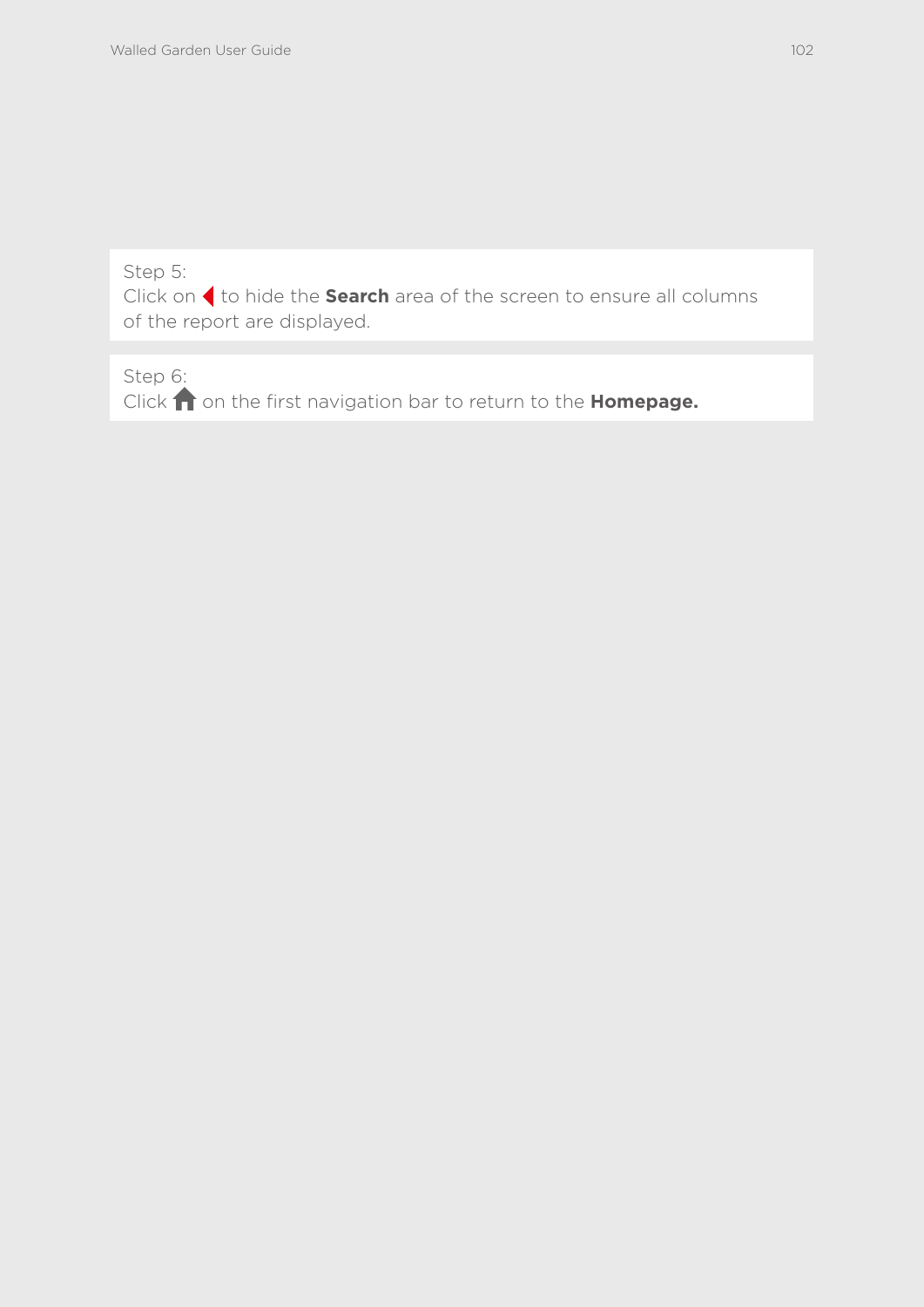# <span id="page-103-0"></span> WALLED GARDEN REPORTS QUALIFICATION RESULTS LIST

Introduction

This quick reference guide shows you how to run a qualification results report in Walled Garden.

Step 1:

Log in to Walled Garden and on the **Homepage**, click **Reports** on the first navigation bar.

### Step 2:

On the Reports page, select Candidate results from the second navigation bar.

On the **Candidate results** page, if your centre works with both City & Guilds and ILM, please select the appropriate organisation from the drop down menu at the top of the page.

Step 3:

In the **Search** area of the screen, select **Qualification Results List** from the options presented in the **Show me** field.

Step 4:

If you are a main centre, select the appropriate sub centre from the drop down list from **which belongs to centre** field.

Step 5: Enter the qualification code which is six digits long in the **for Qualification.** 

Step 6: Specify the reporting period that you require.

*Note: Here you can choose to complete either for period, or since or From / To fields to complete.*

Step 7: When you have entered your search criteria, click **Search**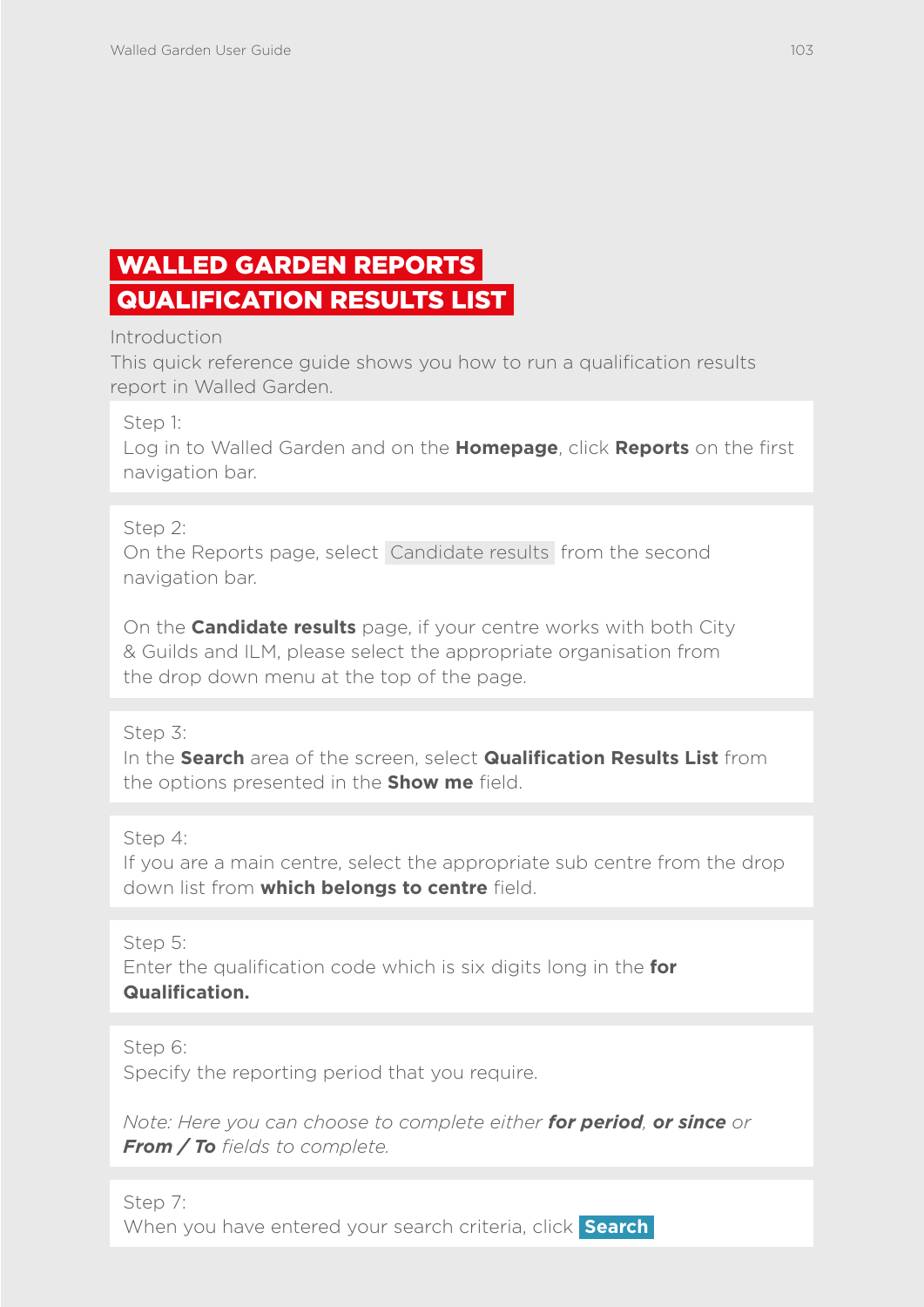### Step 8:

The search results are now displayed on the right hand side of the screen, under **Results listing – Qualification** 

Step 9:

Click to hide the Search area of the screen, to ensure all columns of the report are displayed.

Step 10:

You can also view a qualification results report for one of the candidates by clicking next to the appropriate candidate.

Step 11:

Results can be downloaded by clicking **Download** 

Step12: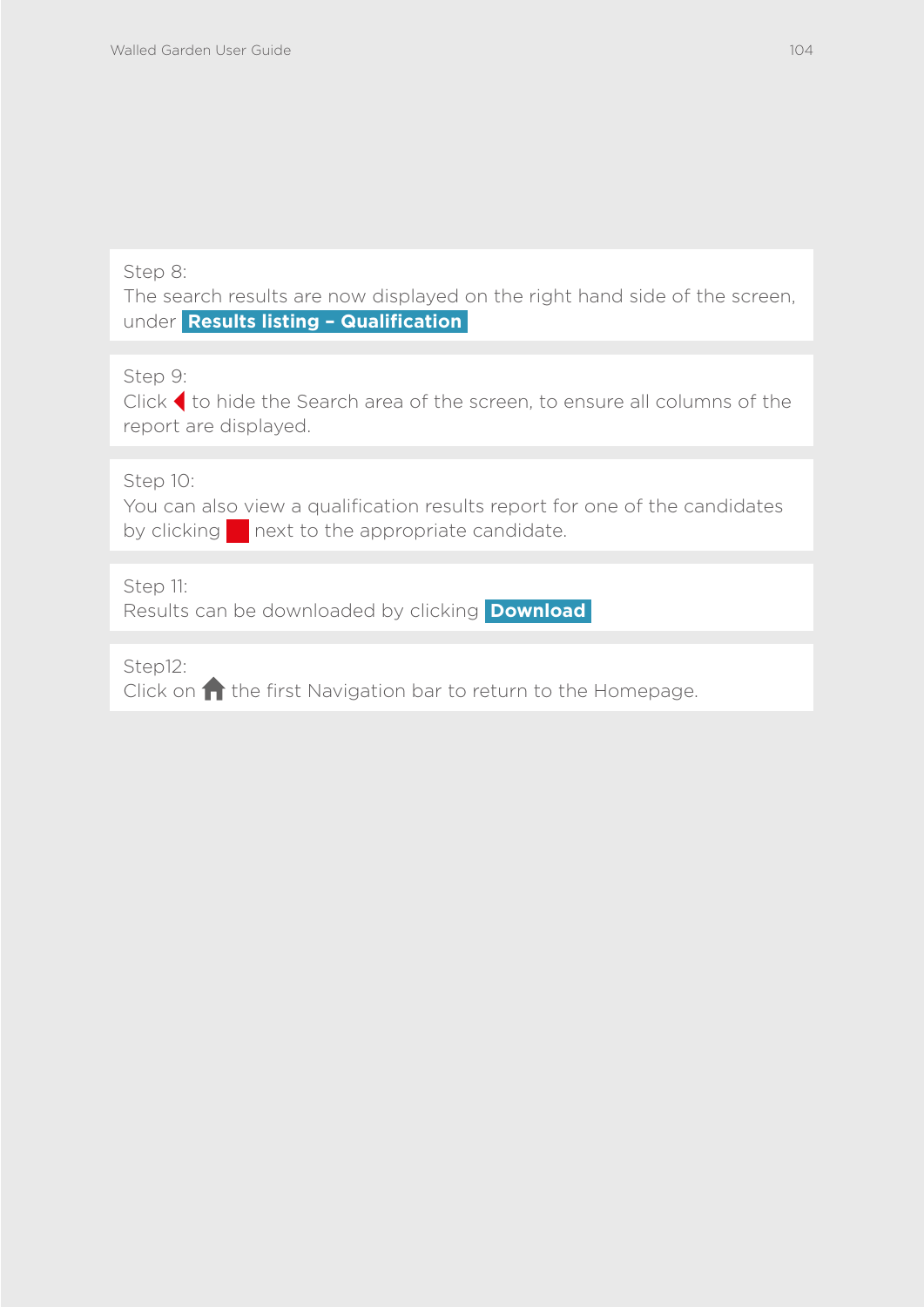# <span id="page-105-0"></span> CANDIDATE / RESULTS REPORTS: REGISTRATION LISTING REPORT

### Introduction

This quick reference guide shows you how to run a registration listing report in Walled Garden.

### Step 1:

Log in to Walled Garden and on the **Homepage** click **Reports** on the first navigation bar.

### Step 2:

On the **Reports** page, select Candidate results from the second navigation bar.

On the **Candidate results** page, if your centre works with both City & Guilds and ILM, please select the appropriate organisation from the drop down menu at the top of the page.

### Step 3:

On the **Candidate results** page, in the **Search** area of the screen, click the drop down menu in **Show me** field and select **Registration listing** from the options presented. Click in the **for qualification** field and enter a qualification code. *please note that \* denotes a mandatory field.*

Specify a reporting period. Note that the **for period** defaults to 'The last week'. If you wish to change the period to be shown on the report, click in the drop down in the **for period** field. You can also report using an **or since** date.

When you have entered your search criteria, click **Search** 

Step 4:

The search results are now displayed on the right of the screen under  **Candidate listing – Registration**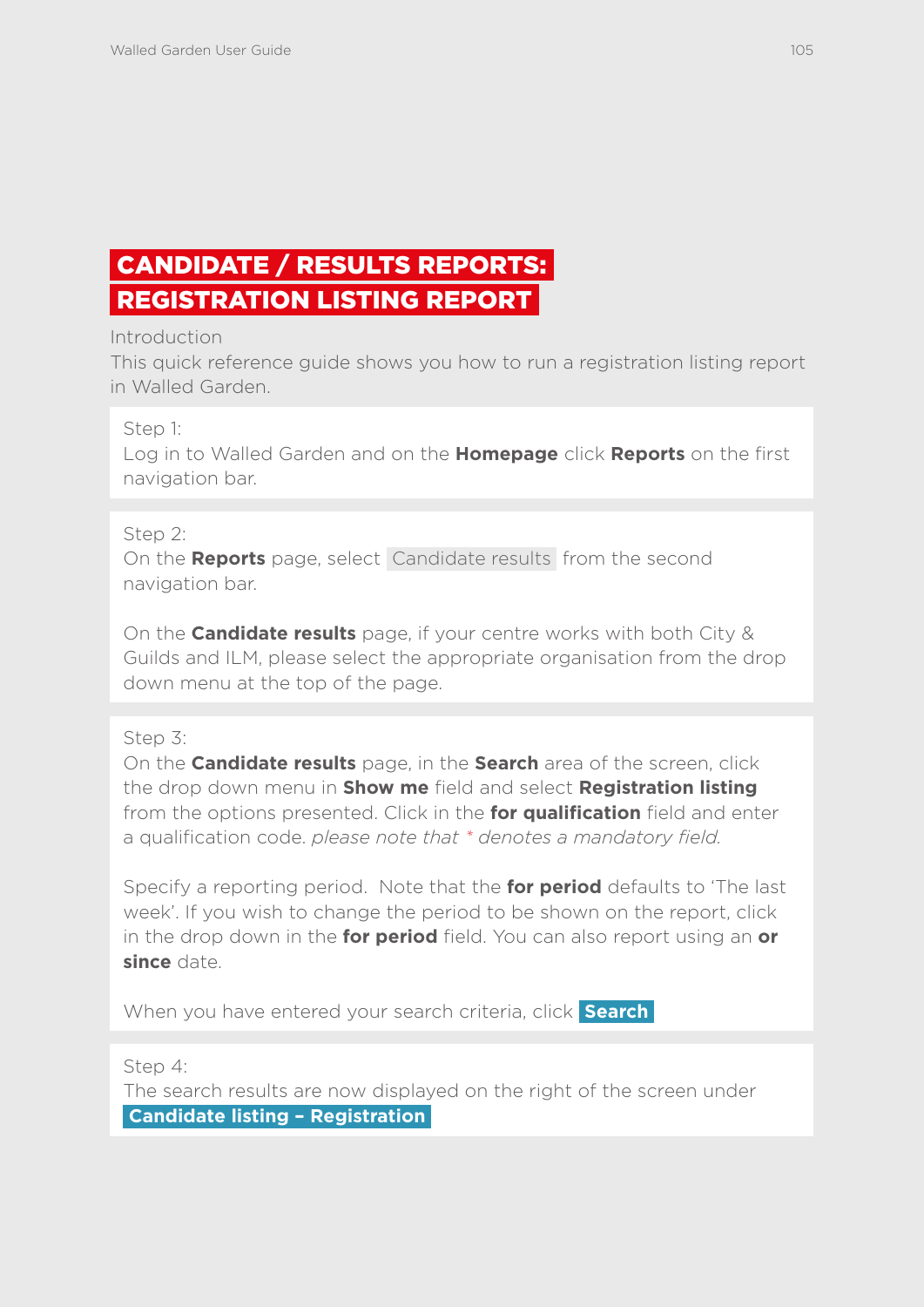Click on to hide the **Search** area of the screen to ensure all columns of the report are displayed.

Step 6: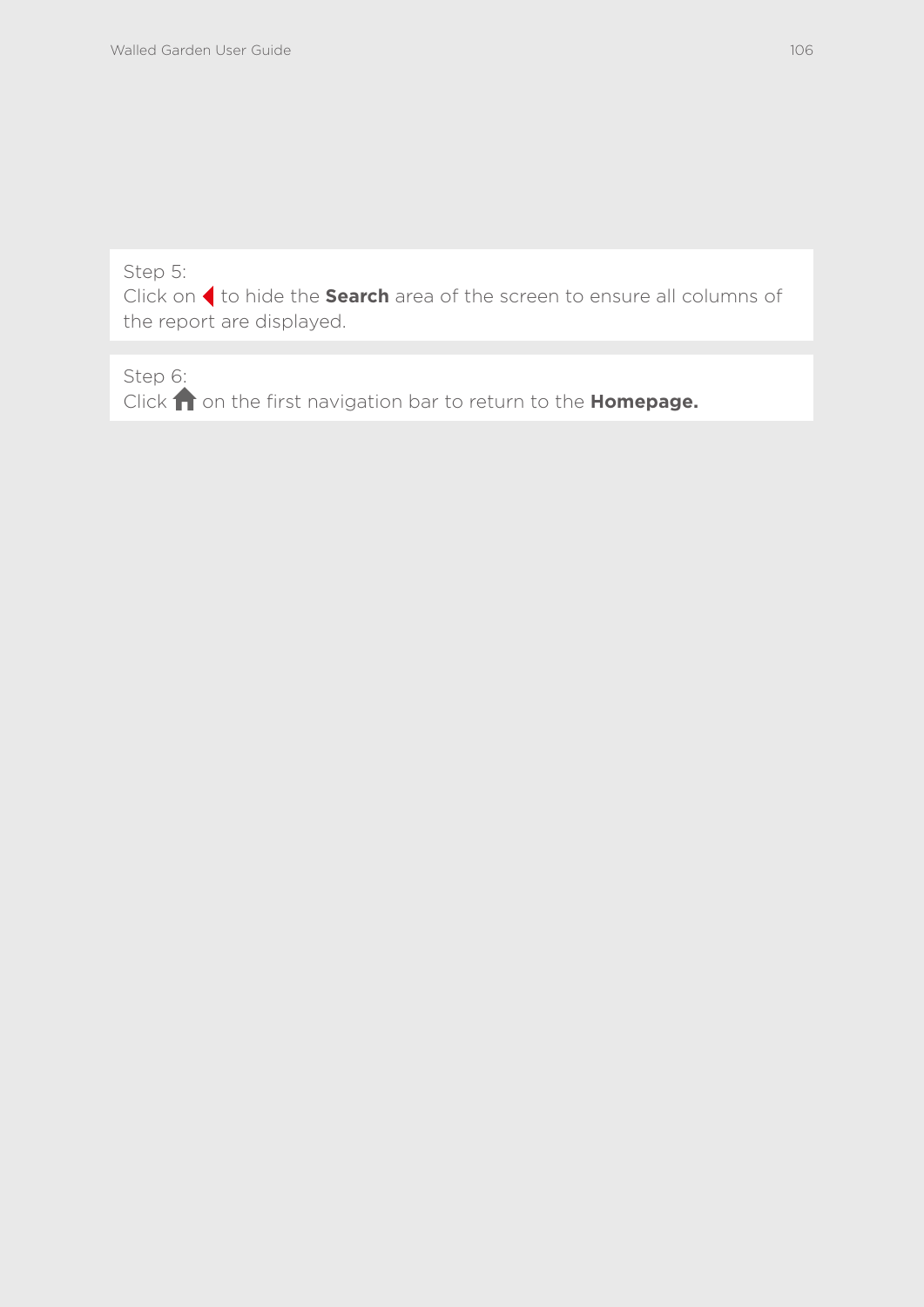# <span id="page-107-0"></span> CANDIDATES / RESULTS REPORTS: RESULTS LISTING REPORT

### Introduction

This quick reference guide shows you how to run a results listing report in Walled Garden.

### Step 1:

Log in to Walled Garden and on the **Homepage** click **Reports** on the first navigation bar.

### Step 2:

On the **Reports** page, select Candidate results from the second navigation bar.

On the **Candidate results** page, if your centre works with both City & Guilds and ILM, please select the appropriate organisation from the drop down menu at the top of the page.

### Step 3:

On the **Candidate results** page, in the **Search** area of the screen, click the drop down menu in **Show me** field and select **Results Listing** from the options presented. Click in the **for Assessment** field and enter an assessment code. *please note that \* denotes a mandatory field*.

Specify a reporting period. Note that the **for period** defaults to 'The last week'. If you wish to change the period to be shown on the report, click the drop down in the **for period** field. You can also report using an **or since** date.

When you have entered your search criteria, click **Search** 

Step 4:

The results of the search are now displayed on the right of the screen under **Candidate listing – Results**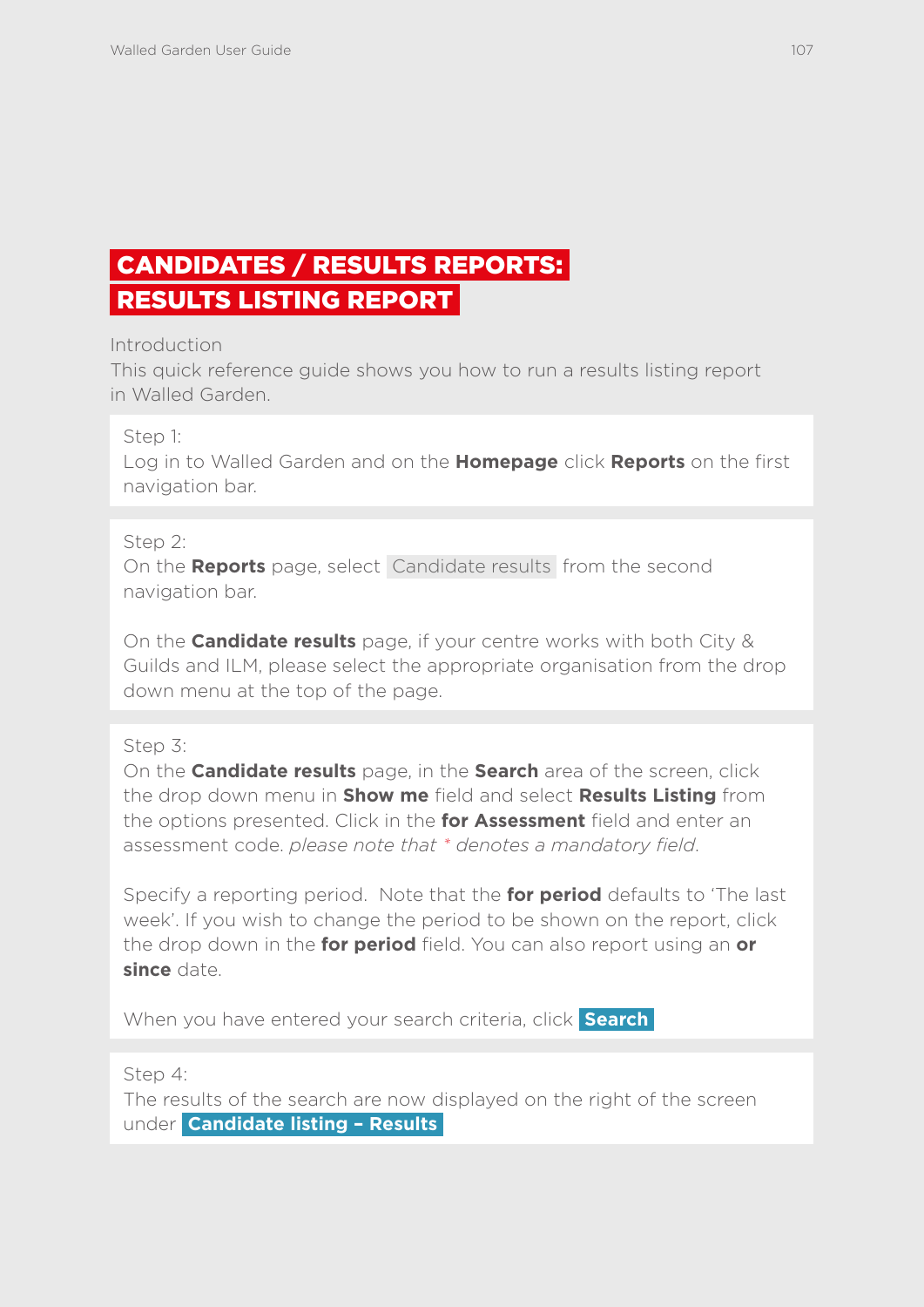Click on to hide the **Search** area of the screen to ensure all columns of the report are displayed.

Step 6:

Click **on** the first navigation bar to return to the **Homepage.**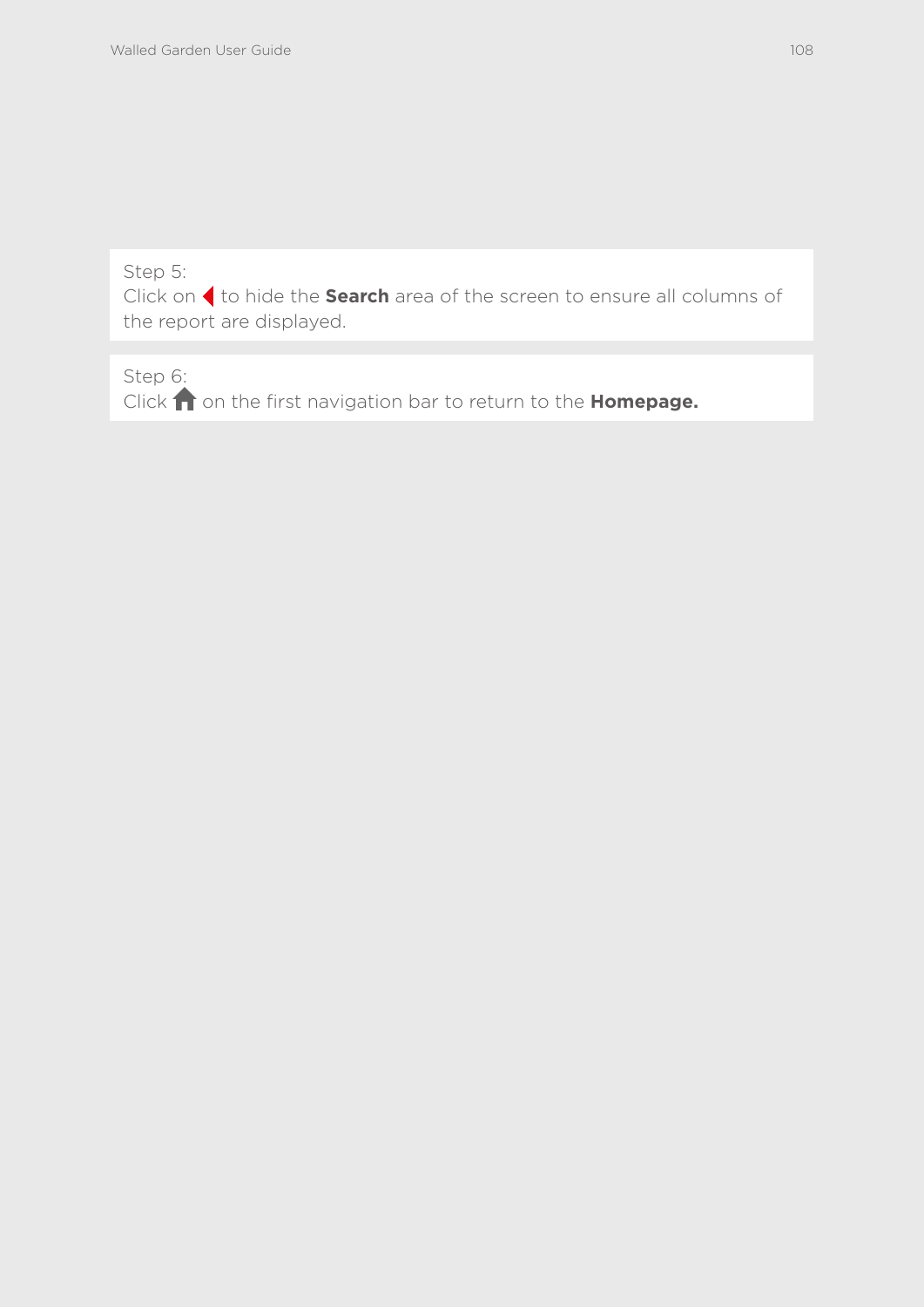# REPORTS **Qualifications reports**

[Last certification date report](#page-110-0) 110 [Last registration date report](#page-112-0) 112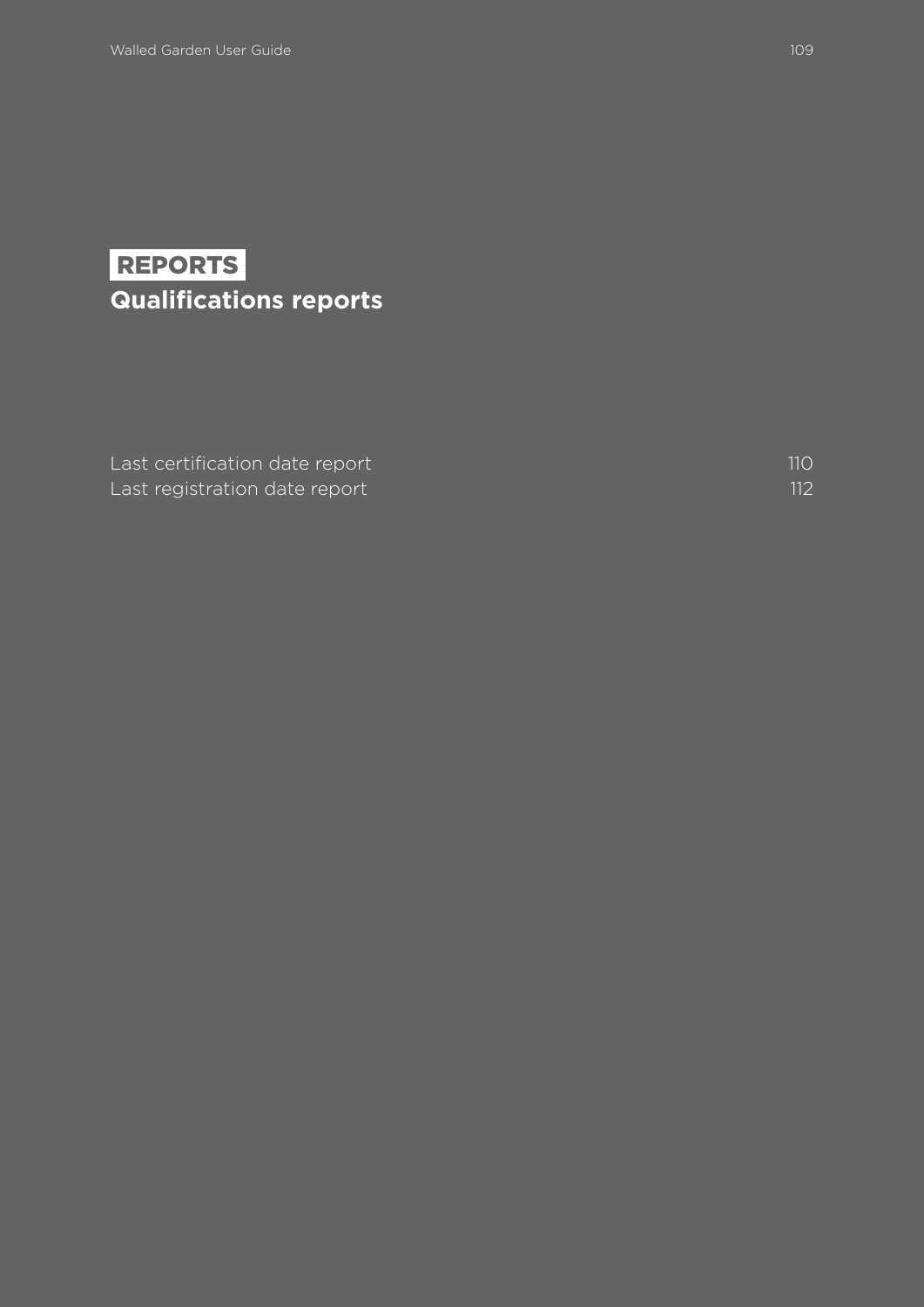# <span id="page-110-0"></span> QUALIFICATIONS REPORT: LAST CERTIFICATION DATE REPORT

### Introduction

This quick reference guide shows you how to display the last certification date for a qualification in Walled Garden.

Step 1:

Log in to Walled Garden and on the **Homepage** click **Reports** on the first navigation bar.

### Step 2:

On the **Reports** page, select Qualifications from the second navigation bar.

On the **Qualifications** page, if your centre works with both City & Guilds and ILM, please select the appropriate organisation from the drop down menu at the top of the page.

### Step 3:

On the **Qualifications** page, in the **Search** area of the screen, click the drop down menu in the **Show me** field and select **Last Certification Date.** Click in the **for qualification** field and enter a qualification code.

Specify a reporting period. Note that the **for period** defaults to 'Next Month'. If you wish to change the period to be shown on the report, click in the drop down in the **for period** field. You can also report using an **or since** date or a **From / To** period.

When you have entered your search criteria, click **Search** 

Step 4:

The search results are now displayed on the right of the screen under  **Last certification date**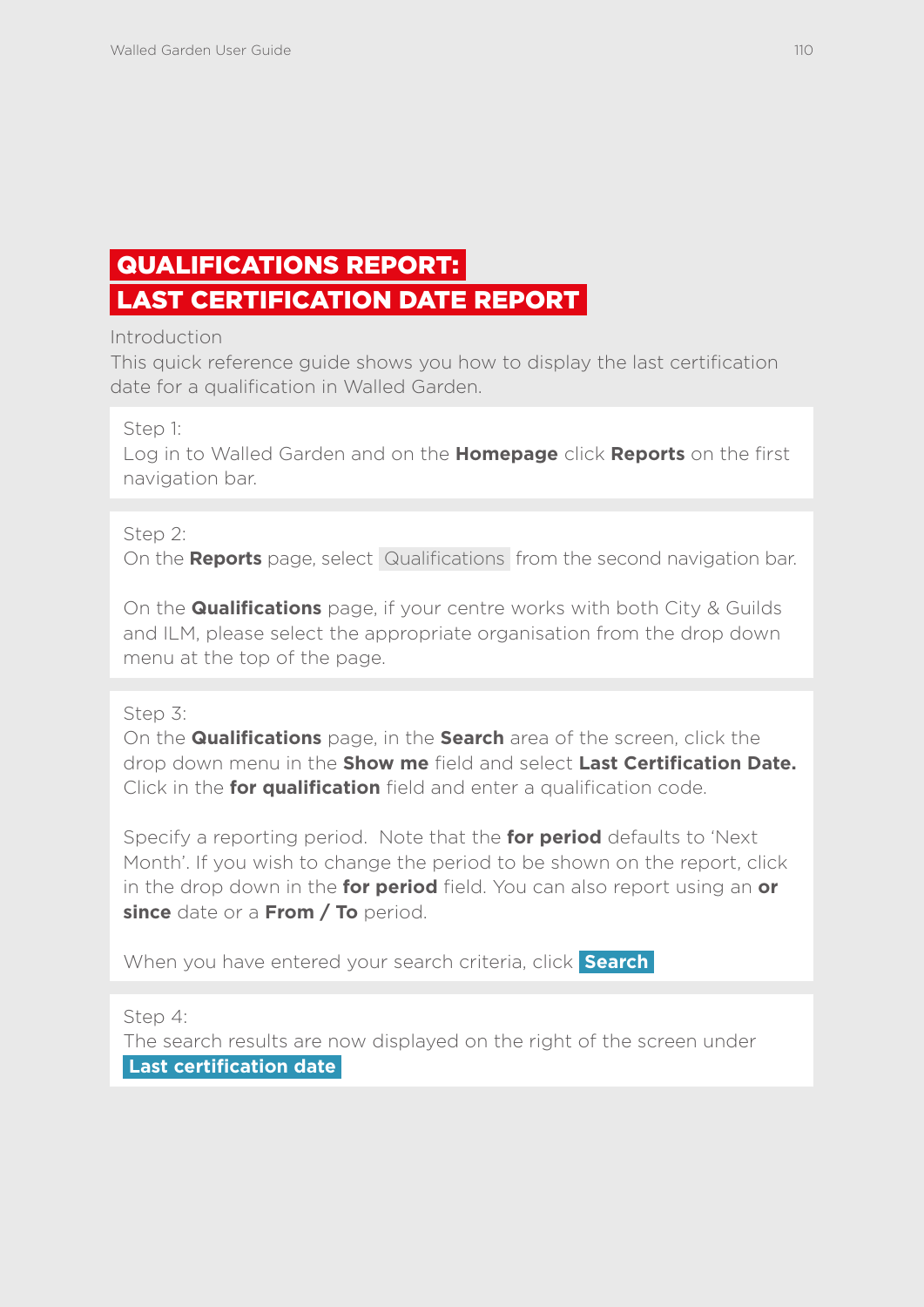The last certification date for the qualification is now displayed under the Last certification column, under Your search results

Step 6: Click **on** the first navigation bar to return to the **Homepage.**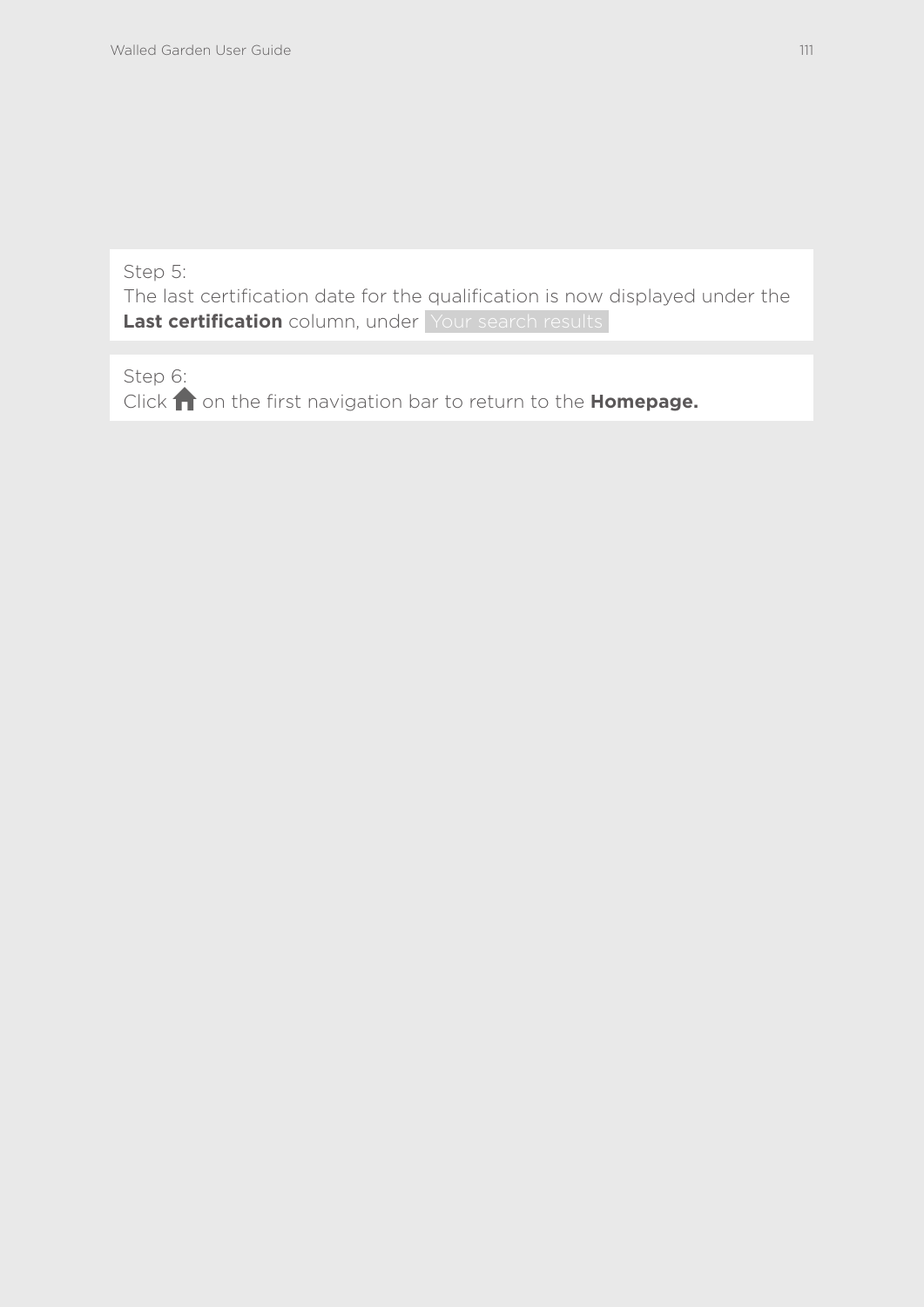# <span id="page-112-0"></span> QUALIFICATION REPORTS: LAST REGISTRATION DATE REPORT

### Introduction

This quick reference guide shows you how to display the last registration date for a qualification in Walled Garden.

Step 1:

Log in to Walled Garden and on the **Homepage** click **Reports** on the first navigation bar.

### Step 2:

On the **Reports** page, select Qualifications from the second navigation bar.

On the **Qualifications** page, if your centre works with both City & Guilds and ILM, please select the appropriate organisation from the drop down menu at the top of the page.

Step 3:

On the **Qualifications** page, in the **Search** area of the screen, note that the **Show me** field defaults to the **Last Registration Date.** Click in the **for qualification** field and enter a qualification code.

Specify a reporting period. Note that the **for period** defaults to 'Next Month'. If you wish to change the period to be shown on the report, click in the drop down in the **for period** field. You can also report using an **or since** date or a **From / To** period.

When you have entered your search criteria, click **Search** 

Step 4:

The search results are now displayed on the right of the screen under  **Last registration date**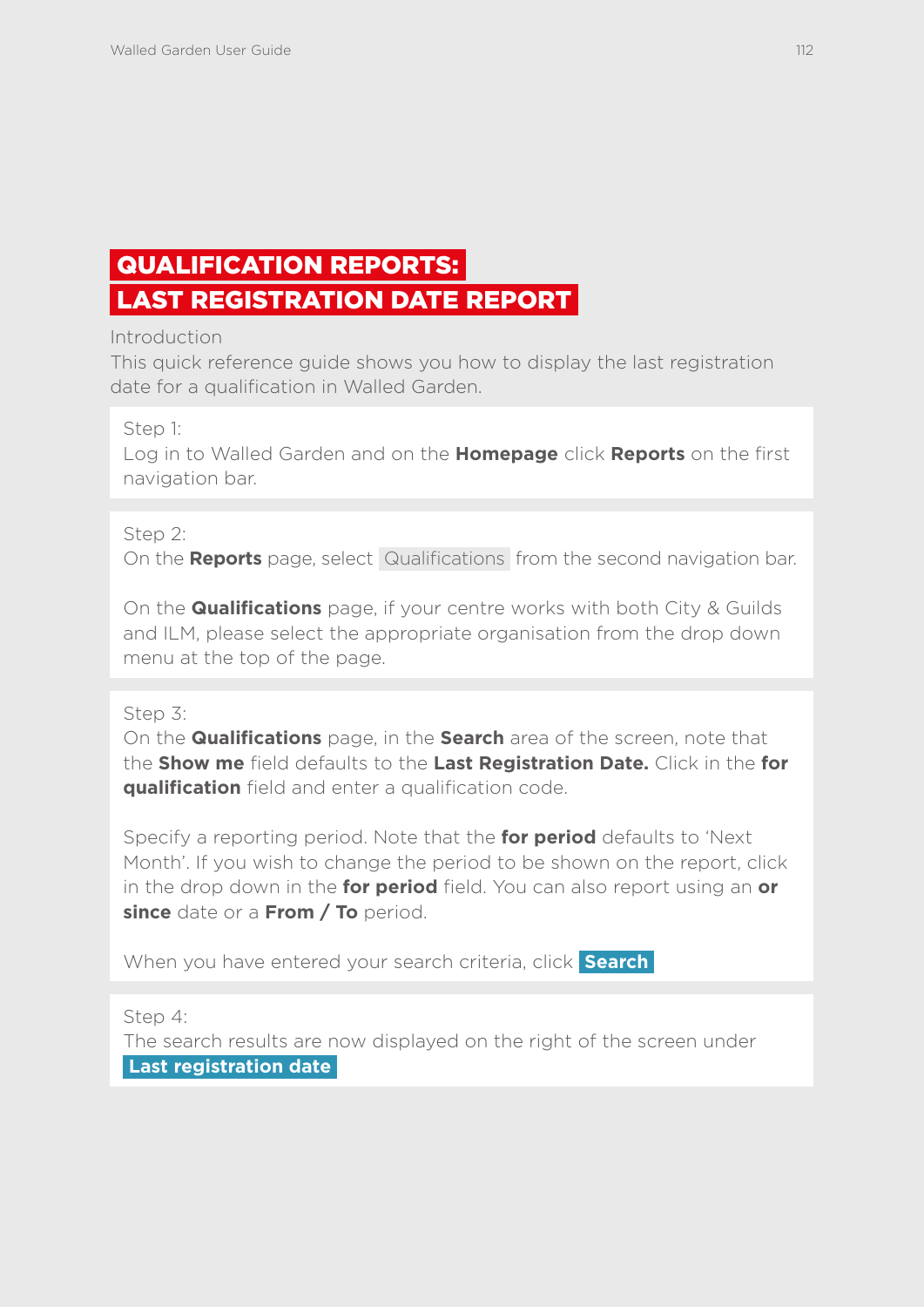The last registration date for the qualification is now displayed under the Last registration column, under Your search results

Step 6: Click  $\bigcap$  on the first navigation bar to return to the Homepage.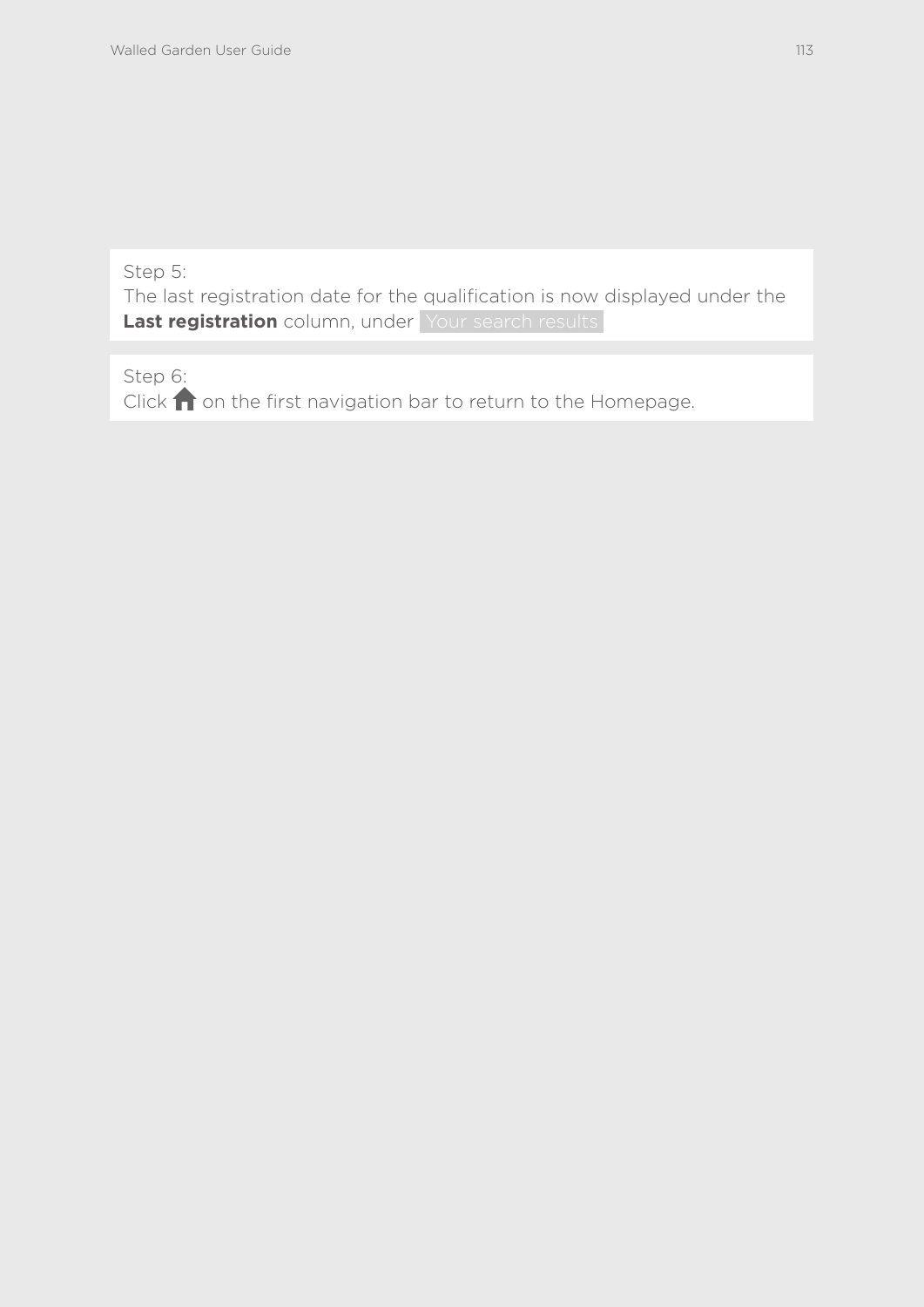# REPORTS **Financial reports**

| Credit note search and order details NEW | 115 |
|------------------------------------------|-----|
| Invoice search and order details NEW     | 118 |
| Statement search and order details NEW   | 121 |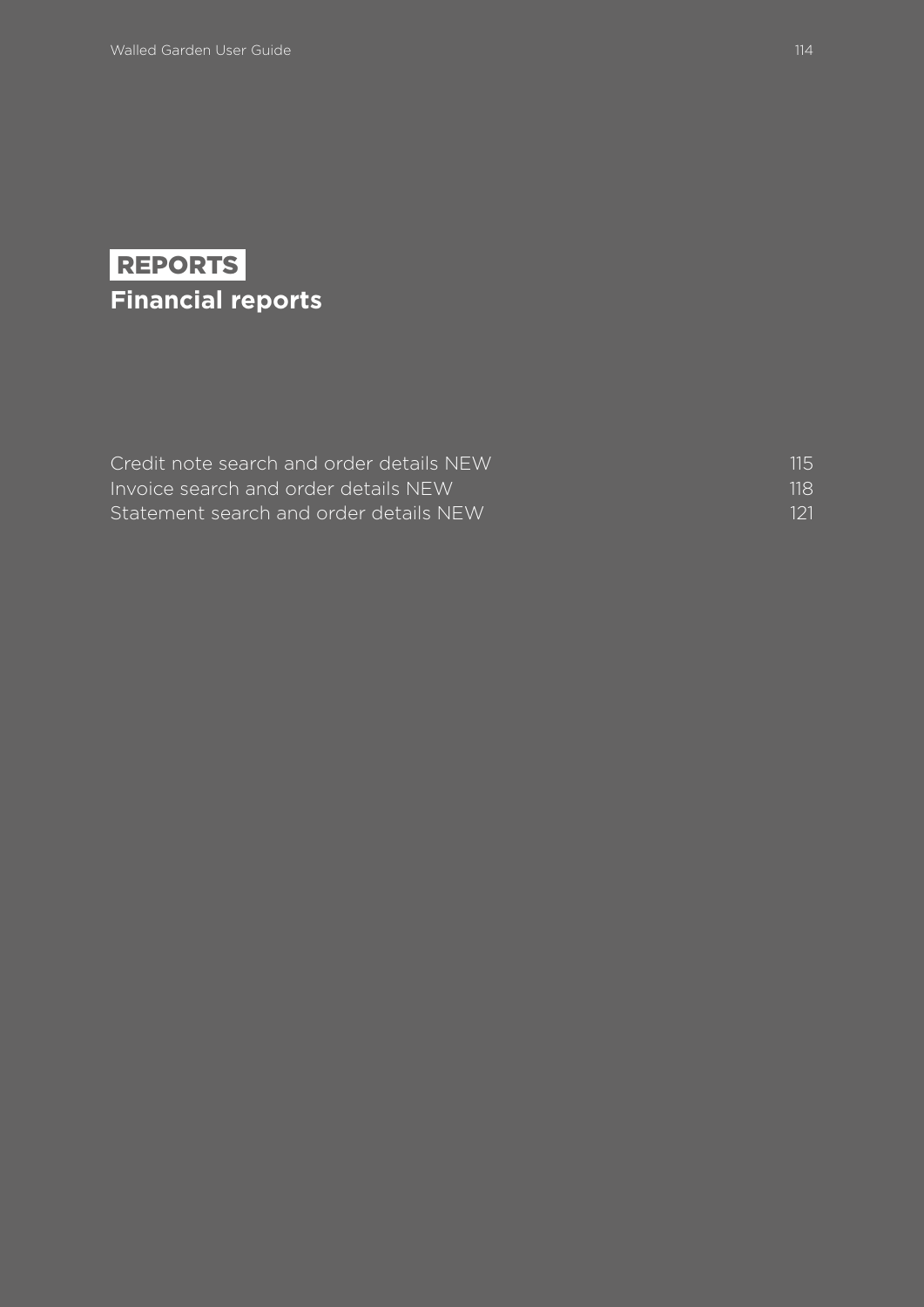# <span id="page-115-0"></span>FINANCIAL REPORTS:

## CREDIT NOTE SEARCH AND ORDER DETAILS

Introduction

This quick reference guide shows you how to search for and download information relating to your Credit Notes in Walled Garden.

Step 1:

Log in to Walled Garden and on the **Homepage** click **Reports** on the first navigation bar.

Step 2:

On the **Reports** page, the Financial tab on the second navigation bar is selected as the default option.

Step 3:

Select the CREDIT NOTES tab, which will highlight in grey once chosen. You can search by sub headings: **Ref Number** or **Period / Date** or **Qualification.** 

Select the sub heading required, and use the drop down lists and text entry fields within each section to assist with your search.

*Note: If your centre works with both City & Guilds and ILM, please select the appropriate organisation from the 'Search By' buttons in the middle of the page. City and Guilds will be selected as the default option.* 

When you have entered your search criteria, click on **Search**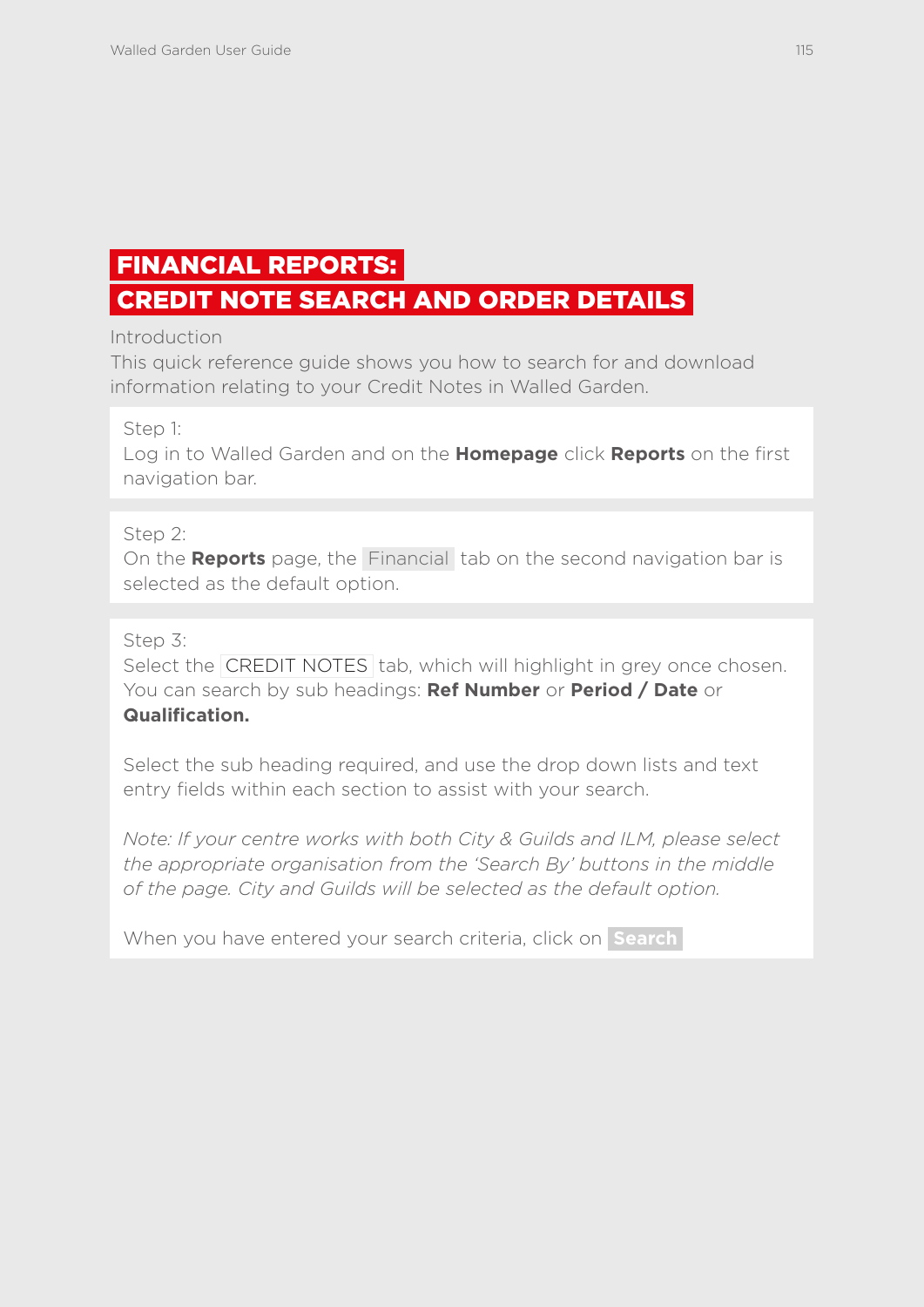### Step 4:

The Credit Notes returned are now listed in the **Credit note results summary** area at the base of the screen.

*Note: The Credit Note numbers are displayed in numerical order, which make up the first column of the table. Each column heading can be selected to sort the information into ascending / descending order.* 

Click on a Credit Note number to display.

Step 5:

The invoice options and details are displayed.

*Note: The table is arranged by order numbers which are in the second column of the table. Each column heading can be selected to sort the information into ascending / descending order.* 

To view a copy of your Credit Note – go to **Step 6** To export details of your Credit Note – go to **Step 7** To view Order and tracking Credit Note – go to **Step 8**

Step 6:

To print or save a certified copy of your Credit Note, click on **View PDF** 

Your Credit Note will show in a pop-up box, and you can print or save this as normal. When you close this pop-up, or click outside the box, you will be returned to the credit note details page in Walled Garden.

Step 7:

To extract the details of your Credit Note to Excel, click on **Export** 

Excel will open a new window, from which you can print or save as normal. When you close Excel, you will be returned to the Credit Note details page in Walled Garden.

Step 8:

To display a related Order, click on an **Order number** within the table.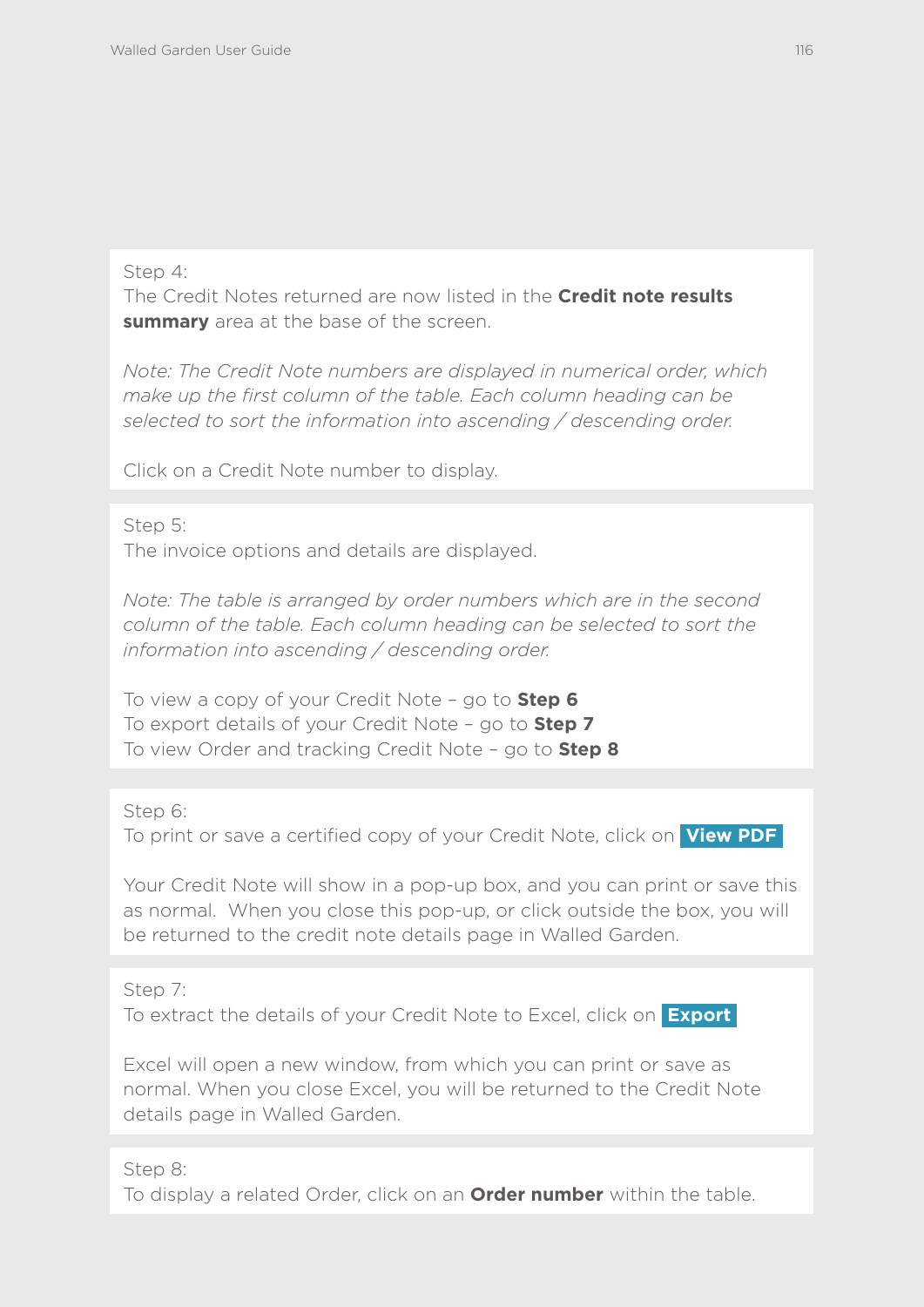

Click **n** on the first navigation bar to return to the **Homepage.**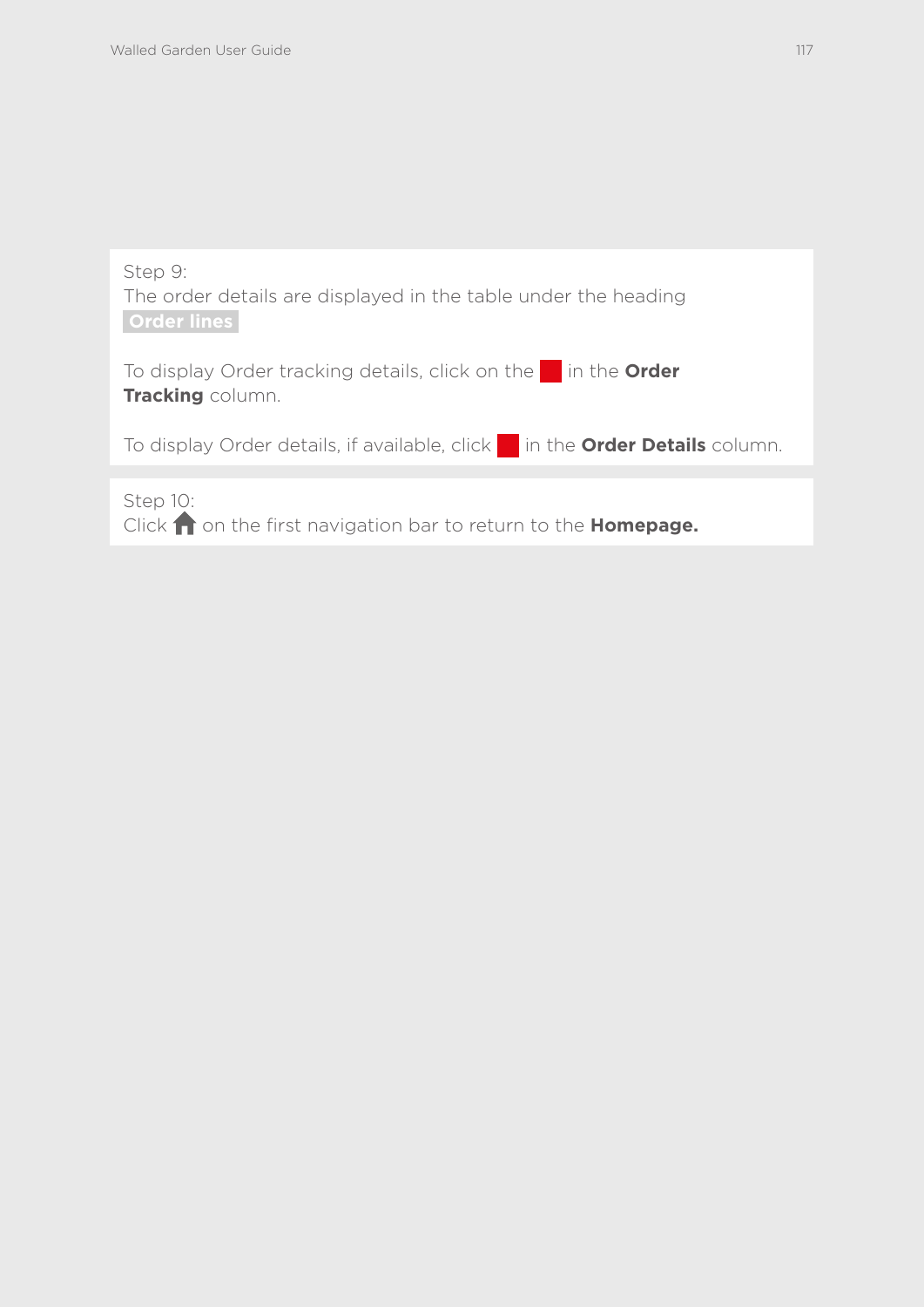# <span id="page-118-0"></span>FINANCIAL REPORTS:

### INVOICE SEARCH AND ORDER DETAILS

Introduction

This quick reference guide shows you how to search for and download information relating to your Invoice in Walled Garden.

Step 1:

Log in to Walled Garden and on the **Homepage** click **Reports** on the first navigation bar.

### Step 2:

On the **Reports** page, the Financial tab on the second navigation bar is selected as the default option.

If your centre works with both City & Guilds and ILM, please select the appropriate organisation from the 'Search By' buttons in the middle of the page. The organisation will be highlighted in blue when selected.

Step 3:

On the INVOICES tab, which is preselected when you enter the Finance section, you can search by the sub headings: **Ref Number** or **Period / Date** or **Qualification.**

Select the sub heading required and use the drop down lists and text entry fields within each section to assist with your search.

*Note: If your centre works with both City & Guilds and ILM, please select the appropriate organisation from the 'Search By' buttons in the middle of the page. City & Guilds will be selected as the default option.* 

When you have entered your search criteria, click on **Search**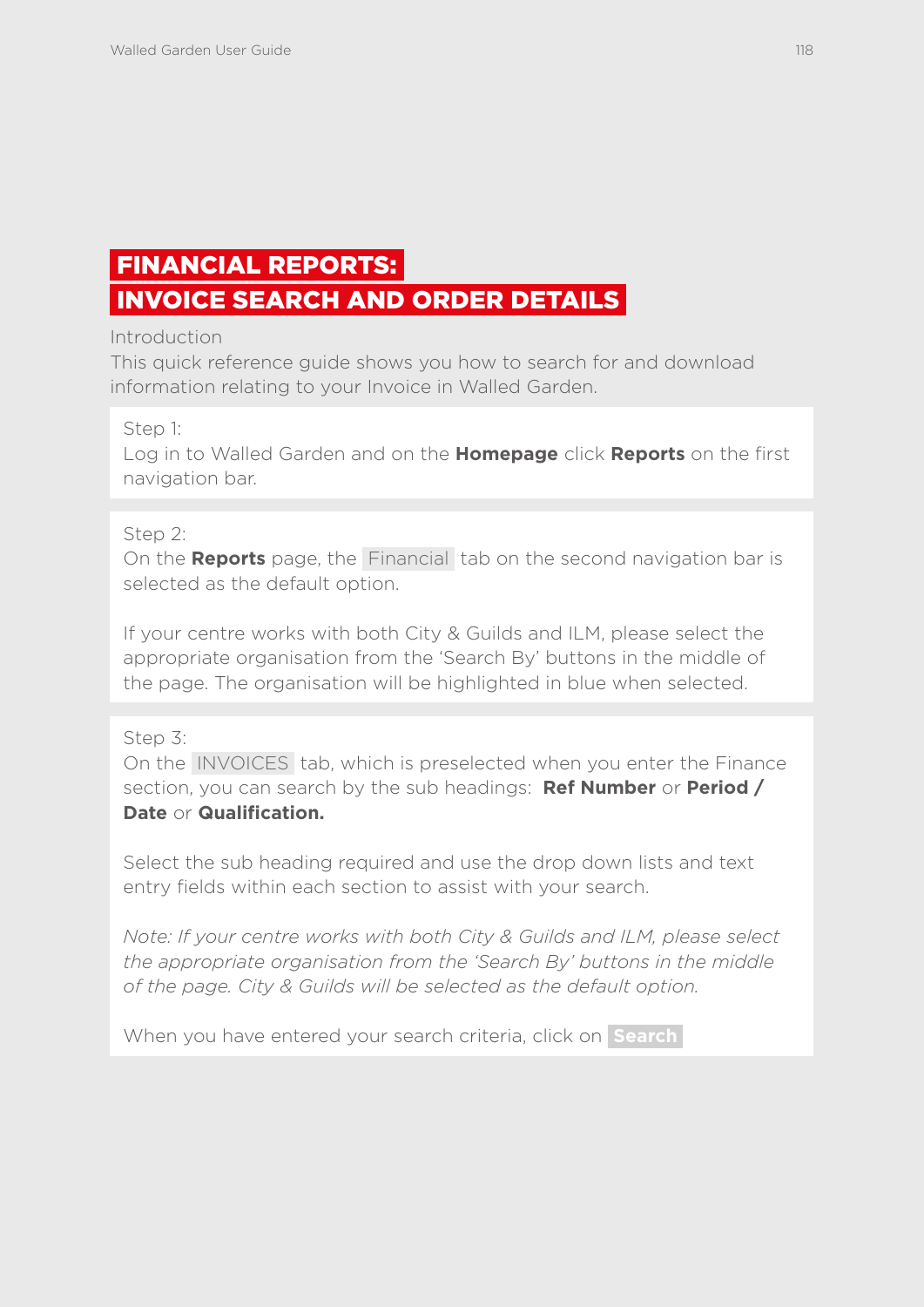### Step 4:

The invoices returned are now listed in the **Invoice results summary** area at the base of the screen.

*Note: The Invoice numbers are displayed in numerical order, which make up the first column of the table. Each column heading can be selected to sort the information into ascending / descending order.* 

Click on an Invoice number to display details of that invoice.

Step 5: The invoice options and details are displayed.

*Note: The table is arranged by Order numbers which are in the second column of the table. Each column heading can be selected to sort the information into ascending / descending order.* 

To view a copy of your Invoice – go to **Step 6** To export details of your Invoice – go to **Step 7** To view Order and tracking details – go to **Step 8**

Step 6: To print or save a certified copy of your Invoice click **View PDF** 

Step 7:

To extract the details of your Invoice to excel, click **Export** 

Excel will open a new window, from which you can print or save as normal. When you close Excel, you will be returned to the Invoice details page in Walled Garden.

Step 8:

To display a related Order, click on an **Order number** within the table.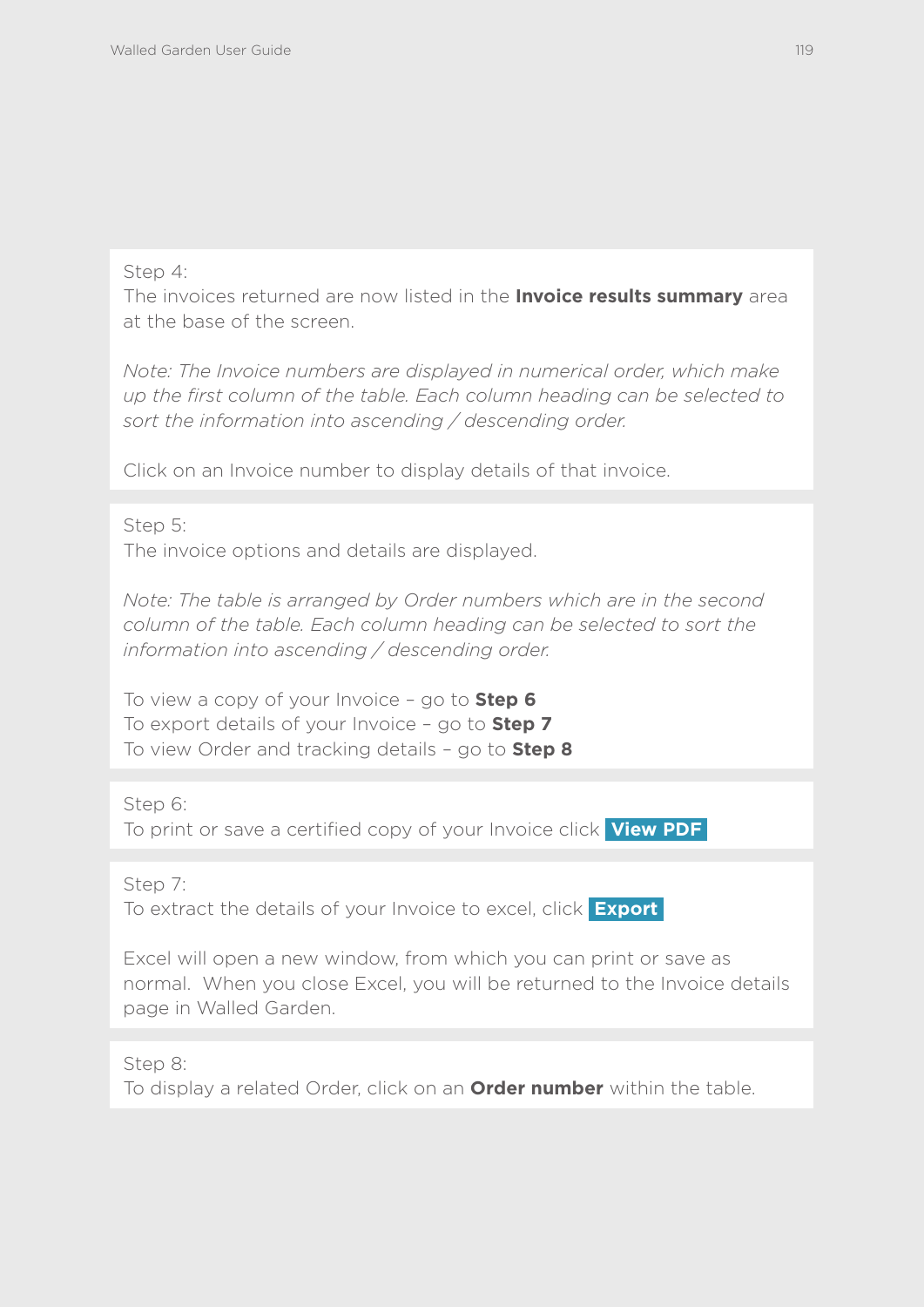| Step 9:<br>The order details are displayed in the table under the heading<br>Order lines                   |
|------------------------------------------------------------------------------------------------------------|
| To display Order tracking details, click on the $\blacksquare$ in the column<br><b>Order Tracking.</b>     |
| To display Order details, if available, click on the $\blacksquare$ in the column<br><b>Order Details.</b> |
|                                                                                                            |
| Step 10:<br>Click non the first navigation bar to return to the Homepage.                                  |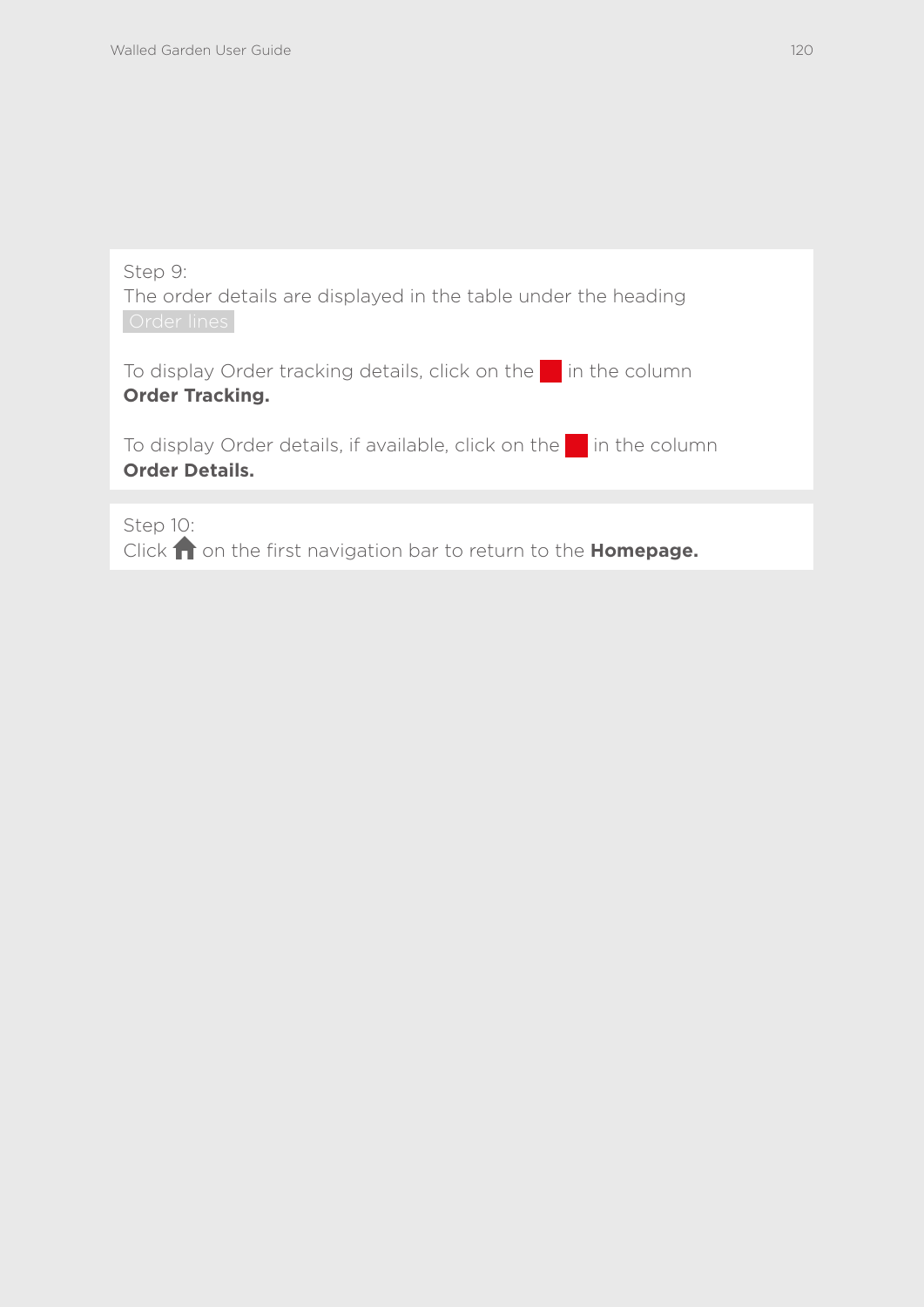# <span id="page-121-0"></span>FINANCIAL REPORTS

## STATEMENT SEARCH AND ORDER DETAILS

Introduction

This quick reference guide shows you how to search for and download information relating to your Statement in Walled Garden.

Step 1:

Log in to Walled Garden and on the **Homepage** click **Reports** on the first navigation bar.

Step 2:

On the **Reports** page, the Financial tab on the second navigation bar is selected as the default option.

Step 3:

Select the tab STATEMENTS, which will highlight in grey once chosen.

If your centre works with both City & Guilds and ILM, please select the appropriate organisation from the 'Search By' buttons in the middle of the page. This will highlighted in blue when selected.

*Note: City and Guilds will be selected as the default option.* 

Click **Search** to return results.

Step 4:

The outstanding items, as at today's date, are now listed in the table at the base of the screen. As these items may be recent, this statement may contain different information to that of the monthly statement you are sent.

*Note: The Invoice or Credit Note numbers are displayed in numerical order, which make up the first column of the table. Each column heading can be selected to sort the information into ascending / descending order.* 

Click on an Invoice or Credit Note number to display.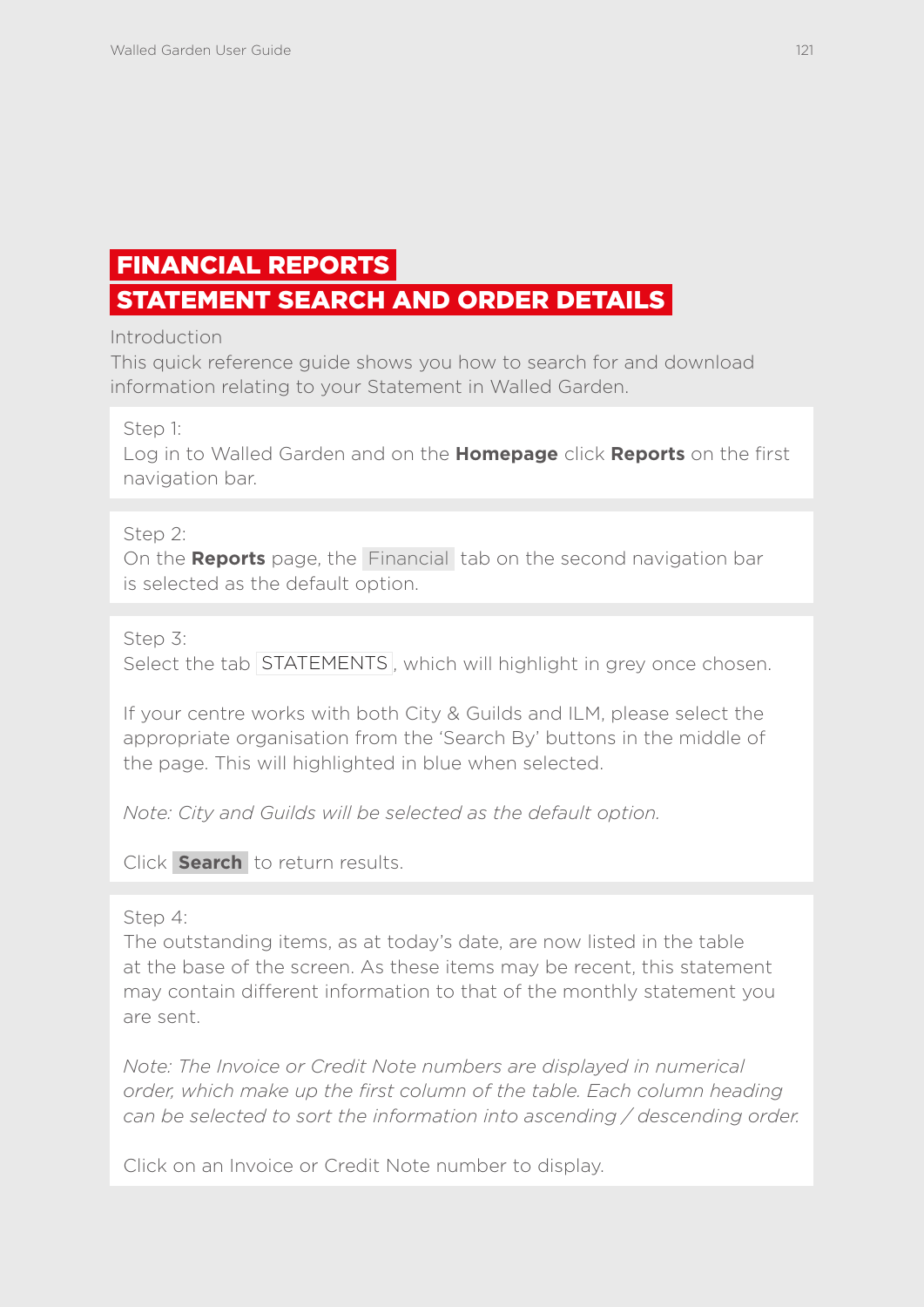The Invoice or Credit note details are displayed.

*Note: The table is arranged by Order numbers which are in the second column of the table. Each column heading can be selected to sort the information into ascending / descending order.* 

To view a copy of the Invoice or Credit Note – go to **Step 6.** To export details of the Invoice or Credit Note – go to **Step 7.** To view Order and tracking Credit Note – go to **Step 8.**

Step 6: To print or save a certified copy of the item, click **View PDF** 

Your Invoice or Credit Note will show in a pop-up box, and you can print or save this as normal. When you close this pop-up, or click outside the box, you will be returned to the credit note details page in Walled Garden.

Step 7: To extract the details of the item to Excel, click **Export** below.

Excel will open in a new window, from which you can print or save as normal. When you close Excel, you will automatically return to the details page.

Step 8:

To display a related order, click on an **Order number** within the table.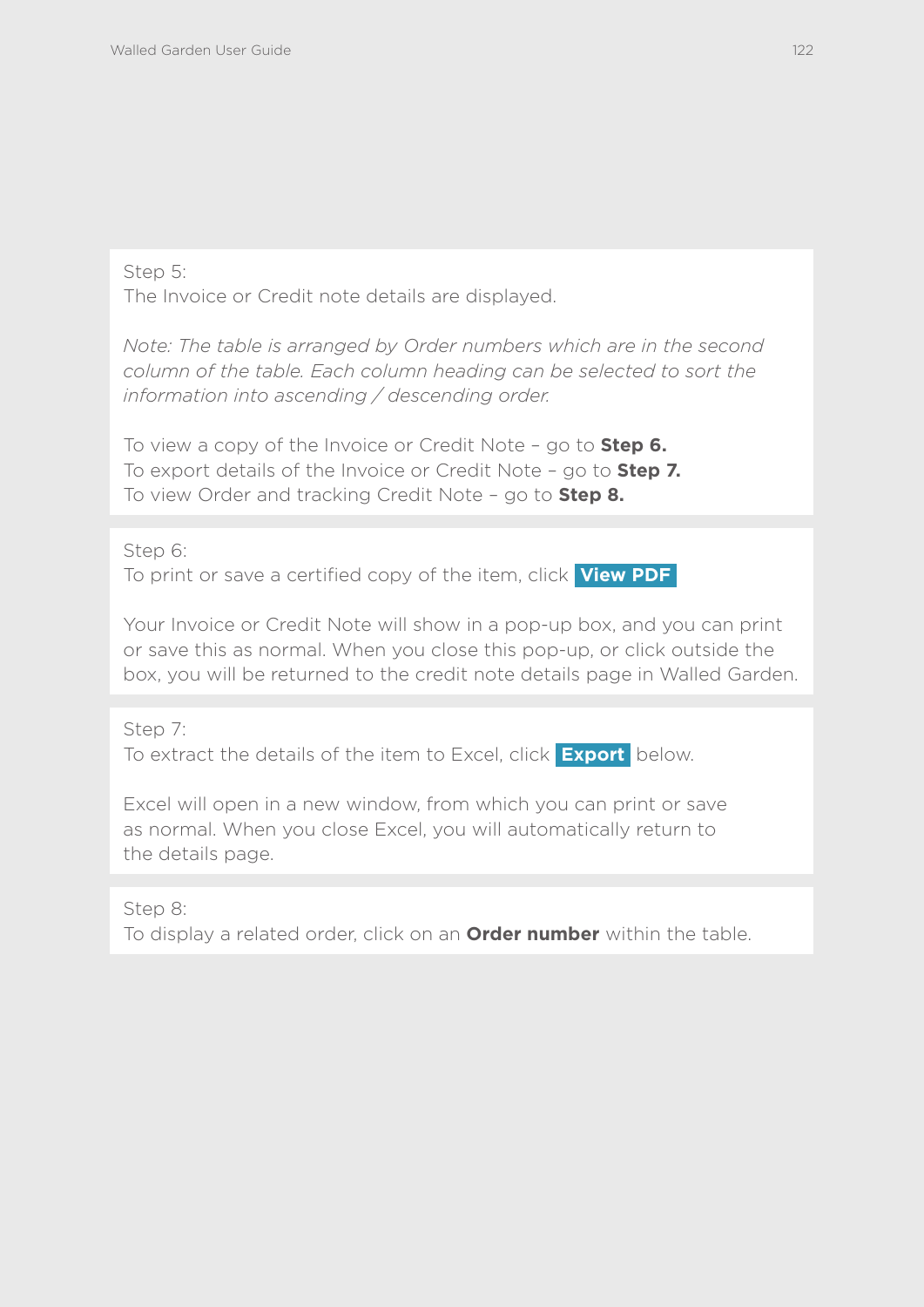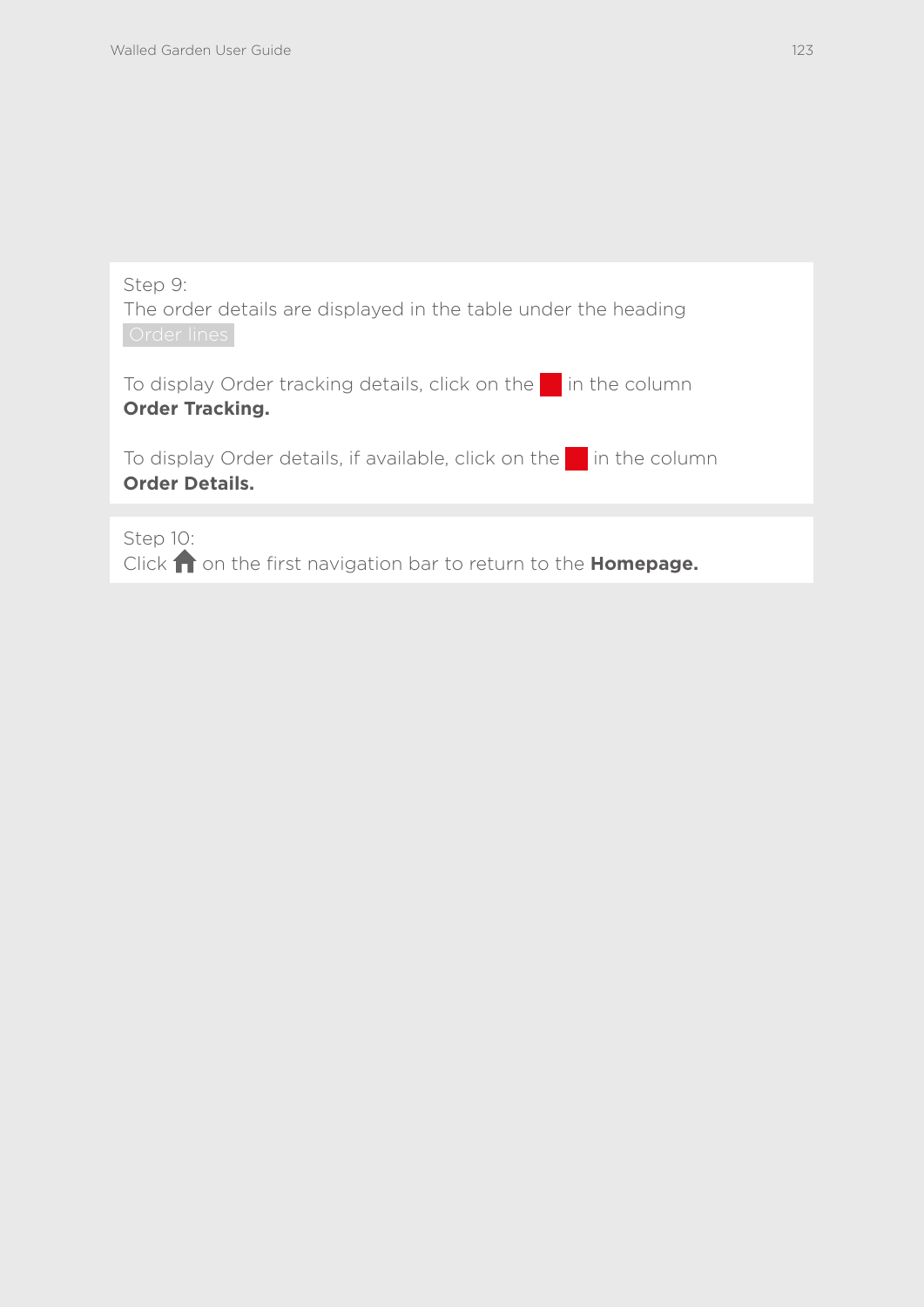

| Print list of Walled Garden users or export to CSV file NEW | 125 |
|-------------------------------------------------------------|-----|
| Maintenance report NEW                                      | 126 |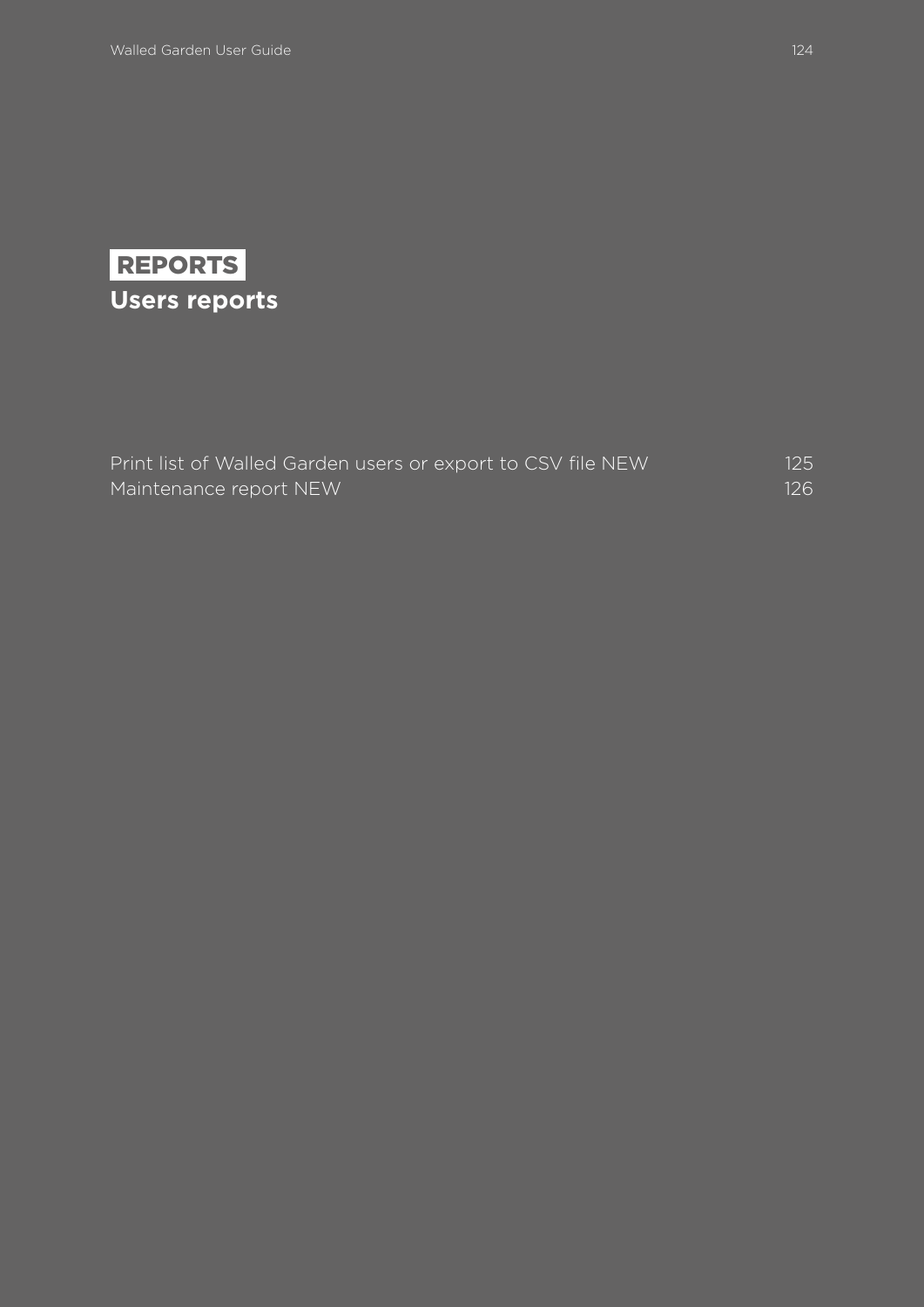## <span id="page-125-0"></span> USER REPORTS: PRINT LIST OF WALLED GARDEN USERS OR EXPORT TO CSV REPORT

### Introduction

This quick reference guide shows you how to print a list of all your Walled Garden users as well as export the list to a CSV file on Walled Garden.

Step 1:

Log in to Walled Garden and on the **Homepage** click **Settings** on the first navigation bar.

### Step 2:

On the **Settings** page, select Centre settings from the second navigation bar.

Step 3:

Select MANAGE USERS from the tabs below **Centre settings.**

Step 4:

To print a list of Walled Garden users, select **Print list of users** . A pop-up window appears, where you can select a printer to print the list.

Step 5:

To Export to a CSV file, select **Print list of users** . A pop-up window will open at the base of the page asking if you would like to **Open, Save** or **Cancel**. Select option as required.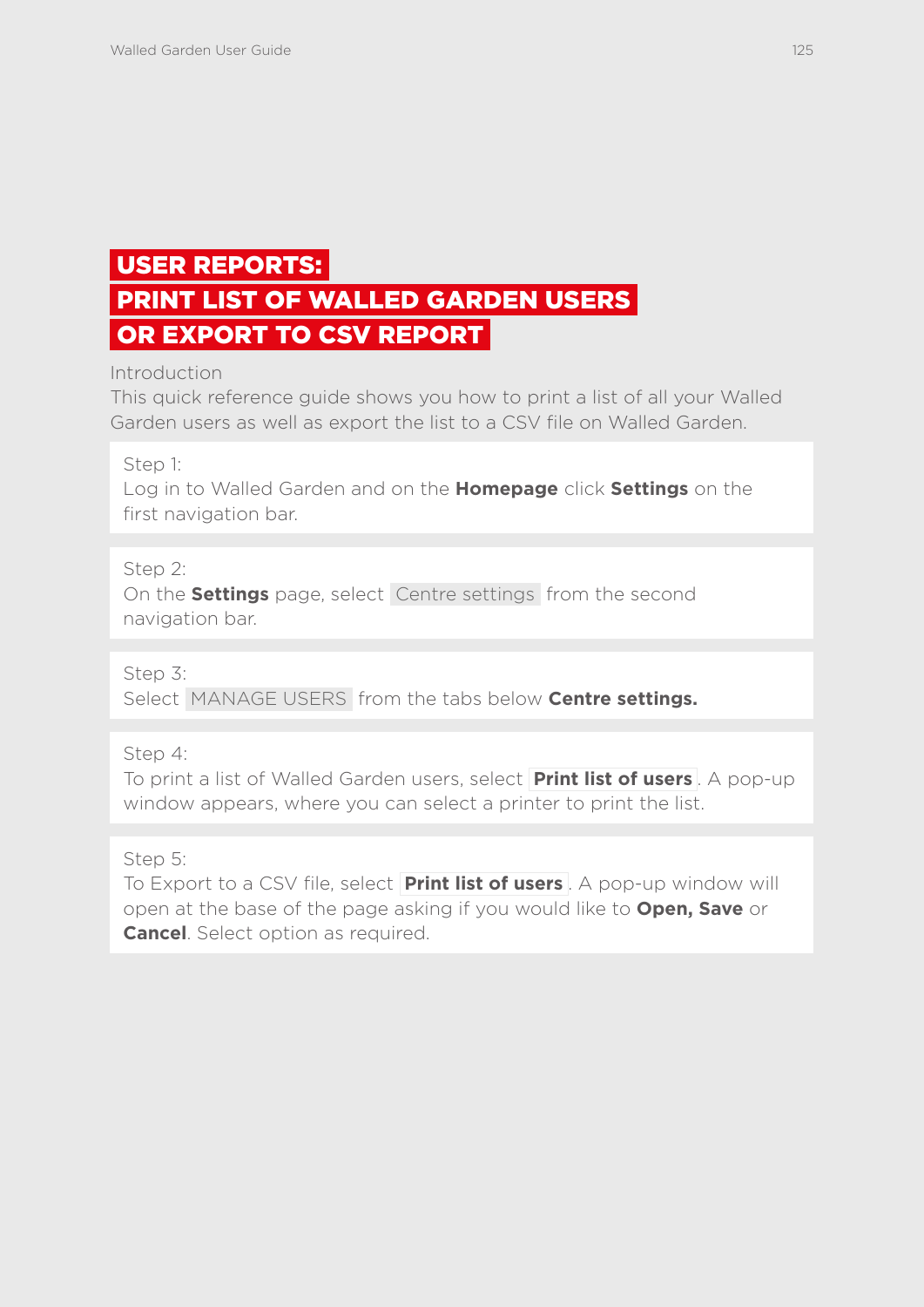# <span id="page-126-0"></span> USER REPORTS: MAINTENANCE REPORT

Introduction

This quick reference guide shows you how to report on updates made to Centre Settings, Centre Preferences and your Users in Walled Garden.

Step 1:

Log in to Walled Garden and on the **Homepage** click **Reports** on the first navigation bar.

Step 2:

On the **Reports** page, select Maintenance from the second navigation bar

Step 3:

On the **Maintenance reports** page, select CENTRE CHANGES to review all updates made to all addresses, invoice methods, certificate dispatches and options for CUC, NCR or White paper.

Select USER CHANGES to review all new amendments and deletions to Walled Garden Users.

*Note: All table headings can be can be sorted to show information in ascending or descending alphabetical order.* 

Step 4: Click **n** on the first navigation bar to return to the **Homepage.**